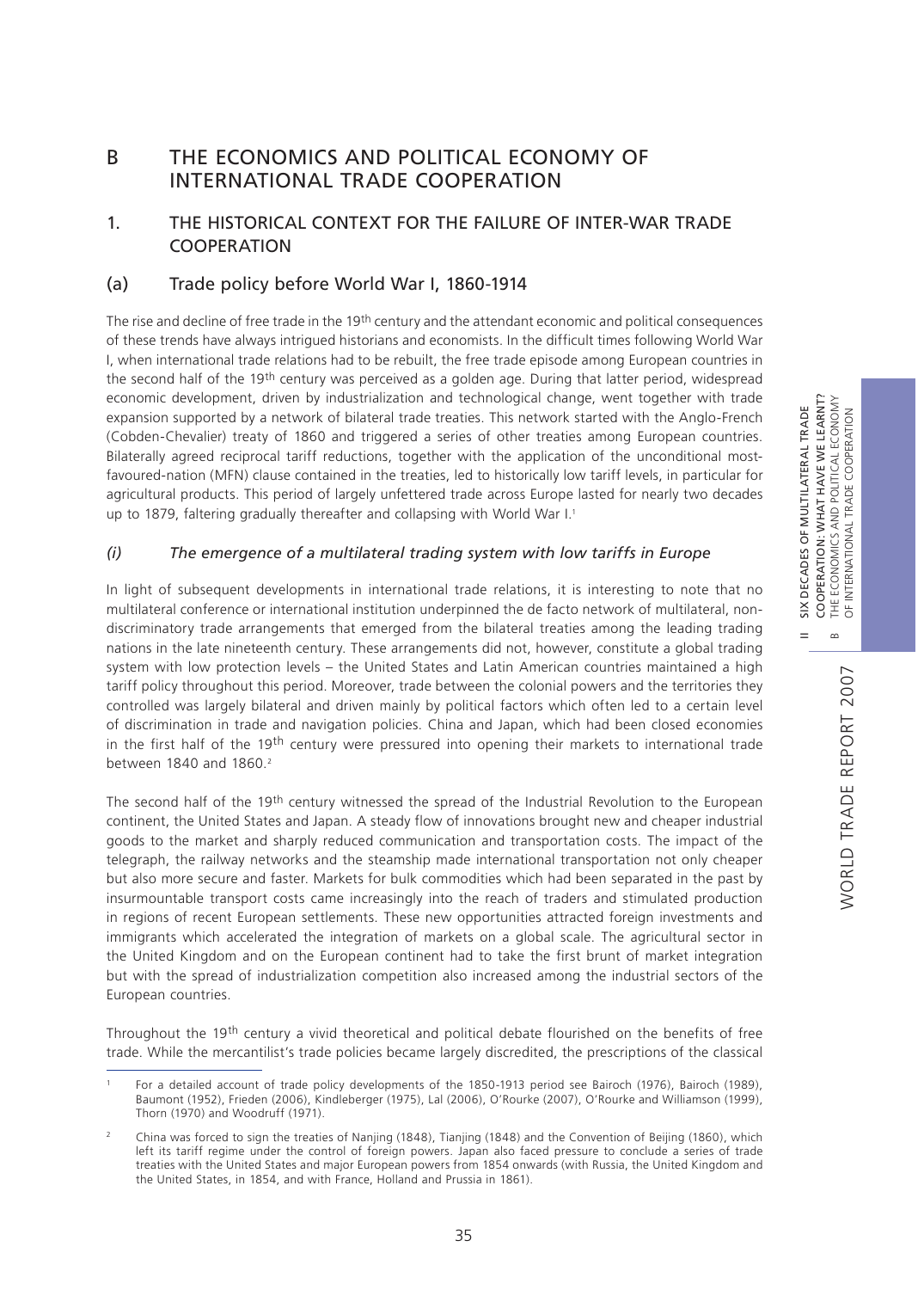economists such as Adam Smith and David Ricardo in favour of unrestricted trade were opposed by other authors such as the American, Alexander Hamilton and the German, Friedrich List which recommended government intervention and a trade policy which should protect emerging domestic industry. The intellectual respectability of infant industry protection reached its zenith when John Stuart Mill, the pre-eminent mid-nineteenth-century economist, endorsed it in his major work "The Principals of Political Economy". Neither Friedrich List nor John Stuart Mill, however, recommended protection for the agricultural sector in any nation, nor did they argue for protection for Britain, the leading industrial nation of the time. Robert Torrens developed ideas akin to the optimal tariff argument, a notion that under certain conditions protection could improve national welfare. The strongest counter argument to these ideas is that of likely government failure. A government has not the foresight or the information to identify the industries worth supporting and is often not strong and independent enough to restrict protection only to those industries for which protection could lead to an increase in national welfare.

The United Kingdom played a crucial leadership role in the European experience. The Corn Laws were repealed in 1846, and other measures were taken to open up to trade, including the conclusion of bilateral trade treaties.3 In the mid-nineteenth century, the United Kingdom was the undisputed technological leader in the industrialization process, most prominently with its textiles industry. It was the largest exporter and importer in the world, and possessed the largest commercial fleet.4 The UK pound was the most widely used and accepted currency in the world and the United Kingdom had the largest stock of investment outside its home economy. The British currency and London's financial markets were the lynchpin of the gold standard to which adherence had been growing rapidly since 1872.<sup>5</sup> Since the end of the Napoleonic wars and the Congress of Vienna, the United Kingdom had entered a period of unprecedented political stability at home and in its relations with its European neighbours. With its competitive industry, the United Kingdom looked for export markets and in return was willing to accept agricultural products and raw materials on a large scale. The development of overseas sources of supply was supported in large measure by capital exports and immigration.

Why did other European countries follow the United Kingdom's lead to substantially lower their trade barriers? First, trade policy in Europe was a feature of more liberal, market-oriented domestic economic policy regimes.<sup>6</sup> Second, the United Kingdom offered the largest import market and even although trade barriers were low, the prospect of reducing them further and binding them through a treaty proved a worthwhile objective. Under the Cobden-Chevalier treaty, France benefited from guaranteed free entry for a specified list of manufactured goods, an 80 per cent duty reduction for wine and an exemption from the British export tax on coal. The United Kingdom secured the elimination of import prohibitions in France and their replacement by tariffs (with an upper limit of 30 per cent *ad valorem*).7 Once France and the United Kingdom had agreed, a flurry of agreements followed across Europe. The United Kingdom had already applied its (low and mainly fiscal) tariffs on an unconditional MFN basis before 1860 and this clause was retained in the Cobden-Chevalier treaty.8 According to Kindleberger (1989), the example provided by the Cobden-Chevalier treaty helped to win over the protectionist forces in Prussia, leading to a trade treaty between the Zollverein and France in 1865. Besides the economic considerations the Prussian government hoped to improve relations with France and garner support for its foreign policy

- 4 The United Kingdom alone accounted for about one-fifth of world trade (see Appendix Tables 1 and 2).
- <sup>5</sup> Between 1872 and 1879, nine countries started to apply and guarantee a gold parity for their exchange rate (Germany (1872); Denmark, Norway and Sweden (1873); Netherlands (1875); Belgium, France and Switzerland (1876) and the United States(1879); Frieden (2006: 6).
- <sup>6</sup> Bairoch (1976: 57) reproduces a letter from Napoleon III to his Minister of State dated 5 January, 1860 in which he exposes his broad economic program including support to industry by lowering tariffs on imported raw materials and the stimulation of competition in the industrial sector by lifting various domestic restrictions.
- See Bairoch (1989). In 1860, the United Kingdom recorded a large bilateral trade deficit with France, which at that time imported few manufactured goods. The share of manufactured goods in French merchandise imports was a mere 3 per cent in 1860.
- <sup>8</sup> Before the repeal of the Corn Laws, the United Kingdom tariff of 1842 contained preferential tariff rates for its colonies on one-fifth of its 1825 tariff positions (Nolde, 1932: 101).

WORLD TRADE REPORT 2007

**NORLD TRADE REPORT 2007** 

<sup>&</sup>lt;sup>3</sup> The repeal of the Navigation Act in 1849 was a further major step in the liberalization of Britain's trade.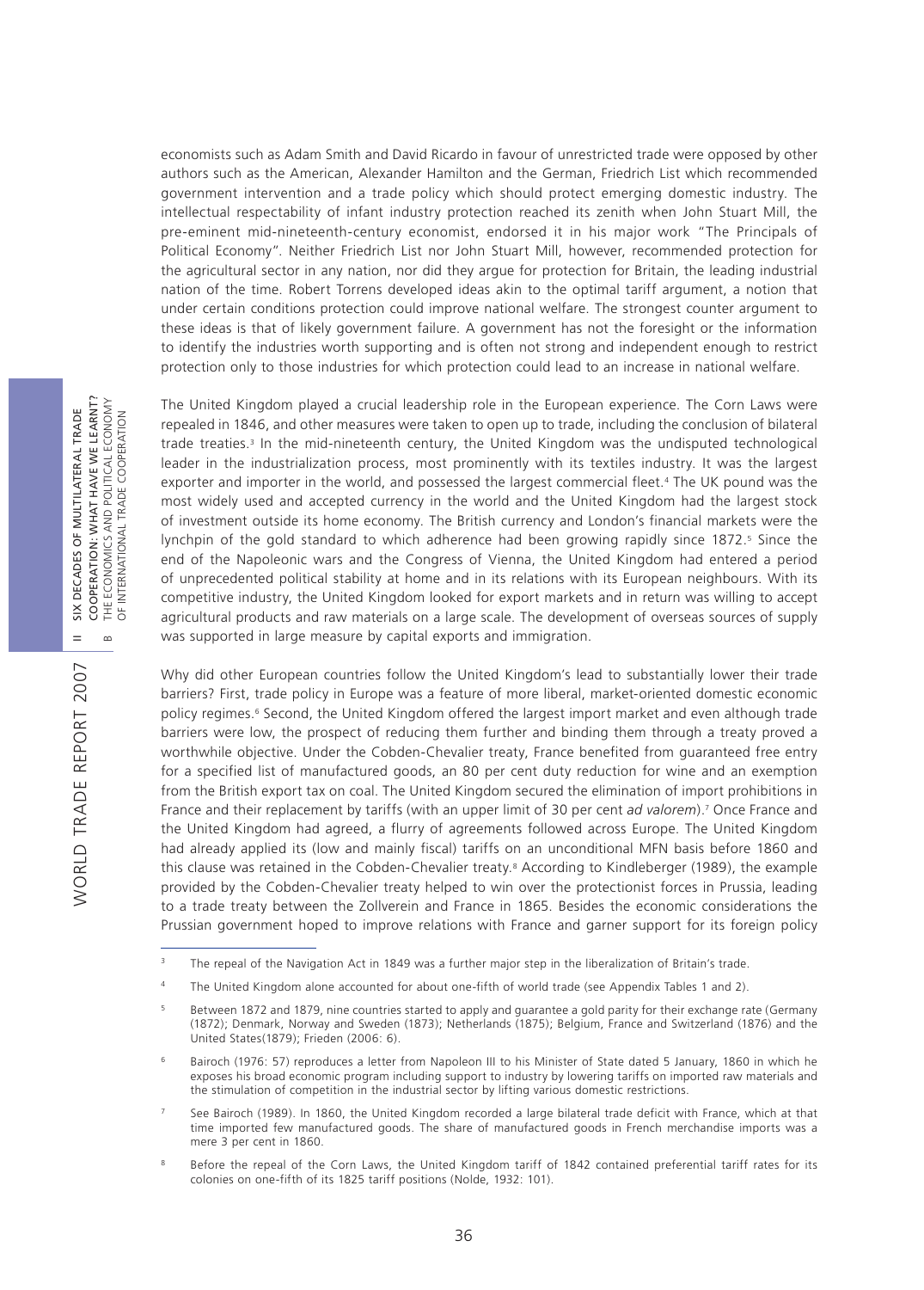II SIX DECADES OF MULTILATERAL TRADE COOPERATION: WHAT HAVE WE LEARNT? B THE ECONOMICS AND POLITICAL ECONOMY OF INTERNATIONAL TRADE COOPERATION

 $\frac{1}{2}$  $=$ 

COOPERATION: WHAT HAVE WE LEARNT?<br>THE ECONOMICS AND POLITICAL ECONOMY<br>OF INTERNATIONAL TRADE COOPERATION DECADES OF MULTILATERAL TRADE

 $\bf \infty$ 

over the Danish question and in isolating Austria.9 In the case of Italy, agricultural export interests in the Piedmont region were a major factor in the adoption of a free-trade policy. Smaller European economies concluded trade agreements with France, thereby improving market access for their producers to the French market (which still had significant tariff barriers) and contributing to the creation of a low tariff area in Europe.

### *(ii) European free trade in decline, 1879-1914*

The European trade treaty network started to falter when the initial trade treaties came due for renewal in a changed political and economic environment. During the Great (European) Depression between 1873 and 1896, prices of internationally traded goods decreased steadily, falling by one-third over the period.10 While the United Kingdom remained strongly committed to its free trade principles and low tariff policy up to World War I, countries in continental Europe which had large agricultural sectors and less developed industrial sectors started to increase tariffs.

The shift towards more protection was motivated by different factors, although a major one was the depression caused by the agricultural crisis in continental Europe. Following the end of the United States' civil war (1861-65), grain production recovered in the United States and exports rose sharply. Benefiting from falling transportation costs, other areas of European settlement overseas also expanded their production. The influx of overseas grain into Europe caused a widespread price decline.11 Continental wheat farmers who had supplied the British market during the United States' civil war quickly lost this market to United States suppliers when the war ended. Woodruff (1971) estimates that "with the great increase in the world production of grain from the 1870s until the end of the century, the price of wheat dropped from about \$1.50 a bushel in 1871 to 86 cents in 1885; a decade later in 1894 the figure was about 70 cents.".<sup>12</sup> According to Bairoch (1989), this inflow contributed to a slowdown in the growth of agricultural production in continental Europe and a fall in farmers' income. Farming still employed more than one-half of the active population in these countries (compared to 22 per cent in Great Britain when it abolished the Corn Laws in 1846).

The fall in farmers' income depressed demand for consumer and investment goods, which had adverse effects on other industries. Reduced domestic demand was not fully compensated by offsetting favourable developments such as a real rise in the incomes of industrial workers (due to a fall in living costs) or higher manufactured exports. Monetary factors, in the form of lower growth in international liquidity, may have also played a significant role after the gold rushes in California and Australia had run their course.13

Demands by agricultural lobby groups for stronger protection against highly competitive overseas supplies also encouraged others such as the iron and steel and textile industries to seek higher protection. The most prominent shift to a more protectionist trade policy in Europe was the rise of German tariffs in a customs law introduced in 1879.14 The shift to a more protectionist German trade policy cannot be attributed solely to domestic producers as government interests also played a role. In the case of Germany, Chancellor Bismarck (previously a supporter of free trade) joined and united the protectionist forces in the hope that higher tariffs would increase central government revenues.

<sup>&</sup>lt;sup>9</sup> It should be recalled that trade liberalization among countries had an important parallel within some countries. Within the German borders of 1871, more than 20 trade entities existed after the Congress of Vienna in 1815. These were gradually integrated through the formation and eventual merger of the Norddeutsche and Süddeutsche Zollverein. In Italy, national unification also resulted in the disappearances of independent autonomous trade entities.

<sup>10</sup> See Lewis (1981) Tables 3 and 4.

<sup>&</sup>lt;sup>11</sup> After the spread of refrigeration techniques, a similar decrease in meat prices was observed.

<sup>12</sup> See Woodruff (1971: 662).

<sup>13</sup> See Baumont (1952).

<sup>14</sup> Bairoch (1989) reports that Russia, Austria and Spain were ahead of Germany in the move to a more restrictive trade policy, with various measures introduced in the course of 1877.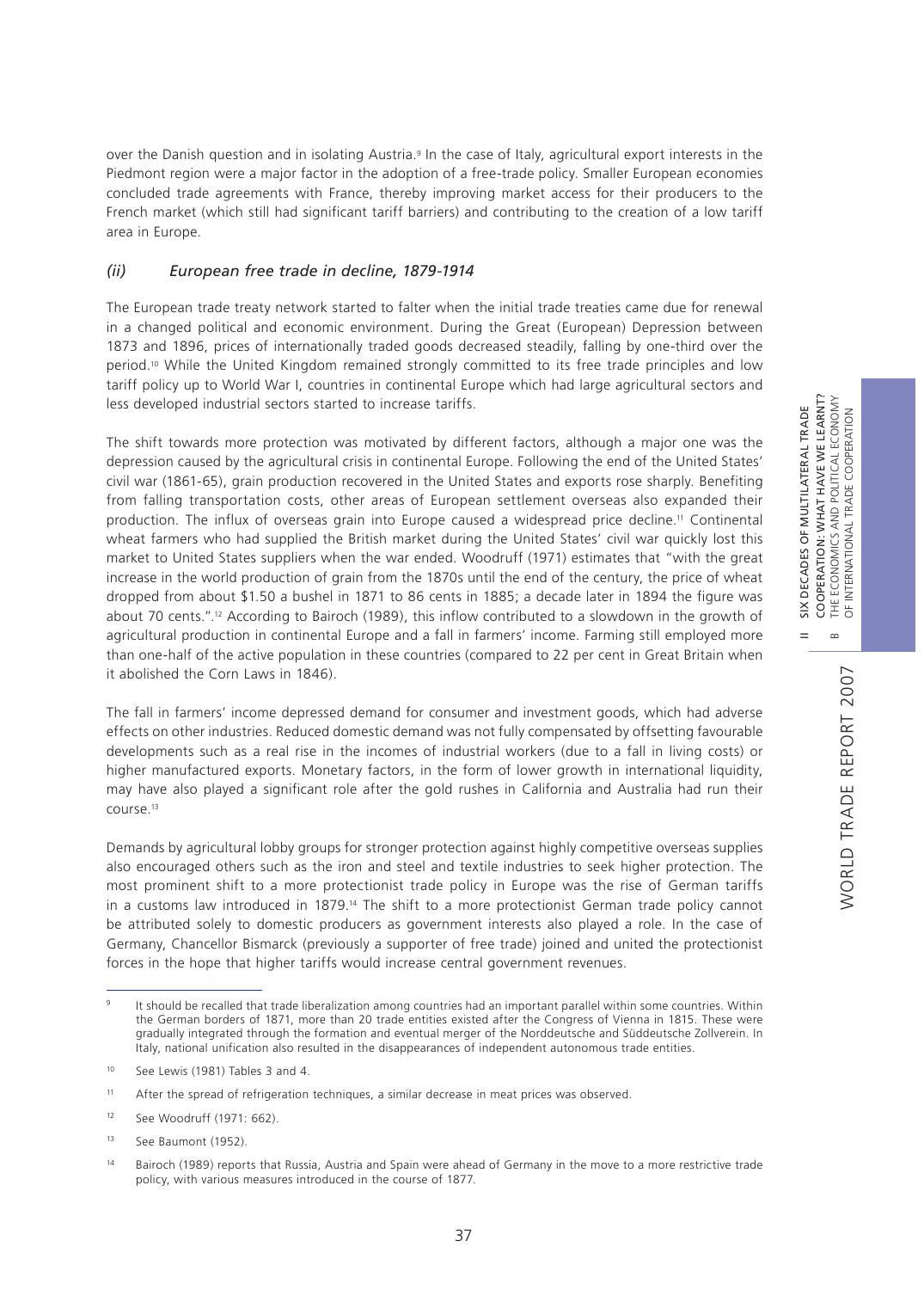Continental European trade policy turned even more protectionist during the 1890 to 1913 period. The starting point might be fixed at 1892, when more than half of the 53 trade treaties of European countries had expired and nationalist sentiments had become stronger. The introduction of the so-called Méline tariff<sup>15</sup> in France provided additional protection to the country's agricultural sector and strengthened protectionist forces all over the continent. In addition to the rise in tariff rates, more detailed and complex tariff schedules emerged. The introduction of schedules with maximum and minimum rates increased the uncertainty to traders. The French minimum tariffs were reserved for countries that had agreed to a bilateral treaty but they remained subject to changes decided by the French parliament. In contrast to the conventional tariffs applied in previous commercial treaties, therefore, no stability in tariff rates could be assured for the duration of the treaty. While the increased detail of tariff schedules was partly driven by the emergence of a larger variety of traded goods, in particular manufactured goods, this increased detail in specifications was sometimes used as a protectionist device to discriminate against competing foreign goods.

As trade barriers in Europe increased, the direction of trade flows changed. The colonial European powers strengthened their trade ties with the territories they controlled. Colonial territories had become more valuable markets and sources of supply due to falling transport costs, rapid population growth through migration, and increased foreign investment.

Once protectionist forces took hold across many countries, governments could blame the behaviour of others to justify their own trade restrictions. The shift in German trade policy in 1879 had been justified on the grounds that the United States retained high tariffs on manufactured goods (Bairoch, 1976:59). Over this period there was also a shift in the relative size of various national economies, which on balance eroded the leading position of the United Kingdom. First, the rise of the United States was increasingly felt in international trade relations.16 Second, national sentiments were strengthening, above all in newly-unified Germany (1871) and Italy (1870). These countries were trying to catch up with the United Kingdom not only industrially, but also in international policy by competing for colonies. Growing rivalry among the major trading nations was only partly contained, for example through the Berlin Conference on colonies. Strong animosity prevailed in France towards Germany due to the loss of territory (Alsace, Lorraine) following the war of 1870/71. In the two decades prior to World War I, a number of tariff wars broke out, usually provoked by the establishment of a new, more protectionist tariff, or in the course of renegotiation of bilateral treaties.<sup>17</sup> After the expiry of a treaty, tariffs were often raised temporarily as a means of improving negotiating leverage.

Other important trade policy developments should be flagged. New policy instruments were introduced in the form of anti-dumping and export bounties (subsidies). Following a series of international conferences, the first international commodity agreement – the Brussels convention on sugar – was signed in 1902. This convention sought to regulate global production and trade in this product.

The increasing departure from the MFN principle could also be observed in the emergence of preferential trading arrangements, such as those among some members of the British Commonwealth.18 Despite the widespread increase of protectionist measures before World War I in continental Europe, the United

WORLD TRADE REPORT 2007

WORLD TRADE REPORT 2007

<sup>&</sup>lt;sup>15</sup> Méline was the French agricultural minister and major promoter of the tariff.

<sup>&</sup>lt;sup>16</sup> The share of the United States in world exports rose from 7.9 per cent in 1870 to 14.1 per cent in 1900 (see Appendix Table 1).

<sup>&</sup>lt;sup>17</sup> France had severe tariff conflicts with Italy (1987-1910) and Switzerland (1893-95). Germany experienced the same with Russia (1893), Spain (1894-96) and Canada (1894-1910), and Austria with several Balkan states (e.g. Romania).

<sup>&</sup>lt;sup>18</sup> Imperial preferences were introduced by Canada in 1897, by New Zealand and South Africa in 1903 and by Australia in 1907 (Nolde,1932: 103).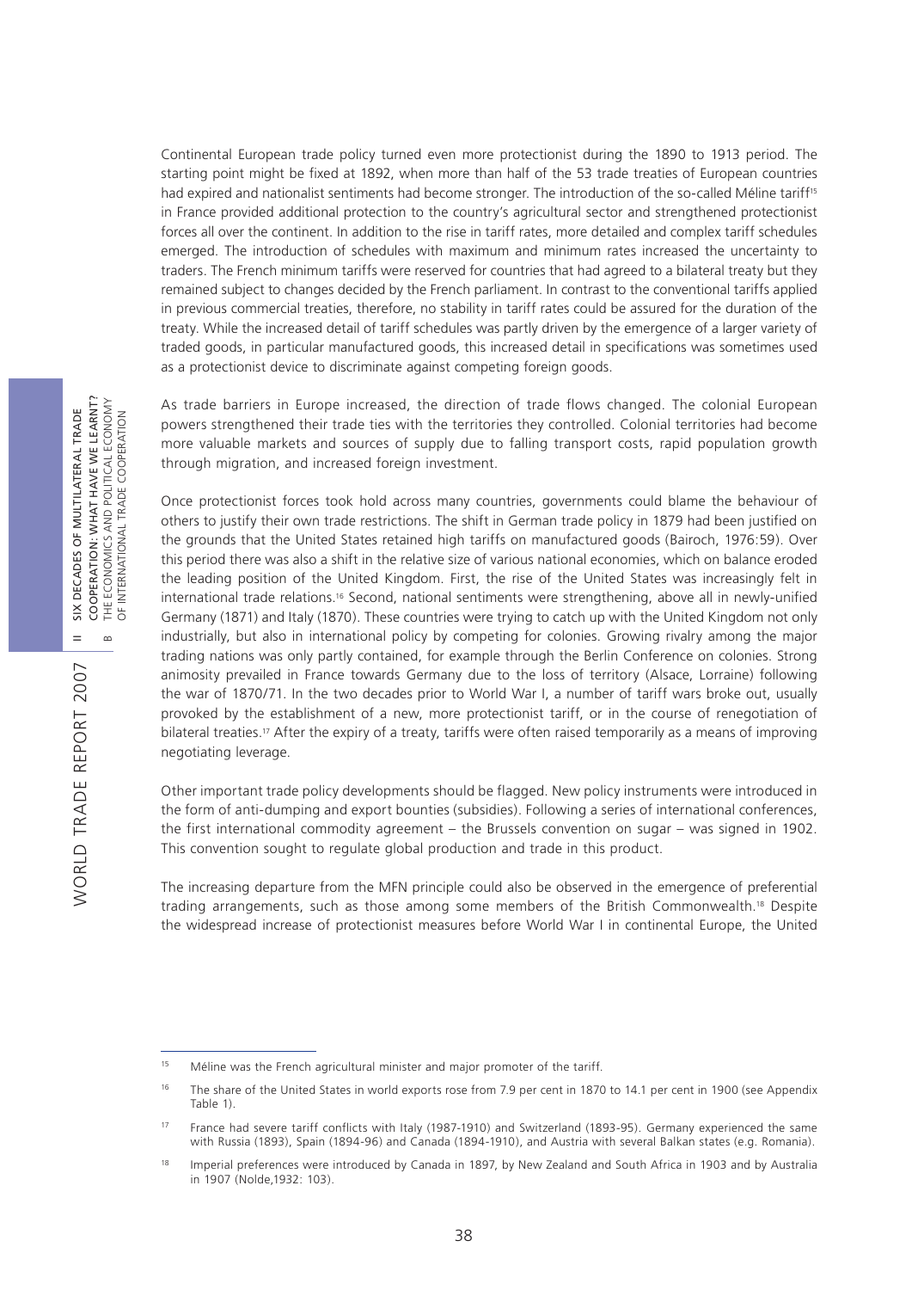II SIX DECADES OF MULTILATERAL TRADE COOPERATION: WHAT HAVE WE LEARNT?

 $\frac{1}{2}$  $=$ 

DECADES OF MULTILATERAL TRADE

COOPERATION: WHAT HAVE WE LEARNT? THE ECONOMICS AND POLITICAL ECONOMY<br>OF INTERNATIONAL TRADE COOPERATION

OF INTERNATIONAL TRADE COOPERATION

States<sup>19</sup>, Argentina and other countries, world trade continued to expand rapidly.<sup>20</sup> Among the factors which balanced the adverse impact of these protectionist measures was broad adherence to the gold standard in the latter part of the period, rapid technological progress, which continued to reduce transportation costs and a marked rise in migration flows and foreign investment. Finally, the recovery in prices of internationally traded goods from 1896 onward attenuated the *ad valorem* incidence of specific duties.

## (b) Trade policy turmoil in the inter-war period, 1918-39

During World War I, international trade relations based on private commercial transactions were replaced by extensive government controls, as output was dedicated to support national war efforts. Sea blockades and submarines curtailed overseas trade. High tariff levels, quantitative restrictions and prohibitions on both exports and imports, combined with foreign exchange controls, increasingly dominated the policy scene. At the Allied Economic Conference in 1916, Britain, France and Italy indicated that after the war they would no longer be prepared to grant MFN treatment to their German enemy, but would give trade preferences to each other. On the other hand, United States' President Wilson declared in his Fourteen Points Programme for the post-war period that all economic barriers should be removed (as far as possible) and that equality of trade conditions among all nations (which consent to the peace) should be established. 21

Territorial changes in continental Europe resulted in nine new states and trading entities (in general, largely agricultural economies), which aimed to consolidate their newly-found independence and used tariff policy to foster their nascent industrial sectors. The division of Habsburg Austria into six independent states<sup>22</sup> led to the disintegration of one single market into six separate customs territories and a breakdown of the pre-war production pattern. Germany had lost provinces in the East, which previously supplied a large part of its grain output, and had been markets for its industrial goods. On its western border, Alsace and Lorraine, two important coal and steel producing regions, returned to France. Following civil war and revolution, Russia lost territory in the West and the Soviet Union became an inward-looking centrally-planned economy with a much reduced role for external trade in its economy. The territorial changes also provoked large displacements of people across Europe.

Despite the creation of the League of Nations in 1920, and the various international conferences sponsored by the League of Nations, the political willingness to cooperate internationally remained limited.<sup>23</sup> This was partly because the economic consequences of the war (in particular reparations, inter-allied war debts and unrealistic exchange rates) were not addressed properly. The United States, which had become the largest creditor and the strongest economy in the world, was reluctant to play an international role commensurate with its economic power, and was unwilling to join the League of Nations, whose creation it had sponsored. Domestically, the role of governments in economic affairs was greater after World War I than before it. This was partly due to the spread of more representative parliaments and a shift in public opinion, which expected governments to provide improved social protection and full employment.

However, the biggest and largely underestimated challenge was how to cope with the massive dislocation of production and trade patterns caused by the war. Before the outbreak of war, the major European countries traded extensively among themselves, and their overseas trade consisted largely of exporting manufactured

<sup>&</sup>lt;sup>19</sup> The McKinley tariff of 1890 was partly reversed by the Wilson-Gorman Tariff Act of 1894. But the Dingley Act of 1897 'had the distinction of imposing the highest average rate of customs duties overall written into any US tariff law up to that time' (Dobson, 1976). The Payne Aldrich Tariff of 1909 changed little, while the Underwood Tariff Act of 1913 markedly reduced tariff rates (although these still remained high by European standards).

<sup>&</sup>lt;sup>20</sup> According to Lewis (1981) nominal (and real) world merchandise trade growth was only marginally stronger in the 1860-80 period than in the subsequent 1880-1913 period.

<sup>&</sup>lt;sup>21</sup> For a more detailed account of inter-war trade policy developments see Committee on Trade and Industry (1925), Frieden (2006), Kindleberger (1989), Irwin (1993), O'Rourke (2007), League of Nations (1942) and (1945), Liepmann (1938) and Rappard (1938).

<sup>&</sup>lt;sup>22</sup> Austria, Czechoslovakia, Hungary, Poland, Romania and Yugoslavia.

<sup>&</sup>lt;sup>23</sup> The major conferences were the 1922 Brussels International Financial Conference, the 1922 Genoa Conference, the 1927 Geneva World Economic Conference, and the 1933 London Monetary and Economic Conference.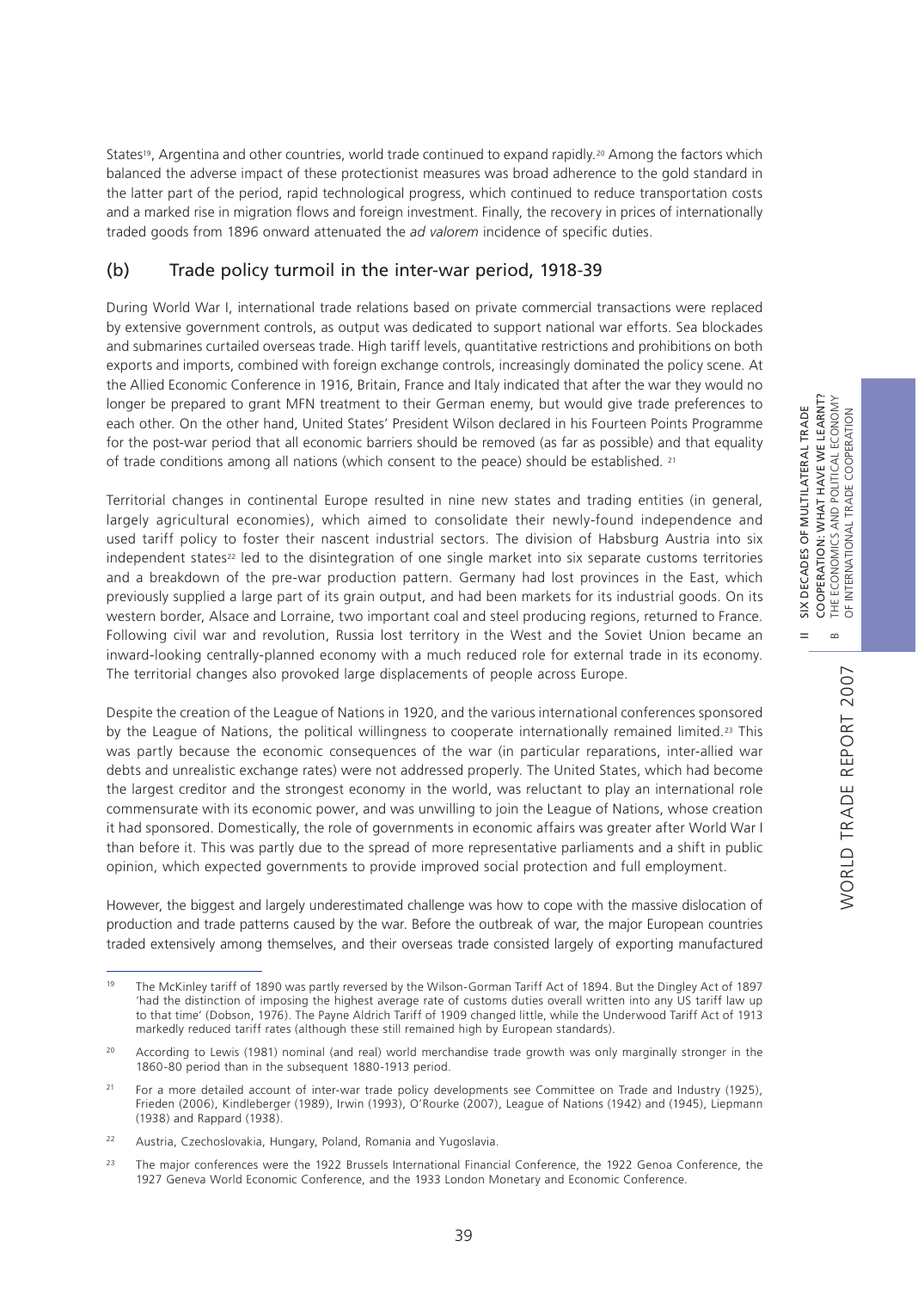goods and importing agricultural produce and other primary products. Trade among the European countries in manufactured goods had been increasing as the late-comers to industrialization caught up with the United Kingdom and started to overtake it in new fields (such as the chemical and electro-technical industry).

The war absorbed most of the domestic resources in the European countries involved in hostilities. This reduced exports, which were further curtailed by trade and transport restrictions, culminating in outright blockades enforced by military means. The breakdown of traditional trade flows reduced and reversed prevailing specialization in the world economy. For national security reasons, autarchy took hold in critical agricultural and raw materials sectors.

The self-destruction of Europe in World War I provided a massive stimulus for the economies outside Europe. Not only did export demand for raw materials and agricultural produce increase, but the decline in imports of manufactures from Europe also led to an expansion of manufacturing industry in regions outside Europe. Once the hostilities were over, a simple return to international pre-war production and trade patterns was not possible, given the existence of recently added capacity in agricultural output on a global level, which contributed to an abrupt price decline from the peak level reached in the period immediately after the war.

European governments and their people had great difficulty in accepting the wealth and income loss associated with the war, and had unrealistic expectations on how war reparations could offset their inter-allied debts and contribute to the reconstruction of their economies. The determination of realistic exchange rates remained extremely difficult as long as there was no certainty as to how the war debt should be paid, and how suppressed domestic inflation could be contained once numerous price controls were lifted. As these monetary issues were not properly addressed, hyperinflation and massive exchange rate adjustments occurred frequently in the two decades following World War I.<sup>24</sup>

## *(i) Tariff policies in the inter-war period*

The absence of any master plan after World War I and the lack of a coordinated international approach to dismantling war-time controls and facilitating the transition to an orderly post-war world economy created uncertainty and mistrust among nations, leading to political instability. The dire economic situation in most European countries and the fragile domestic political situation in many of them (especially in Germany, the major economy in Central Europe) combined with monetary instability made it very difficult for governments to accept lower trade barriers. On the contrary, given the shortages experienced during the war, many industries were considered strategically important and granted special protection after the war. Examples of this were parts of the chemical industry and electrical machinery industry in the United States and the United Kingdom (through the Fordney-McCumber Tariff in 1922 and the Safeguard of Industries Act in 1921, respectively).25

According to League of Nations calculations, tariffs on manufactured goods in 1925 were higher than before World War I in a majority of countries (Table 1). It may be noted that countries which had become creditor nations, in particular the United States (but also Argentina, Australia, Canada and India), increased or kept tariffs very high by international standards.26 Another aspect of trade policy was the significant rise in preferential tariff margins in the Commonwealth countries.<sup>27</sup> In certain cases, the shift towards higher tariffs in the early 1920s compensated to some extent the lifting of various non-tariff barriers introduced during the war. The dismantling of war-time prohibitions, quantitative restrictions and exchange controls

<sup>&</sup>lt;sup>24</sup> See Williams (1947) and Horowitz (2004).

<sup>&</sup>lt;sup>25</sup> The United Kingdom prohibited the imports of dyes as dependence on German supplies of this product had been problematic during the war.

<sup>26</sup> According to a League of Nations estimate, the United States (together with Spain) had one of the highest overall tariff levels in 1925.

<sup>&</sup>lt;sup>27</sup> Committee on Industry and Trade (1925: 24): 'The amounts of these preferences are in general substantial and they have increased materially since the war.. ... At the present time this preferential advantage has on average increased to 9 percent *ad valorem*.'.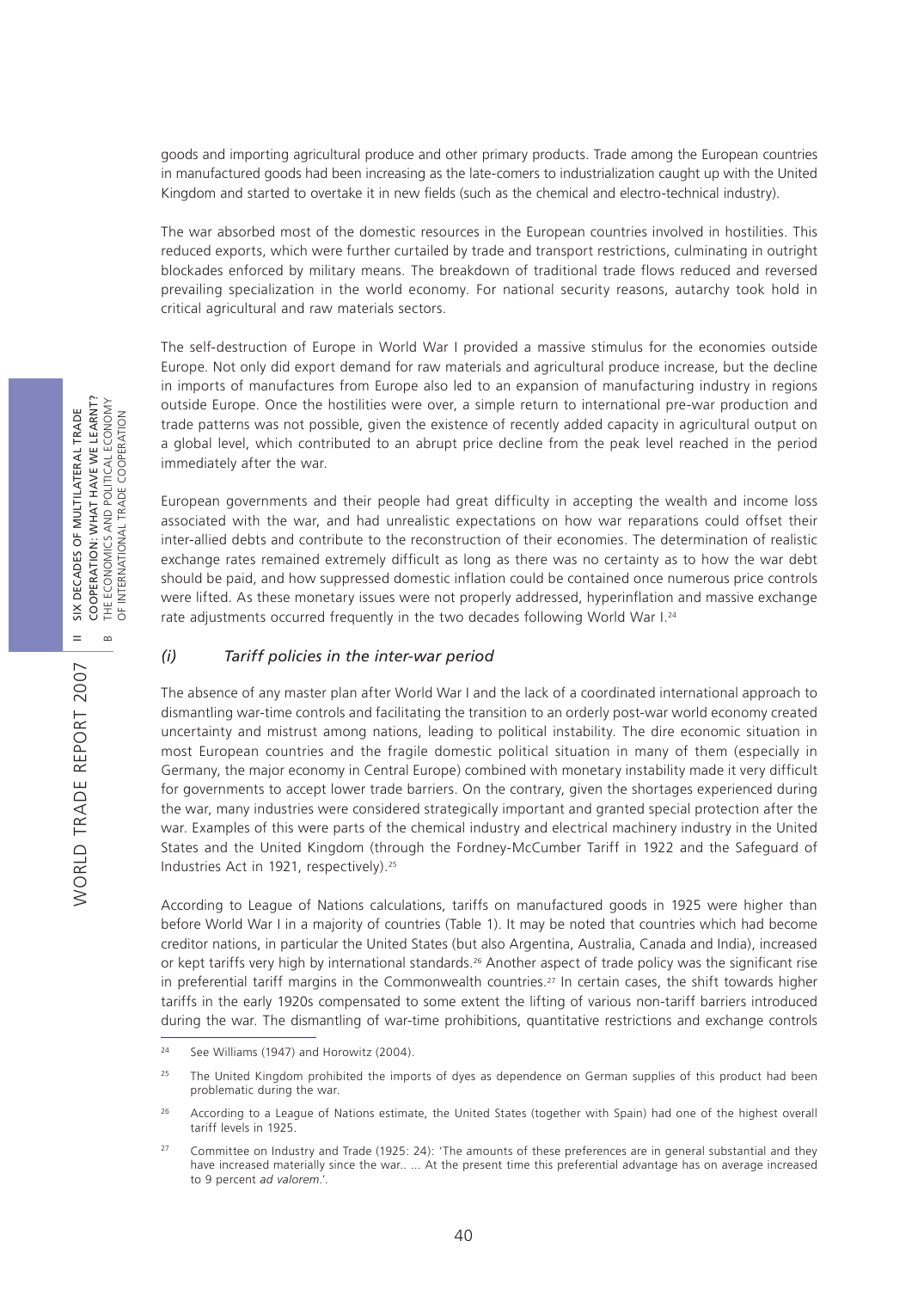was almost completely achieved by 1920 in North America, Belgium, Great Britain, the Netherlands, and the Scandinavian countries, but it took more time in other parts of Europe. In order to patch up the old trade and production linkages, Central Europe's trade was largely based on intergovernmental barter trade which was gradually replaced by a mixture of prohibitions and licensing systems.

## Table 1 **Applied tariff rates of major traders in 1913 and 1925**

(Percentage)

|                      |                 | Manufactured goods       |                          | All products             |
|----------------------|-----------------|--------------------------|--------------------------|--------------------------|
|                      | 1913            | 1925                     | 1913                     | 1925                     |
| Argentina            | 28              | 29                       | 26                       | 26                       |
| Australia            | 16              | 27                       | 17                       | 25                       |
| Austria-Hungary      | 18              | $\overline{\phantom{a}}$ | 18                       | $\overline{\phantom{a}}$ |
| Austria              | (18)            | 16                       | (18)                     | 12                       |
| Czechoslovakia       | (18)            | 27                       | (18)                     | 19                       |
| Hungary              | (18)            | 27                       | (18)                     | 23                       |
| Poland <sup>a</sup>  | $(13-18)$       | 32                       | $(12-18)$                | 23                       |
| Belgium              | 9               | 15                       | 6                        | 8                        |
| Canada               | 26              | 23                       | 18                       | 16                       |
| Denmark              | 14              | 10                       | 9                        | 6                        |
| France               | 20              | 21                       | 18                       | 12                       |
| Germany <sup>b</sup> | 13              | 20                       | 12                       | 12                       |
| India                | $\overline{4}$  | 16                       | $\overline{4}$           | 14                       |
| Italy                | 18              | 22                       | 17                       | 17                       |
| Netherlands          | $\overline{4}$  | 6                        | 3                        | $\overline{4}$           |
| Spain                | 41              | 41                       | 33                       | 44                       |
| Sweden               | 20              | 16                       | 16                       | 13                       |
| Switzerland          | 9               | 14                       | $\overline{7}$           | 11                       |
| United Kingdom       | $\frac{1}{2}$   | 5                        | $\overline{\phantom{a}}$ | $\overline{4}$           |
| United States        | 44              | 37                       | 33                       | 29                       |
|                      | 25 <sup>c</sup> |                          | 16 <sup>c</sup>          |                          |

<sup>a</sup> Germany and Austria for 1913.

<sup>b</sup> Average of old and new tariff (from October 1925) for 1925.

<sup>c</sup> Referring to Underwood Tariff applied in 1914.

*Note:* Unweighted arithmetic average.

*Source:* League of Nations (1927) p.15.

By 1925-27, nearly a decade after the end of the hostilities, exchange rates had become more stable and world trade started to exceed the pre-war level of 1913, while the tendency to revise tariffs upwards almost came to a halt. However, it was not only high tariff levels but also the instability of tariffs that restricted international trade. In order to react quickly to currency changes, governments remained empowered to introduce surtaxes or apply "coefficients of increase". The number of bilateral trade treaties remained small up to 1925, and even when they started to increase, their duration remained short-term.<sup>28</sup> Rebuilding a more stable trading system would have implied a return to the MFN principle. Acceptance of a MFN clause in its unconditional form occurred in 1922 in the United States, but Europe, France and Spain resisted the application of the unconditional MFN clause until 1927/28. The generalization of the MFN clause over the course of the 1920s did not, however, extend to national treatment of foreign traders or firms. This meant that additional domestic charges or regulations could undermine the value of the tariff commitment, and do so in a discriminatory manner. In addition, nonII SIX DECADES OF MULTILATERAL TRADE COOPERATION: WHAT HAVE WE LEARNT?

 $=$ 

SIX DECADES OF MULTILATERAL TRADE

COOPERATION: WHAT HAVE WE LEARNT?

<sup>&</sup>lt;sup>28</sup> According to Irwin (1993), the number of countries linked by commercial treaties rose from 30 in 1927 to 42 in 1928.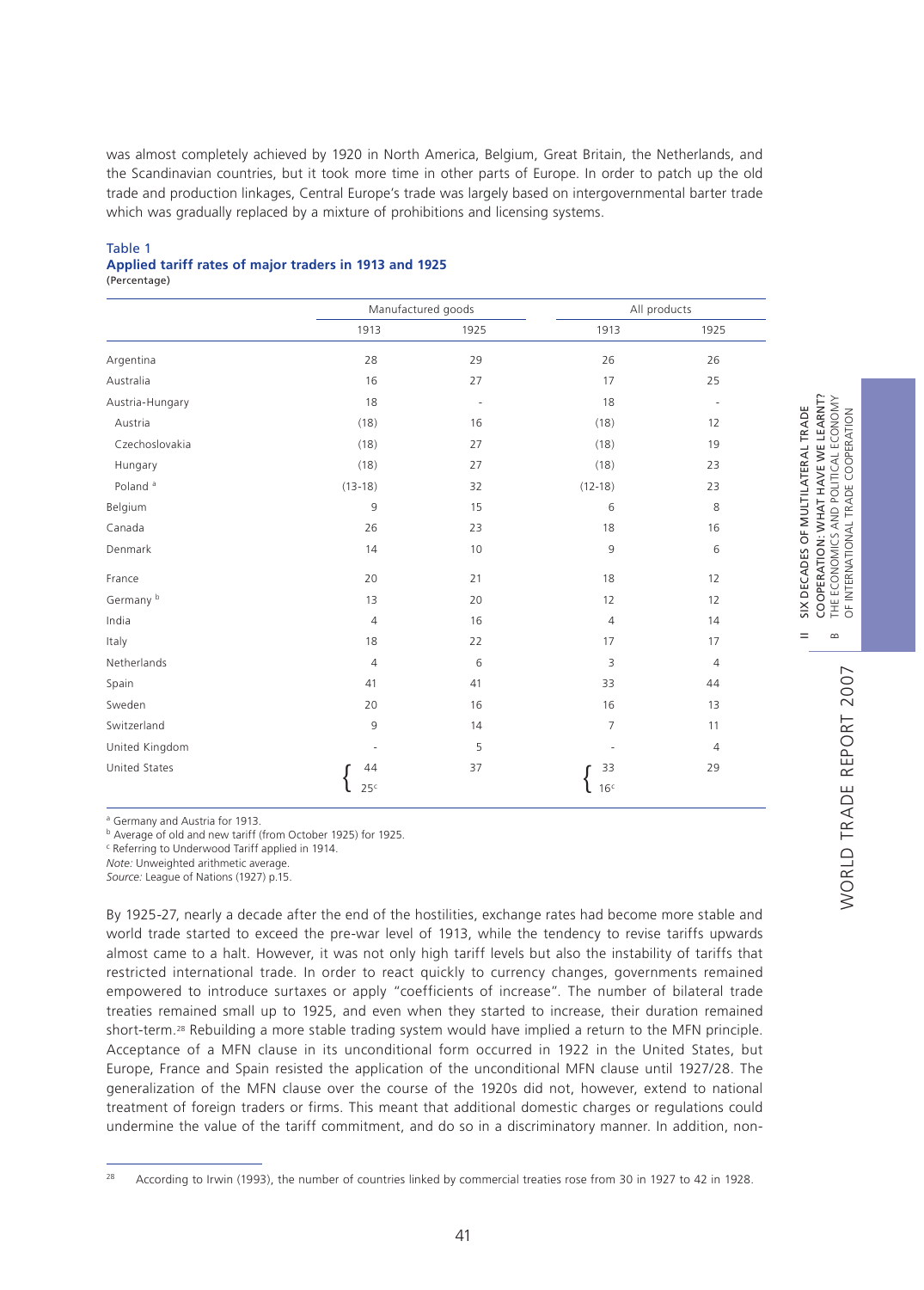discrimination at the border was in many cases obstructed by means of very detailed tariff specifications which limited the applicability of bilaterally-agreed tariff reductions for third parties.

The temporary tariff truce of 1927-28 and the build-up of a network of commercial treaties based on an unconditional MFN clause started to fail when a sharp fall in agricultural prices occurred in 1928-29. France, Germany and Italy reacted quickly by raising their agricultural tariffs (Kindleberger, 1989:168). Tariff reform discussions in the United States Congress in 1929 focused first on higher agricultural protection but soon encompassed industrial products. In the end, Congress passed the Smoot–Hawley Tariff Act, which was signed by President Hoover and enacted in June 1930. During the debate over this tariff reform, 1,000 American economists and numerous countries protested against the tariff reform, but to no avail. Even before its implementation, this legislative act provoked widespread retaliation, contributing to a general increase in tariffs. The targeted increase of individual tariffs on goods of interest to the United States broke down any vestigial resistance to demands for protection.<sup>29</sup>

The passage of the Smoot-Hawley Act and the retaliatory response it engendered are considered a classic example of the disastrous repercussions of unilateral protectionist actions on international trade relations and the volume of trade flows. The protectionist measures introduced unilaterally by the strongest economy at that time, which was also the largest international creditor with a large trade surplus, did not produce the intended results. Domestic agricultural prices continued to decline and exports of agricultural produce and manufactures decreased. More importantly, Smoot-Hawley shattered the limited trust remaining in the trading system and wrought havoc on global trade flows.

Monetary policies played a more prominent role in the outbreak of the 1929 crisis, by accelerating the reversal of capital flows from Europe to the United States, and aggravated the deflation in Europe. Trade restrictions introduced in Europe in 1930 to limit the trade deficits and maintain debt payments contributed to the financial panic and bank failures in 1931, eventually leading the United Kingdom (on 21 September, 1931) and later the United States (on 20 April, 1933) to abandon the gold standard. Sixteen countries devalued or left the gold standard in the course of 1931.<sup>30</sup> The breakdown in international trade relations based on non-discriminatory bilateral trade treaties postponed economic recovery and had broader repercussions on international relations. Countries started looking for cooperation partners with whom they had or intended to develop special stable and preferential ties going beyond trade policy. Openly discriminatory trade relations evolved. This new direction of policy and the severity of the crisis led to the introduction of very blunt trade measures, including prohibitions, quantitative restrictions, exchange controls and clearing systems. Germany did not officially abandon the gold parity but introduced exchange controls (July 1931) and developed a multiple exchange-rate system. The autarkic reconstruction of the German economy under Hjalmar Schacht was accompanied by an elaborate system of preferential trade agreements with East European countries. Japan left the gold standard in September 1931 and strongly devalued the yen. Only a few months later its troops went to Manchuria to assure raw materials and energy supplies.

Having departed the gold standard in 1931, Britain participated in 1932 in the Ottawa Agreement, establishing the Imperial Preference System through a combination of a broad increase of general duties and substantial tariff preferences. Almost a century-old tradition of free, MFN-based trade policy ended when the United Kingdom surrendered its role as a stalwart of multilateral trade and the gold standard.<sup>31</sup> Discriminatory policies were widespread in other leading nations in favour of their colonies or of countries under their political influence. Much of this discrimination was caused by exchange allocation, clearing agreements and the administration of import quotas.

42

WORLD TRADE REPORT 2007

WORLD TRADE REPORT 2007

<sup>&</sup>lt;sup>29</sup> Irwin (1998) provides estimates indicating that the Smoot-Hawley Act increased US tariffs on average by about 20 per cent and that the deflation up to 1932 increased the effective tariff rate by about 30 per cent. Liepmann (1938) provides estimates for the sharp increases in tariffs for 15 European countries between 1927 and 1931. According to one data set (Table 5) the average increase in applied European tariff amounted to 50 per cent between 1927 and 1931.

<sup>&</sup>lt;sup>30</sup> Frieden (2006: 187); League of Nations, Statistical Yearbook of the League of Nations, 1939/40, Table 101 provides the dates when countries left the gold standard in the 1929-40 period.

<sup>&</sup>lt;sup>31</sup> More precisely it was a period of 86 years (1846-1932) only interrupted by the World War I period.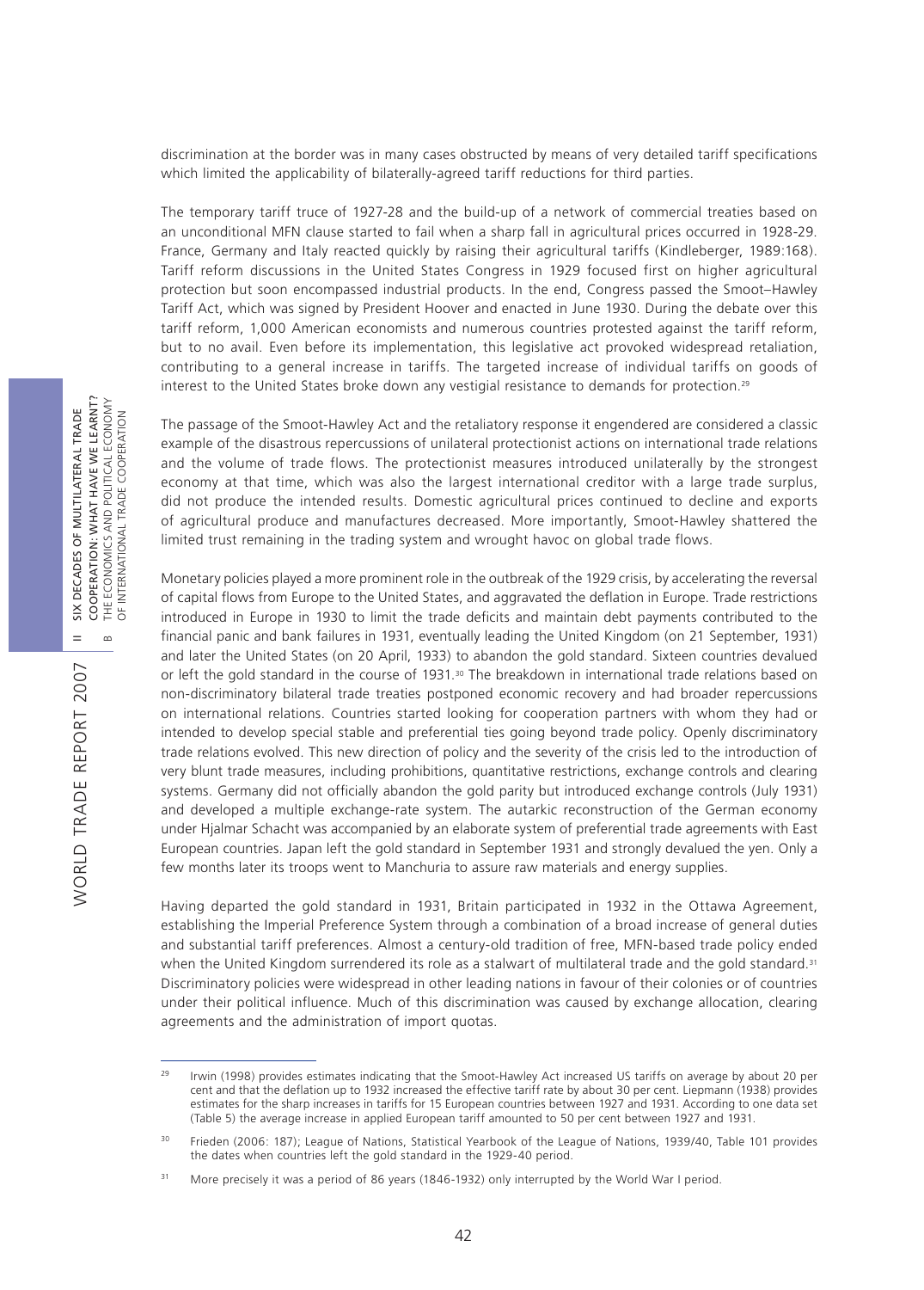$\frac{X}{S}$  $=$ 

 $\infty$ 

WORLD TRADE REPORT 2007

WORLD TRADE REPORT 2007

The years 1932-33 witnessed perhaps the darkest period for trade policy in the twentieth century. In 1932, trade was at its lowest level in dollar terms since 1921. Between 1929 and 1932, trade measured in dollar terms contracted by 60 per cent and shrank in real terms by nearly one third (see Appendix Charts 1-4). Following the abandonment by the United States of the gold standard in early 1933, eight European countries forming the so-called "gold block" insisted at the London Monetary and Economic Conference (June 1933) on some dollar exchange-rate stabilization before considering a tariff agreement. However, United States President Roosevelt was unwilling to take any commitments in that direction "which rendered impossible any agreement on currency and thereby also on trade policy".<sup>32</sup>

Once it became apparent that the Smoot-Hawley Act had failed to stem the agricultural crisis and did not lift prices of agricultural goods on world markets, nor improve domestic employment levels, United States' policies began to take a new direction. The New Deal was introduced and on the trade policy front the Reciprocal Trade Agreements Act of 1934 was introduced. Given the domestic and international situation, the only feasible approach was to engage in bilateral trade negotiations. With the new trade act, Congress granted the President the authority to conclude reciprocal and mutually-beneficial trade agreements in which prevailing duties could be lowered by up to 50 per cent. Between 1934 and the end of 1939, 21 agreements with 19 countries were concluded, accounting for two-thirds of United States' trade in the 1931-35 period (exports plus imports). The most important agreements were those with Canada (1936 and 1938) and the United Kingdom (1938). These countries had been by far the largest trading partners of the United States. Although the bilateral agreements took some time to put in place, they contributed significantly to the reduction of high protection levels prevailing in the mid-thirties.

The Reciprocal Trade Agreements Act of 1934 contained other important features. First, treaties were based on the MFN principle, so that all traders signing a treaty with the United States benefited from the tariff reductions agreed in all other agreements based on the Act. Second, detailed tariff setting was moved from Congress to the executive branch, thus diminishing the influence of narrowly-focused interest groups. The changed direction in United States' trade policy in the 1930s came too late, however, to reverse the trend towards preferential trade areas.

As access to crucial raw materials from traditional overseas sources became less secure for a number of countries, national security concerns favoured tendencies towards regional bloc-building. This trend was ultimately wound up with the use of military force to secure access to critical sources of supply. Assured access to critical supplies were openly-declared war objectives of both Germany and Japan.

# (c) Conclusions

This brief historical summary emphasizes how easily the benefits of open trade can elude nations in the absence of a shared commitment to international cooperation. If countries submit to the temptations of protectionism, autarchy and narrowly-drawn nationalism, and these forces take hold, the trends are not easy to reverse before costly errors and attendant hardships have taken their toll.

A lesson from trade policy in the first half of the twentieth century is surely that effective and sustainable international cooperation must build on a predictable institutional framework that embodies a precommitment by governments to a certain policy stance. Nor should we forget that international economic policy is not only about trade protection – the treatment of international capital flows and exchange-rate policies also exert a strong influence on outcomes. Large shifts in international capital flows in a fixed exchange rate system (like the gold standard at the end of the 1920s) and uncoordinated (autonomous) large exchange-rate adjustments can undermine efforts to develop a predictable trade policy based solely on tariffs.

Leadership by a strong power can inspire engagement in building international cooperation, provided the exercise of such power is regarded as legitimate and enlightened by other nations – a role the United

<sup>32</sup> See Rappard (1938: 42).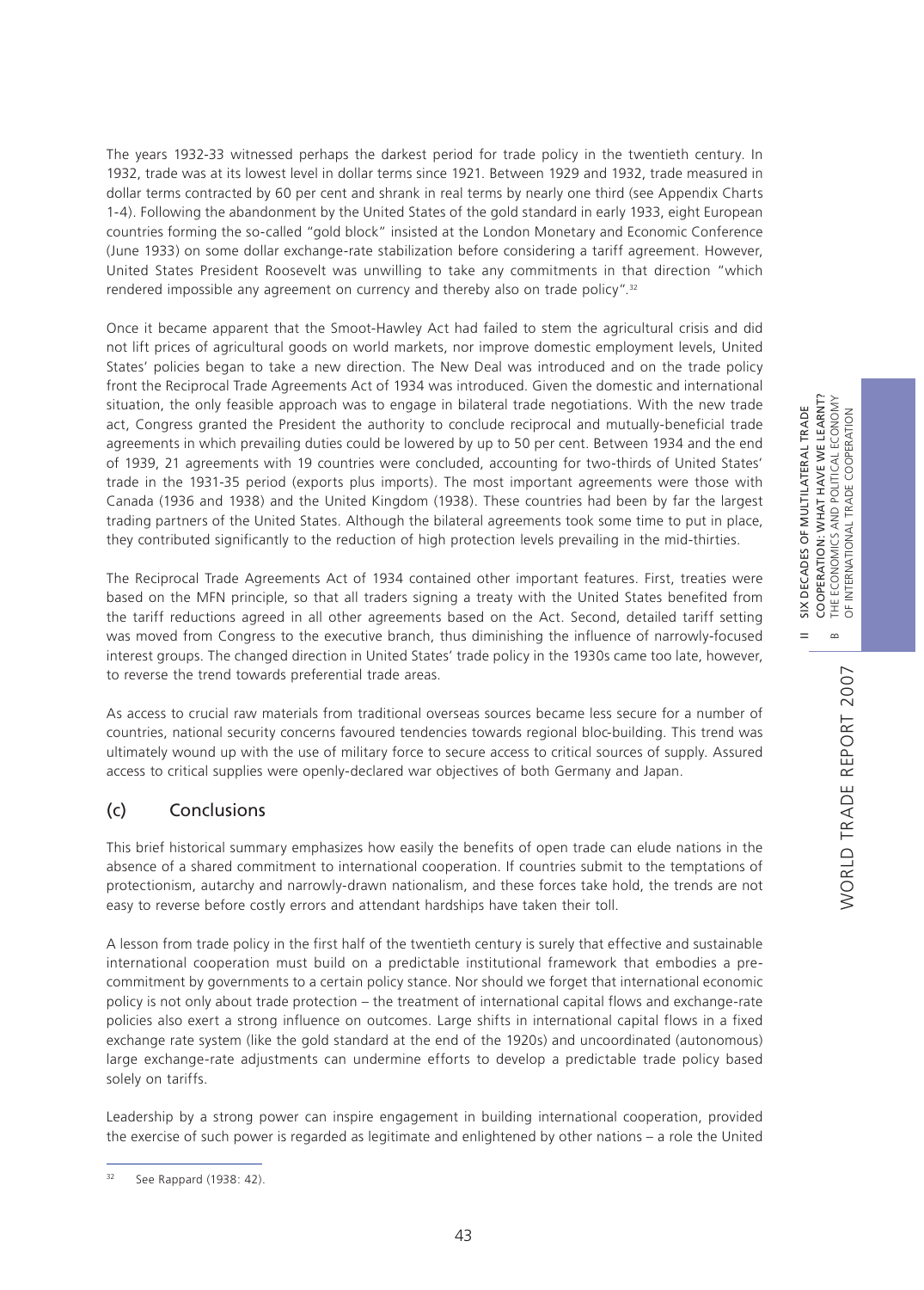Kingdom fulfilled to a degree in the nineteenth century. But strong leadership by large nations may not be sufficient for effective trade cooperation – smaller economies are often more open<sup>33</sup> and have a keener interest in this kind of cooperation than large economies. It is noteworthy that the smaller European countries (Benelux and Scandinavia) had much lower tariffs than the large continental countries in the first half of the twentieth century. Large economies less dependent on foreign trade might also be tempted to use trade policy as a foreign policy instrument in order to achieve non-economic objectives.

The high degree of world-wide economic integration achieved before World War I might have been more sustainable with better institutional foundations. The relative decline of the United Kingdom and the absence of a guiding institution created something of a void. This void was not filled by the United States prior to the Second World War, and the League of Nations proved too weak and unsupported to do the job. It may be argued that this was one of the lessons that the post-war institutional architects had learned, thus leading to the establishment of the Bretton Woods institutions and eventually, the multilateral trading system. If this is true, then what of the present situation with respect to international cooperation in the trade field? We are witnessing shifts in economic power among nations, and the multilateral trading system faces considerable uncertainty. In these circumstances, it is well to recall the lessons of the past, even if we accept that history does not repeat itself. What we have learned from six decades of international trade cooperation under the auspices of the multilateral trading system embodied in the GATT, and subsequently the WTO, and what challenges await the international community in the trade sphere, constitute the subject matter of the rest of this Report.

#### Appendix Chart 1 **World merchandise exports, 1900-1950** (Indices, 1953=100)



*Source:* United Nations (1970) and Norbohm (1962).

WORLD TRADE REPORT 2007

WORLD TRADE REPORT 2007

<sup>&</sup>lt;sup>33</sup> This means 'open' in the technical sense of relying more heavily on trade as a component of overall economic activity.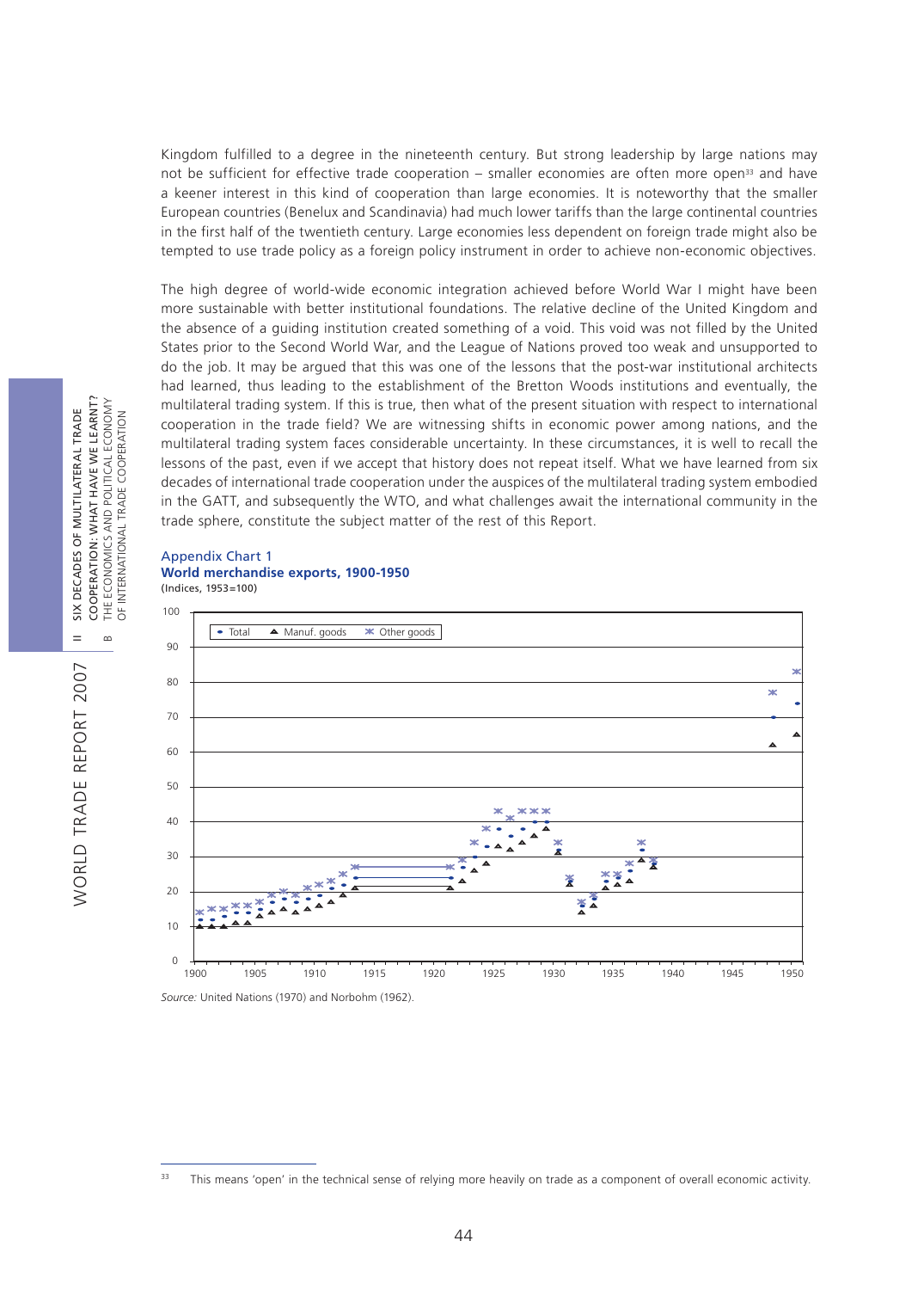#### Appendix Chart 2

**World merchandise export prices, 1900-1950**  (Indices, 1953=100)



*Source:* United Nations (1970) and Norbohm (1962).

#### Appendix Chart 3

#### **Volume growth of world merchandise exports, 1900-1950**  (Indices, 1953=100)





 $=$ 

 $\infty$ 

*Source:* United Nations (1970) and Norbohm (1962).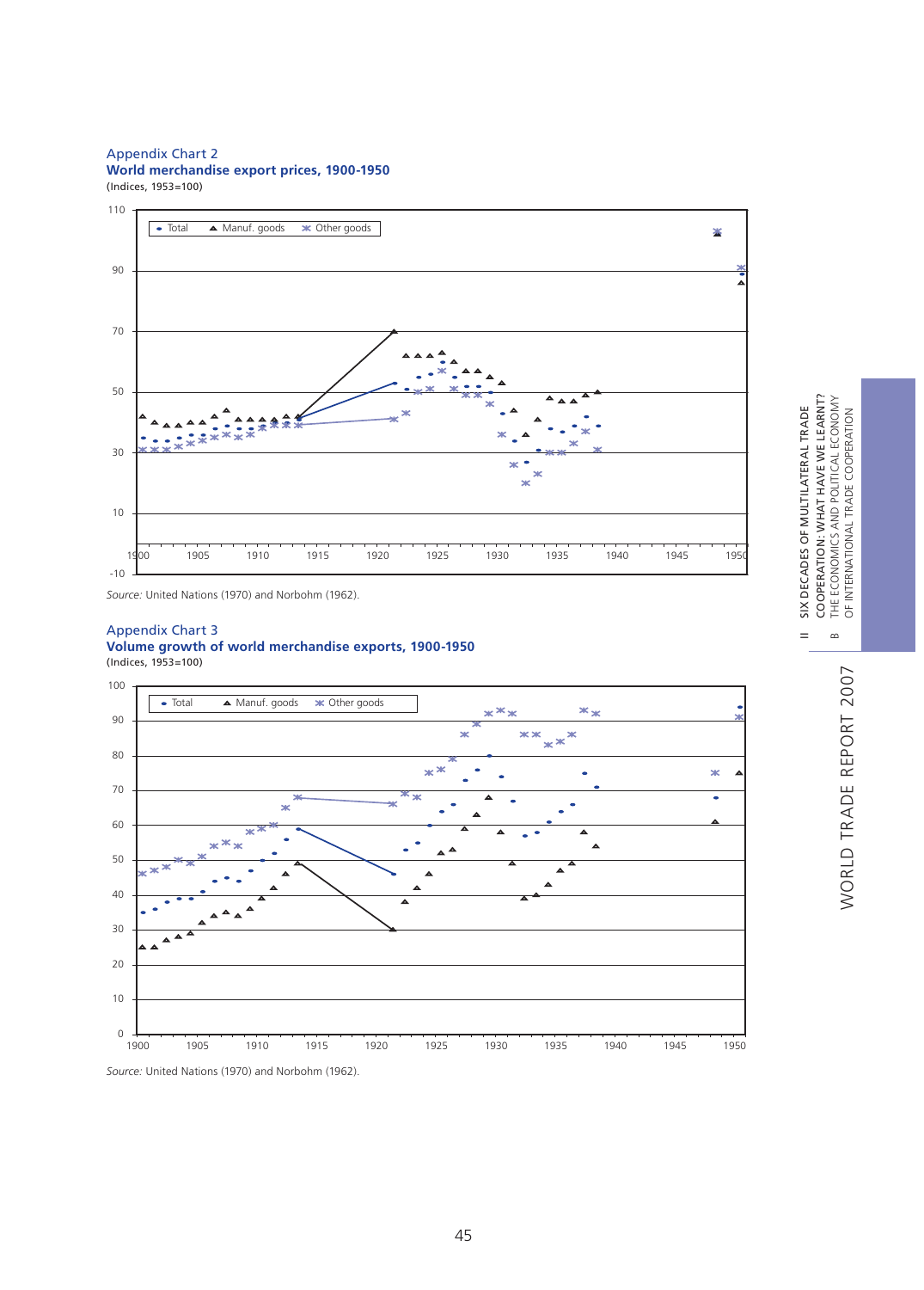#### Appendix Chart 4

**Volume growth of world exports of manufactures and of manufacturing output, 1900-1950**  (Indices, 1953=100)



*Source:* United Nations (1970) and Norbohm (1962).

SIX DECADES OF MULTILATERAL TRADE<br>COOPERATION: WHAT HAVE WE LEARNT?<br>THE ECONOMICS AND POLITICAL ECONOMY<br>OF INTERNATIONAL TRADE COOPERATION COOPERATION: WHAT HAVE WE LEARNT? B THE ECONOMICS AND POLITICAL ECONOMY II SIX DECADES OF MULTILATERAL TRADE OF INTERNATIONAL TRADE COOPERATION

WORLD TRADE REPORT 2007 WORLD TRADE REPORT 2007

 $=$ 

 $\, \underline{\mathrm{m}}$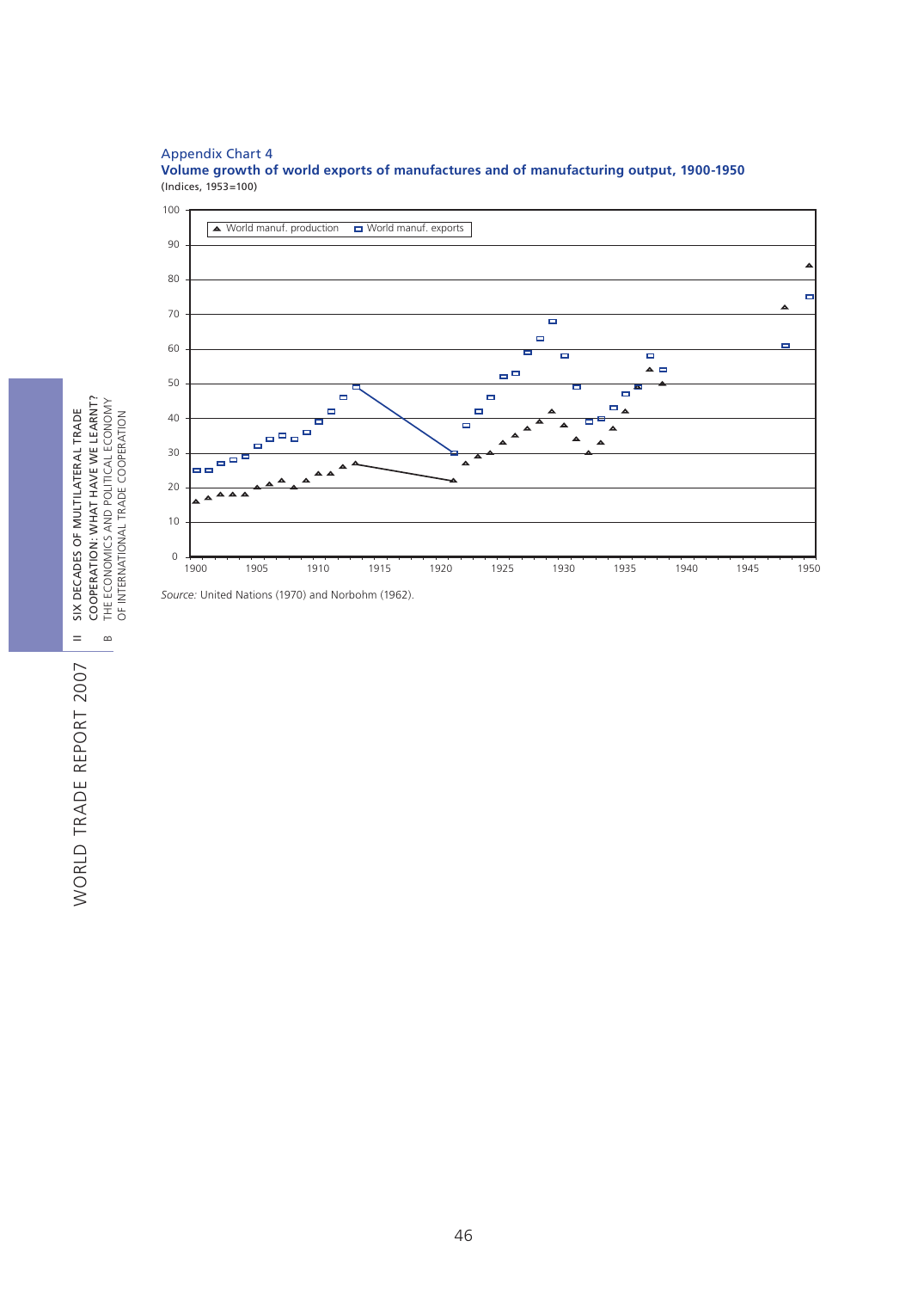#### Appendix Table 1

## **World merchandise exports by selected economy, 1870-1938**

(Million dollars and percentage)

|                          | 1870     | 1900     | 1913  | 1921     | 1929  | 1932  | 1938  |
|--------------------------|----------|----------|-------|----------|-------|-------|-------|
|                          |          |          |       | Value    |       |       |       |
| World                    | 5130     | 10100    | 19500 | 19700    | 33000 | 12700 | 22700 |
|                          |          |          |       | Share    |       |       |       |
| World                    | 100.0    | 100.0    | 100.0 | 100.0    | 100.0 | 100.0 | 100.0 |
| North America            |          |          |       |          |       |       |       |
| Canada                   | 1.1      | 1.7      | 1.9   | 3.5      | 3.6   | 3.5   | 3.7   |
| United States            | 7.9      | 14.1     | 12.8  | 22.4     | 15.8  | 12.5  | 13.5  |
| South America            |          |          |       |          |       |       |       |
| Argentina                | 0.6      | 1.5      | 2.4   | 2.5      | 2.7   | 2.6   | 1.9   |
| Brazil                   | 1.5      | 1.8      | 1.6   | 1.1      | 1.4   | 1.4   | 1.3   |
| Europe                   |          |          |       |          |       |       |       |
| Austria                  | 3.1      | 4.2      | 2.9   | 0.9      | 0.9   | 0.8   | 0.6   |
| Belgium-Luxembourg       | 2.6      | 3.7      | 3.6   | 2.6      | 2.7   | 3.3   | 3.2   |
| France                   | 10.5     | 7.9      | 6.8   | 7.5      | 6.0   | 6.1   | 3.9   |
| Germany                  | 8.3      | 10.9     | 12.4  | 3.8      | 9.7   | 10.8  | 9.3   |
| Italy                    | 4.1      | 2.6      | 2.5   | 1.8      | 2.4   | 2.7   | 2.4   |
| Sweden                   | 0.8      | 1.0      | 1.1   | 1.3      | 1.5   | 1.4   | 2.0   |
| Switzerland              | $\ldots$ | 1.6      | 1.4   | 1.6      | 1.2   | 1.2   | 1.3   |
| United Kingdom           | 18.9     | 14.6     | 13.5  | 14.0     | 10.9  | 10.2  | 10.8  |
| Russia/USSR <sup>a</sup> | 4.2      | 3.7      | 4.0   | $\ldots$ | 1.3   | 1.7   | 1.1   |
| Africa-Middle East       |          |          |       |          |       |       |       |
| South Africa             | 0.3      | $\ldots$ | 0.7   | 0.5      | 0.7   | 0.7   | 0.6   |
| Asia-Oceania             |          |          |       |          |       |       |       |
| Australia-New Zealand    | 2.1      | 2.1      | 2.4   | 3.3      | 2.9   | 3.2   | 3.5   |
| Australia                | 1.9      | 1.6      | 1.9   | 2.4      | 2.1   | 2.3   | 2.5   |
| New Zealand              | 0.2      | 0.6      | 0.5   | 0.9      | 0.8   | 0.9   | 1.0   |
| China <sup>a</sup>       | 2.0      | 1.2      | 1.5   | $\ldots$ | 2.2   | 1.6   | 1.9   |
| India                    | 5.0      | 3.4      | 4.1   | 3.1      | 3.5   | 2.8   | 2.6   |
| Japan                    | 0.3      | 1.0      | 1.6   | 3.1      | 2.9   | 2.9   | 3.3   |

<sup>a</sup> 1928 instead of 1929 and 1935 instead of 1932.

*Note:* Major breaks in time series affect continuity especially between 1913 and 1921 (e.g Habsburg Austria, Germany and Russia). *Source:* Norbohm (1962) and Maddison (2001) Table F1 for year 1870.

 $=$ 

 $\infty$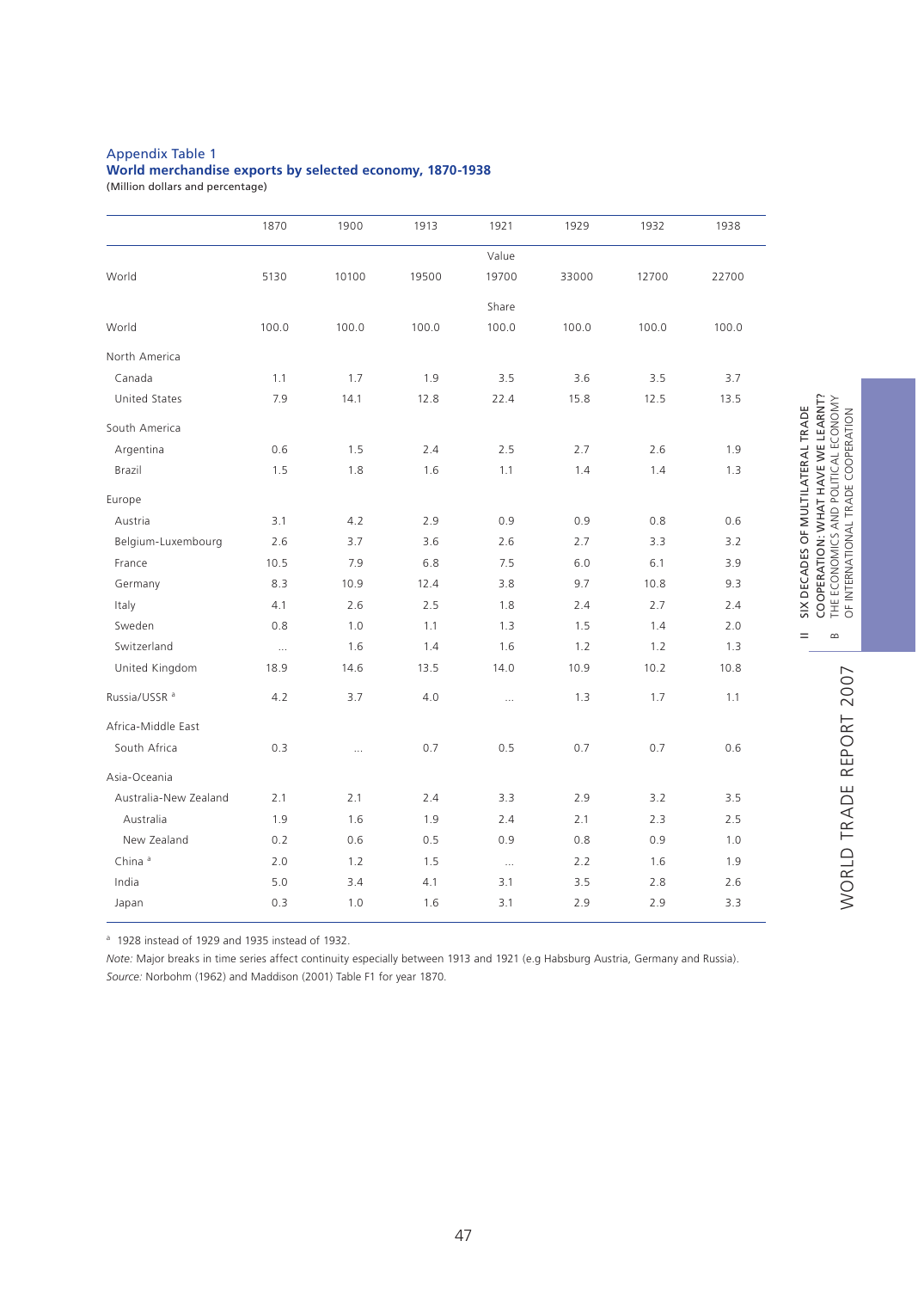#### Appendix Table 2

# **World merchandise imports by selected economy, 1870-1938**

(Percentage)

|                          | 1870      | 1900     | 1913  | 1921     | 1929  | 1932  | 1938  |
|--------------------------|-----------|----------|-------|----------|-------|-------|-------|
|                          |           |          |       | Share    |       |       |       |
| World                    | 100.0     | 100.0    | 100.0 | 100.0    | 100.0 | 100.0 | 100.0 |
| North America            |           |          |       |          |       |       |       |
| Canada                   | 1.5       | 1.7      | 3.2   | 3.2      | 3.6   | 2.8   | 2.2   |
| <b>United States</b>     | 8.9       | 8.2      | 9.1   | 11.9     | 12.3  | 9.5   | 8.7   |
| South America            |           |          |       |          |       |       |       |
| Argentina                | $\ldots$  | 1.0      | 2.4   | 2.5      | 2.3   | 1.5   | 1.8   |
| Brazil                   | $\cdots$  | 0.8      | 1.6   | 1.0      | 1.2   | 0.8   | 1.2   |
| Europe                   |           |          |       |          |       |       |       |
| Austria                  | 3.1       | 3.3      | 3.4   | 1.6      | 1.3   | 1.3   | 1.1   |
| Belgium-Luxembourg       | 3.1       | 4.0      | 4.4   | 3.5      | 2.7   | 3.2   | 3.1   |
| France                   | 9.7       | 8.5      | 8.0   | 7.8      | 6.3   | 8.2   | 5.7   |
| Germany                  | $\ddotsc$ | 12.8     | 12.7  | 5.7      | 8.8   | 7.9   | 8.7   |
| Italy                    | 3.3       | 3.1      | 3.5   | 3.4      | 3.1   | 3.0   | 2.4   |
| Sweden                   | 1.9       | 1.3      | 1.1   | 1.3      | 1.3   | 1.5   | 2.1   |
| Switzerland              | $\ldots$  | 1.9      | 1.8   | 1.8      | 1.4   | 2.3   | 1.5   |
| United Kingdom           | 22.1      | 21.4     | 16.1  | 17.5     | 15.0  | 16.2  | 17.1  |
| Russia/USSR <sup>a</sup> | $\cdots$  | 2.2      | 2.8   | $\cdots$ | 1.2   | 0.8   | 1.1   |
| Africa-Middle East       |           |          |       |          |       |       |       |
| South Africa             | $\cdots$  | $\cdots$ | 1.0   | 1.0      | 1.1   | 1.1   | 2.0   |
| Asia-Oceania             |           |          |       |          |       |       |       |
| Australia-New Zealand    | $\cdots$  | 2.1      | 2.2   | 3.4      | 2.4   | 1.7   | 2.9   |
| Australia                | $\cdots$  | 1.7      | 1.7   | 0.7      | 0.6   | 1.1   | 2.0   |
| New Zealand              | $\cdots$  | 0.5      | 0.5   | 0.7      | 0.6   | 0.6   | 0.9   |
| China <sup>a</sup>       | $\cdots$  | 1.8      | 2.0   | $\ldots$ | 2.5   | 2.4   | 2.7   |
| India                    | $\cdots$  | 2.8      | 3.3   | 3.6      | 2.6   | 2.5   | 2.3   |
| Japan                    | $\cdots$  | 1.3      | 1.8   | 3.6      | 2.8   | 2.9   | 3.0   |
|                          |           |          |       |          |       |       |       |

<sup>a</sup> 1928 instead of 1929 and 1935 instead of 1932 and for two years derived from partner statistics.

*Note:* Major breaks in time series affect continuity especially between 1913 and 1921(e.g Habsburg Austria, Germany and Russia). *Source:* Norbohm (1962), Maddison (1962) and Maddison (2001) Table F1 for year 1870.

OF INTERNATIONAL TRADE COOPERATION

 $=$ 

 $\, \underline{\mathrm{m}}$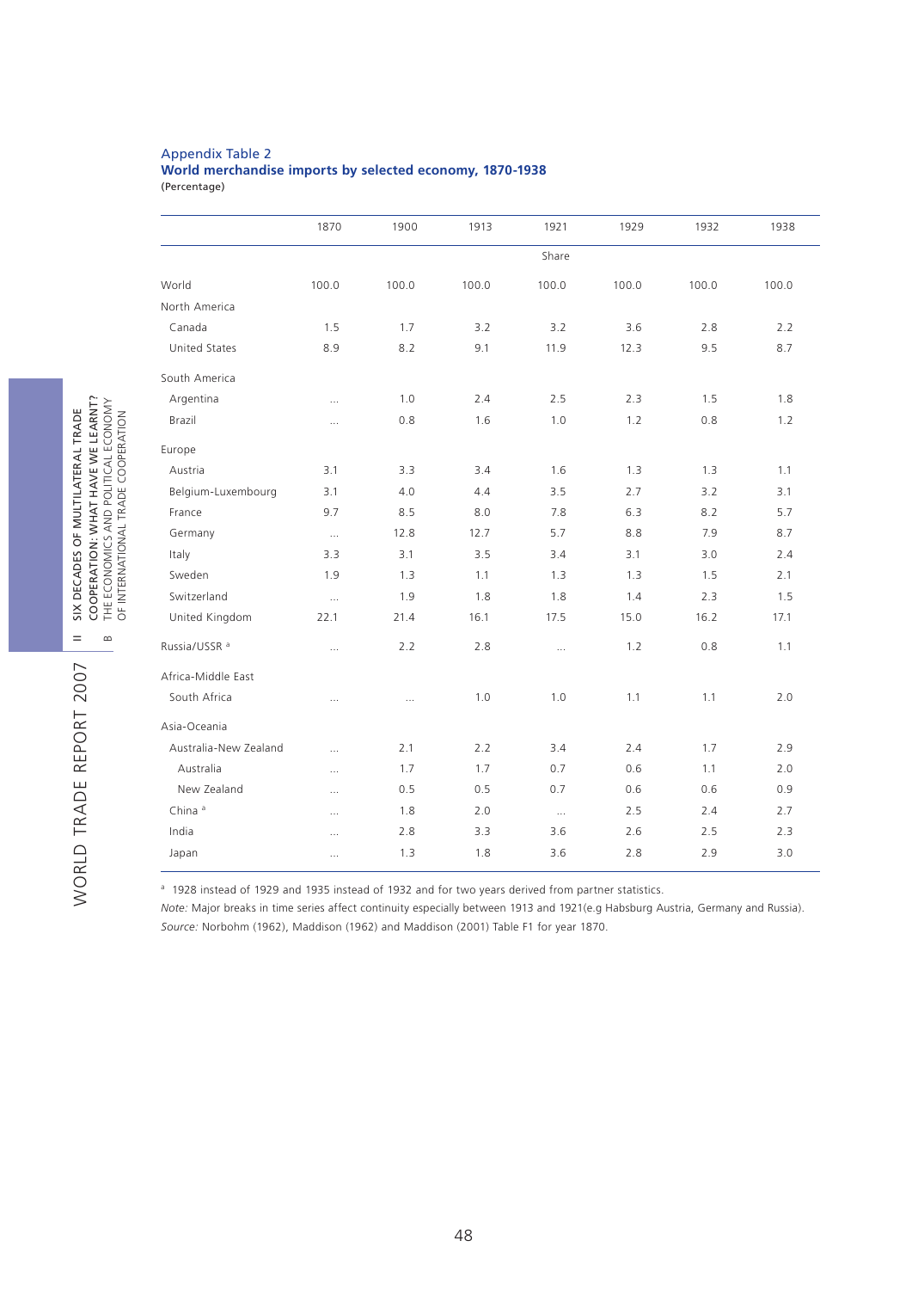#### Appendix Table 3

#### **Ratio of merchandise exports to GDP, 1870-2005**

(Percentage, real trade and GDP at 1990 prices and exchange rates)

|                      | 1870 | 1913 | 1929 | 1950 | 1973 | 1998 | 2000 | 2005  |
|----------------------|------|------|------|------|------|------|------|-------|
| Canada               | 11.3 | 11.6 | 22.4 | 12.3 | 19.3 | 39.0 | 42.4 | 39.7  |
| <b>United States</b> | 2.5  | 3.7  | 5.9  | 3.0  | 4.9  | 10.1 | 10.6 | 10.2  |
| Brazil               | 12.2 | 9.8  | 6.9  | 3.9  | 2.5  | 5.4  | 5.5  | 8.9   |
| Mexico               | 3.9  | 9.1  | 14.3 | 3.0  | 1.9  | 10.7 | 12.3 | 12.3  |
| Austria              | 5.5  | 8.6  | 7.4  | 5.2  | 16.3 | 45.5 | 52.7 | 64.8  |
| Belgium              | 9.0  | 22.6 | 24.3 | 17.3 | 52.1 | 88.5 | 97.0 | 112.6 |
| Denmark              | 8.3  | 12.8 | 23.2 | 12.1 | 23.7 | 41.9 | 45.5 | 49.4  |
| Finland              | 15.5 | 25.0 | 40.4 | 18.7 | 30.2 | 51.6 | 54.6 | 51.9  |
| France               | 4.9  | 7.8  | 11.5 | 7.6  | 15.2 | 28.7 | 29.9 | 27.6  |
| Germany              | 9.5  | 16.1 | 14.8 | 5.0  | 20.6 | 38.9 | 42.1 | 51.1  |
| Italy                | 4.3  | 4.8  | 5.9  | 3.5  | 12.5 | 26.1 | 28.7 | 28.8  |
| Netherlands          | 17.4 | 17.3 | 29.7 | 12.2 | 40.7 | 61.2 | 62.9 | 77.7  |
| Norway               | 9.0  | 14.0 | 23.3 | 12.9 | 26.2 | 55.4 | 56.7 | 55.6  |
| Sweden               | 10.3 | 15.3 | 23.9 | 15.6 | 31.4 | 62.5 | 63.3 | 64.5  |
| Switzerland          | 18.9 | 34.8 | 35.0 | 15.3 | 33.2 | 51.8 | 56.0 | 59.3  |
| United Kingdom       | 12.2 | 17.5 | 14.2 | 11.3 | 14.0 | 25.0 | 23.1 | 19.3  |
| Australia            | 7.1  | 12.3 | 13.2 | 8.8  | 11.0 | 18.1 | 19.8 | 18.6  |
| China                | 0.7  | 1.7  | 2.6  | 2.6  | 1.6  | 4.9  | 5.9  | 10.7  |
| India                | 2.6  | 4.6  | 4.0  | 2.5  | 2.0  | 2.4  | 2.9  | 3.7   |
| Japan                | 0.2  | 2.4  | 6.1  | 2.2  | 7.7  | 13.4 | 14.6 | 15.7  |
| World                | 4.6  | 7.9  | 9.0  | 5.5  | 10.5 | 17.2 | 18.5 | 20.5  |

*Note:* Territorial changes affect comparibility in time for a number of countries especially between 1913 and 1929 and 1929 and 1950 (e.g. Austria, France, Germany, Great Britain, China, India and Japan).

*Sources:* Maddison (2001), L'économie mondiale: une perspective millenaire. Table F5 and WTO estimates for years 2000 and 2005.

 $=$ 

 $\infty$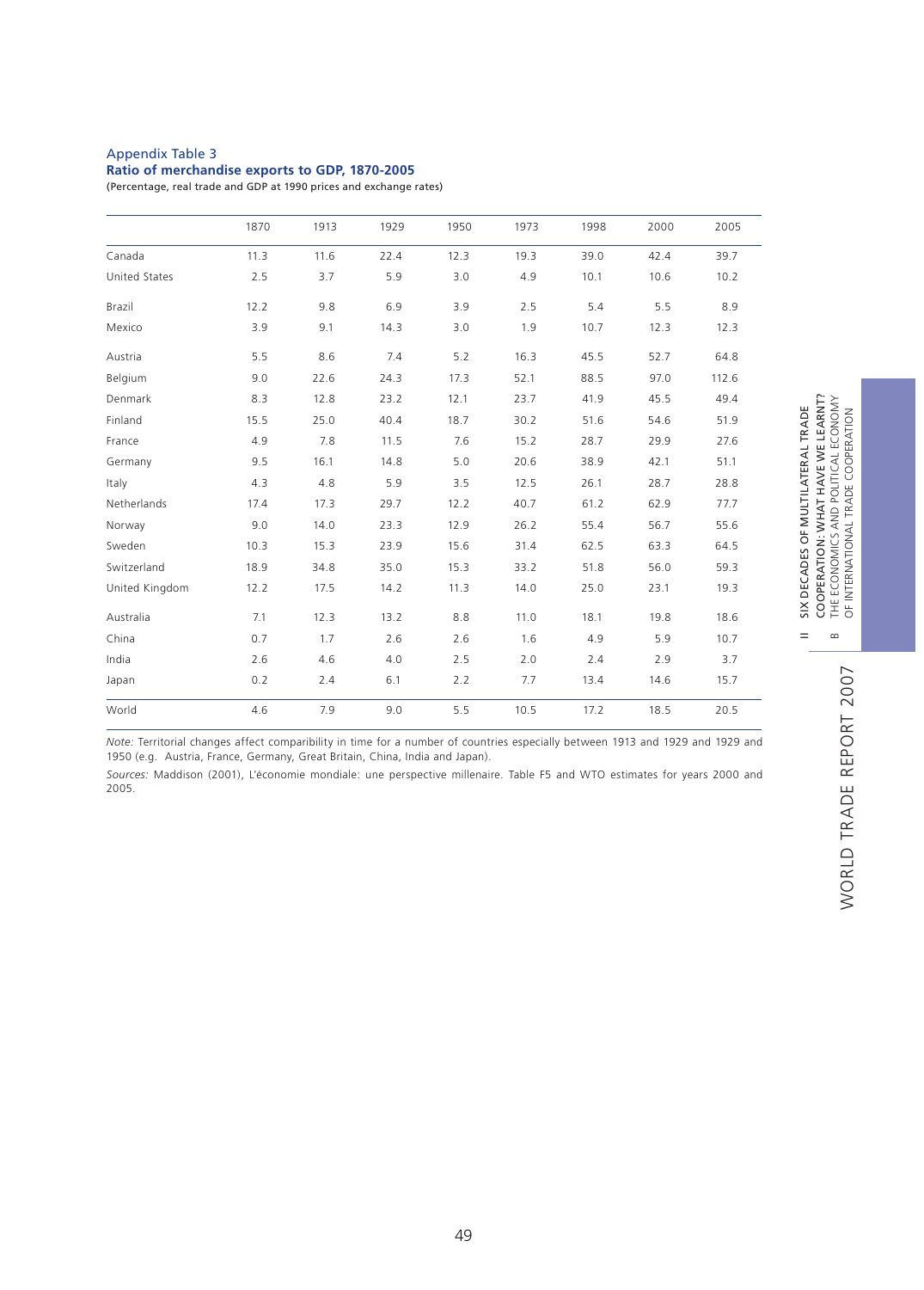## 2. THE ECONOMICS OF TRADE POLICY COOPERATION AMONG NATIONS

Economists traditionally distinguish three major approaches to the study of trade agreements, none of which is based on the familiar economic arguments for free trade. It would seem natural to attribute the impressive reduction in trade barriers achieved through multilateral or regional negotiations since World War II to the desire of governments to reap the benefits of free trade for consumers. There are, however, two problems with this reasoning. First, the economic case for free trade is a case for unilateral liberalization which does not leave any role for a trade agreement. Second, neither multilateral, nor regional liberalization have been driven by consumers. As pointed out by Bagwell and Staiger (2002), virtually every tariff that has been lowered by a government as a result of a GATT/WTO negotiation has been lowered because exporters somewhere in the world valued market access, and their governments were willing to offer access to their own market in exchange. This means that other ingredients than the economic arguments for free trade are needed to explain trade agreements.

The most elaborate economic approach to trade agreements, sometimes termed the "received theory", addresses the possibility that countries with market power can manipulate the terms-of-trade<sup>34</sup> in their favour and at the expense of their trading partners. The second approach stresses the political economy of trade policies and the fact that governments care about the distributional effects of their interventions. The third approach stresses governments' credibility problems *vis-à-vis* their domestic stakeholders. Each of the three approaches offers an explanation for the existence of international trade agreements. In the received theory, the agreement addresses an inefficiency that arises in a government's relationship with other governments. In the commitment approach, agreements address inefficiencies that arise in the government's relation with its private sector. With the political economy approaches the situation is less clear-cut, as a number of different perspectives may be embodied in the analysis. In some instances, agreements serve a similar purpose as in the terms-of-trade approach while in others they address inefficiencies that arise in a government's relation with its private sector.

These approaches provide fairly general reasons why governments may enter into trade agreements with one other. Economists have identified more specific reasons why governments may cooperate in this manner and these will also be discussed below. The terms-of-trade argument is formalized in the literature and so are some political economy aspects. Other arguments are less formalized, but this does not necessarily mean they are any less relevant. None of the motivations analysed here should be regarded as mutually exclusive. On the contrary, efforts have been made to integrate various approaches within the same conceptual framework. As subsections 3 and 4 below will show, some overlap also exists between economic approaches, international relations approaches, and legal approaches to explaining the rationale of trade agreements.

## (a) Exchanging market access

### *(i) The traditional approach*

The core logic of the terms-of-trade approach, often termed the traditional approach, can be summarized as follows. When nations set tariffs in an uncoordinated fashion, each government realises that its tariffs cause some damage to its domestic economy, but when part of the cost of the tariff is borne by foreigners, nations have an incentive to charge tariffs. When all nations do so, however, potential gains from trade are not realized. In such a setting, the switch from an uncoordinated tariff setting to coordinated tariff reduction can increase the size of the pie, so all nations can gain.

Participation in international trade agreements is not compulsory and within this framework of analysis, governments are assumed to enter into such agreements voluntarily. This means that agreements must allow all participants to reap some of the gains from trade. Note that with preferential agreements, such

The terms-of-trade is a measure of the relative prices of a country's imports and exports. If a country is able to lower the price of its imports relative to its exports, or raise the price of its exports relative to its imports, then it has secured an improvement in its terms of trade, or equivalently, an increase in national income.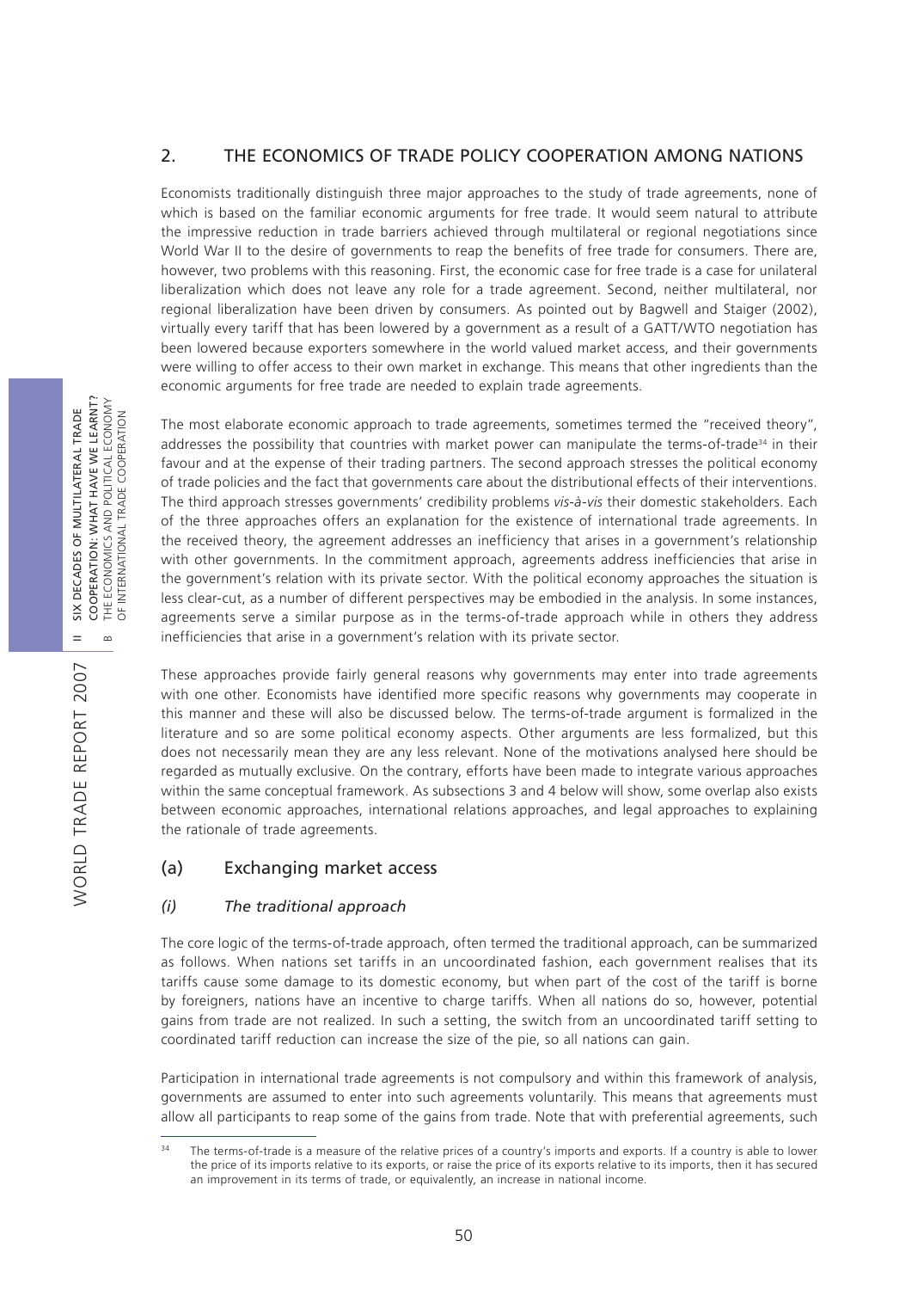$=$ 

 $\infty$ 

WORLD TRADE REPORT 2007

WORLD TRADE REPORT 2007

benefits can at least in part be transferred from non-participants, a possibility that is discussed below. In the case of multilateral agreements, however, the participants' gains should not come at the expense of non-participants.35 The multilateral trade agreement should generate mutual gains from trade that add to the size of the overall pie.

The traditional economic approach relates the inefficiency to terms-of-trade externalities between governments or, in other words, the fact that a country can improve its welfare as compared with free trade by imposing a trade barrier. This approach can be traced back to the mid-nineteenth century and the writings of Torrens (1844) and Mill (1844) on optimal tariffs and the role of terms-of-trade in their determination.36 A seminal contribution is Johnson's paper (1953-1954) which formally shows how a national welfare maximizing government can use tariffs to manipulate its terms-of-trade – that is, the prices at which it trades, thereby generating inefficiencies that a trade agreement can correct. The traditional approach has been further developed in a number of contributions including the influential work of Bagwell and Staiger (1999, 2002).

The traditional approach has been developed both in game-theoretic terms and using a standard general equilibrium model of trade.<sup>37</sup> Here the argument is presented using a simple game-theoretic example that can be seen as an illustration of the Smoot-Hawley tariff war of the 1930s. Consider two large trading partners, A and B, facing two policy options. Each of them can either choose a free trade policy or impose a tariff that raises its own real income but reduces its trading partner's income. Assume also that governments can assign numerical values to the satisfaction they will derive from each policy outcome. Table 2 below shows the corresponding payoff matrix depending on whether or not the trading partners choose to cooperate. The first figure in each square is the payoff for country A, while the second is the payoff for country B.

### Table 2 **Trade war or trade cooperation?**

|   |            | B                  |                   |  |
|---|------------|--------------------|-------------------|--|
|   |            | Free trade         | Protection        |  |
| А | Free trade | $10 \setminus 10$  | $-10 \times 20$   |  |
|   | Protection | $20 \setminus -10$ | $-5 \setminus -5$ |  |

The payoffs in the matrix reflect the idea that each of the two countries can raise its welfare compared to the free trade position at the expense of its partner. This is an application of what economists call the terms-of-trade argument for a tariff. This argument, which plays a crucial role in the received theory, goes as follows. A country may apply a tariff to lower the price of its imports and thereby generate a terms-of-trade benefit. To do this, the country needs to be large enough to affect the prices of foreign exporters. When a large country imposes a tariff on imports of product X, it reduces world demand for this product sufficiently to depress its price on the world market. The large country thus obtains its imports of product X at a lower price. By analogy with a domestic tax that is partly paid by domestic producers, the tariff can be thought of as a tax on imported goods which is partly paid by foreign producers who cannot fully pass it on to domestic consumers and so end up bearing part of the burden.<sup>38</sup> Obviously, this "terms-of-trade" benefit must be set against the costs of the tariff, which arises because

<sup>&</sup>lt;sup>35</sup> Multilateral does not mean universal, which means that there may be transfers from non-Members but that these transfers are not a prominent feature of multilateral agreements.

<sup>36</sup> See Irwin (1996).

<sup>&</sup>lt;sup>37</sup> For an explanation of the terms-of-trade argument in formal game-theoretic terms, see Dixit (1987). For a formal presentation using a standard trade model, see Bagwell and Staiger (2002).

<sup>&</sup>lt;sup>38</sup> This analogy also makes it clear why the terms-of-trade argument does not work for most NTBs. If there is no tariff revenue or equivalent rent accruing to a domestic agent, the optimal trade barrier is zero and the terms-of-trade argument cannot explain why nations agree to the liberalisation of NTBs.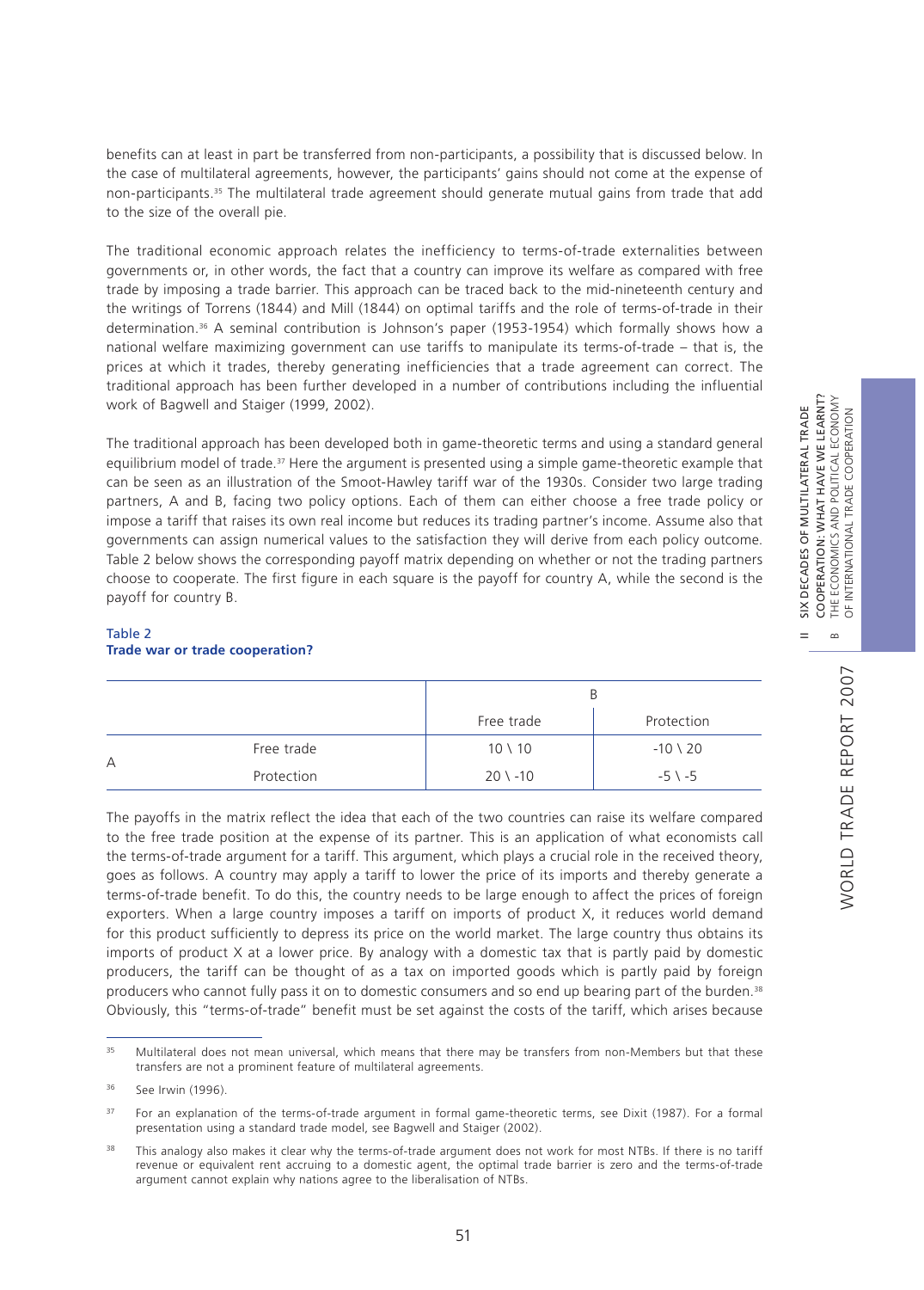of the distortion that the tariff introduces. It can be shown, however, that large countries can be better off with a tariff than with free trade. In short, the terms-of-trade case is an argument for using a strong market position to extract gains at a partner's expense.

Given those payoffs, each country is better off choosing to protect if it takes its partner's strategy as given. This captures the idea that countries, if they act unilaterally, end up in a trade war.<sup>39</sup> Predatory behaviour by one of the trading partners induces retaliation by the other. A "trade war" is a stable equilibrium (Nash equilibrium) as once protection is in place neither one nor the other country would have an incentive to reduce its tariff unilaterally. This is because it has no reason to expect the other to reciprocate and if the other does not reciprocate, the country that liberalizes is worse off. At the same time, however, both countries would be better off if they both chose free trade. This reflects the fact that one country's net terms-of-trade gain is less than the cost it imposes on its partner. Eliminating the tariffs on both sides thus yields a net gain for both countries.<sup>40</sup> All this means that if the two countries do not cooperate, they end up in the lower right corner of the matrix, whereas they would both be better off in the upper left corner. This situation is known as a prisoners' dilemma. Cooperation, in the form of a trade agreement, offers an escape from the prisoners' dilemma.

A trade agreement does not eliminate the beggar-thy-neighbour temptations of its signatories. This means that enforcement is a key issue. In order for the signatories' tariff reduction commitments to be credible, the agreement must be effectively enforceable. In the absence of other forms of punishment, this means that the short term gain of deviating from the commitment must be balanced by the long term loss from retaliation. Applying game theory, enforcement issues have been analysed using a repeated game setting with an infinite number of periods. A number of interesting insights can be drawn from this approach. First, the "most-cooperative" tariffs that can be achieved will depend on the enforcement constraint. The more they differ from the Nash equilibrium, the larger the incentive to cheat. Second, this perspective sheds an interesting light on the GATT/WTO dispute settlement procedures. They can be seen as an attempt to move from a non-cooperative equilibrium to a cooperative equilibrium by limiting the use of retaliation along the equilibrium path and repositioning it as a threat that serves to enforce the cooperative equilibrium. Dispute settlement and enforcement issues will be examined in more detail in Section C below.

The literature distinguishes between two approaches to trade negotiations. These approaches explain how governments can escape the prisoners' dilemma and move from the inefficient non-cooperative equilibrium to the political optimum. A power-based approach is one where governments bargain over tariffs without having previously agreed upon principles of negotiation. Under a rules-based approach, on the other hand, governments identify and agree upon certain principles by which subsequent negotiations must abide. The negotiations approach embodied in the GATT/WTO is of the latter type. Section C examines the specific rules by which Members must abide.

Under the traditional economic approach, the reason why governments can gain from trade policy cooperation is that they have the possibility of shifting costs onto each other, which leads them to pursue inefficient unilateral policies. The means through which the shifting of costs can occur is the terms-oftrade externality. Yet many economists are sceptical of the practical relevance of the terms-of-trade argument for trade agreements. The main reasons for this scepticism relate to: (a) the consistency of the main predictions of the terms-of-trade model with observed tariff patterns; (b) the consistency of the predictions of the model with the observed instruments of protection; (c) the consistency of the model's prediction with the characteristics of trade agreements; (d) the empirical relevance of the terms-of-trade theory; and, (e) the failure to explain both why small countries with no influence on world prices seek to form a trade agreement with one another, and why large countries may want to have a trade agreement with small countries.

<sup>&</sup>lt;sup>39</sup> Technically, the outcome resulting from non-cooperative behaviour is known as a Nash equilibrium.

<sup>40</sup> A reduction in tariffs from the Nash equilibrium level is not sufficient to ensure mutual welfare gains. If there is sufficient asymmetry between the two countries, the largest country may be better off at the Nash equilibrium.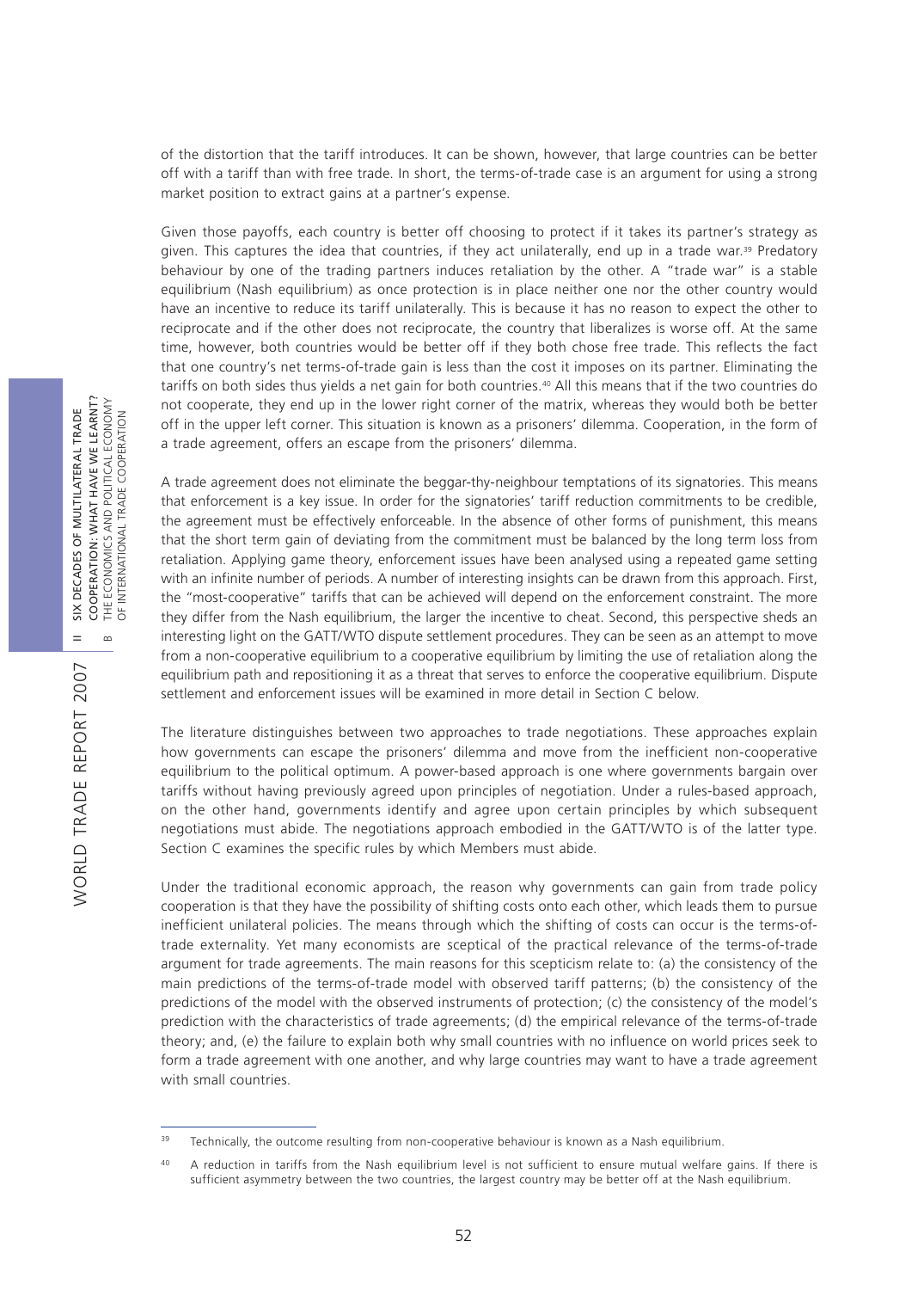Bagwell and Staiger (2002) make considerable efforts in their book to convince their readers of the practical relevance of terms-of-trade considerations. First of all, they argue that presentation and interpretation matter. The traditional interpretation where the governments of large countries use a tariff to improve their terms-of-trade is too abstract and does not convince practitioners. They therefore present other interpretations which, in principle, should have more practical relevance in the eyes of policy makers. One such interpretation is in terms of market access and can be summarized as follows.

The inefficiency reflected in excess protection and too little market access – which trade agreements address – arises because foreign exporters' interests are not taken into account in domestic trade policy decisions. When country A imposes a tariff on imports from country B, it inflicts a cost on country B exporters in terms of lower prices. The inefficiency arises because A's government does not take this cost into account when setting its tariff. The role of cooperation is to provide a mechanism through which foreign exporters' interests are taken into account in governments' trade policy decisions so as to ensure that efficient levels of protection are chosen. Trade agreements then take the form of exchanges of market access for market access. If the agreement allows both countries to improve their welfare by offering new market access to their exporters without hurting any third party, then it can be said to be Pareto improving<sup>41</sup> from a global point of view. As pointed out by Staiger (2004), this interpretation of the purpose of trade agreements has two important implications. First, it explains why WTO Members are driven by exporters' interests in the negotiations without having to assume irrational mercantilist behaviour on their part. Second, with this interpretation, the argument in support of the WTO is far more general than the argument in favour of free trade.

Bagwell and Staiger (2002) also respond to various objections regarding the consistency of the main predictions of the terms-of-trade model with observed tariff patterns and other instruments of protection. The fact that some large countries do not set their tariffs at optimal levels is consistent with the termsof-trade argument. These countries may simply form trade agreements to avoid being stuck with high optimal tariffs. Small countries that would be expected to have zero tariffs according to the terms-oftrade argument may have high tariffs on account of other (including political and strategic) motivations for setting tariffs. Other observed patterns can be explained only when certain refinements are added to the traditional model. For instance, the static version of the traditional approach does not account for the fact that liberalization is often introduced gradually. Bagwell and Staiger suggest, however, that when enforcement is modelled using a repeated game setting, and learning-by-doing (infant industry) effects are assumed to exist, an initial liberalization induces changes in the economy that enhance the value of cooperation and thus create the conditions for further liberalization. The basic model can also be extended to account for observed export subsidization programs and the use of voluntary export restraints (VERs).

The question of the empirical relevance of the terms-of-trade theory is probably the main objection to the approach. In effect, the evidence is mixed. The idea that countries set tariffs in response to their market power in international markets can be seen as the single most controversial result in international trade policy.42 The trade war that resulted from the adoption of the Smoot-Hawley tariffs in the 1930s can be seen as an example of a non-cooperative Nash equilibrium. In fact, Whalley (1985) showed that the tariff rates that prevailed among major powers after the Smoot-Hawley Tariff Act were close to those that would be predicted in the Nash non-cooperative equilibrium for a computable general equilibrium model.43 Bagwell and Staiger (2002) survey the limited amount of empirical work that is available and conclude that a "strong affirmative presumption" that governments are able to improve their termsof-trade in a quantitatively significant fashion with their trade policy choices can be drawn from this work.44 Interesting recent work tends to confirm this presumption. Broda et al. (2006) find evidence II SIX DECADES OF MULTILATERAL TRADE

 $\frac{X}{2}$  $=$ 

DECADES OF MULTILATERAL TRADE

<sup>&</sup>lt;sup>41</sup> A 'Pareto improvement' refers to a change that yields a more efficient outcome than the status quo ante. More precisely a Pareto improvement occurs when at least one individual is made better off without making anyone worse off.

<sup>42</sup> See Broda et al. (2006).

<sup>43</sup> See Whalley (1985).

<sup>44</sup> See the survey in Chapter 11 of Bagwell and Staiger (2002) and the more recent studies by Bown (2004a, 2004b, and 2004c), Limão (2006) and Shirono (2003).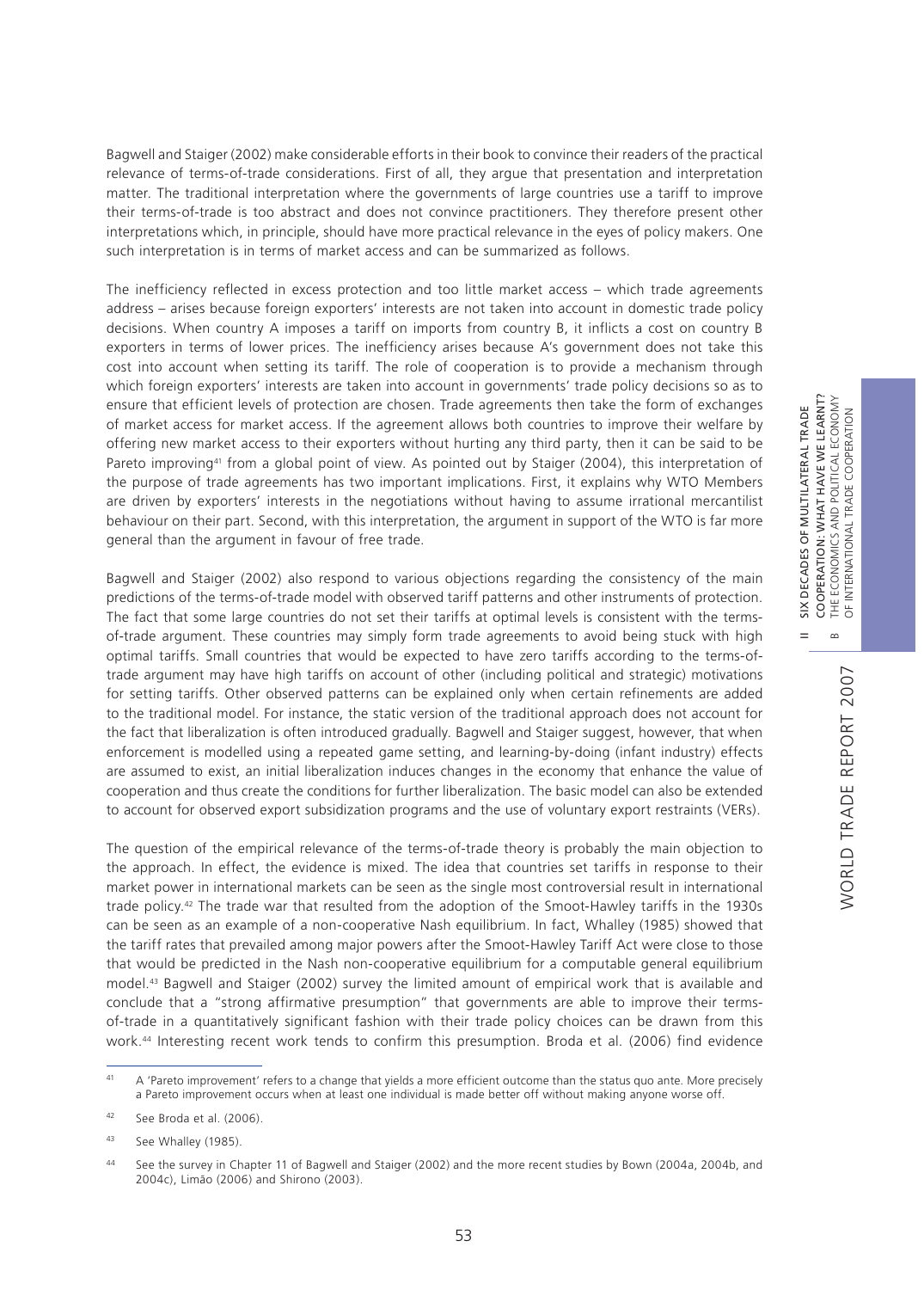that countries that are not members of the World Trade Organization systematically set higher tariffs on goods with inelastic supply.45 From this observation, they infer that countries are motivated by optimum tariff considerations. This result is robust to the inclusion of a political economy control variable.

Apart from this indirect evidence, there is very little direct evidence supporting the terms-of-trade interpretation of the role of the WTO. Along the same lines as the interpretation of the Smoot-Hawley tariffs, the multilateral trading system under GATT can be seen as representing an effort to move towards a cooperative equilibrium. Beyond this largely anecdotal evidence, only a recent paper by Bagwell and Staiger (2006) investigates empirically the idea that governments use trade agreements to escape from a terms-of-trade driven prisoners' dilemma. In this paper, a simple prediction is derived from the model and submitted to empirical tests. This prediction is that the difference between the non-cooperative tariff and negotiated tariff increases with the level of its non-cooperative import volume. The empirical strategy consists in regressing the difference between pre-accession and bound tariffs on pre-accession import levels for a sample of 16 Members that have acceded to the WTO under Article XII. The estimation results support the prediction and thereby the terms-of-trade theory.46 However, in light of the limitations of their study, the authors conclude that it offers "a first, albeit promising, glimpse at the empirical content of the terms-of-trade theory of trade agreements.".

The idea that a strong affirmative presumption in favour of the terms-of-trade approach can be drawn from existing work is challenged by Regan (2006). His interpretation of the Smoot-Hawley tariffs is that the story behind them is one of protectionism pure and simple. Based on detailed studies by political scientists of the politics and the legislative process that produced the tariffs, he argues that these tariffs, and more generally United States' tariffs in the last century, were not designed to maximise national income by collecting tariff revenue from foreign producers. Similarly, Regan argues that the Broda et al. (2006) correlations give no reason to think that there must be terms-of-trade manipulation in addition to a protectionist motivation. He also doubts that any result obtained using their sample of 15 countries that were not members of the WTO could be generalized. Regan also considers evidence from the rhetoric of trade policy, the general pattern of countries' trade policy behaviour, and the provisions of the WTO. His conclusion is that terms-of-trade manipulation is of very limited significance in the real world.

Regan (2006) argues that trade agreements are primarily about restraining protectionism, and he suggests that this is the view of most trade lawyers and economists. He acknowledges that there is no formal model of this theory and that it poses a number of puzzles. In particular, how can the same political forces first generate protectionism and then an agreement to restrain it? Regan suggests that the answer must be partly "framing effects" – people perceive their interests differently in different decisional contexts. He also argues that the reason behind the lack of a formal model of the antiprotectionism theory may be the difficulty of modelling framing effects.

Finally, an important limitation of the received theory concerns the relevance of the terms-of-trade argument in explaining the participation of small countries in trade agreements. This question is addressed in more detail in subsection 4 below, but a number of points are worth mentioning at this stage. The terms-of-trade approach provides a rationale for agreements between countries with market power, but for the most part fails to explain negotiations involving countries without market power. A crucial question is the extent to which developing countries are large enough in relevant markets to alter international prices with their policy choices. Based on theoretical work which suggests that even very small countries have the power to alter their terms of trade, Staiger (2006) argues that casual empiricism can be very misleading. It should be noted that systematic empirical evidence on this point is not yet available. To date, the evidence presented by Broda et al. (2006) probably represents the most important contribution in this area.<sup>47</sup> The traditional approach, however, is not the only possible explanation for the

<sup>&</sup>lt;sup>45</sup> That is, goods whose supply is relatively unresponsive to price changes.

<sup>&</sup>lt;sup>46</sup> The results also provide some support for the commitment approach (see below).

<sup>&</sup>lt;sup>47</sup> Evidence presented in this paper suggests that a group of 15 developing countries which were not Members of the WTO were motivated by optimum tariff considerations when they set their tariffs.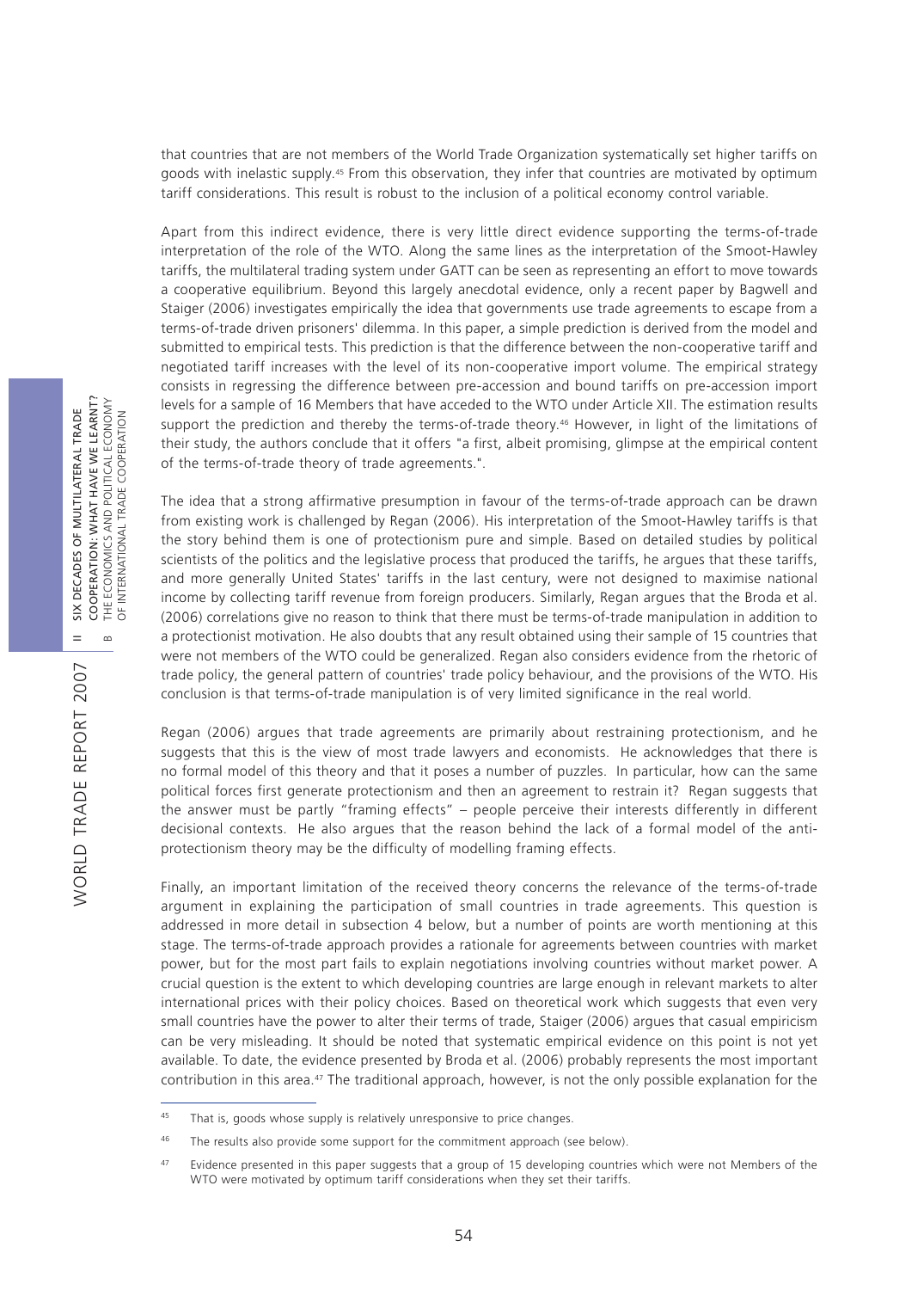II SIX DECADES OF MULTILATERAL TRADE COOPERATION: WHAT HAVE WE LEARNT? B THE ECONOMICS AND POLITICAL ECONOMY OF INTERNATIONAL TRADE COOPERATION

 $=$ 

SIX DECADES OF MULTILATERAL TRADE

COOPERATION: WHAT HAVE WE LEARNT?<br>THE ECONOMICS AND POLITICAL ECONOMY<br>OF INTERNATIONAL TRADE COOPERATION

 $\infty$ 

participation of small countries in trade agreements. As discussed below, political economy approaches provide further explanations.

### *(ii) The political economy approach: triggering the support of exporters*

The terms-of-trade driven prisoners' dilemma discussed above offers a powerful explanation of the role that international trade agreements can play. But, traditional models assume that governments are immune from political pressure and act as benevolent servants of the public interest. What is the role of international cooperation when governments are not only concerned with improving the standard of living of their electorate, but also with collecting campaign contributions from special interests groups? This question is addressed by political economy models of trade.

Political economy models of trade view individuals and firms as *demandeurs* of particular trade policies, such as import protection, and governments as the suppliers of these policies. Governments care about the political as well as the efficiency consequences of trade policies. In particular, in this set-up governments are seen as aiming to maximize national welfare subject to the political constraints under which governments operate, which is that of being re-elected. Therefore, governments respond to the demand of individuals and firms who provide the votes and the funds for their election. In other words, governments choose trade policies so as to maximize a weighted sum of the contributions offered by individuals and firms and their likelihood of being re-elected. The former will depend on how much of the private benefits from the political process special interest groups will be able to capture. The latter will depend on whether the income of the median voter will increase. According to these models, tariffs are chosen to balance the demand and supply of protection in the political market, much as prices balance demand and supply in the goods markets.

When governments chose their trade policy unilaterally, an equilibrium will emerge where there are two reasons why a government will wish to tax international trade: the political support and the termsof-trade motive (see Box 1 for a more analytical treatment of how tariffs are set in a political economy model).

### **Box 1: Unilateral tariff setting in a political economy model**

The distinguishing feature of political economy models is that governments shape their trade policy not only in pursuit of economic efficiency, but they also care about the political consequences (i.e. distributional effects) of their tariff selection. Two main approaches may be distinguished in the political economy literature. One stresses the competition between opposing parties during the election (see Magee et al., 1989; and Hillman and Ursprung, 1988). In this setting, candidates commit to different policies before the elections. Lobby groups contribute to the election campaign of the candidate that commits to the policy that makes them better off. Then, candidates use these contributions to shift votes in their favour. Political contributions are clearly motivated by a willingness to influence the elections, and the value of the contributions will depend on the benefits that lobby groups will derive from the election of their favourite candidate.

The second approach focuses on the policy choices of an incumbent government that attempts to maximize its likelihood of being re-elected, but in this set-up, unlike in the previous one, the election process is not explicitly modelled. Two classes of models use this approach: (i) median voter models, which assume that policies are established by majority vote (Mayer, 1984); and (ii) lobby models, where policies are determined not only on the basis of consumers' welfare but are also influenced by contributions by lobbying groups (see Baldwin, 1987; and Grossman and Helpman, 1994).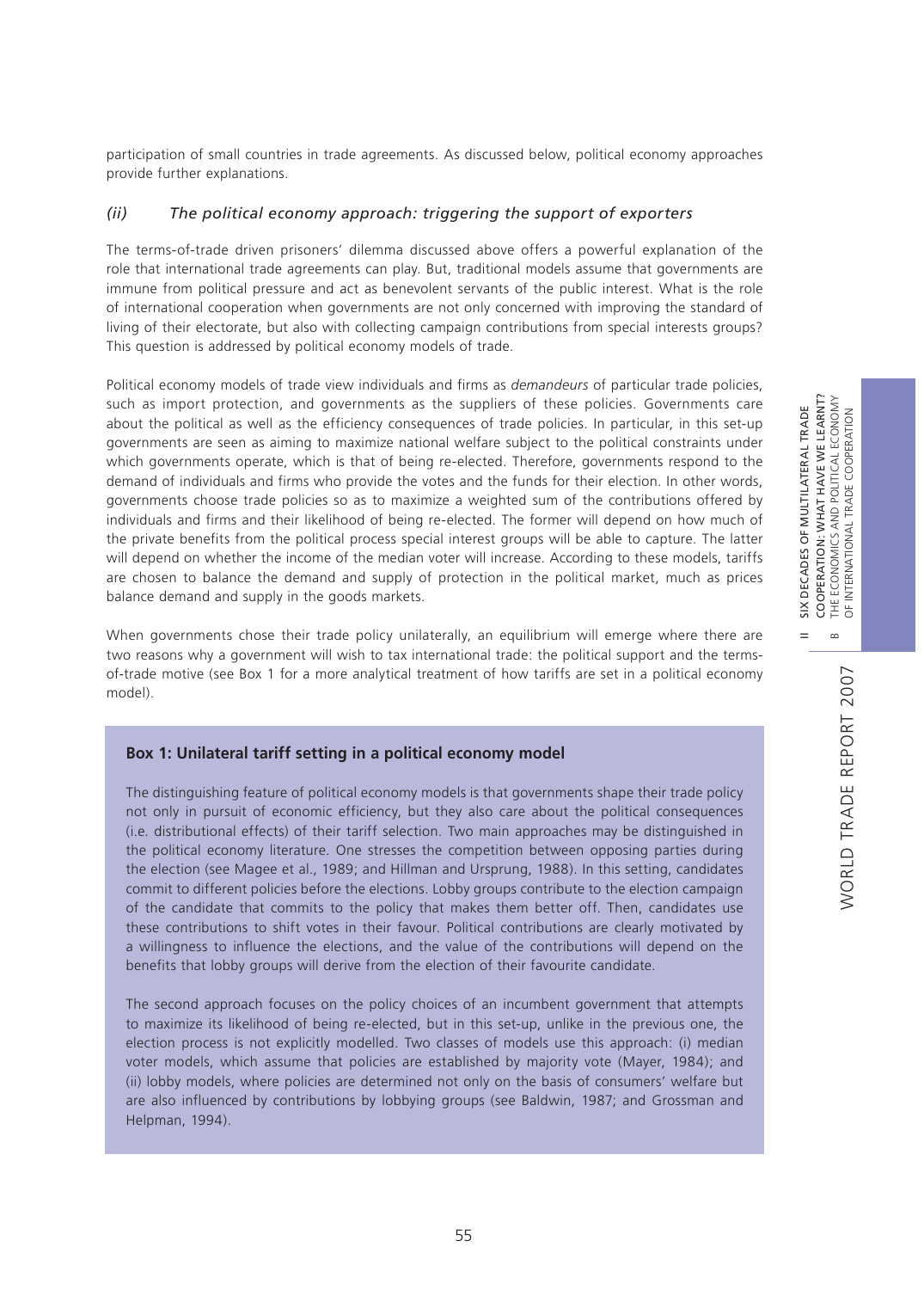According to a basic lobbying model of tariff choice, governments set tariffs such that the supply of protection equals the demand for protection in the political market. Graphically, the supply of protection will be defined by how much a government will be willing to supply if it receives a contribution equal to *y*. This curve will be positively sloped, and, for a large country, will be equal to the optimal tariff for a contribution equal to zero (in the chart below this is the positively-sloped curve denoted "protection supply", that intersects the horizontal axis at the level of the optimal tariff T\*). The demand for protection can be represented by a positively sloped curve that defines how much a firm is willing to offer for a marginal increase in tariff (in the chart this is the line called "protection demand"). The curve is positively sloped because a marginal increase in tariff will increase the firm's operating profits. The chart below represents the equilibrium in the political market. This is defined by the point where the demand curve crosses the protection curve. The chart shows that the equilibrium tariff will be higher than the optimal tariff. The optimal tariff will respond to the terms-of-trade motivation for setting a tariff and the rest is the politically motivated tariff.



*Source:* Baldwin (2006)

The political optimum tariff will depend on the size of the import-competing sector. If this is large, the equilibrium tariff will be higher. This is because the higher the number of firms in the importcompeting sector, the stronger the impact of a hike of protection on the import-competing profits will be for any given level of tariff. Graphically, the demand for protection will rotate inwards (the dashed line in the chart). Therefore, the equilibrium tariff will increase.

Some empirical evidence supports the assumptions of the political economy models.48 For example, legislators tend to vote in a protectionist manner the higher the proportion of voters in their district who are employed in import-sensitive sectors (Baldwin, 1996). Furthermore, certain empirical evidence supports some of the conclusions of the political economy models.49 For example, several studies provide evidence of a positive relationship between levels of protection and the extent to which an industry is politically organized.

As may be expected, in these circumstances the economic incentive for governments to manipulate the terms-of-trade creates an inefficiency that a trade agreement can solve – just as in the case when governments are only concerned with national welfare and are not affected by lobby pressures. As Bagwell and Staiger (2002) point out, political economy models do not provide a new reason for trade

COOPERATION: WHAT HAVE WE LEARNT? COOPERATION: WHAT HAVE WE LEARNT? B THE ECONOMICS AND POLITICAL ECONOMY SIX DECADES OF MULTILATERAL TRADE II SIX DECADES OF MULTILATERAL TRADE OF INTERNATIONAL TRADE COOPERATION  $\equiv$  $\sim$ 

<sup>48</sup> For evidence on the political economy approach see Magelby and Nelson (1990), Snyder (1990), Baldwin (1985), Tosini and Tower (1987), Riedel (1977), Lavergne (1983), Trefler (1993).

<sup>49</sup> See Goldberg and Maggi (1999); Gawande and Bandyopadhyay (2000); Mitra et al. (2002); and MacCallum (2004).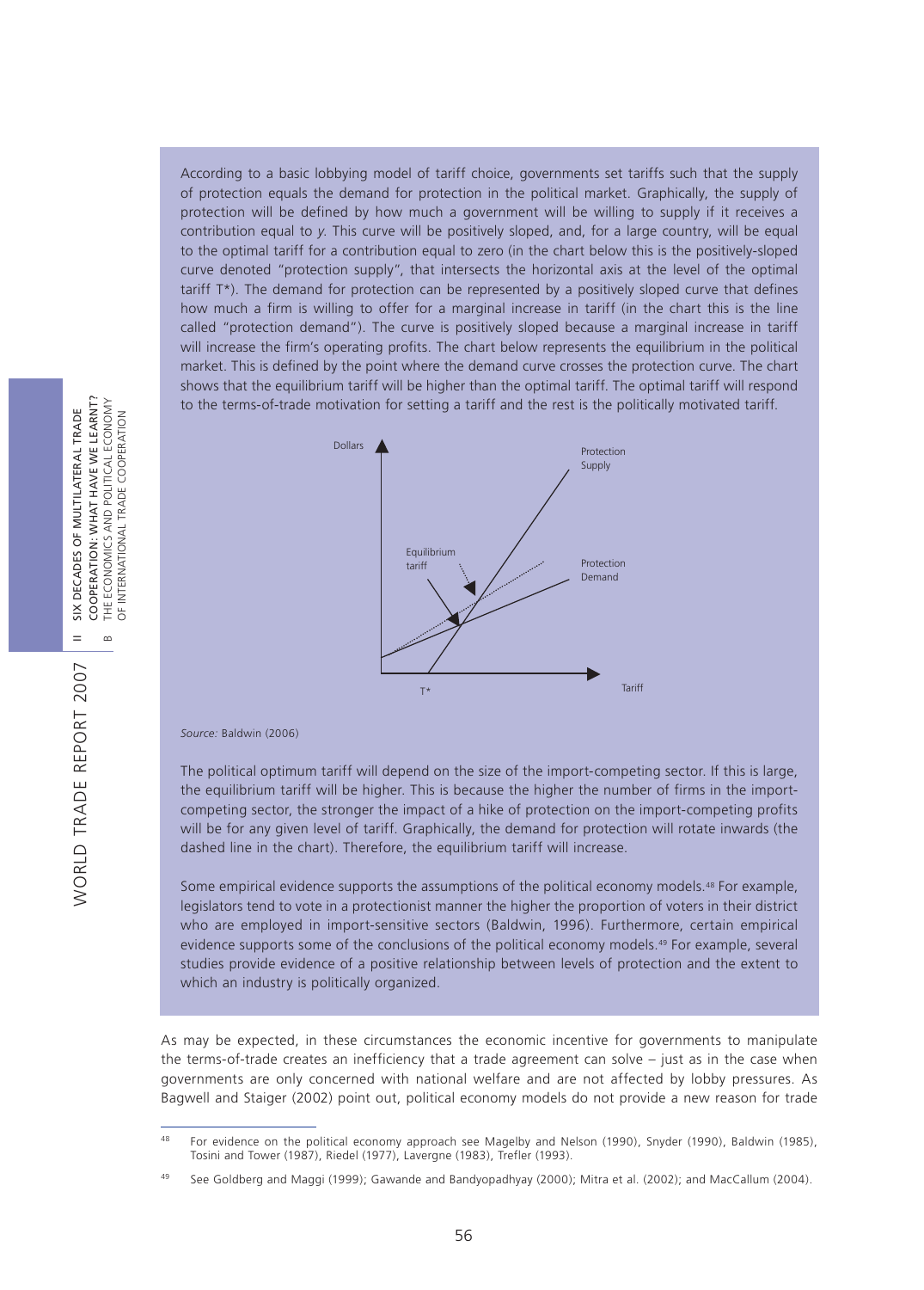agreements to exist – even politically-motivated governments engage in trade agreements only to correct for terms-of-trade externalities. The contribution of political economy models to the understanding of the existence of a trade agreement is that they explain the motivation for governments to eliminate the incentive to manipulate terms-of-trade by the interaction of private interest groups and political-supportseeking governments. In this set up, the terms-of-trade motive for taxing international trade imposes a cost in terms of median voter welfare, since tariffs imply higher prices for consumers. Governments know that freer trade would be better for their nation, but they also know that an attempt to reduce tariffs unilaterally will encounter opposition from the import-competing sector.50 In other words, the unilateral reduction of tariffs is not politically viable because even if it would benefit a large number of consumers and only hurt a small number of producers, the latter are much better organized to press their case than the former. Yet governments realize that they may spare each other political costs by cooperating. This is because by entering a trade agreement, whereby tariffs are reduced reciprocally, they may help each other foster the political support needed to implement a freer trade policy.<sup>51</sup>

In the political economy approach, as in the traditional approach, the principle of reciprocity provides a way to eliminate the incentive to manipulate the terms-of-trade. Reciprocity is the key because it will convert each nation's exporters from bystanders in the tariff debate to opponents of protection within their own nation.<sup>52</sup> When liberalization is reciprocal, exporters can gain from better access to foreign markets only if tariffs in their own country are lowered. This will trigger the support of domestic exporters in favour of trade liberalization policies. Since foreign tariffs are a function of domestic tariffs under reciprocity, contributions by lobbies will depend on both domestic and foreign tariffs. Therefore, all countries find it optimal to cut tariffs (Grossman and Helpman,1994 and 1995a, and Baldwin and Robert-Nicoud, 2006). In particular, tariffs that reflect both terms-of-trade and political economy motivations will be reduced by the amount that is attributable to the terms-of-trade motive. The politically optimal tariff will remain in place.

Political economy models can provide an explanation for a number of empirical observations. These include the observations that: (i) the process of liberalization has been gradual;<sup>53</sup> (ii) much liberalization has taken place in products where two-way trade is prevalent (Baldwin, 2006); and; (iii) trade agreements generally do not prohibit terms-of-trade manipulation through export-taxes. It is important, however, to underline that political economy considerations are neither the only possible explanation for these facts, nor do they solve all puzzles.

As mentioned above, a dynamic version of the traditional model could explain why the liberalization process has been gradual.54 However gradualism can also be explained with political economy models. Lobbying pressures will depend on the size of the import and export sector. The larger the number of firms in a sector the stronger the pressure. When a government announces reciprocal liberalization, the domestic tariff will decrease. This, in turn, will reduce the number of firms in the import-competing sector and increase the number of exporting firms. Therefore, this initial liberalization will trigger pressure for further liberalization by the export sector. The process will gradually lead to free trade. This process is known as the "juggernaut effect" (Baldwin, 1994; Baldwin and Baldwin, 1996; for a formal treatment, see Baldwin and Robert-Nicoud, 2005).

II SIX DECADES OF MULTILATERAL TRADE COOPERATION: WHAT HAVE WE LEARNT?

 $=$ 

SIX DECADES OF MULTILATERAL TRADE

COOPERATION: WHAT HAVE WE LEARNT?

POLITICAL ECONOMY

<sup>&</sup>lt;sup>50</sup> Notice that free trade is not domestically optimal in political economy models because of the political support motive for a tariff. Yet a reduction of tariffs to eliminate the terms-of-trade motivated part of the tariff is optimal.

<sup>&</sup>lt;sup>51</sup> Bagwell and Staiger (2002) stress that benefits occurring to exporters are also important to governments that maximise national welfare under the traditional approach. That is, the standard political economy interpretation of reciprocity – that reciprocity mobilizes political support which serves as a counterweight against protests by import-competing firms – is in fact already embedded in the terms-of-trade model.

<sup>52</sup> See Baldwin (2006).

<sup>53</sup> By gradual we do not mean there is a phase-in implementation period, but rather that multilateral liberalization has been achieved through a series of successive rounds of liberalization.

<sup>54</sup> See Bagwell and Staiger (2002, Chapter 6) for a review.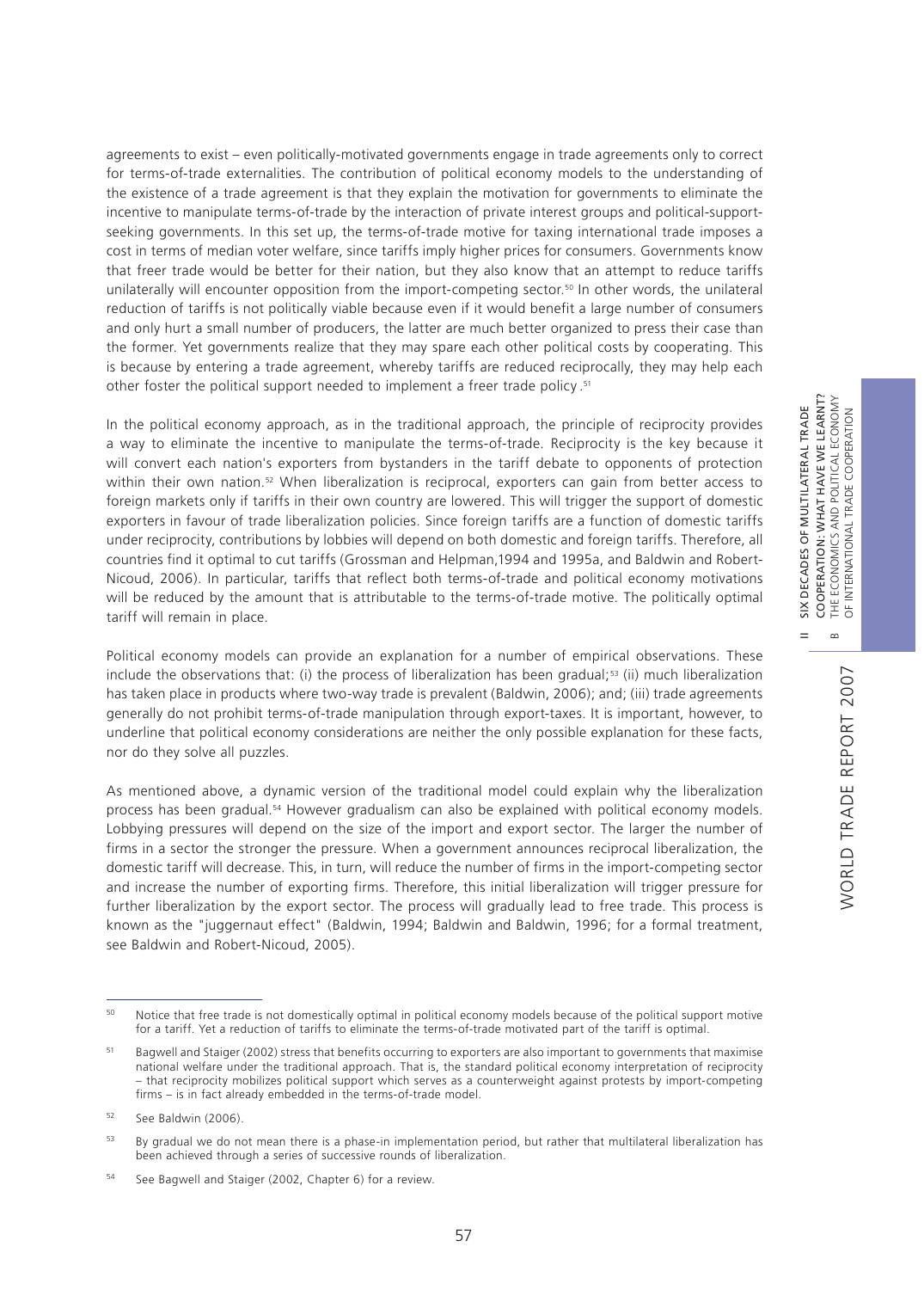The juggernaut effect, as formulated above, explains the process of gradual liberalization in situations where the import-competing firms and exporting firms produce different goods. Therefore, it explains trade liberalization in import-competing sectors. But most post-war liberalization has taken place in sectors characterized by intra-industry trade. When applied to new trade theories built around the existence of heterogeneous firms within and among industries (Melitz, 2003; and Eaton and Kortum, 2002), political economy models of trade can also explain trade liberalization in industries characterized by two-way trade. In these models, countries trade different varieties of the same good (i.e. trade is intra-industry in nature). Furthermore, firms differ in size and efficiency, and there are fixed costs of entry in a foreign market. Because of these so-called beachhead costs, only the largest, most efficient firms export in each sector, while smaller firms only sell domestically. When countries enter a trade agreement, reciprocal trade liberalization will raise the profits of big export firms while lowering the profits of small firms in the same industry that sell only in the local market (Falvey et al., 2004, Baldwin and Forslid, 2004).55 In terms of political economy pressures, this implies that intra-sectoral special-interest groups will emerge – large firms will lobby in favour of liberalization, while small firms will lobby against. But big firms will be better organized politically than small firms in the same sectors. Overall, sectors characterized by intra-industry trade will be pro-liberalization. Over time, liberalization will beget further liberalization, as small firms will become smaller and perhaps exit the industry, resulting in relatively more support for further liberalization (Baldwin, 2006).

Regarding the third point above, the political economy approach to trade agreements, it has been claimed, solves the so-called terms-of-trade puzzle in the traditional theory (Ethier, 2006). The puzzle is reflected in two observations: (i) actual trade agreements do not prevent countries from manipulating their termsof-trade with export taxes;<sup>56</sup> and (ii) industrial countries nevertheless do not by and large implement such taxes. Indeed, political economy models of trade predict that if the interests of owners of factors specific to export sectors are sufficiently important, governments will not wish to tax exports.

However, as has been argued by Bagwell and Staiger in a number of their works (Bagwell and Staiger, 2002, Chapter 10; Bagwell and Staiger, 2001 and Bagwell, 2007) the argument above has two weaknesses. First, Ethier's criticism applies with less force in a world of many goods than in a simple two-good model. Second, the political economy approach to the terms-of-trade argument for a trade agreement opens up another puzzle: that of the restrictions on export subsidies. The argument is the following. A politically motivated government, while it may not be tempted by export taxes, would under-supply export subsidies. This is because export subsidies generate terms-of-trade gains to the importing country that the exporting country would not take into account when setting trade policy unilaterally. The question then arises as to why the WTO Agreement, for example, has restrictive rules on the use of export subsidies.

## (b) Capturing credit for the benefits of trade liberalization

Economists have also explored the idea that inter-governmental political externalities give rise to trade agreements. This alternative approach, however, remains highly controversial, in part because of the limitations and weaknesses of the theoretical models developed so far.<sup>57</sup>

In Ethier (2004), the government does not obtain all the political credit from the benefits of unilateral trade liberalization because exporters are imperfectly informed. Special interests are subject to "bounded rationality" – that is, their political support is more sensitive to the "direct effects" of government actions than to the "indirect consequences". For example, if country A reduces textile import tariffs and

WORLD TRADE REPORT 2007

WORLD TRADE REPORT 2007

<sup>&</sup>lt;sup>55</sup> The intuition is simple. Reciprocal liberalization harms small firms that sell only locally since it raises the degree of competition they face; they have no exports to benefit from the expanded foreign market access. For the big firms, by contrast, the extra competition at home is offset by better market access abroad. On net they gain since their sales benefit from the downsizing and exit of small firms in both markets.

<sup>&</sup>lt;sup>56</sup> For example, nothing in the GATT/WTO prevents a country from introducing export taxes.

<sup>57</sup> Ethier (2004 and 2006) present models of political externality driven trade agreements. For a discussion of this approach see Bagwell and Staiger (2002).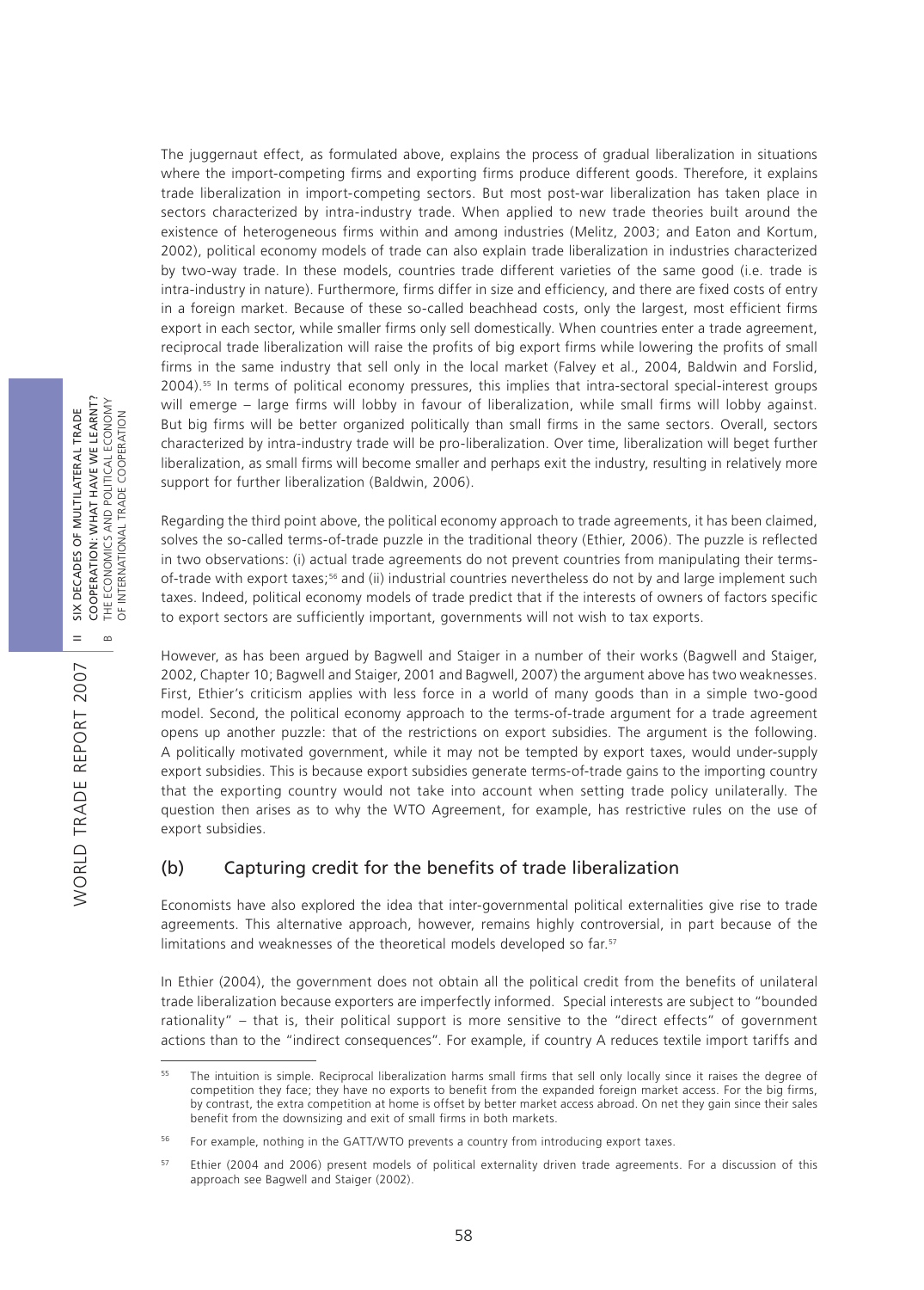subsequently textile imports rise, the import-competing textile industries will realize that the government is responsible for this and will oppose liberalization. In contrast, although more textile imports might boost exports of textile machinery to the foreign supplying country enjoying additional textile exports, domestic exporters in the textile machinery industry will most likely give only partial credit for this to the government. Therefore, they will only provide minor support to the liberalization policy. Because of this imperfect information, a free trade policy, although optimal, cannot be implemented because it is not politically viable.

Entering a trade agreement may help governments to foster the political support needed to implement a freer trade policy. This is because each government will enable its partners to capture a larger share of the credit for the benefits of the agreement by furnishing signals (in the form of "concessions") that the agreement has indeed generated those benefits. Continuing with the example above, if country A negotiates better market access for textiles machinery in country B, it will get the credit for the increased exports of this sector. Greater support from exporters will allow the government to proceed with trade liberalization.

In conclusion, reciprocal liberalization triggers the support of exporters in both the international political externality theory for a trade agreement (discussed here) and the political economy variant of the termsof-trade argument (discussed in the previous subsection). The crucial difference between these two approaches is that while exporters in the former case do not give due credits to the government for the benefits from unilateral liberalization, in the latter case exporters gain more from reciprocal liberalization than from unilateral liberalization. The difference is crucial, as it may potentially provide an explanation of trade agreements among countries without market power.

## (c) Increasing credibility

Another reason for countries to join an international trade agreement is to solve time-inconsistency problems. In this case, the source of the problem is a domestic inefficiency, resulting from the interaction between a government and its own private sector. Time-inconsistency problems can arise when the decision of the government to implement a certain policy at some future time is not optimal when the future period arrives.<sup>58</sup> Therefore, the announcement that a certain policy will be implemented at a later time is not credible. The inconsistency is primarily about commitment and credible threats. One example of time inconsistency for trade policy is provided by Matsuyama (1990).<sup>59</sup> Suppose that country A has developed a certain large and inefficient industrial sector behind high tariff barriers. Suppose as well that the government of country A realizes that at present the costs of maintaining such a large and inefficient sector are too high and, therefore, announces that at a future date it will open up the sector to international competition. If the announcement is credible, the industry will decide to restructure and invest in cost-saving technologies. At the pre-announced date, the government will liberalize the sector. A problem of time inconsistency may arise if the industry foresees that the government will not liberalize if the sector is not ready for international competition. In this case, following the announcement of trade liberalization, the industry will not undertake the required restructuring. At the stage of policy implementation, the government will not liberalize because if it did, it would have to face the costs of a crisis in the sector. The government is trapped in a situation in which it cannot credibly liberalize.

By "tying the hands" of a government, an international trade agreement may help to make credible policy commitments affecting the private sector that it would not be able to maintain without the agreement. The commitment to an international agreement will signal to domestic actors that if the II SIX DECADES OF MULTILATERAL TRADE

<sup>&</sup>lt;sup>58</sup> The problem of time inconsistency was first highlighted with regard to monetary policy. In their seminal paper, Kydland and Prescott (1977) show that the discretion of the central bank to revisit a certain policy after its announcement can create a time inconsistency problem that makes the economy worse off.

<sup>59</sup> Other papers focusing on credibility issues in trade policy and not discussed in this section include: Carmichael (1987), Staiger and Tabellini (1987, 1989, 1999), Gruenspecht (1988), Lapan (1988), Maskin and Newberry (1990), Tornell (1991), Brainard (1994), Mayer (1994), McLaren (1997, 2002), Grossman and Maggi (1998), Krishna and Mitra (2005) and Mitra (1999).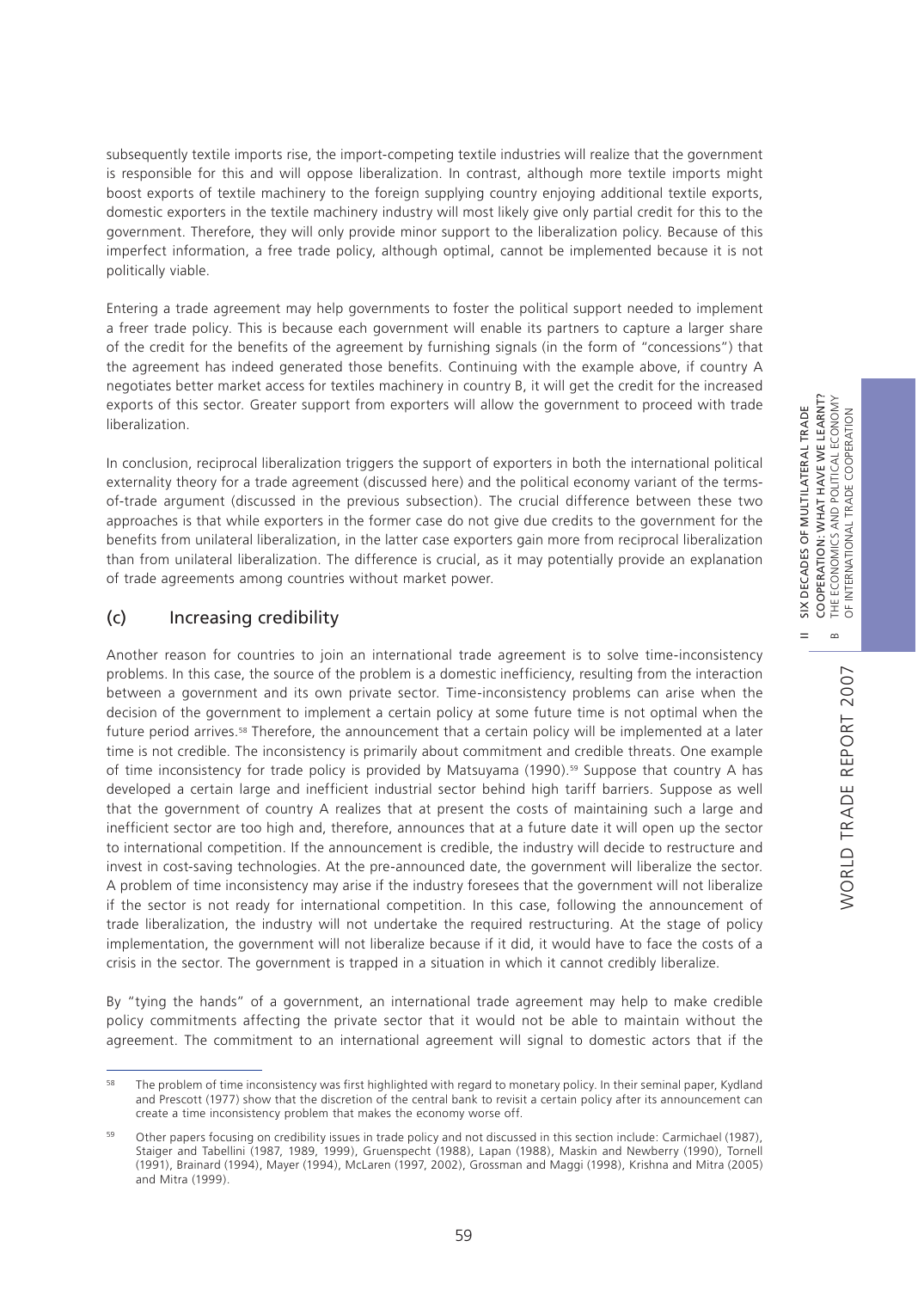government reneges on its commitment it will face additional external costs, such as retaliation from a trading partner. This external threat makes the policy announcement credible, and solves the timeinconsistency problem, thus making trade liberalization viable.

Typically, the time-inconsistency problem is purely economic in nature. But time inconsistency is also a reason for international cooperation in the context of political economy models. In this context, trade agreements provide a way for the government to foreclose the political pressure of domestic special interest groups that may be lobbying for protection.<sup>60</sup> At first sight, this argument may appear in contradiction with political economy models that stress the role of lobbies in influencing the policy of a government. Why would a government want to commit to a trade agreement and distance itself from lobby groups if it receives electoral contributions from them?

Maggi and Rodriguez-Clare (1998) describe three situations in which this can be the case. In all three situations a government seeks to minimize distortions in the present that may arise in the future. One case is when a government may be subject to lobbying pressures by a politically organized importcompeting sector. If the country does not have (nor may develop over time) comparative advantage in the sector, the protection will distort investment and lead to an oversized sector. This may be better than free trade for the government in the short-run (as contributions may compensate social welfare losses), but in the long-run the costs of distortions will be too large. The government may therefore seek to enter into a predefined trade agreement to minimize these distortions from the beginning.

An example of a second situation in which a government may prefer to commit to a trade agreement is when the adjustment process is slowed down because a declining sector relying on government protection is hit by a terms-of-trade shock. Again, the costs of the distortion due to the misallocation of resources may be too high in the long run. Therefore, the government may seek a commitment through a trade agreement to avoid delay in the adjustment process in the declining sector.

Finally, a third situation is one where an inefficient firm with the potential to develop strong lobbying power may over-invest in order to seek future protection from the government. By committing to an existing agreement, a government will seek to avoid such long-term distortionary investments.

The commitment argument is closely linked to two popular propositions that are often used in discussions of the benefits of accession to the WTO or in relation to the enlargement of the European Union. The first argument is the idea that accession to the WTO or to the EU can play the role of an "external anchor".<sup>61</sup> This notion, which originates from the macroeconomics literature, captures the idea that by establishing a substantial number of policy goals and conditions on which consensus might be difficult to reach, "external anchors" such as the WTO or the EU help focus policy, thereby functioning as an arbitration mechanism in case of differing internal political opinions. The second argument corresponds to the idea that signing a trade agreement can be used as a signalling device. It has been argued, for instance, that WTO membership has provided a potent symbol of China's continuing "opening up" to the rest of the world. Because, to the best of our knowledge, these arguments have not been formalized, it is difficult to assess exactly how they operate.

A number of arguments have been raised by economists that point to the irrelevance of the commitment interpretation for joining a trade agreement. One argument is that the commitment approach relies on enforceability, but this may not be effective. For example, the incentive to enforce WTO rules in small and poor developing countries may be too weak for such countries to benefit in domestic political terms from international commitments. An essential element for a trade agreement to play a commitment role is that its rules are enforceable and that there is a credible threat associated with non-compliance with those rules. In the WTO this is accomplished with the threat of retaliatory actions and enforcement is provided

<sup>&</sup>lt;sup>60</sup> The case of "political" time inconsistency is different. In this case, the government does not lack credibility and there is not a time inconsistency problem. Nevertheless, a government may wish to lock in its policy to diminish the likelihood that a future government may reverse the policy.

See IMF (2000) World Economic Outlook, October 2000, Chapter III, Transition: Experience and policy issues.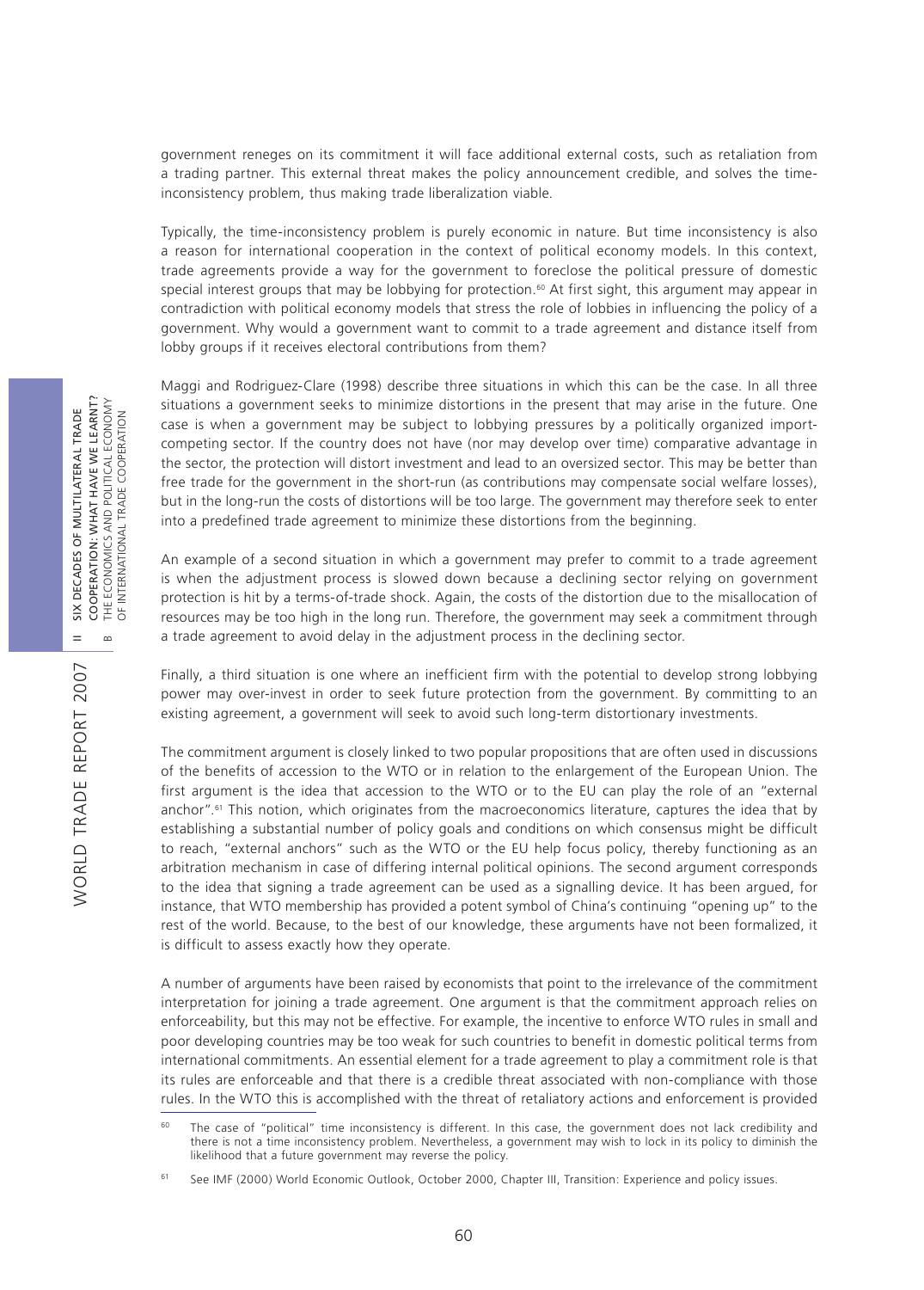II SIX DECADES OF MULTILATERAL TRADE COOPERATION: WHAT HAVE WE LEARNT?

 $\frac{X}{2}$  $=$ 

DECADES OF MULTILATERAL TRADE

COOPERATION: WHAT HAVE WE LEARNT? THE ECONOMICS AND POLITICAL ECONOMY<br>OF INTERNATIONAL TRADE COOPERATION

OF INTERNATIONAL TRADE COOPERATION

through the dispute settlement system.<sup>62</sup> However, there is a limited incentive to engage in a dispute with a small low-income country if the costs of the procedure offset the gains of a positive outcome. In the absence of a credible threat, there is little scope for the WTO to serve as a commitment device for small and poor countries.

Secondly, some design features of trade agreements cannot be explained on the basis of the commitment approach. For example, the WTO safeguard (escape clause) provisions "work against the role of WTO in serving as commitment mechanism to constrain the actions of governments against their private sector" (Staiger, 2004).

A third argument is that governments, at least governments with a high reputation, can in principle find solutions other than an international trade agreement to solve a potential commitment problem. They could, for example, establish an independent institution to deal with trade policy.

Very little empirical evidence exists on the possible commitment role played by international trade agreements. But available evidence provides some support for the commitment theory. A paper by Staiger and Tabellini (1999) supports the view that the GATT has worked as a commitment device. In particular, they investigate whether GATT rules allowed the United States government to make credible commitments to its private sector. To test this, they compare the decisions of the United States government on whether or not to give protection to an industry in two different circumstances: (i) during the Tokyo Round negotiations, when each country could choose to exclude certain product categories from the general tariff-cutting rule and specify an alternative tariff change for these products; and (ii) following the completion of the Tokyo Round, when each country could temporarily increase tariffs on a unilateral basis if the conditions for escape clause action were satisfied. The crucial difference between these two environments is that only in the former do GATT rules serve as a potential commitment device. In contrast, once the injury condition that activates the escape clause is established, a government is free to adjust its tariffs. A government that cannot credibly commit to a trade policy would not take production distortions into account when selecting an exclusion from the tariff-cutting formula. But if the GATT works as a commitment device it should help a government to make decisions that would minimize production distortions. Consistent with expectations, Staiger and Tabellini (1999) find that the United States government granted fewer departures from the tariff-cutting formula in sectors where an exclusion induced higher production distortions, whilst they find a positive association between escape clause protection and induced production distortions. This is what should be expected if the escape clause offers a government that lacks credibility in the absence of international rules an opportunity to undo what the rules have accomplished.

More recently, Bagwell and Staiger (2006) attempted to investigate empirically the purpose served by market access commitments in the WTO. Although their findings mainly support the view that trade agreements are useful to governments to escape the terms-of-trade prisoners' dilemma, they seem to suggest a possible commitment role of the WTO as well.

Finally, Eschenbach and Hoekman (2006) investigated the role that GATS and EU commitments have played in affecting the service sector reforms in 16 transition economies. Their findings appear to suggest that the WTO played a weak commitment role, although the EU itself may have worked as an effective commitment device. Results differ across countries – for most EU-acceding countries GATS commitments have not been relevant, as their policy reforms can be explained by requirements linked to their accession to the EU. For the non-acceding transition economies, GATS commitments appear to have contributed little to policy reform in services. Furthermore, no case has been brought to the WTO against any of these countries.

To conclude, it is worth highlighting that the terms-of-trade approach and the commitment approach are not mutually exclusive. In a recent paper, Maggi and Rodriguez-Clare (2007) combine these two approaches into one framework. In this setting, if governments do not cooperate two types of inefficiency

<sup>62</sup> See subsection 4 below.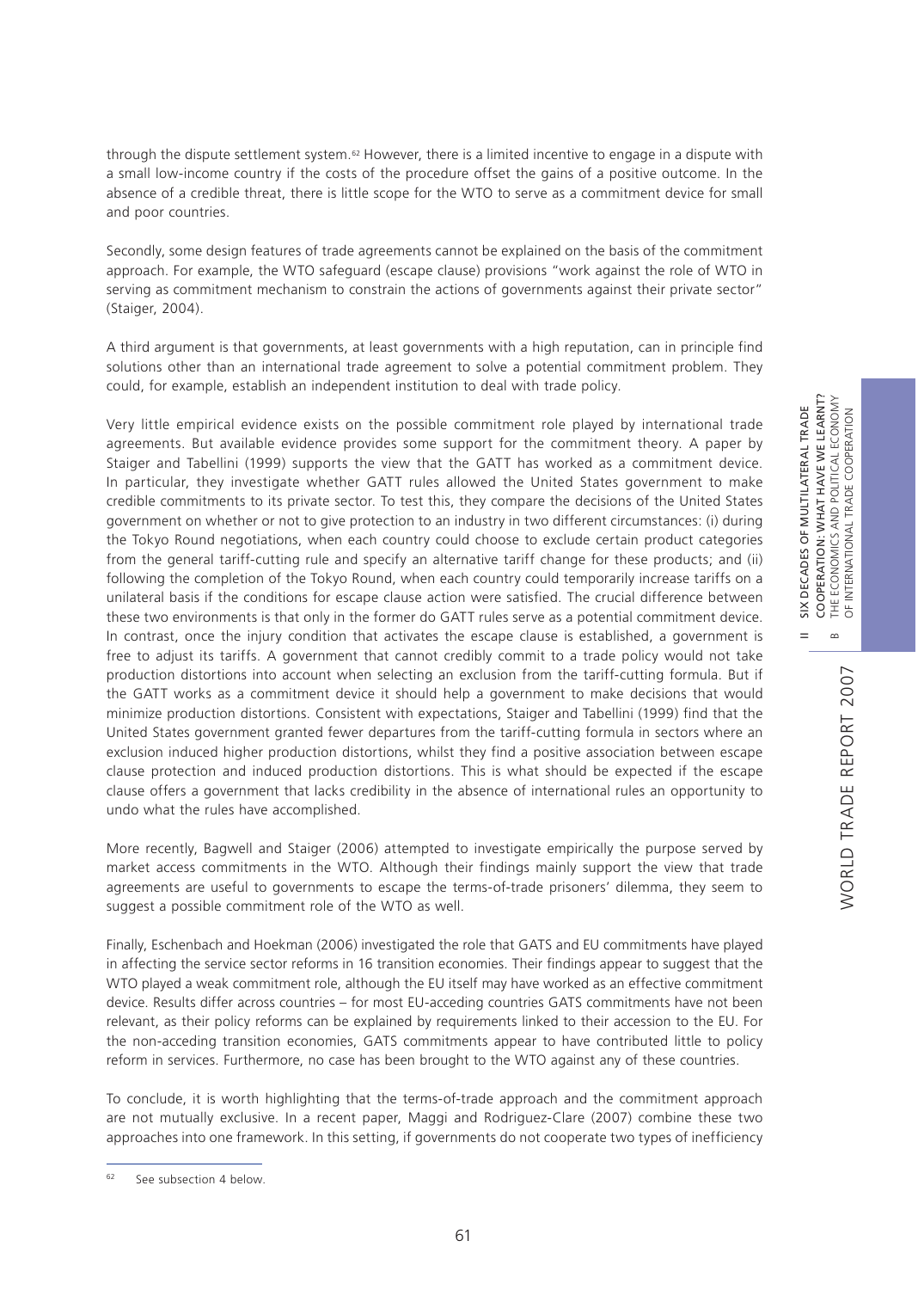emerge – a domestic time-inconsistency problem and a prisoners' dilemma arising from the terms-oftrade externality. The model presents a number of interesting implications. Most importantly, it explains why trade agreements typically specify tariff ceilings rather than exact tariff levels. The intuition for this result is that the commitment to a tariff ceiling keeps the lobbying game alive. Lobbies will be obliged to pay contributions ex-post, and this will reduce returns to capital and in turn help to reduce the distortions caused by lobbying itself.

## (d) Other motives for cooperation among nations

The arguments we have examined in the previous sections (relating to the terms-of-trade externality, the politics of trade liberalization, and policy credibility) explain why countries may set higher tariffs in the absence of cooperation and why there is a case for reducing these tariffs through international cooperation. The economic rationale for cooperation relates to an economic inefficiency that a trade agreement can solve. Furthermore, it is important to note that all these arguments are valid for multilateral trade agreements as well as bilateral or regional trade agreements.

Several other economic reasons exist why countries may want to cooperate on trade policy. These include increasing market size, ensuring against preference erosion, enhancing protection, or increasing bargaining power. Most of these arguments are relevant in the context of preferential arrangements, implying that some of the benefits from the trade agreement may come at the expenses of non-participants. But some of the arguments also motivate the case for participating in the multilateral trading system.

## *(i) Increasing market size*

Countries may want to cooperate on trade issues in order to increase their market size. The argument is especially valid for small countries. Smallness will be a disadvantage if markets are not large enough to generate the sales volume necessary to cover costs. Access to foreign markets would allow domestic firms to exploit economies of scale and produce at lower costs.

Increasing market size can be a motivation for multilateral or regional cooperation. In the case of a regional arrangement, the opportunity to exploit economies of scale may provide firms with a competitive edge relative to firms producing the same or a similar good located in other small countries outside the regional trade agreement. In addition, preferential access to a large market may prove particularly advantageous in increasing a country's attractiveness to foreign direct investment.

Since access to the market of a small country is unlikely to be an essential motive for trade cooperation from the point of view of a large country, the latter will be motivated to cooperate only if issues other than tariffs are on the negotiating agenda. This helps to explain why small countries might make concessions on issues such as standards, government procurement or intellectual property rights, which they may otherwise regard as uninteresting from a national welfare perspective..

## *(ii) Insurance motive*

Countries may also cooperate on trade policy to insure themselves against the erosion of market access in a large market. The insurance motive may best be explained against a backdrop where many small (developing countries) are establishing free-trade agreements (FTAs) with larger (developed) country partners.63 These hub-and-spoke arrangements are a prominent feature of the current Regional Trade Agreement (RTA) landscape. In this environment, forming a RTA with a large country partner is an insurance policy against the erosion of market access to the large market. This may also help explain

<sup>&</sup>lt;sup>63</sup> Empirical support for this third-party terms-of-trade externalities is offered in Chang and Winters (2001), Bown and Crowley (2006 and 2007).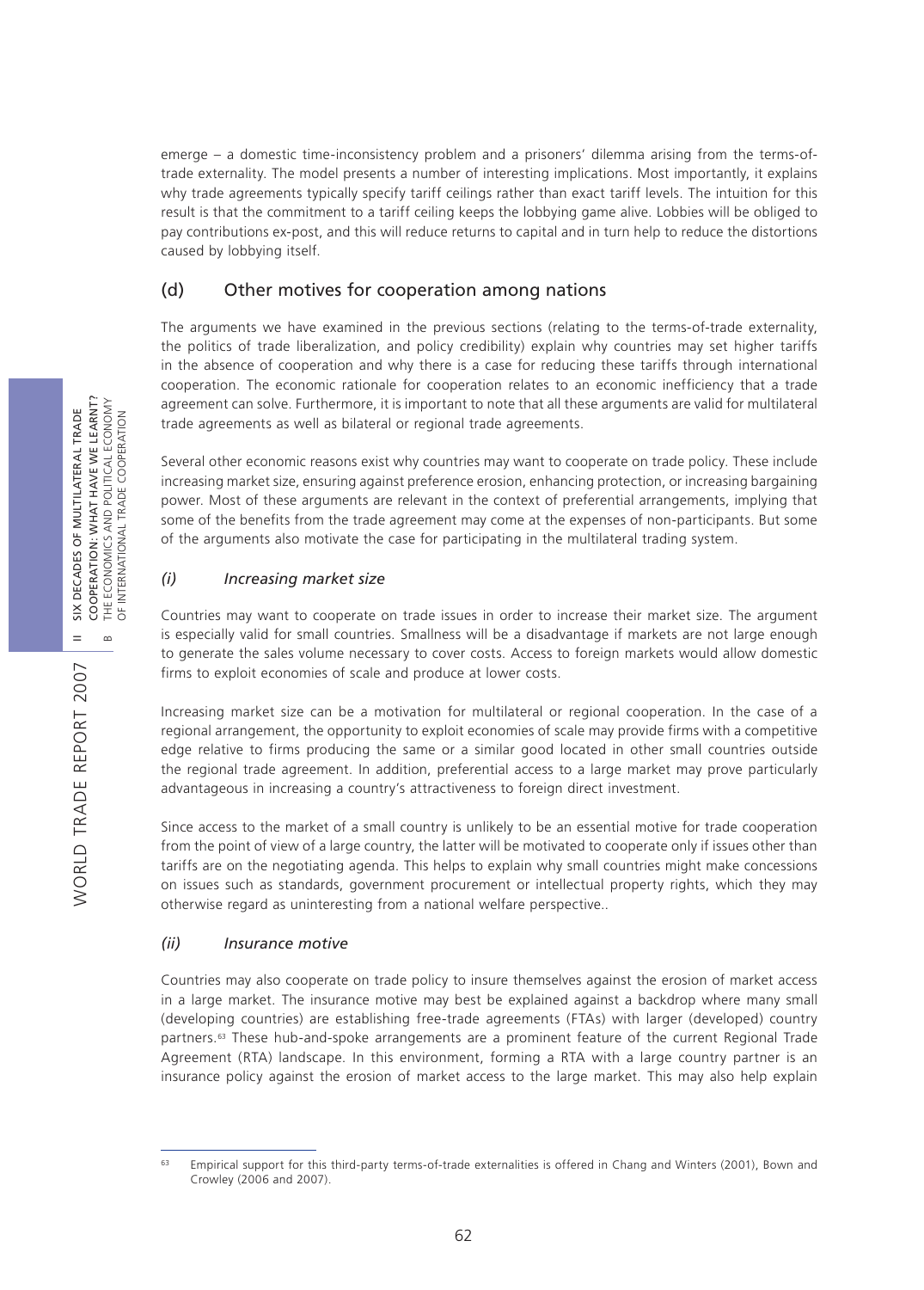II SIX DECADES OF MULTILATERAL TRADE COOPERATION: WHAT HAVE WE LEARNT? B THE ECONOMICS AND POLITICAL ECONOMY OF INTERNATIONAL TRADE COOPERATION

 $\frac{X}{S}$  $=$ 

DECADES OF MULTILATERAL TRADE

COOPERATION: WHAT HAVE WE LEARNT? THE ECONOMICS AND POLITICAL ECONOMY<br>OF INTERNATIONAL TRADE COOPERATION

why small countries are willing to give significant concessions to enter such RTAs. One can think of those concessions as a form of insurance premium that is paid to guarantee or preserve access.<sup>64</sup>

However, the insurance motive can also be seen as a reason for cooperation at the multilateral level. Those developing countries that are excluded from a RTA with a developed country – or face less favourable market access conditions – may choose to push toward multilateral liberalization in order to re-create a level playing field among developing countries in terms of their access to the markets of developed countries.

### *(iii) Protectionism*

A trade agreement can also serve a protectionist rationale. This can be a motive for a bilateral or a regional trade agreement, but not for a multilateral agreement where concessions have to be extended on a MFN basis. The theoretical argument for this is made in the political economy literature. As explained above, the central idea in this literature is that trade policy is only partly about the maximization of social welfare. Of fundamental importance is the political pressure that comes from various lobby groups including those who provide campaign financing to elected officials. Under these conditions, those who stand to gain the most, and who will therefore be the strongest backers of a RTA, are the producers who are not efficient internationally (i.e. who will find it difficult to compete in the world market), but who are nevertheless more efficient than the producers in the partner countries.

Consider the case of two governments that negotiate an FTA. Since policies are influenced by national welfare and special interests, there are two cases when the FTA is feasible – when it increases consumer welfare and producers are not organized to lobby against it, or when it enhances the profits of wellorganized producers that will lobby in favour of the FTA. Grossman and Helpman (1995b) show that the more trade diverting a FTA, the stronger is the support from lobby groups benefiting from it. Therefore, they claim, a FTA is more likely to come about when it is trade diverting. In each country, those producers that are regionally efficient but are not globally efficient will lobby to obtain preferential access to the regional market. If two governments can swap trade-diverting concessions, trade diversion is good politics even if it is bad economics and the governments will form the FTA.

In a free trade area, external tariffs of the members are not identical and rules of origin are used to determine whether a good is eligible for preferential treatment. Following the example above, suppose that the least efficient producer of a certain good is located in the FTA member country with the highest external tariff, while the regionally efficient producer is located in the FTA member country with the lowest external tariff. Creating the FTA integrates the markets of the members, and as a result, the regionally efficient (but globally inefficient) producer gains privileged access to its partner's market while at the same time benefiting from the protective effect of the highest external tariff. Thus the use of the term "enhanced protection".

#### *(iv) Increasing bargaining power*

Another argument for trade cooperation is that countries may want to form a RTA to increase their bargaining power in the context of multilateral negotiations (Mansfield and Reinhardt, 2003). This argument is likely to be most important for small developing countries. A World Bank study (Andriamananjara and Schiff, 1999) argued that increased bargaining power at the international level provides an explanation for why a regional grouping like CARICOM, which is made up primarily of very small states, might arise. Given the small size of the countries concerned, trade integration provides limited economic benefits. The creation of a regional grouping will bring benefits through savings on international negotiation costs and giving the countries concerned a larger voice in the international arena.

<sup>&</sup>lt;sup>64</sup> The insurance motive is closely linked to the domino theory of regionalism proposed by Baldwin (1996). See Section C for a discussion of this theory.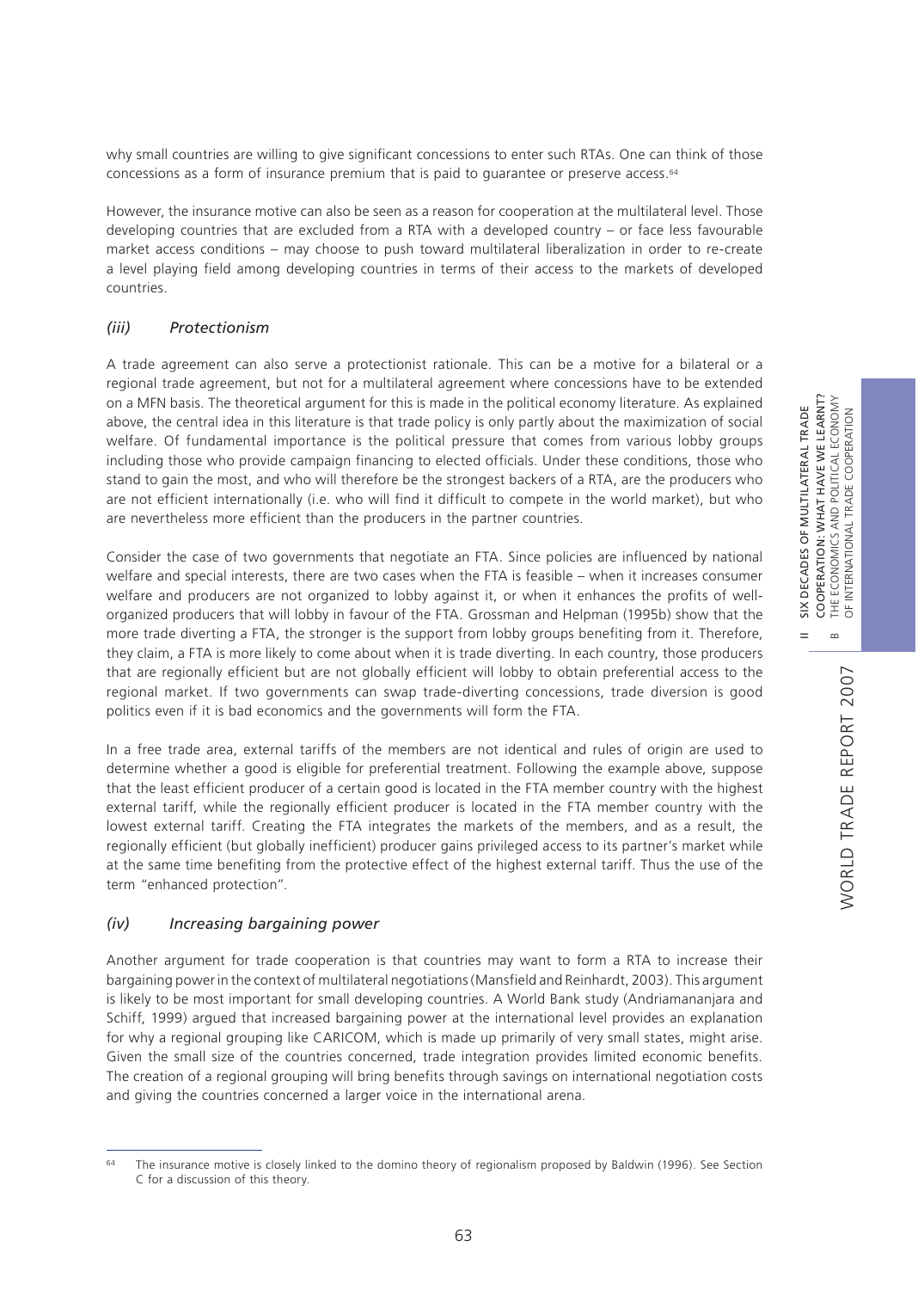However, the creation of a regional bloc does not necessarily work to increase the bargaining power of its member countries. For example, if member countries are characterized by very different economic interests, it will be relatively easy for opposing negotiators to undermine the deal by making offers that suit the interests of some countries to the point of inducing their defection. This explains why historically the most successful negotiating blocs have been those formed on product-based alliances, such as OPEC or the Cairns Group. Both blocs had a common interest in achieving liberalization on a common export sector – oil and agriculture, respectively.

Furthermore, there are circumstances where the creation of a RTA may even weaken the bargaining power of its member countries. This may occur, for example, in the context of negotiations with a multinational that is considering investing in a certain country, say A. Suppose that, in order to invest in country A, the multinational demands tax concessions. In the absence of a FTA, the government of country A can bargain these concessions against market access (if the multinational does not invest in country A, its product will have to face trade barriers to be commercialised in country A). But, if country A is member of a FTA, the multinational can locate in any country of the region – choosing the one that offers the best tax conditions – and benefit from duty free access in the whole region, including country A. The bargaining power of the government in country A is undermined. The FTA member countries will compete with each other to attract the multinational company in their own country by offering the best deal. This will trigger a race to the bottom that can only be avoided if countries delegate decisions over tax matters to the region.

## 3. INSIGHTS FROM INTERNATIONAL RELATIONS THEORIES ON INTERNATIONAL COOPERATION

So far, we have examined economic and political-economy approaches to trade cooperation. International cooperation and the factors that promote or inhibit such cooperation have also been analysed from a range of different theoretical perspectives in the International Relations (IR) literature.<sup>65</sup> The aim of this section is to discuss the similarities between economic and IR approaches to trade cooperation, and, more importantly, to highlight the additional insights the IR literature can offer over and above the purely economic and political-economy explanations analysed so far.

## (a) Efficiency, power, norms and ideas: a brief introduction to IR theories of cooperation

IR approaches to the study of international cooperation and institutionalization can significantly contribute to the analysis of cooperation in the field of international trade. Various theories allow for an understanding of how international cooperation in trade matters is shaped by efficiency considerations, power and distributional conflict, and shared norms and ideas. Box 2 gives a schematic overview and short characterization of the most important IR theories of cooperation. For reasons of parsimony, however, the main text of this section will focus on the "grand theories" of IR, and how they explain rationales for international trade cooperation.<sup>66</sup>

A useful starting point is to distinguish between rationalist approaches, on the one hand and more sociological approaches on the other. Two prominent theories of international cooperation – neoliberal institutionalism and neorealism – are rationalist in the sense that they regard states "as self-interested, goal-seeking actors whose behaviour can be accounted for in terms of the maximisation of individual

<sup>&</sup>lt;sup>65</sup> Many IR theorists have adopted the definition of "cooperation" originally advanced by Robert Keohane according to which cooperation occurs when 'actors adjust their behaviour to the actual or anticipated preferences of others, through a process of policy coordination'. Keohane (1984: 51); Grieco (1990: 22); Milner (1998: 7). For overviews of IR theories on international cooperation and institutionalization see, for example, Simmons and Martin (2002)., Hasenclever et al. (1997, 2000), Krasner (1999: 43-72), Martin and Simmons (1998), Snidal (1997), Haggard and Simmons (1987) and Kratochwil and Ruggie (1986).

<sup>&</sup>lt;sup>66</sup> The IR theories of neorealism, neoliberal institutionalism, liberalism, and constructivism, which will be explained in detail below, are often called the 'grand theories' of IR.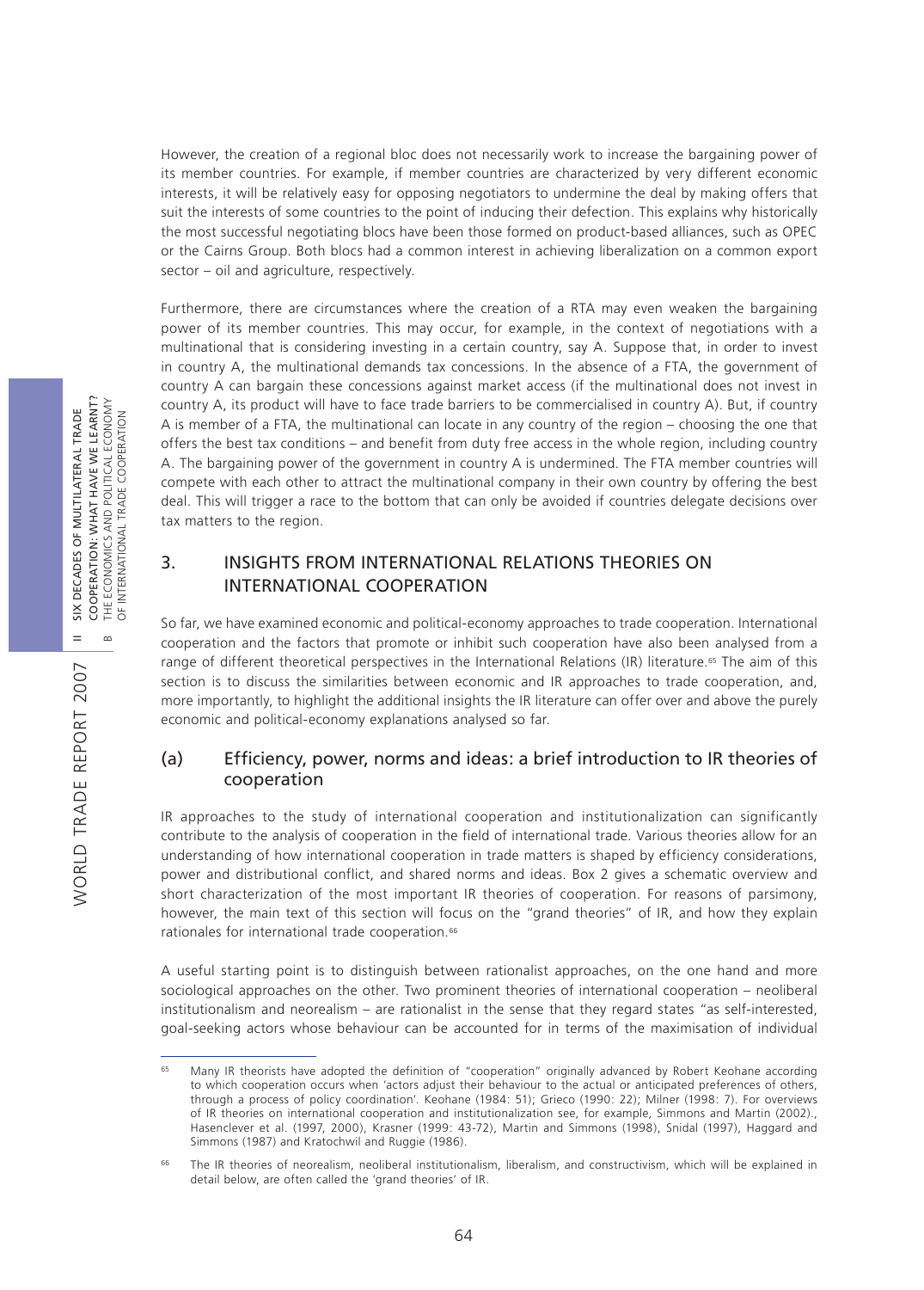II SIX DECADES OF MULTILATERAL TRADE COOPERATION: WHAT HAVE WE LEARNT?

 $\frac{X}{2}$  $=$ 

DECADES OF MULTILATERAL TRADE

COOPERATION: WHAT HAVE WE LEARNT?

POLITICAL ECONOMY

OF INTERNATIONAL TRADE COOPERATION

THE ECONOMICS AND POLITICAL ECONOM<br>OF INTERNATIONAL TRADE COOPERATION

utility" (Hasenclever et al., 1997: 23).<sup>67</sup> As will be shown below, both neoliberal institutionalism and neorealist approaches have been widely used in the study of the post-war trade regime. Whereas neoliberal institutionalists focus on the efficiency-enhancing qualities of trade agreements, neorealist theories tend to stress the importance of power capabilities and distributional conflict as key factors determining the prospects of international cooperation in the area of trade.

In contrast to the rationalist orientation of neoliberal institutionalism and neorealism, theories commonly referred to as "social constructivist" adopt a more sociological view of the international system. Social constructivist theories emphasize the normative and inter-subjective dimension of international cooperation and reject the view that cooperation and institutionalization can be adequately explained by strategic interaction between utility-maximising states.<sup>68</sup> An early example of the use of social constructivist theory in the analysis of the international trade regime is Ruggie's seminal article on "embedded liberalism", which analyses the multilateral trading system as an "inter-subjective framework of meaning".69 Constructivism has been applied less frequently to the study of the trade regime than neoliberalism and neorealism,70 but as will be shown below, it opens new and impressive perspectives on trade cooperation.

Some IR theories reject the "statist" assumption that nations are unitary actors with a fixed utility or set of norms and values. These approaches are concerned with investigating how domestic interaction shapes preferences and norms of trade policymakers in charge of formulating national trade policy and negotiating international trade agreements. Assessing trade policy on the sub-state level, these theories stress the role of various domestic government entities and non-state actors, such as lobby groups or non-governmental organizations (NGOs). They analyse how these groups interact in an effort to shape trade policy. Rationalist approaches to domestic trade policy generation are called "liberalist", and examine the role of individuals and interest groups as the fundamental actors in world politics. Liberalists claim that the rational rent-seeking behaviour of special interest groups and elites influences or even determines the actions of elected officials and bureaucrats. "Weakly cognitivist*"* theories of preference generation, on the other hand, advance the constructivist contention that domestically generated norms, values, customs and traditions have critical effects on public officials and trade decision-makers.

### **Box 2: A schematic overview over IR theories of cooperation**

The Chart below presents a stylised and simplified overview of influential IR theories of international cooperation. The various strands of IR theory can be sketched along two dimensions: the vertical axis distinguishes between different underlying assumptions of decision-making. Rationalist theories assume that actors – the presence of informational constraints and environmental imperfections notwithstanding – take decisions with the strict aim of maximising some utility function. They do so by rationally weighing up costs and benefits of cooperation. One rationalist strand of literature thereby assumes that all negotiating parties are driven by mutual efficiency concerns. Each cooperating party is believed to bargain for that solution which maximises the "size of the pie" that cooperation generates.71 Another theme of the rationalist conception assumes that players try to maximise their relative power position. To proponents of this view, international cooperation is akin to a zero-sum game, where gains to one party necessarily come at a loss to another one (the

 $67$  On the use of rational choice-based theories in IR theory see, for example, Snidal (2002).

<sup>&</sup>lt;sup>68</sup> On constructivism in IR theory, see, Adler (2002); Guzzini (2002); Wendt (1999), Checkel (1998); Ruggie (1998); Reus-Smit (1997); Finnemore (1996); Kratochwil (1989).

<sup>&</sup>lt;sup>69</sup> See Ruggie (1983).

<sup>70</sup> See Lang (2006: 83).

<sup>&</sup>lt;sup>71</sup> In other words, these theories believe that signatories to a contract strive for "Pareto efficiency", which maximises the absolute gains of interaction. Pareto efficiency is an equilibrium outcome reached when no negotiating party can be put into a better position without making any other agent worse off.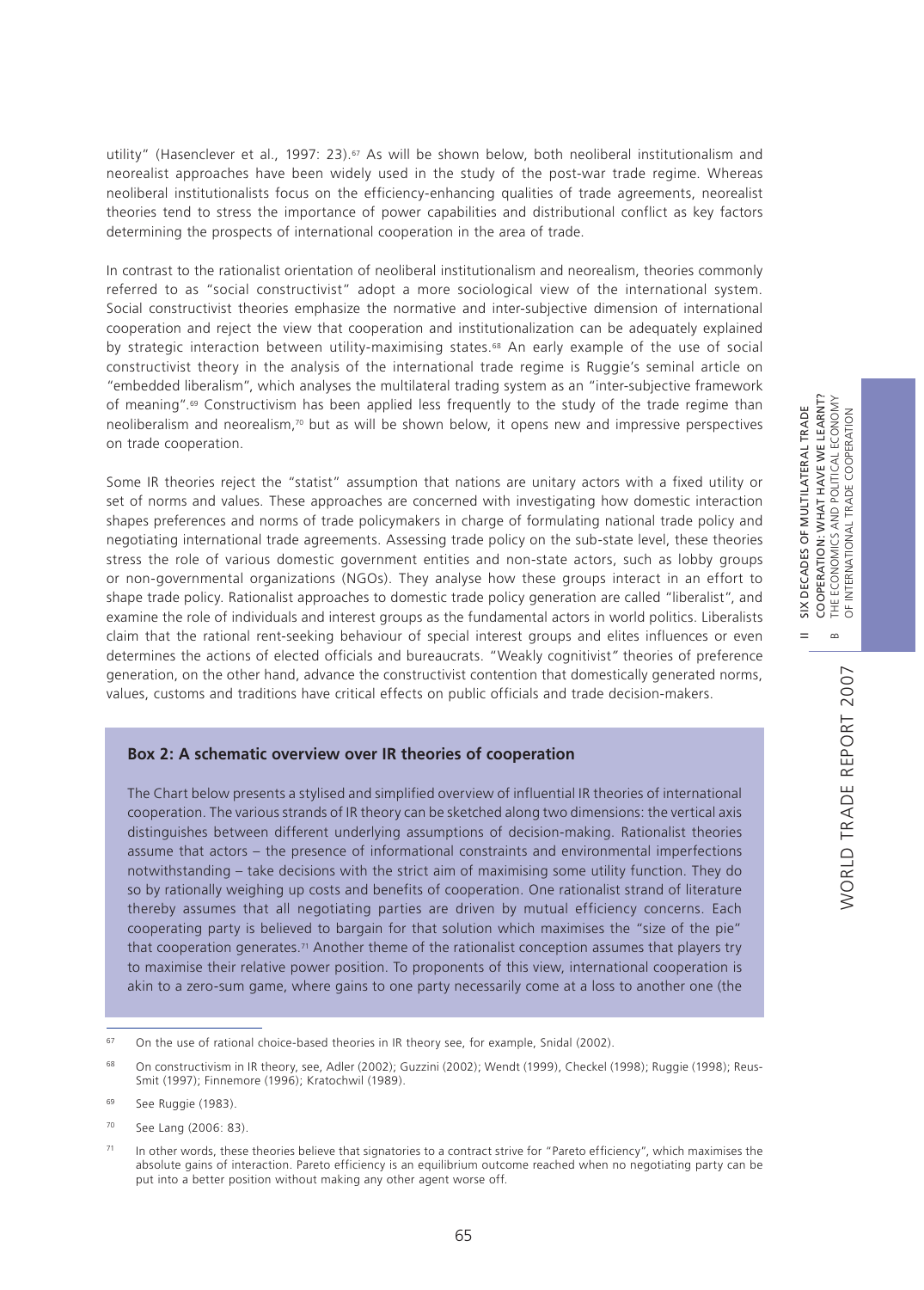"size of the pie" hence is thought to be fixed). Therefore, cooperating parties anxiously watch over their power rank within the international system.<sup>72</sup> Non-rationalist approaches to decisionmaking reject the assumption that agents are only driven by rigid cost-benefit considerations. To them, decision-making is much better explained by resort to fundamental norms, shared ideas, inter-subjective beliefs, traditions, and habits. Perception, interpersonal communication, learning and socialization to a large degree shape these norms and ideas.

The horizontal axis can be labelled "level of analysis". The distinguishing criterion is the object of examination. Theories pertaining to methodological individualism or agency believe that agents – individuals, groups, or states – can actively and consciously shape the consequences of their interaction. Agents' choice is thought to determine the outcome (the system). In contrast to this, theories adhering to the school of methodological collectivism, structuralism, or holism, contend that it is the system that shapes the actors and not vice-versa. The system, according to structuralists, is more than the sum of its constituent parts, and therefore assumes "a life of its own". Systems shape how agents think and act. Along those two dimensions the various schools of IR can be plotted:<sup>73</sup>





*Source:* Based on Wendt (1999); compilation by the authors.

The school of neoliberal institutionalism is a rational statist approach to international cooperation.<sup>74</sup> According to institutionalists, countries cooperate with the substantive aim of increasing mutual efficiency.<sup>75</sup>

 $72$  Distributive concerns are sometimes referred to as "Kaldor-Hicks efficiency". Under this conception of efficiency parties worry about relative gains, and largely ignore (or take for granted) absolute gains.

<sup>&</sup>lt;sup>73</sup> Ikenberry et al. (1989) classify IR approaches in a similar fashion along the following two dimensions: level of analysis (system-centred, society-centred, state-centred) and driving forces (power, interest, norms/ideas).

 $74$  The school of neoliberal institutionalism is also referred to as "rational functionalism".

 $75$  Efficiency gains may be achieved by reducing uncertainty, increasing mutual information levels, producing collective goods (such as forums for bargaining and dispute settlement), centralizing certain tasks so as to reduce transaction costs, raising the costs of opportunistic actions (e.g. through repetition of the game or through pooling of enforcement capabilities), and so forth.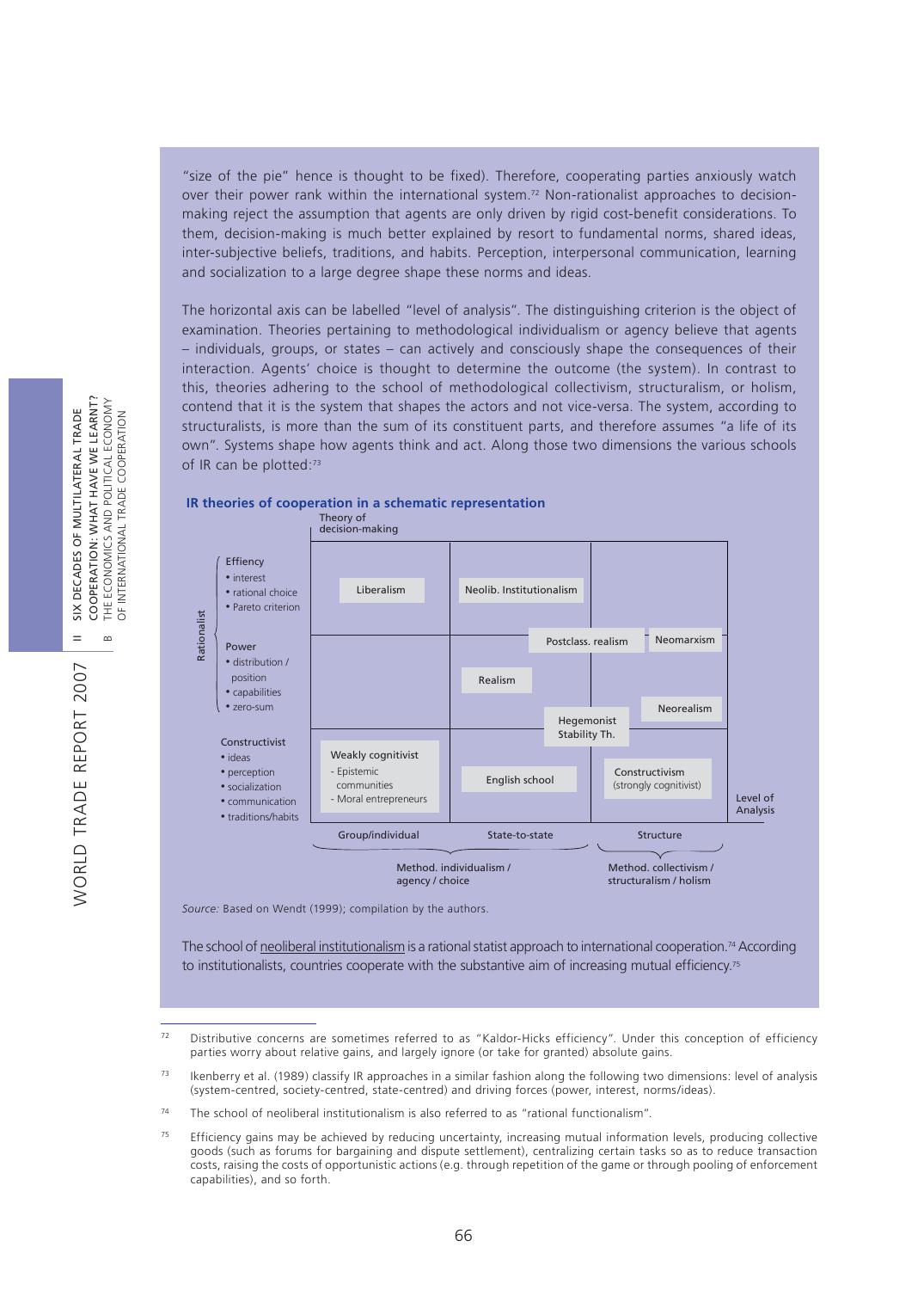Scholars of liberalism part with the somewhat arbitrary idea that states are unitary actors with a steady utility function. In order to explain what motivates countries to cooperate in the international realm, liberalists firmly base their research on domestic politics. Cooperative agreements are concluded if the decision to collaborate is the equilibrium outflow of some rational deliberation process among salient domestic groups.

Neomarxist or "world systems" analysis is a structural approach to international cooperation giving primacy to economic power relations. World systems analysis is usually grounded in the Marxist conception of social reality. The central argument is that the world economy contains two sorts of countries: a dominant core and a dependant periphery. Core and periphery interact and function as an integrated whole. In a unified global capitalist system the hierarchy of states is held together by economic dependency. The periphery is the source of the wealth of the core; the latter extracts and siphons off the resources of the former. This produces underdevelopment throughout the dependent periphery.<sup>76</sup> Hence, countries at the core (industrialized countries) create alliances with each other to choreograph the "development of underdevelopment" (Frank, 1969: 9). Trade cooperation agreements between core and periphery are more akin to adhesion or dependency contracts than to contracts of mutual consent and benefit.<sup>77</sup>

Realism is a state-centric, power-oriented approach to international relations. It is the longeststanding paradigm in IR, and was dominant from at least the 1930s to the 1970s (Simmons and Martin, 2002).<sup>78</sup> Realists contend that states strive for power maximization. Countries candidly act in ways that satisfy their power interests. Realist scholars have shown interest in issues of military security and less in international trade. Hence, international trade cooperation does not feature prominently in realist thought, and where it does, its proponents see the hand of power exerting the true influence behind the façade of international agreements (Morgenthau, 1948). Generally, treaties and international law are "epiphenomenal" to state power and interests (Carr, 1939).

The neorealist school is usually seen as the successor of realist thought. However, neorealism is a systemic power-oriented approach to international affairs. The international system is characterized by anarchy. In a state of anarchy, any nation is exclusively occupied with its own survival (Waltz, 1954). To that end, each nation must watch its power position in the international system. Countries predominantly care about military capabilities and the distribution of coercive power within the system. Interaction among rational countries is assumed to be a zero-sum game. To maintain (or improve) their power rank, countries utilize their own resources, or form (spontaneous) short-term international alliances or blocs. Alliances can temporarily mitigate anarchy, but never overcome it.

A milder form of realism is called postclassical realism or defensive realism. The view of the world here is somewhat less pessimistic. Postclassical realists argue that power, while an important dimension of state interaction, is not an end in itself. Rather it is but a means of achieving security and increasing the resource-base of a country. For proponents of this view, countries choose cooperation so as to reduce the probability of conflict, help overcome international externalities, and increase the welfare of a country.

II SIX DECADES OF MULTILATERAL TRADE

 $=$ 

SIX DECADES OF MULTILATERAL TRADE

 $76$  According to world systems theorists, there exists an inherently unfair international division of labour, where modern high-profit industries are located in the core and traditional labour-intensive industries and natural resource extraction originates in the periphery. This division of labour produces capital accumulation and development in the core, and yields economic and political underdevelopment in the periphery. The more the world economy progresses, the more difficult it is for the periphery to develop, and the greater is the revolutionary effort required to escape global market forces.

<sup>77</sup> Early formulations of world system analysis include Wallerstein (1974), Baran (1967), and Frank (1969). For more contemporary approaches, see e.g. Chase-Dunn (1998).

<sup>&</sup>lt;sup>78</sup> The earliest available works of realism – Thucydides and Sun Tzu – date back further than 400 B.C.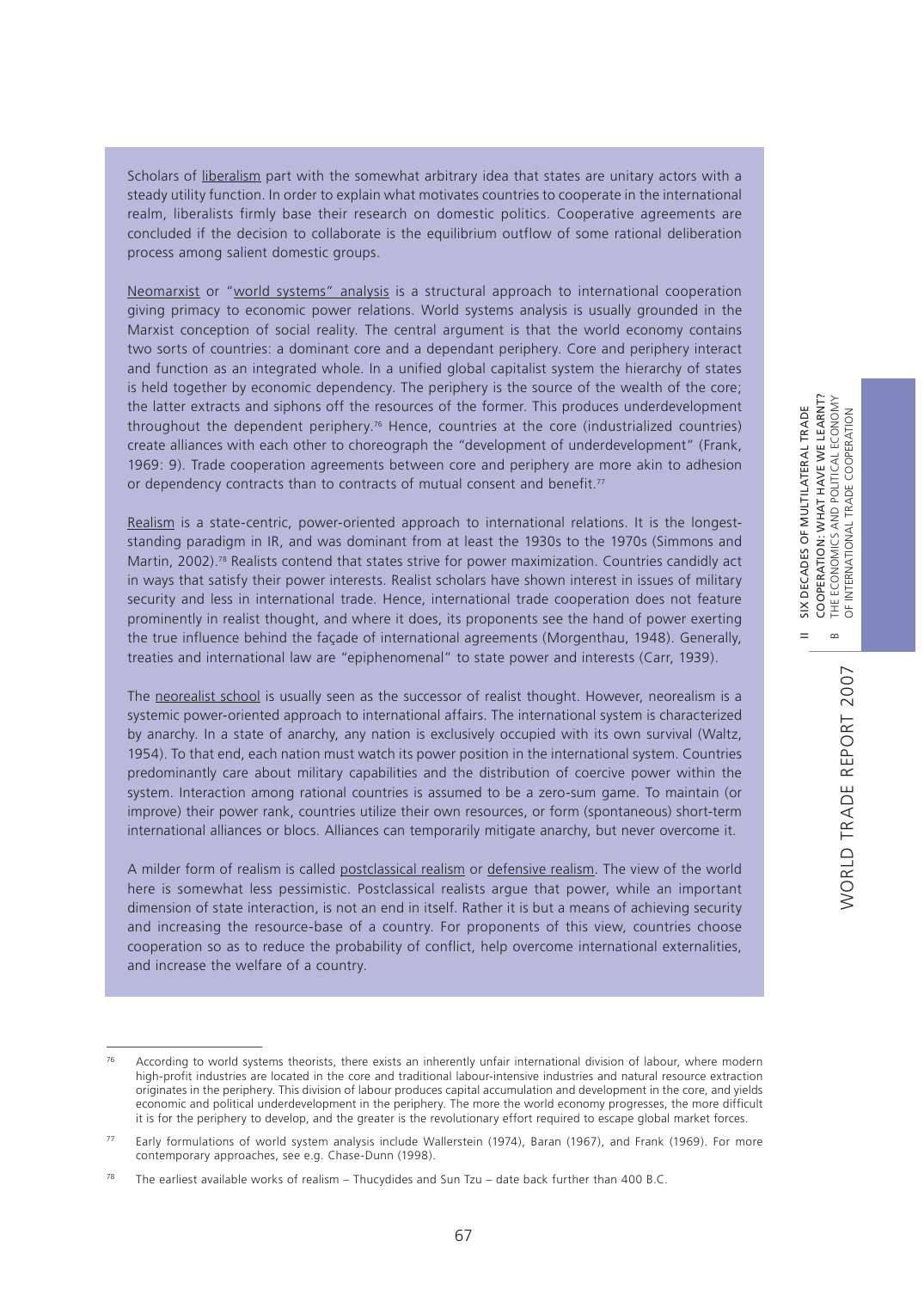Hegemonic stability theory is another variant of realism. It takes a more nuanced stance on international cooperation: an incumbent hegemon (such as the United States after World War II) aims at fortifying its predominance in the international system through cooperation. At the same time, the hegemon wants to forge a global community of values, and aims to inject some of its cherished norms and ideals into the system. In addition, only the hegemon as the most powerful state in the system is in a position to address international collective action problems so as efficiently to fight global externalities, such as environmental pollution or opportunistic beggar-thy-neighbour trade policies.

Constructivist approaches to the discipline of IR reject the method of rational choice and agentcentred methodological individualism that all of the above perspectives maintain. Strongly cognitivist constructivists claim that rationalist theories of choice fail on two accounts. Firstly, they neglect the formative influence of ideas, norms and values on behaviour. They therefore propose to replace the "logic of consequences" with a "logic of appropriateness", so that norm-based decisions substitute rational, self-interested choice. Secondly, rational choice theories fail to acknowledge the influence that the system has on the actors. The power of inter-subjective beliefs, shared understanding, culture and socialisation, according to constructivists, is completely overlooked by agent-centric theories of choice. Hence, for proponents of the strongly constructivist stance, the dictum "actors" preferences shape the outcome is false. Instead, system and agents are strongly interdependent; the structure shapes actors' perceptions, perception shapes agents' preferences and consequently their behaviour. Collective behaviour then can have a feedback impact on the system.

A variation of structural constructivism (and arguably its forerunner) is the English school of IR. This theory is less concerned with how the system shapes states' norms, but rather with the transnational diffusion of certain international norms and values. Its proponents have emphasized the importance of international society in maintaining global order. The concept of "collective security" is a good example, showing how like-minded countries form a coalition to inject their defensive aims into the international system.

Weakly cognitivist approaches, finally, examine how guiding norms and principles emerge, become prominent and consequently influence the cooperative choice of domestic decision-makers. The roles of eminent individuals (moral entrepreneurs), elites, and epistemic communities are paramount in this process.

Some caveats to this schematic representation of IR theories are in order: first, the selection of approaches is necessarily eclectic. It is illustrative rather than exhaustive. Second, it is always a challenge to allocate IR scholars to a particular school of thought. Naturally, authors do not religiously adhere to a particular IR theory. Scholars draw selectively from those approaches they feel best explain social behaviour and human interaction. Third, the classification of theories is not as clearcut and rigid as it may appear. Theoretical and dogmatic debates have evolved over time. Crossfertilization between views has produced hybrid approaches that embrace aspects of various schools of thought. Finally, historic paradigm shifts (such as the end of the Cold War or the decline of US hegemony) and technical innovations within IR (such as advances in game theory and the increased use of econometric tools) have influenced the popularity and prominence of different schools.

WORLD TRADE REPORT 2007

WORLD TRADE REPORT 2007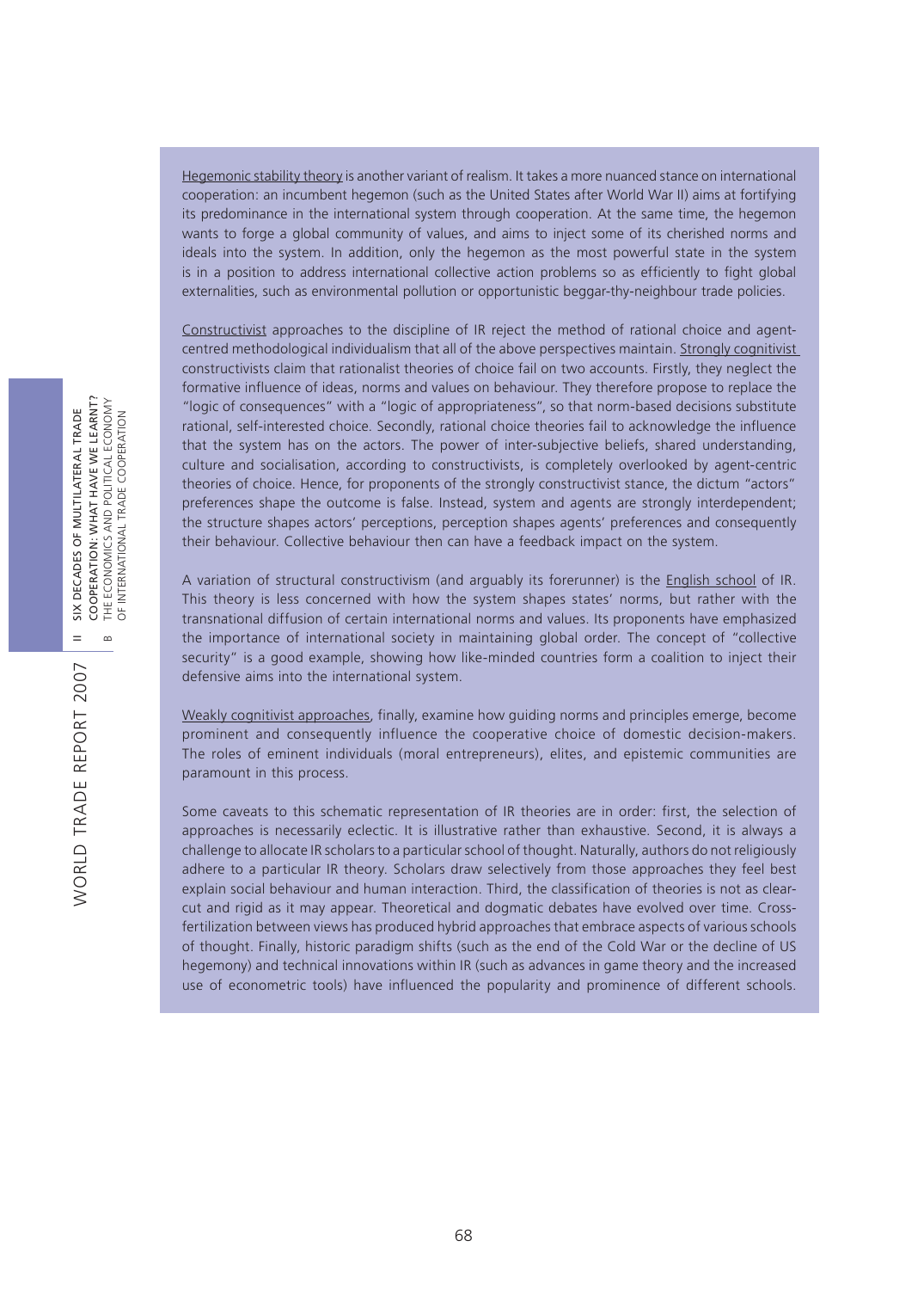II SIX DECADES OF MULTILATERAL TRADE COOPERATION: WHAT HAVE WE LEARNT? B THE ECONOMICS AND POLITICAL ECONOMY OF INTERNATIONAL TRADE COOPERATION

 $=$ 

 $\infty$ 

SIX DECADES OF MULTILATERAL TRADE

COOPERATION: WHAT HAVE WE LEARNT? THE ECONOMICS AND POLITICAL ECONOMY<br>OF INTERNATIONAL TRADE COOPERATION

### (b) "Statist" approaches to trade cooperation: states as actors

Various schools of IR take a statist perspective on international trade cooperation. Their subjects of examination are sovereign nation states that are assumed to be unitary actors in the international system.

### *(i) Rationalist approaches to the study of international cooperation: market failure, power and distribution*

#### *Focus on efficiency: neoliberal institutionalism*

Neoliberal institutionalism argues that cooperation between states can be explained in terms of calculations of self-interest. The fundamental insight of this theory is that collective action dilemmas, transaction costs and information asymmetries and deficits may create situations in which behaviour that is rational from the perspective of individual states prevents them from realising mutual benefits, as illustrated by the prisoners' dilemma metaphor. In such situations, international regimes, or institutions,<sup>79</sup> enable states to cooperate by providing information, reducing uncertainty and lowering transaction costs, i.e. the costs of shaping, monitoring and enforcing rules.<sup>80</sup> Regimes facilitate cooperation in that they influence cost-benefit calculations of alternative courses of action by states. In its original formulation by Keohane (1984) a central feature of neoliberal institutionalism was that cooperation between states does not require a formal international organisation with centralised enforcement capacity. Rather, regimes are self-enforcing agreements, and compliance with a regime's rules can be explained by reciprocity and the role of reputation.81 Thus, neoliberal institutionalism stresses the bilateral and decentralised nature of international cooperation regimes.<sup>82</sup>

Applying this logic more concretely to the field of trade cooperation, it becomes clear that neoliberal institutionalism and prominent economic theories of trade agreements share many properties. Externalitybased theories in trade, especially the terms-of-trade approach, are agent-centred, statist, and efficiencyminded approaches to trade cooperation. Those market imperfections, externalities and inefficiencies that international trade cooperation can overcome according to neoliberal institutionalism, can also be understood as world-price externalities that feature so prominently in the terms-of-trade theory. Moreover, from a neoliberal institutionalism perspective trade agreements can be viewed as mitigating collective action problems which arise from economic considerations. If no two countries want to shoulder the costs of drafting, launching, and maintaining a trade agreement from which everybody benefits, the conclusion of a multilateral regime will solve this problem by providing a public good to the benefit of the international trading system.<sup>83</sup>

 $79$  There is no consensus definition of the term "international regime" in the IR literature. One influential characterization of "international regime" is a set of 'principles, norms, rules and decision making procedures around which actors' expectations converge in a given area of international relations.' (Krasner, 1983: 2). For a discussion of the different definitions of "international regime" used in IR theory, see for example, Hasenclever et al. (1997: 8-22). Although some theorists prefer the term "institution" over "regime" (Simmons and Martin, 2002:194), the former term has also been used in widely different ways in IR theory (see, for example, Buzan, 2004; Holsti, 2004). However, for the present purposes of explaining rationales for trade cooperation, it is inconsequential whether trade agreements are regimes or institutions. Yet one thing is evident – trade agreements as regimes or institutions are more than just contracts, which is the way economists tend to conceptualise trade cooperation.

<sup>80</sup> See Keohane (1984). See also Keohane (2005: xi): "International regime – clusters of principles, norms, rules, and decision-making procedures reduce transaction costs for states – alleviate problems of asymmetrical information, and limit the degree of uncertainty that members of the regime face in evaluating each others' policies. Like other political institutions, international regimes can be explained in terms of self-interest. Furthermore, they exert an impact on state policies largely by changing the costs and benefits of various alternatives. They do not override self-interest but rather affect calculations of self-interest." Although neoliberal institutionalism is the term generally used in the IR literature to refer to Keohane's work, the author himself has rejected the label "neoliberal" (Keohane, 2002: 3).

<sup>81</sup> Later versions of neoliberal institutionalism have departed from Keohane's functionalist approach, and attached more weight to the importance and influence of formal international organizations as cooperation facilitators, see section C.1.(c) below.

<sup>82</sup> See Abbott and Snidal (1998). The theory was significantly influenced by the experience of the GATT trade regime in the 1970s and 1980s. Keohane (2005: xi) observes that 'indeed, it could be argued that my theory generalizes the experience of GATT'.

<sup>83</sup> On the public-good nature of trade agreements, see section C.1.(d) below.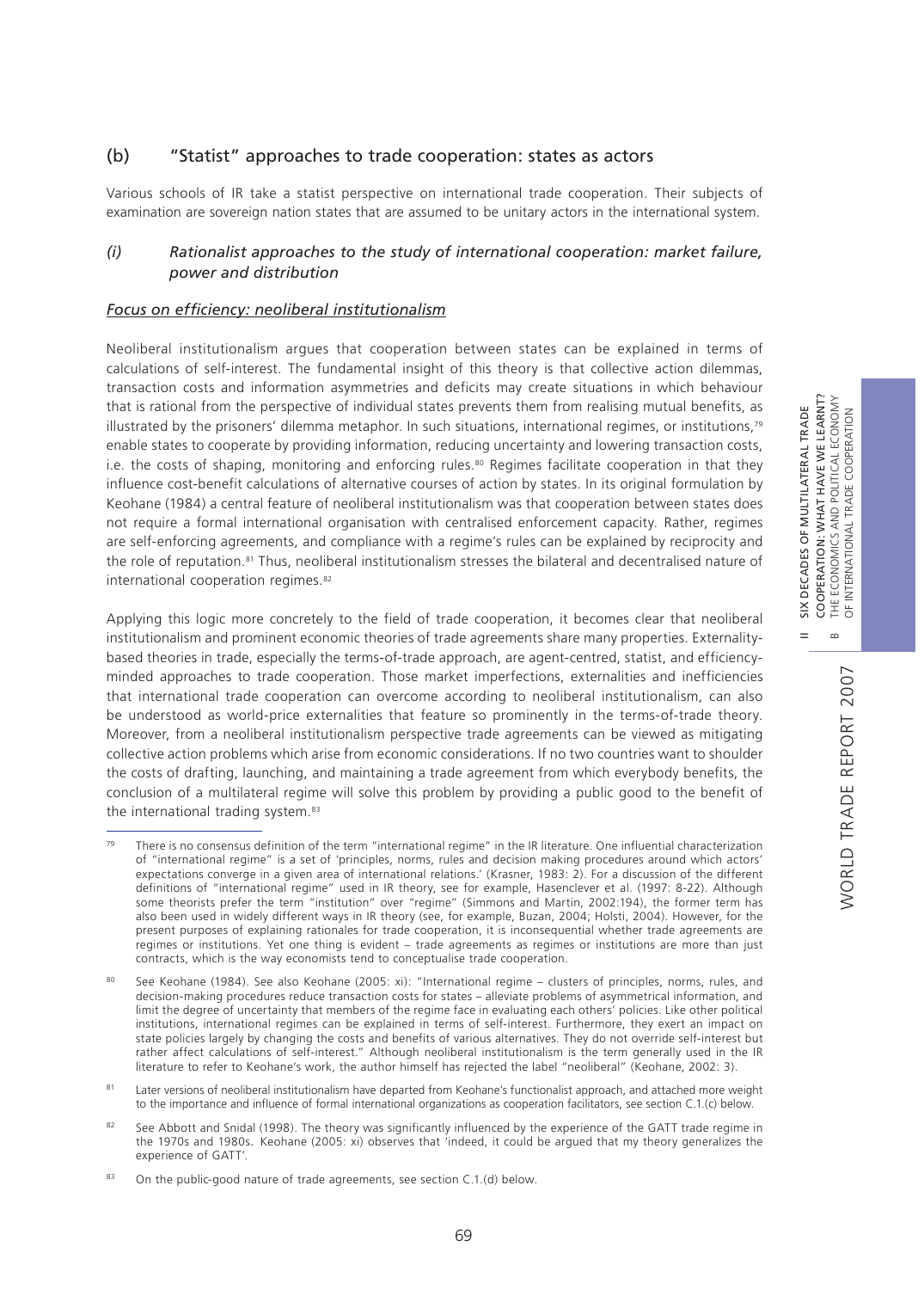Although neoliberal institutionalism usually focuses on the prisoners' dilemma as representing the typical collective action dilemma in international relations, its logic has also been applied to other patterns of strategic interaction between states. Several authors have attempted to explain the likelihood of the formation of an international regime (and the formal characteristics of different regimes) by referring to different "strategic structures" of the underlying collective action problems (e.g. Aggarwal and Dupont, 1999 and 2004; Ostrom, 2003; Sandler, 1992). A common distinction in this context is that between collaboration problems and coordination problems.<sup>84</sup> It is often argued that collaboration regimes are typically more formalized and institutionalized with regard to surveillance and enforcement than coordination regimes. Unfortunately, it is understudied in the institutionalist literature, in what respects trade agreements can be conceptualised as coordination games, and what impact this would have on the design of trade agreements.<sup>85</sup>

#### *Focus on distribution: the school of neorealism*

Whereas neoliberal institutionalism highlights the role of international cooperation in enabling states to solve market failure and other efficiency problems, and thereby to achieve joint efficiency gains, neorealist approaches to the study of international cooperation reject the proposition that market failure in this sense is a fundamental problem in international relations. Neorealists emphasize the role of "power and distribution rather than information and joint gains. The basic issue is where states will end up on the Pareto frontier, not how to reach the frontier in the first place.".<sup>86</sup> Consequently, proponents of this theory question the relevance of the prisoners' dilemma metaphor and posit that a more pertinent game-theoretic model is that of the "battle of the sexes", a coordination game with two possible negotiation equilibria. Players have conflicting preferences regarding the two optima.<sup>87</sup>

In this respect, several authors have rejected the view that the prisoners' dilemma metaphor adequately represents the configuration of interests of states in the field of international trade.88 According to neorealist theory, countries thus do not cooperate to reap primarily welfare-enhancing mutual efficiencies. Instead, states try to "squeeze out" as many concessions from other players in order to be propelled onto a higher power rank.

Neorealist theory contends that it is exactly questions of distribution that make cooperation difficult to achieve in the first place. It is argued that as a consequence of the anarchic nature of the international system, states will often refrain from participating in efficiency-enhancing international cooperation regimes when they suspect that other states will realise greater gains.<sup>89</sup> This concern about "relative gains" is due to the fact that economic profits can eventually be transferred into military capability.

WORLD TRADE REPORT 2007

WORLD TRADE REPORT 2007

See Stein (1983); Martin (1993). In a nutshell, in collaboration games – such as the prisoners' dilemma – parties have partially conflicting interests, namely those of acting opportunistically by cheating the other party. Opportunism is not a problem in coordination games (such as the "battle of sexes" game). There, no party gains from defecting. Cooperating parties join forces so as to reap mutual transaction efficiencies or synergies. However, coordination games are nevertheless not free from disagreement: typically, there exist more than one Pareto-efficient equilibrium outcome. States then collectively must choose one of various welfare superior equilibria. Different equilibria thereby are preferred by different players. This creates tensions and disagreement among the cooperating parties.

<sup>85</sup> Trade agreements based on "minimum standard" or "positive integration", such as the WTO Agreement on Trade-Related Intellectual Property Rights (TRIPS), or the Agreement on Trade-Related Investment Measures (TRIMs) of the WTO may be properly conceptualised as collaboration games, where all parties know that conceding to some level of regulation is mutually efficiency-enhancing. However, disagreement may arise among the signatories over the question what the optimal level of cooperation really is.

<sup>86</sup> See Krasner (1991: 140).

<sup>87</sup> Applied to the less clinical setting of a 2-by-2 matrix, theories of distribution contend that cooperation over complex issues usually yields a vast amount of self-enforcing equilibria that two or more parties prefer to no agreement. However, parties are in vivid disagreement in their subjective rankings of the mutually preferable agreement candidates. Adding realism by considering dynamism, uncertainty, and asymmetrical information about other parties' "bottom line" makes clear that virtually all contexts of international cooperation involve distributional conflict over the terms of cooperation (Fearon, 1998).

See, for example, Goldstein (1993). Gowa and Mansfield argue that the prisoners' dilemma metaphor fails to reflect the most critical aspect of free trade agreements in an anarchical system – the existence of security externalities. Gowa and Mansfield (1993), Gowa (1989).

See Grieco and Ikenberry (2003: 103-105), Mearsheimer 1995), Grieco (1988), (1990).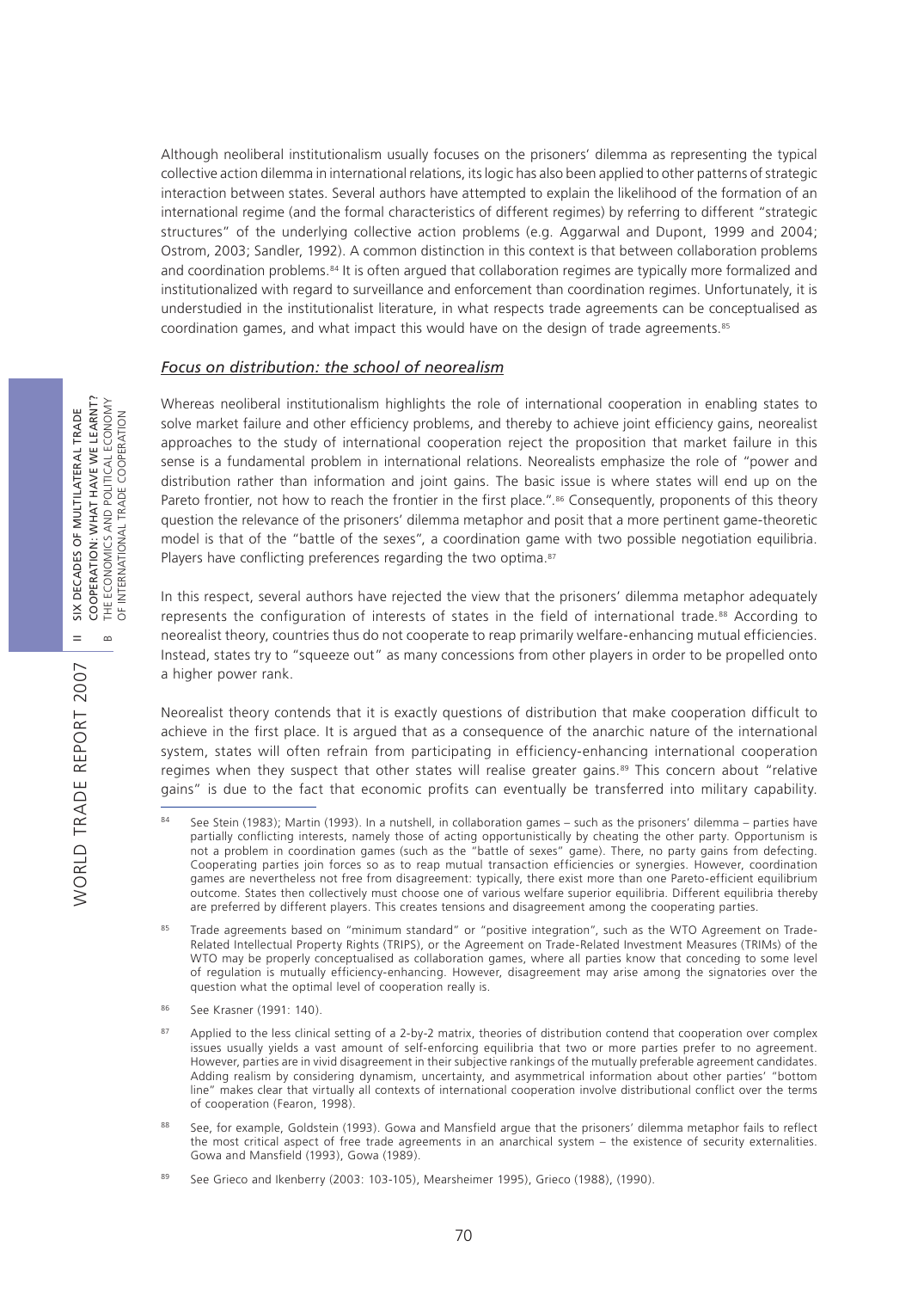II SIX DECADES OF MULTILATERAL TRADE COOPERATION: WHAT HAVE WE LEARNT? B THE ECONOMICS AND POLITICAL ECONOMY OF INTERNATIONAL TRADE COOPERATION

 $\frac{1}{2}$  $=$ 

DECADES OF MULTILATERAL TRADE

COOPERATION: WHAT HAVE WE LEARNT?

POLITICAL ECONOMY

THE ECONOMICS AND POLITICAL ECONOM<br>OF INTERNATIONAL TRADE COOPERATION

"Driven by an interest in survival and independence, states are acutely sensitive to any erosion of their relative capabilities".90 Thus states are not seen as rational egoists but as "defensive positionalists.".91

At face value, the neorealist relative gains hypothesis thus seems unhelpful in explaining why countries enter into trade agreements – it rather gives reasons for why countries refrain from cooperating. However, the relative-versus-absolute gains issue has spawned a lively debate about the extent and boundaries of trade cooperation. It has focused attention on whether security-related relative gains decrease the prospect for international cooperation, and whether – as an empirical matter – states are concerned about such relative gains at all.<sup>92</sup> Joseph Grieco has argued that an analysis of the implementation of some of the Tokyo Round Agreements on non-tariff barriers supports his theory on the importance of security-related relative gains.<sup>93</sup> This analysis, however, has been subject to widespread criticism in the literature.<sup>94</sup> The prevailing view seems to be that the significance of the relative gains problem depends upon various factors, including the number of states involved. Relative gains seem to matter less in a multilateral than in a bilateral context.95

Lloyd Gruber stresses the importance of global power-divides with respect to trade agreements. The author challenges the contention that trade cooperation is mutually welfare-enhancing. He argues that the fact that states enter into cooperative arrangements on a voluntary basis does not mean that such arrangements are necessarily welfare-improving for all participants. If powerful countries, through the exercise of "go it alone power" can alter the status quo and thus remove the original status quo from the choice set of weaker states, weaker players must either accept an agreement that is worse than the status quo ante or accept to be left behind in conditions that are even more disadvantageous.<sup>96</sup> Therefore, entering into cooperative arrangements can leave nations in a worse position relative to the status quo ante. The concept of "go it alone power" and the concomitant idea that states are forced to enter into international agreements that leave them worse off compared to the status quo ante have recently also been used by some authors in the analysis of GATT/WTO negotiations.<sup>97</sup> Trade agreements thus may not be concluded because countries want them, but because they are coerced to do so by powerful countries whose aim is to create dependency, or to exploit weaker countries. For this post-colonial perception of trade cooperation, see e.g. Jawara and Kwa (2004).<sup>98</sup>

The idea that international cooperation should be understood either in terms of the efficiency considerations emphasized by neoliberal institutionalists, or in terms of the distribution concerns stressed by neorealists has recently been criticized. James Fearon argues that the collaboration-coordination dichotomy is misleading, because all problems of international cooperation have a common strategic structure. The author contends that international cooperation always first involves a problem of bargaining about the distribution of future cooperation gains. This bargaining is akin to a coordination game. Secondly, cooperation games involve a problem of enforcement and monitoring, which is akin to

- 93 See Grieco (1990: 168-215).
- 94 See, for example, Gruber (2000: 22-27), Fearon (1998: 288), Morrow (1997), Keohane (1993), Powell (1991) and Snidal (1991).
- 95 See also Grieco and Ikenberry (2003: 104-105).
- <sup>96</sup> See Gruber (2000).
- 97 See Steinberg (2002: 341, 349), Barton et al. (2006:206).
- 98 Notice the substantial similarity between this coercion argument and the economic insurance model of trade cooperation discussed in subsection 2.(d) above. Only the rhetoric is different.

<sup>90</sup> See Grieco (1990: 39).

<sup>91</sup> As was mentioned in Box 2 above, the relative gains concern of neorealists stands in contrast to absolute gains concerns of neoliberal institutionalists who claim that countries strive for welfare maximisation, and are largely agnostic about gains that other countries carry away from the mutual cooperation. Interestingly, Grieco (1990: 234) does not argue that concerns about relative gains mean that international institutions do not matter. To the contrary, a focus on relative gains helps explain certain functions of international institutions such as the provision of formalised side-payments by which strong members can compensate weaker members.

<sup>&</sup>lt;sup>92</sup> See Baldwin (1993).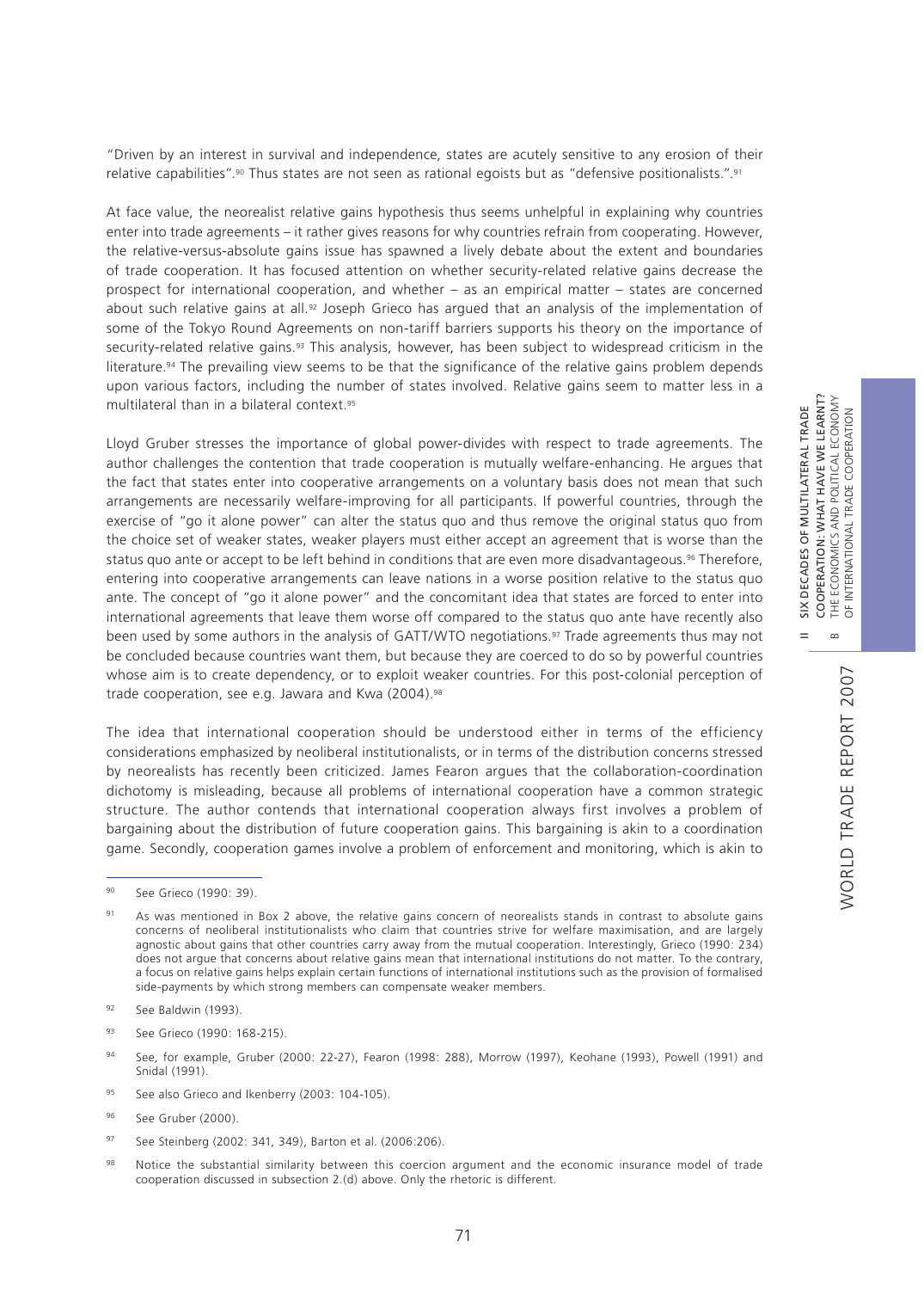a prisoners' dilemma game of collaboration.<sup>99</sup> Whereas an approach that treats a prisoners' dilemma as the key problem in international cooperation leads to the expectation that states will have little difficulty in cooperating once countries possess enough deterring enforcement and monitoring capacity, different and more nuanced predictions result when a distinction is made between the bargaining phase and the enforcement phase of international cooperation. According to Fearon, bargaining problems are often more important obstacles to international cooperation than monitoring and enforcement.100 The author thus argues that "regimes deserve greater attention as forums for bargaining rather than primarily as institutions that aid monitoring and enforcement" (*ibid*.: 298).101

Applying Fearon's analysis to the field of trade agreements does not tells us why countries cooperate in trade. Yet the author directs attention to the inherent obstacles in the run-up to a successful conclusion of a trade deal.<sup>102</sup> Moreover, his approach can also be seen as helpful in understanding the structure of negotiations. In order to overcome the problem of distributional conflicts over the expected gains from trade cooperation, and to reach agreement at all, countries make efforts to structure the negotiation process. All these strategies are aimed at reaching a speedy agreement, to mitigate long-winded distributional conflicts, and to prevent a breakdown of negotiations. Side payments and issue linkage, for example, are ways of cutting short the bargaining process.<sup>103</sup> Gradualism (the concept of trade rounds) is apt to decrease the "shadow of the future". A shorter shadow of the future reduces the size of anticipated gains from trade and thereby the incentive to renegotiate endlessly. A structured bargaining process of offers and counter-offers reduces negotiation frictions. Regular high-level meetings and artificially high political costs of failure (e.g. the "single undertaking" scheme applied in the Uruguay Round of the GATT) are strategies aimed at "upping the stakes" in case of a negotiation meltdown, and at reducing parties' incentives to hold out on each other in the negotiation process.

#### *Focus on the dominant power in the international system: hegemonic stability theory*

The theory of hegemonic stability asserts that the creation and maintenance of an open international order requires the presence of the one state that is endowed with a preponderance of power resources relevant to the particular issue area, and that a more equal distribution of power capabilities will lead to a decline of the regime.104 Only the hegemon can overcome international market failure and provide global public goods.

Although hegemonic stability theory is seen as flawed by many theorists,<sup>105</sup> it remains an important concept in studies of international cooperation. For example, it has been argued that a hegemonic power faces the problem of how to assure other states that it will not act opportunistically. In this regard, it has been suggested that the United States encouraged the formation of the post-war international

WORLD TRADE REPORT 2007

**WORLD TRADE REPORT 2007** 

<sup>99</sup> See Fearon (1998: 270, 275-276).

While 'a long shadow of the future may make enforcing an international agreement easier, it can also give states an incentive to bargain harder, delaying agreement in hopes of getting a better deal.' (*ibid*.: 270).

<sup>&</sup>lt;sup>101</sup> Fearon's contribution underlines a point made by Snidal that "almost all international cooperation problems mix efficiency and distribution concerns" (Snidal, 1997: 485; see also Morrow, 1994).

<sup>102 &</sup>quot;...the major obstacles to the conclusion of each of the last three GATT rounds were not intractable problems of monitoring, commitment, enforcement, or information flows to make enforcement possible. Instead negotiations have regularly stalemated on questions of who would make the concessions necessary to conclude an agreement" Fearon (1998: 289).

<sup>103</sup> The inclusion of TRIPS serves as an example of issue linkage and side-payments geared towards reaching consent in the Uruguay Round.

<sup>104</sup> See Kindleberger (1973); Krasner (1976); Gilpin (1987).

<sup>105</sup> See e.g. Strange (1982), Conybeare (1984), or Snidal (1985). Empirical studies have found little support for hegemonic stability theory in its crude form. Hegemonic stability theory has also been criticised on theoretical grounds. One major theoretical argument advanced against the theory is that it incorrectly assumes that an international regime is a public good. Thus, for example, many analysts take the view that free trade and the GATT regime are not public goods (cf. the discussion in section C.1.(d) below). Another argument is that, even assuming that international regimes are public goods, such goods can also be provided by groups of states sufficiently small for each state to notice whether or not other states in the group are contributing to the provision of the collective good ("k-group"; Milner, 2002; Hasenclever et al.*,* 1997; Lake, 1993; Keohane, 1984).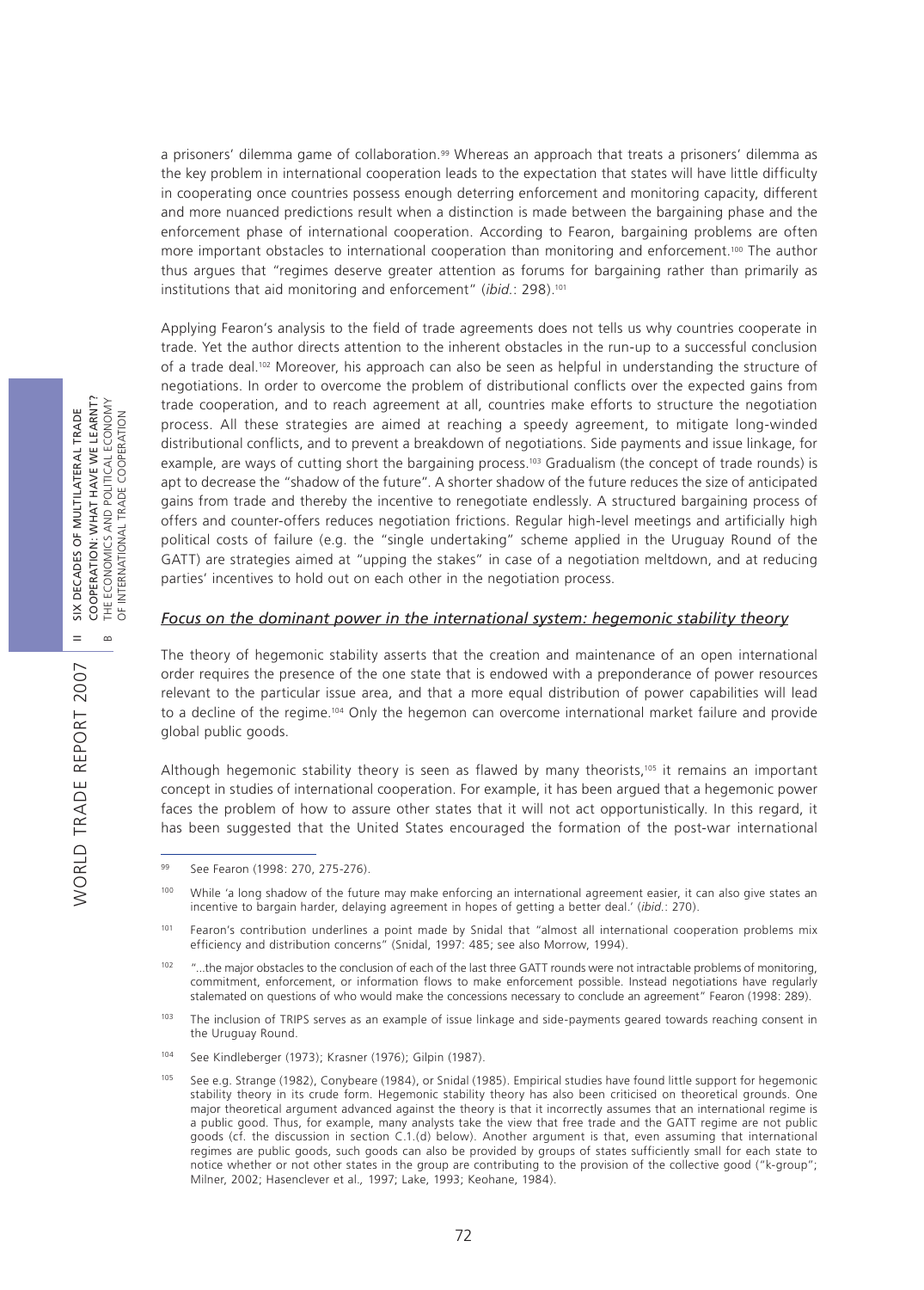trade regime partly to make its commitment to free trade credible.<sup>106</sup> This may explain the interest of the United States in multilateralism in the 1990's: while the Cold War resulted in a commitment to a stable and prosperous Western Europe and thus decreased "the need for a trade-specific signal of the United States' willingness to adhere to free trade", the end of the Cold War again confronted the United States with the problem of how to assure other states as to the credibility of its commitment to free trade, given its reputation for unilateralism.

## *(ii) Focus on ideas, knowledge and values: constructivist theories of the system*

When trying to answer the question of why countries cooperate in trade affairs, sociological or social constructivist theories can be very helpful in revealing the general conditions conducive to international cooperation in trade affairs. Constructivists show that not only norms and values play an important role, but also that history matters. Whereas rationalist theories usually only look at utility, interest, and choice, constructivists contend that lessons learned from the past shape the way governments think about trade cooperation and consequently the decisions they take.

Constructivist theories argue that interest-based, rational choice theories reviewed above fail to account for the role of ideas and knowledge in shaping the identities of states. Structural, or strongly cognitivist theories maintain that the behaviour of states is rule-driven and that international cooperation and institutionalisation cannot be understood without reference to generally accepted normative structures that shape the identities of states.107 For example, Reus-Smit argues that neither neorealism nor neoliberal institutionalism can explain the historical development of multilateralism. As a fundamental institution of modern international society, multilateralism reflects the constitutional structure of international society consisting of dominant beliefs about the moral purpose of the state, a norm of procedural justice and an organising principle of sovereignty.108

As noted above, Ruggie's analysis of "embedded liberalism" is a prominent example of the use of a social constructivist approach to the study of the multilateral trade regime. Ruggie argues that international regimes are social institutions and as such constitute "inter-subjective frameworks of meaning".109 The formation of international regimes is a manifestation of "the internationalization of political authority". Since political authority "represents a fusion of power with legitimate social purpose", interpretations that exclusively focus only on power, and ignore the dimension of social purpose, are necessarily incomplete.110 They may manage to explain the form of a regime but not its content. With respect to this dimension of legitimate social purposes, Ruggie emphasizes the fundamental differences between the post-World War II international economic order with the "Bretton Woods Institutions" (World Bank and IMF) and the GATT as its centrepiece, and the liberal economic order prevailing in the 19<sup>th</sup> century (cf. subsection 1.(a) above). According to Ruggie, attempts to reconstruct a liberal international economic regime in the interwar period failed not because of the absence of a hegemonic power but because "even had there been a hegemon, they stood in contradiction to the transformation in the mediating role of the state between market and society, which altered fundamentally the social purpose of domestic and international authority.".111 A fundamental change in social purpose, however, did occur after World War II. It manifested itself in what Ruggie terms "the compromise of embedded liberalism", i.e. the vision shared by leading states that international commitments needed to be compatible with the pursuit of domestic economic policy objectives. "This was the essence of the embedded liberalism compromise: unlike the economic nationalism of the thirties, it would be multilateral in character; unlike II SIX DECADES OF MULTILATERAL TRADE COOPERATION: WHAT HAVE WE LEARNT?

 $=$ 

SIX DECADES OF MULTILATERAL TRADE

COOPERATION: WHAT HAVE WE LEARNT?

<sup>106</sup> See Goldstein and Gowa (2002: 154).

<sup>107</sup> See Hasenclever et al. (1997: 167-168).

<sup>&</sup>lt;sup>108</sup> See e.g. Reus-Smit (1997) and Ruggie (1993). But see Martin (1993) for a critical view.

<sup>109</sup> See Ruggie (1983: 196).

<sup>110</sup> See Ruggie (1983: 198).

<sup>111</sup> See Ruggie (1983: 208).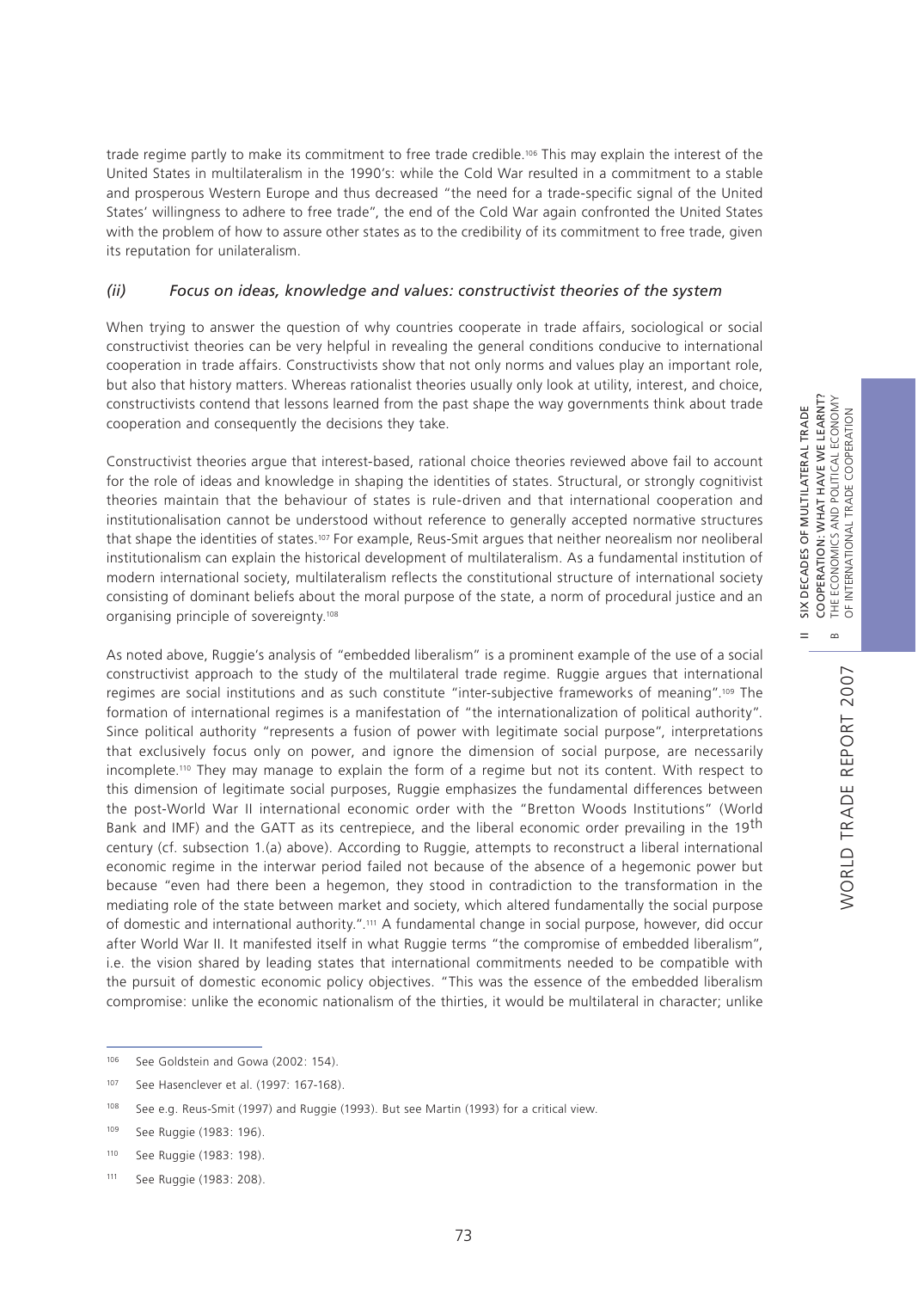the liberalism of the gold standard and free trade, its multilateralism would be predicated upon domestic interventionism.".112

Strongly cognitivist theories assume that it is largely norms and ideas permeating the international system which motivate and shape state-to-state cooperation in trade affairs. However, these theories ultimately remain unclear about the way shared norms, values and beliefs diffuse into the system. An older strand of IR theory, the English school, is occupied with exactly this question. Scholars of the English school emphasize the importance of "international society" in global cooperation. International society is thereby seen as a group of states that share common ideas and coherent goals.113 A central concern is to explain how shared purposes spread internationally and contribute to order (Bull, 1977). With respect to trade cooperation, special attention is thereby given to a belief in the peace-promoting quality of trade (see Box 3). The idea that multilateral, non-discriminatory trade would contribute significantly to global peace was a central theme in the thinking of English and American policymakers about the design of the post-World War II trading system.114 Theories of norm diffusion (which draw heavily on historical data) try to show how the vision of peace-through-trade emerged,115 but more importantly, how some influential states – such as the United Kingdom, the United States, Canada and Australia – went about persuading other countries to join in multifaceted international cooperation.

#### **Box 3: The peace-promoting quality of trade**

The genuine belief that trade "dovetailed with peace" (Hull, 1948: 81) seemed to have been a principal belief among Western Allies in the post-World War II era.116 In the wake of the Cold War, the Allies entertained the hope that an open international economic order would reduce power balancing and strategic rivalry among the great powers.117 Post-war European integration is another important example of a trade agreement for which national security was a primary driving motivation.118

- 115 Economic nationalism and the spread of regional blocs in the 1930s were seen as a major source of conflict and as one of the causes of the war.
- 116 The term "commercial liberalism" has been used to describe the view that the mutual dependence generated by international trade promotes international peace.
- 117 This hope proved to be in vain. Instead, trade cooperation deepened the trenches between the Socialist Bloc and the West: it has been argued in this respect that in view of the close linkages between economic and security considerations that 'the opening of the world economy after World War II was given critical support by the system of security cooperation triggered by the Cold War'. (Grieco and Ikenberry, 2003: 157).
- 118 European economic integration was seen as a way of ensuring a lasting peace on the continent. The first step taken in this process was the establishment of the European Coal and Steel Community (ECSC). While the stated objective of the ECSC was "to contribute ... to economic expansion, growth of employment and a rising standard of living ...", the Treaty had a militarily strategic value in putting coal and steel – industries essential to war-making – under a common authority. It had the effect of making sure that "any war between France and Germany becomes, not merely unthinkable, but materially impossible". (Pomfret, 1997: 89).

WORLD TRADE REPORT 2007

WORLD TRADE REPORT 2007

<sup>112</sup> See Ruggie (1983: 209). Andrew Lang (2006: 83) has recently argued that 'while the narrative of embedded liberalism itself has been relatively well reproduced, the theoretical framework on which it is based has been neglected.'. In particular, trade lawyers have relied heavily on rationalist approaches in their understanding of the nature of the trading regime and have insufficiently taken account of Ruggie's characterisation of the trade regime as an 'intersubjective framework of meaning'. Lang argues that constructivist insights have the potential to significantly enrich and expand the understanding of the trade regime and of trade law.

<sup>113</sup> English school proponents see international society either as a group of states that have 'established by dialogue and consent common rules and institutions for the conduct of their relations, and recognize their common interest in maintaining these arrangements'. (Bull and Watson 1984: 1). Alternatively, international society exists because those who speak and act in the name of states assume that it does. (Evans and Wilson, 1992: 32).

<sup>114</sup> See Penrose (1953). The historical record clearly shows that the ITO/GATT was envisioned by the Allied powers to be part of a bigger cooperation scheme that included the establishment of the United Nations, the World Bank, and the International Monetary Fund (see e.g. Jackson, 1969; Dam, 1970; Gardner, 1980).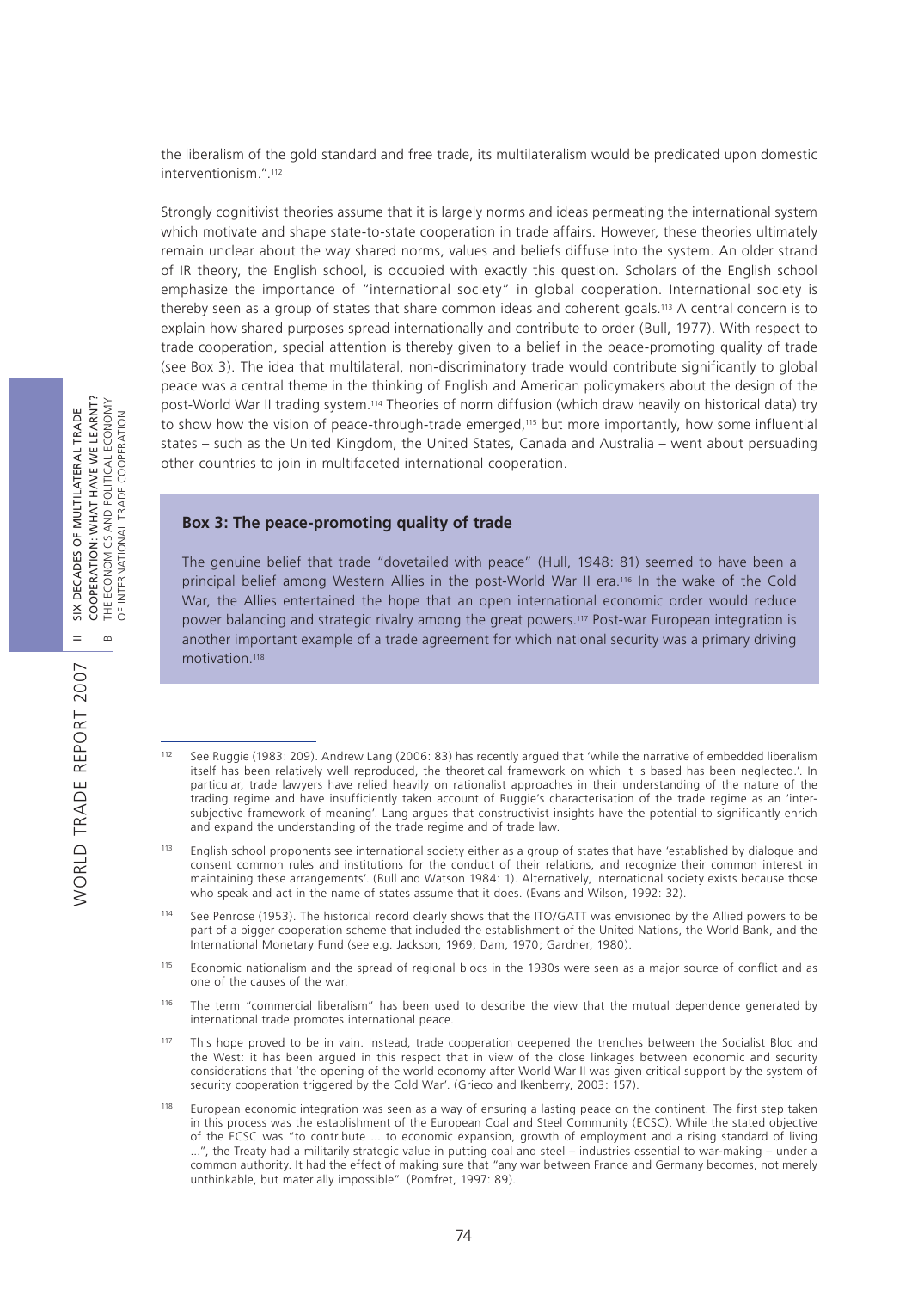Even though the contention that trade and peace dovetail is still very present today,<sup>119</sup> it is not uncontested on theoretical and empirical grounds. A number of IR scholars and political economists stress the importance of increased economic dependency and improved transnational relationships. Economic integration may help to reduce the risk of conflicts for two main reasons. First, negotiations on trade issues help gradually to build trust among governments, thus fostering peace. Second, by advancing specialization, trade liberalization increases dependency among countries, thus rendering conflict more costly and less probable.120 Critics of this view support a pessimistic prognosis, and stress that asymmetric trade and asymmetric gains from trade may lead to conflicts.<sup>121</sup> Empirical evidence appears to generally support the idea that increasing bilateral trade reduces the risk of bilateral conflicts.122 But studies can be found that support either side of the argument, predicting both a negative and positive relationship between trade and war.<sup>123</sup>

Influenced by theoretical advances in constructivism, other grand theories of IR have subsequently attempted to integrate the importance of "ideational" motives in a rational choice framework. One influential contribution of neoliberal institutionalism argues that ideas can be understood as "principled beliefs" or as "causal beliefs". Such ideas can serve as "road maps" that help actors select a course of action that best fits with their normative and analytic understandings. Common beliefs can also serve as focal points that enable states to solve collective action dilemmas where there exists more than one equilibrium outcome.124 Finally, ideas can influence states when they are embodied in institutional frameworks.125 In the latter regard, Judith Goldstein has applied the insight that international institutions legitimate and disseminate ideas and norms to the GATT/WTO. The author argues that "free trade ideas are embedded in an extant group of international institutions" including the GATT/WTO and the IMF. (Goldstein , 1998: 146-147).126

Proponents of hegemonic stability theory also have integrated constructivist ideas into their theorizing. Ikenberry has pushed for a liberal version of hegemonic stability theory (also called leadership theory). Leadership theory discusses the nature of an incumbent hegemon. The author questions the understanding of hegemonic order built simply around the exercise of material capabilities (military power, control over raw materials, markets, and capital; or competitive economic and technological advantages) and argues

<sup>119</sup> Keohane argues that 'commerce on a non-discriminatory basis within an orderly political framework promotes cooperation on the basis of enlightened national conceptions of self-interest that emphasize production over war'. (Keohane, 2002: 49).

<sup>120</sup> Both these arguments apply equally to multilateral and regional trade agreements. Yet, it is countries that are geographically close to one another or who share a common border that have a strong stake securing a peaceful neighbourhood. Regional economic integration is then one vehicle through which past or potential antagonisms can be managed and eventually erased.

<sup>&</sup>lt;sup>121</sup> See Barbieri and Schneider, 1999 and Kapstein, 2003 for recent surveys.

 $122$  There is too little evidence to evaluate the impact of trade on extra-regional conflicts.

<sup>&</sup>lt;sup>123</sup> For the contention that trade has a negative impact on international peace, see for example, Polachek (1992; 1997). For the opposite view, see Barbieri (1996; 2002). In general, these studies do not test the robustness of their results against the possibility that the relationship is determined by the feedback effect of war on trade. A recent study (Martin et al. 2005), based on data on military conflicts in the period 1948-2001, shows that when this feedback is taken into account, increasing bilateral trade between two countries reduces the probability of conflicts between them.

<sup>124</sup> Ideas as focal points arguably gain special prominence when actors' preferences are not particularly strong on a certain issue, or interests are mutually 'balanced'. Agents then look for roadmaps or focal points to guide them to an equilibrium outcome.

<sup>125</sup> See Goldstein and Keohane (1993); Keohane (2002: 5-6); Hasenclever et al. (1997: 143-144). On the importance of formal international institutions, see section C.1 below.

<sup>126</sup> Goldstein (1998: 146-147) emphasizes that the free trade norms institutionalized in the WTO are not 'akin to the free trade models found in an economic textbook. The ideological foundations of the trade regime are a hybrid, coupling trade openness with domestic stability – the liberalization of trade among nations was never a goal in itself but rather a means to domestic economic growth.'.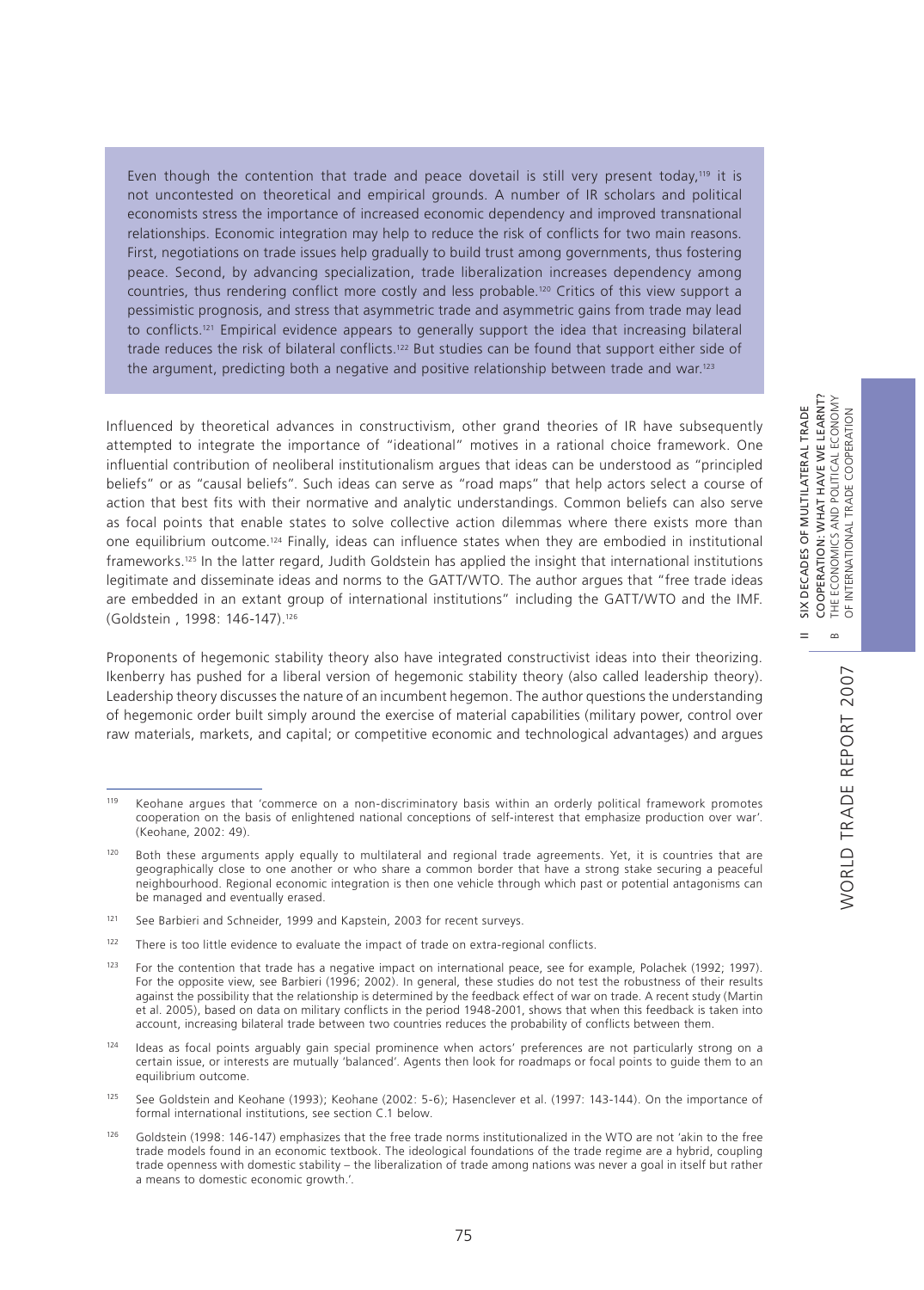that the hegemon aims to inject some of its cherished norms and values into the system.127 By focusing on prestige and moral leadership the hegemon wishes to maintain its hegemonic position (e.g. Ikenberry and Kupchan, 1990).

## (c) "Non-statist" theories of trade cooperation

A key weakness of all statist theories is that they treat states' preferences and/or norms as exogenous.128 An important development in IR theory over the last two decades has thus been the revival of interest in domestic agents. Recent theories have abandoned the concept of the state as a unitary actor and replaced it by a "sub-state" level of analysis. Central to this IR literature is the question how international cooperation is affected by domestic politics and norms.129 Non-statist theories of trade cooperation opened the black box of states' utility functions and norm bundles. Domestic approaches to cooperation can be seen as falling into two categories: the rationalist school of thought ("liberalism"), and the "weakly cognitivist" school of thought that closely follows a constructivist methodology.

## *(i) Focus on domestic politics: the theory of liberalism*

Andrew Moravcsik has formulated a "liberal theory of international relations" that stresses the role of individuals and private groups as the pivotal actors in world politics, and which he claims to be analytically superior to realism and neoliberal institutionalism.130 The government represents a subset of domestic society. Self-interested government officials define state preferences according to influences of various domestic non-state agents, and act purposively in world politics. Representative institutions and domestic processes translate the preferences of pivotal individuals and social groups into state policy. As a consequence, the country is not an independent actor but merely an agent of multiple principals, who have interdependent, and partially conflicting, preferences. Nations pursue their endogenous preferences under constraints imposed by the preferences of other states.<sup>131</sup>

Whereas neorealist and neoliberal institutionalist theories explain the rationale for an international regime in terms of distribution of power capabilities or of reducing transaction costs, liberal IR theory emphasises the importance of the "social embeddedness" of a regime; international regimes are created if individuals and social groups do not suffer excessively high adjustment costs that would threaten the domestic social cohesion.132

Influential liberalist scholars argue that trade cooperation is a so-called two-level game, in which trade negotiators have to accommodate domestic constituents when cooperating internationally (Putnam, 1988). In the first level of the game, domestic special interest groups lobby for policymakers' support and thereby significantly shape the second-level game outcome, in which policymakers carve out the details of international trade agreements (e.g. Grossman and Helpman, 1995a; Milner, 1998; Milner and Rosendorff, 1997; Ruggie, 1982). Helen Milner develops a model of interaction between domestic and international politics based on the assumption that states are not unitary actors but are "polyarchic" i.e. "composed of actors with varying

<sup>127</sup> Ikenberry analyses United States foreign policy after World War II in terms of an "institutional bargain" between unequal states after a war whereby "the leading state agrees to restrain its own potential for domination and abandonment in exchange for greater compliance by subordinate states" (Ikenberry, 2001: 258-259).

<sup>&</sup>lt;sup>128</sup> This is to say, governments are assumed to be monolithic entities, endowed with a given set of preferences or values.

<sup>129</sup> See Gourevitch (2002); Milner (2002); Moravcsik (1997, 1998); Milner (1998); Downs and Rocke (1995); Evans et al. (1993).

<sup>130</sup> See Moravcsik (1997).

<sup>&</sup>lt;sup>131</sup> On the level of methodology and research design, liberalists often use the same modelling techniques as contemporary economics, such as game theory, principal-agent models, or utility maximization concepts. Liberalist approaches to trade cooperation thereby share many properties with the political-economy approach to domestic trade policy formulation (also called 'endogenous trade theories'; see e.g. Baldwin, 1987; Grossman and Helpman, 1994 and 2001; Rodrik 1995).

<sup>132</sup> See, for example, Corden (1997).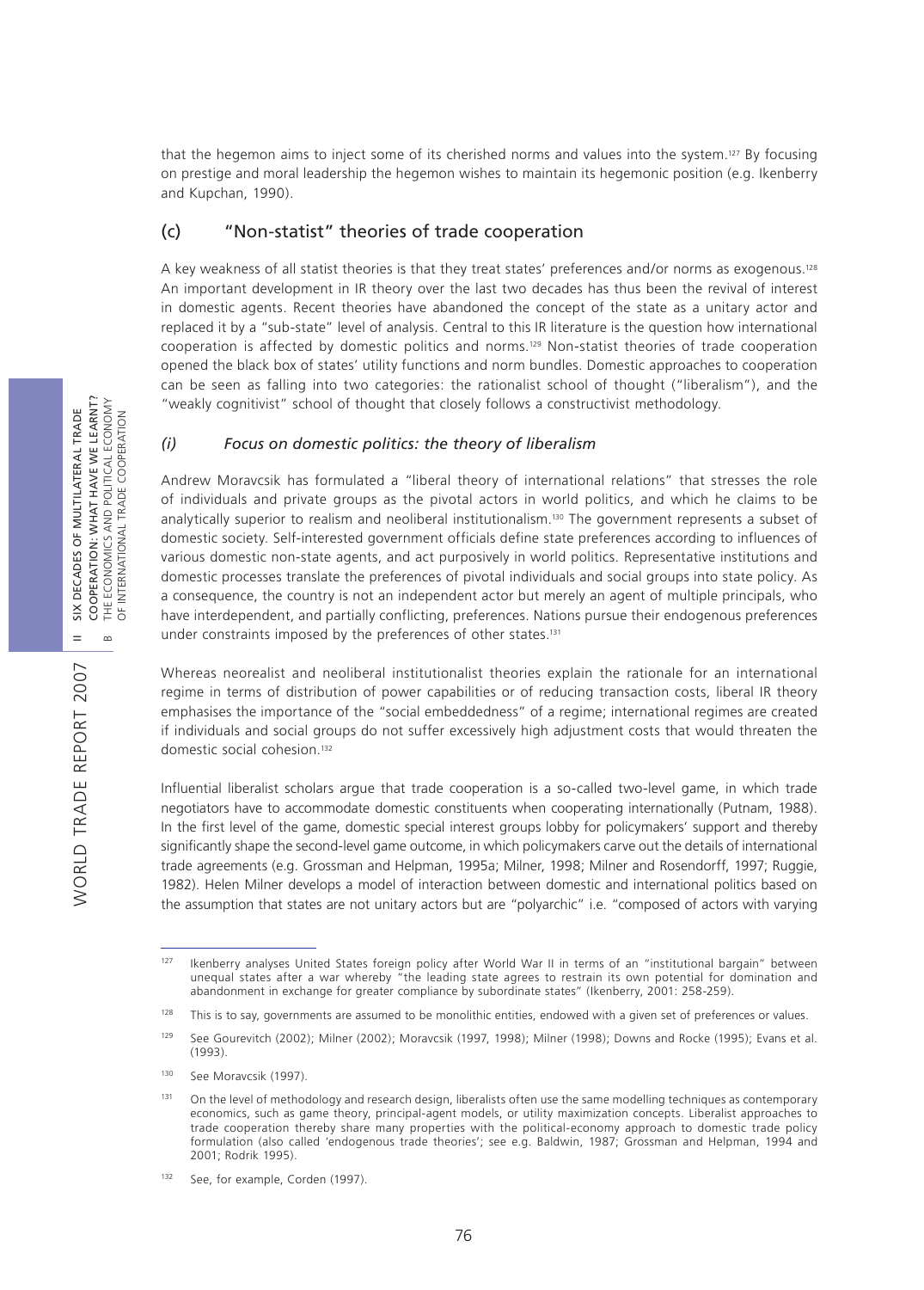COOPERATION: WHAT HAVE WE LEARNT?<br>THE ECONOMICS AND POLITICAL ECONOMY<br>OF INTERNATIONAL TRADE COOPERATION COOPERATION: WHAT HAVE WE LEARNT? B THE ECONOMICS AND POLITICAL ECONOMY II SIX DECADES OF MULTILATERAL TRADE DECADES OF MULTILATERAL TRADE OF INTERNATIONAL TRADE COOPERATION  $\frac{1}{2}$ 

 $\bf \infty$ 

 $=$ 

preferences who share power over decision making".<sup>133</sup> Milner finds that relaxing the assumption that states are unitary actors shows that even neorealists are too optimistic with regard to the possibilities of international cooperation. Domestic politics makes international cooperation always more difficult.134

When it comes to explaining the determinants of domestic trade policy preferences and the role of domestic political institutions there exists a rich body of liberalist literature.135 Liberalist theories to trade agreements posit that the tug-of-war between those domestic groups that benefit from international trade cooperation (consumers, domestic and foreign exporters, using industries, importers), and those that lose from liberal trade (e.g. import-competing industries, low-skill labour, trade unions) is a highly complex, non-linear matter. The internal factors that explain which domestic group will prevail critically depends on the structure of domestic preferences, the nature and procedures of domestic political institutions, and the distribution of information internally.

A view of trade agreements as an outcome of domestic interests and politics may lead to novel insights compared to statist theories. Most importantly, new rationales for trade agreements emerge: an international trade contract may be concluded simply because one or a number of eminent special interest groups, such as domestic exporters, pressure their government into doing so (Milner, 1988).136 Alternatively, a free-trade oriented government may conclude a trade agreement in order to stand up to protectionist pressure of influential domestic lobby groups. Also, a trade agreement may be a useful insurance device for voters in a democratic country who aim to control protectionist behavior of their own government (Mansfield et al., 2002; see also subsection 4 below).137

Novel rationales for trade agreements become apparent, once foreign exporters' lobby efforts are taken into consideration. They, too, may try to influence the national trade-policymaking process. Also, new motivations arise if the government is not seen as a unitary principal, but (more realistically), as different, partially competing, entities.138 The picture that liberalist scholars are then describing is a trade policymaking game involving multiple agents and multiple principals:139 self-interested private firms or lobby groups, who may form coalitions across countries, negotiate with self-interested public entities in affected countries over the formation of an international trade agreement. Some authors argue that this is exactly the dynamics that led to the conclusion of the GATS and TRIPS Agreements (e.g. Harms et al., 2003; Odell and Sell, 2006).

### *(ii) Focus on domestic norm generation: weakly cognitivist theories*

Theories that have been described as weakly cognitivist seek to explain how norms, values, knowledge and beliefs emerge and transcend into state decisions (Hasenclever et al., 1997: 140).140 Without

<sup>140</sup> When analysing the emergence, diffusion and change of ideas, weakly cognitivist scholars have developed the concept of the "norm life cycle" (Finnemore and Sikkink, 1998). This cycle comprises of the following stages: emergence (generation of norms), cascade (domestic diffusion through socialization), and internationalisation (global diffusion through peer pressure, international organizations and/or norm entrepreneurs).

<sup>133</sup> See Milner (1998: 11).

<sup>&</sup>lt;sup>134</sup> According to the author, "cooperation among nations is less plagued by fears of other countries' relative gains or likelihood of cheating than it is by the domestic distributional consequences of cooperative endeavours". (Milner, 1998: 234).

<sup>135</sup> See, for example, Goldstein (1998). For surveys see Gourevitch (2002); Milner (2002).

<sup>&</sup>lt;sup>136</sup> Notice the similarity between this liberalist theory and the political externality approach to trade cooperation introduced in subsection 2.(b) above.

<sup>&</sup>lt;sup>137</sup> This rationale is reminiscent, indeed exactly congruent, to the "commitment" approach brought forth by political economists (as discussed in subsection 2.(c)).

<sup>&</sup>lt;sup>138</sup> Clearly, different public agencies and entities pursue different interests in the national trade-making process. Legislators, ministries, government agencies, cabinet members, and heads of state may very well have conflicting interests, constraints and agendas when it comes to national trade policy-formulation. See Ethier (2001a) for an attempt to formalize domestic strategic games along those lines.

<sup>&</sup>lt;sup>139</sup> While the idea of trade agreements as an equilibrium outcome of a game of multiple agents and multiple principals is quite intuitive, it is difficult to operationalise so as to produce testable hypothesis and predictions. Currently, the adequate methods and technical tools are wanting (see Grossman and Helpman, 2001).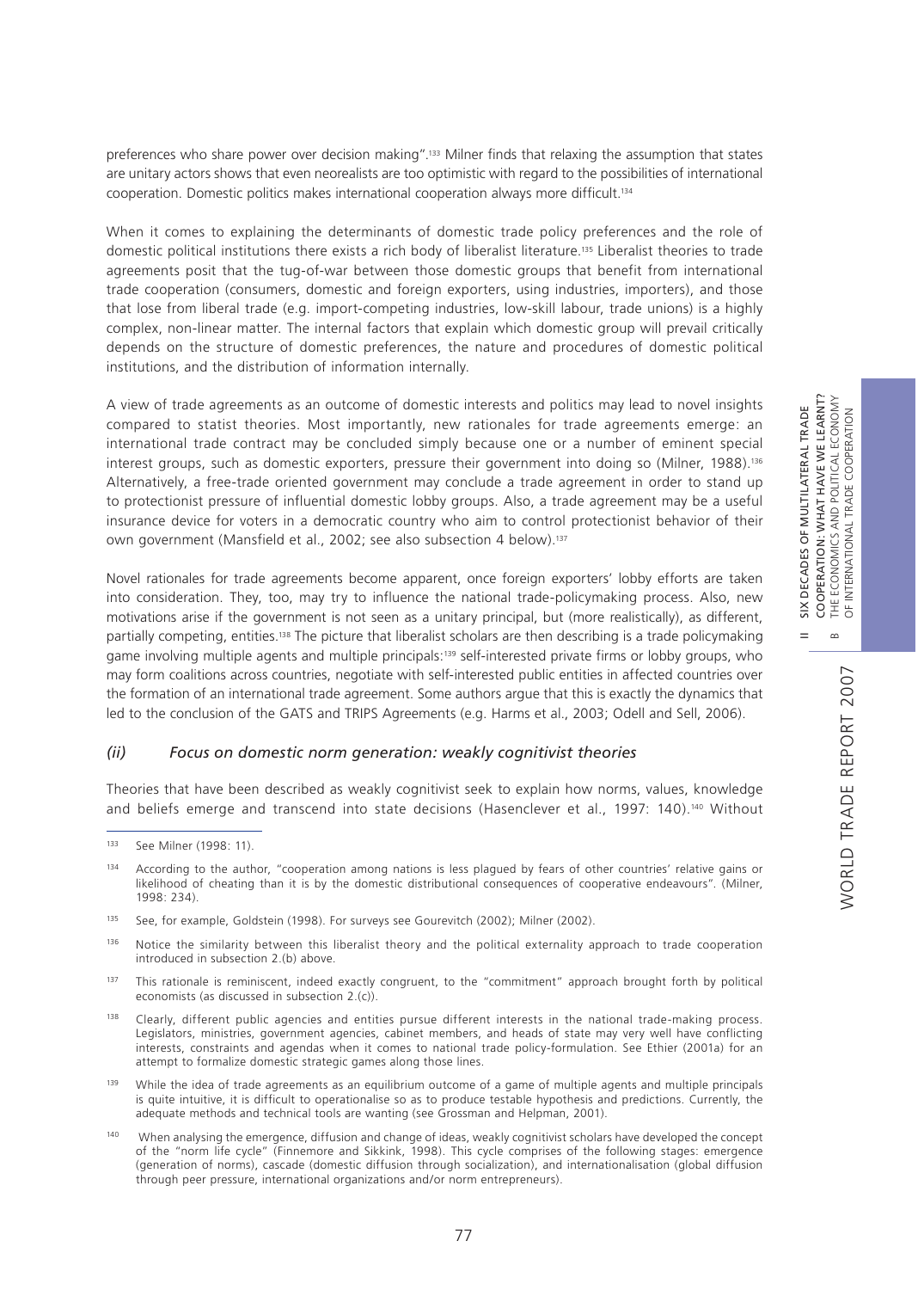challenging the assumption of instrumental rationality *per se,* weakly cognitivist theories are compatible with the conception of states as rational utility maximisers, because they focus on the impact of ideas and knowledge on the manner in which states define their interests. However, they are also compatible with systemic theories of constructivism (the strongly cognitivist stance), since norms and values that permeate the system must accrue somewhere.

The role of ideas and knowledge in international cooperation has recently been highlighted by weakly cognitivist IR theories when discussing "epistemic communities" in the formation and evolution of international regimes. The term epistemic community has been defined in this context as "a network of professionals with recognized expertise and competence in a particular domain and an authoritative claim to policy-relevant knowledge within that domain or issue-area" (Haas,1992: 3). One example of the application of this concept to the GATT/WTO is a study on the emergence of a "trade-in-services epistemic community" by Drake and Nicolaïdis (1992: 95) during the Uruguay Round negotiations on the GATS. The authors argue that "by framing the issues and establishing the policy options, the community provided governments with the bases on which to define or redefine their national interests and pursue multilateral cooperation".141

Another theme in weakly cognitivist IR literature concerns the process of learning in the context of international institutions, especially learning that entails a change in a government's perception of its interests, as opposed to simply a change in its perception of how best to realise its objectives.142 There are relatively few studies that analyse GATT/WTO in terms of learning and the development of consensual knowledge.143

A final weakly cognitivist approach to international cooperation is the role of moral entrepreneurs, or eminent individuals, who influence important norms and values needed for international cooperation, and/or who crucially shape the content and structure of treaties (e.g. Finnemore, 1996; Checkel, 1998). For the case of the GATT, the salience of certain spearhead figures of liberal trade is well-documented. Various authors (Penrose, 1953; Jackson, 1969; Dam, 1970; Gardner, 1980; Irwin, 1996; Miller, 2000) have emphasized the prominent role that individuals such as John Maynard Keynes, James Meade, Lionel Robbins, and Cordell Hull have played in establishing common ground for trade cooperation and for formulating the treaty text.144

## (d) How IR theories of trade cooperation relate to economic approaches

As was shown in this section, trade cooperation features prominently in the discipline of IR. Some IR theories are thereby very much akin to economic theories. Agent-centred, rationalist approaches to trade cooperation (i.e., the schools of neoliberalist institutionalism and liberalism) share the same methodology as economics and so their explanations for why countries conclude trade agreements are quite similar.145

78

WORLD TRADE REPORT 2007

See also Lang (2006: 109). More generally Goldstein (1998: 146) argues that: "...there exists an epistemic community of economists, policy-makers, and lawyers who share a common vision about economic growth (...) This community acts as a transnational interest group, advocating trade liberalization and villainizing protectionism in their home countries. There are multiple reasons why members of a free trade epistemic community advocate trade openness (...) Whatever the origin of their beliefs, these advocates monitor government action and provide authoritative advice on the workings of the economy."

<sup>142</sup> See Haas (1990).

<sup>143</sup> Robert Wolfe (2006) defines the development of new consensual knowledge as one of the three principal roles of the WTO and analyses the interaction between institutional design, coalitions, negotiation process and learning in the context of the Doha Round negotiations. Thus "negotiation" cannot be reduced to "bargaining" but also encompasses learning. Dupont et al. (2006) provide an important empirical analysis of learning behaviour in the context of WTO trade negotiations.

<sup>144</sup> Social cognitivists might even go farther back in history when selecting the moral entrepreneurs that shaped those beliefs of liberal trade shared among societies today: modern trade theorists arguably stand on the shoulders of such eminent figures as René Descartes, David Ricardo, John Stuart Mill, and Robert Torrens, and others. They all shaped how modern trade practitioners and scholars think about international trade.

To recapitulate, both schools focus on achieving Pareto efficiency. This is exactly the same method applied by economics. Therefore, the divide between the disciplines of economics and IR is not always clear-cut. Many arguments listed in subsection 2 above are equally applicable to some IR approaches.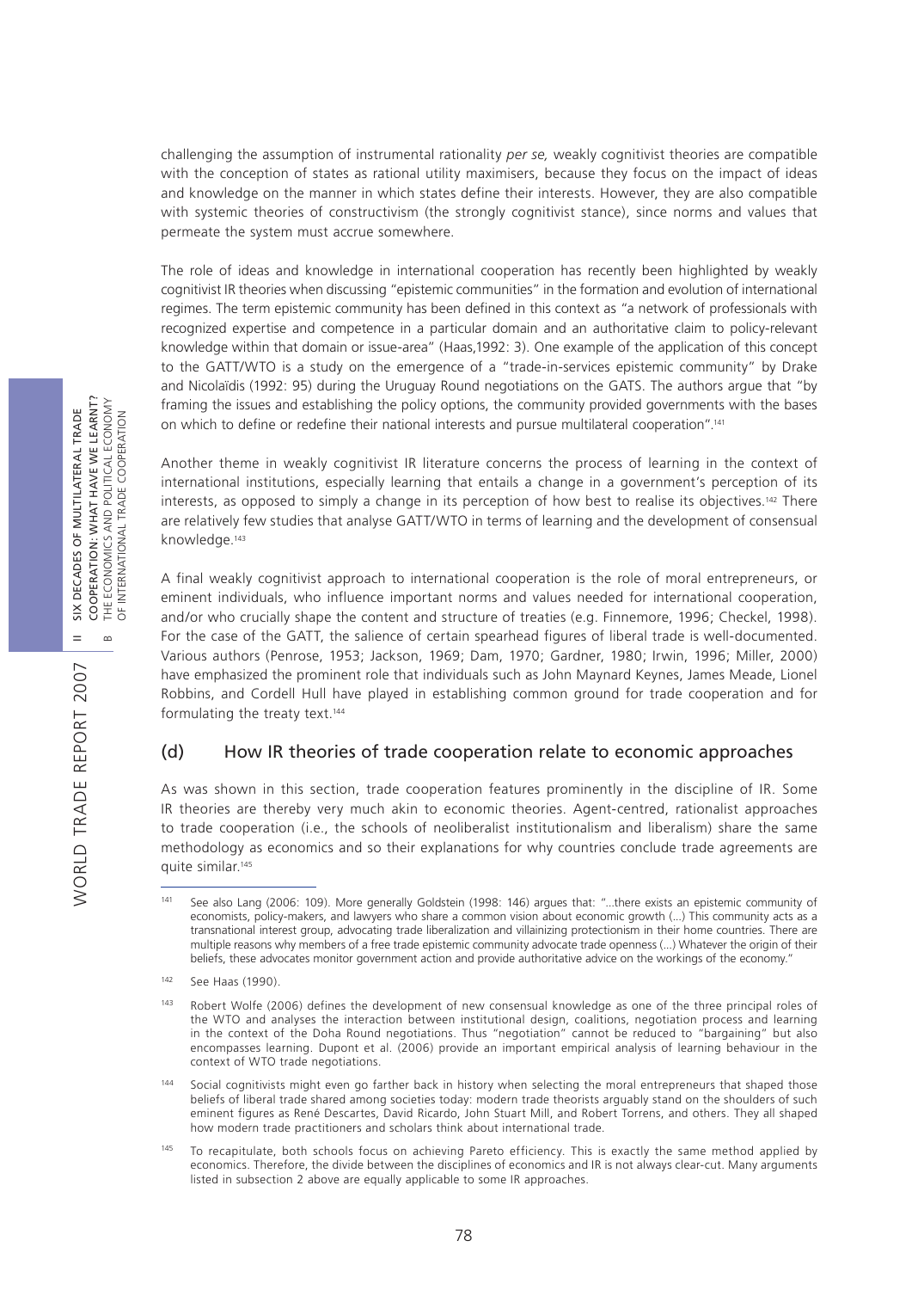However, other strands of IR can complement economic research on trade cooperation in substantial ways. IR scholars have looked at international trade cooperation from angles that are usually ignored by economists, or which are even completely out of the current explanatory ambit of economic research. IR approaches extend economic approaches to trade agreements by linking the issue of trade with other important themes of international affairs. Issues like power and the promotion of peace and democracy widen the economic horizon. Moreover, factoring in the role of ideas, norms and values in trade cooperation sheds light on important qualitative dimensions, such as justice, fairness, legitimacy and participation. The discipline of IR shows that economic values are not the only concerns that sovereign states maintain when evaluating the merits of trade agreements.<sup>146</sup>

The discipline of international relations provides further insight into certain aspects of trade cooperation. For example, economic theories of trade agreements provide a treatment of the sub-state level that is less developed than those of international relations. Economic theory could thus be significantly augmented by incorporating perspectives from IR theory on: i) the prominent role of individuals, elites and epistemic communities; ii) the complexities of domestic competition between special interest groups; and iii) the interaction between special-interest groups and the legislative, executive and jurisdictional branch of the government. Furthermore, various IR concepts stress the impact that the system has on the individual actors. While neorealists posit that the power rank in the international system shapes countries' cooperative behaviour, constructivists claim that pervasive inter-subjective beliefs condition the choices that states make.

Finally, novel themes and additional perspectives raise various questions in connection with trade cooperation. For example: who exactly is the "state"? How does it generate its preferences and, more importantly, what changes its preferences?<sup>147</sup> Why does history matter in trade cooperation and how do actors evolve over time?148 What is the pattern of bargaining and how do domestic institutions, habits, culture and religion influence actors' perceptions, learning and decision-making? In short, an approach that goes beyond analyses based exclusively on efficiency considerations suggests that when cooperating on trade matters countries are influenced by non-economic motivations, such as history, their political and social environment, and a multitude of stakeholders that act on a variety of motives.

# 4. THE RATIONALE FOR TRADE POLICY COOPERATION FROM A LEGAL POINT OF VIEW: CONSTITUTIONAL FUNCTIONS OF INTERNATIONAL TRADE AGREEMENTS

"Legal" theories of trade agreements are based on two central insights, namely that the individual citizen is the legitimate principal in all domestic and world affairs (including trade policy), and that "government failure" and rent-seeking behaviour of public officials are rampant and need to be overcome by means of an adequate legal framework – namely a "constitution". Based on these central tenets, four legal rationales for trade agreements can be distinguished: (i) the internal constitutional view, which takes trade agreements to be the "second line" of constitutional defence against domestic policy failure; (ii) the external, or transnational, constitutional view, which perceives trade agreements to be contracts aimed at reciprocally granting countries transnational representation and participation; (iii) the internal-external constitutional view that claims that elected legislators deliberately delegate trade policy-making to the Administration; and (iv) the global constitutional view which establishes that citizens in an interdependent world enact an international multilevel trade constitution, since national constitutional approaches and state-centric international law necessarily fail to curb global policy failures.

II SIX DECADES OF MULTILATERAL TRADE COOPERATION: WHAT HAVE WE LEARNT?

 $\frac{X}{2}$  $=$ 

DECADES OF MULTILATERAL TRADE

COOPERATION: WHAT HAVE WE LEARNT?

<sup>&</sup>lt;sup>146</sup> Reasons for not cooperating in trade affairs are thereby as significant as reasons to do so, since countries' reluctance to join needs to be anticipated, factored in, and overcome by trade negotiators.

<sup>&</sup>lt;sup>147</sup> An example here would be the question, why Viet Nam chose to join the WTO after nearly 60 years of multilateral trading order.

<sup>&</sup>lt;sup>148</sup> An interesting question is for example, why the GATT morphed into the much more complex treaty arrangement of the WTO over the years (on this topic, see section D.1 below).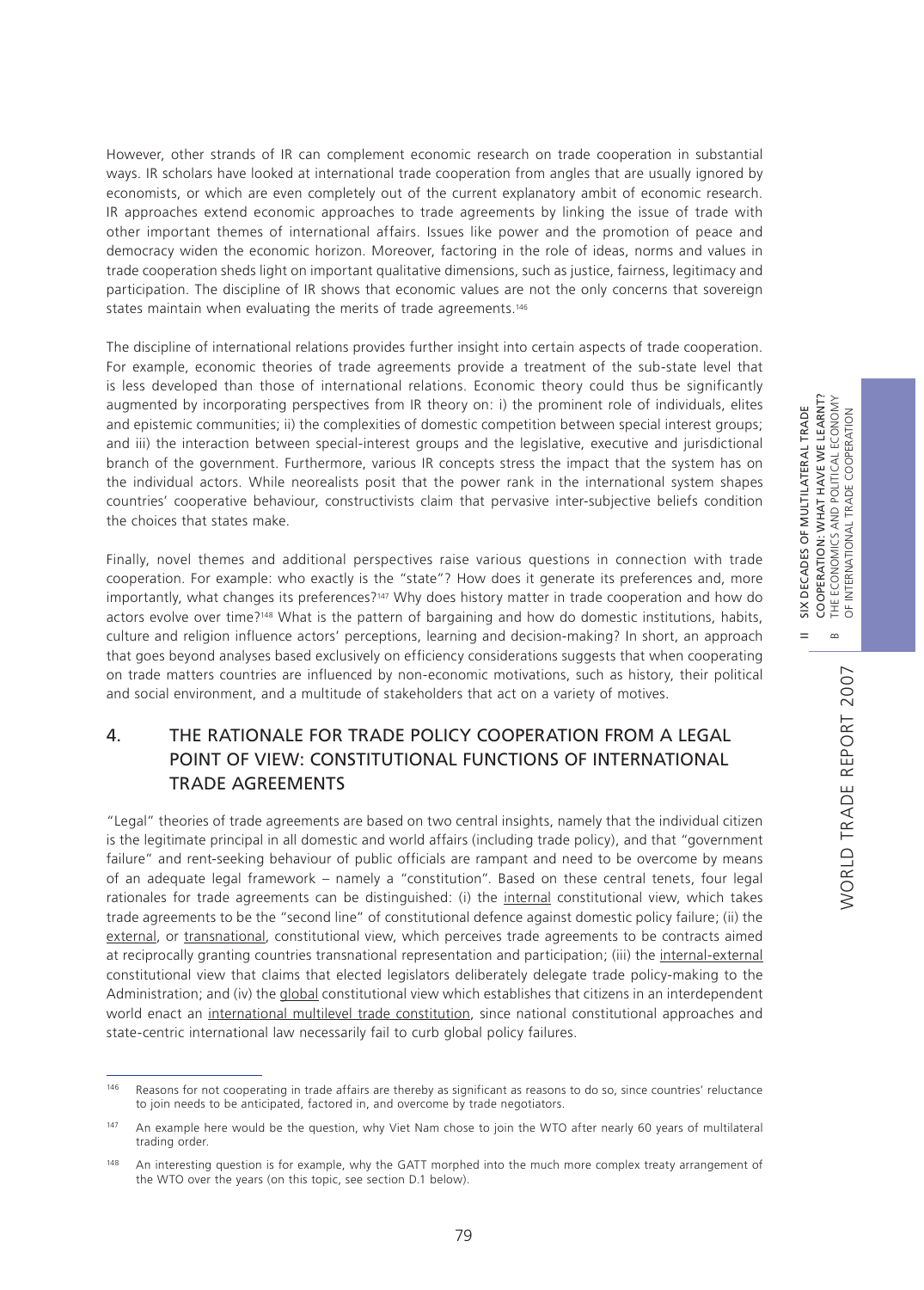Legal scholarship rarely examines the rationale for concluding international agreements and establishing international organizations, such as the WTO. As Schermers and Blokker (1995: 8) argue, "in the land of legal science there is no strongly established tradition of developing theories on [treaty regimes]". Rather, legal science offers descriptive accounts of the history and institutional architecture of treaties, as well as doctrinal analysis of norms and texts, especially the normative output of organizations such as GATT/WTO panel decisions (Abbott and Snidal 1998). Not surprisingly, with one or two exceptions, international lawyers have given little attention to the question why trade agreements exist (Regan 2006, Gerhart 2003). This Section will review "legal" theories of trade agreements,149 or rather, which additional insights legal scholars can bring to the discussion of the rationale of trade agreements.<sup>150</sup>

## (a) Constitutions as a corrective against policy failure

The point of departure and core of all legal theories of trade agreements discussed below is a strong focus on the individual citizen as legitimate (and oftentimes actual) political principal on the one hand, and the fallibility of political agents on the other. Lawyers maintain the perspective of "normative individualism", in which citizens eligible to cast their vote (the *demos* or polity) – at least in democracies – are the *de jure principal* in domestic affairs. The legislative, executive and judicial branches of government are merely agents entrusted with the task of bringing policy, laws, and conduct into conformity with the desires of the majority of citizens.

Legal scholars, however, are aware of the fundamental public choice insight that rent-seeking behaviour of both elected officials ("the government") and certain elites (special interest groups), coupled with limited oversight by parliaments, may frequently lead to government failure. De facto*,* government decisions on domestic policies – if unchecked – oftentimes are not so much guided by national interest as by a desire to maximize political support and to minimize political opposition. And just as domestic market failure in the domain of competition policy is contained by rules prohibiting price fixing, quantitative restrictions, market sharing and other discriminatory restraints on competition, government failure equally needs to be addressed by society. Societies customarily do this through constitutions – that is, long-term institutional arrangements of a higher legal rank that allocate lawmaking and decision-making among individuals and institutions. The basic objective of constitutions is to limit government powers, to institute a system of checks and balances, and to protect equal rights of citizens against "political expropriation" by selfinterested government officials. Constitutions are thereby seen as an important means of reinforcing and maintaining basic values of democracy, individual freedom, and participation. Democracy in this framework is regarded as the best regime structure conducive to the pursuit of individual goals and as the mechanism needed for diffusing governmental power throughout society.<sup>151</sup>

Economic policy and international trade are important areas of societal activity and are especially prone to both market and government failure. Although liberal trade is considered to be in the interest of the majority of citizens (hence in the national interest), concentrated special interest groups can command disproportionate leverage over the trade policy-making process.152 Legal scholars have argued that in most

<sup>&</sup>lt;sup>149</sup> The term "legal theory" is not quite correct, since the theories described in this subchapter are not particularly legalistic. Their argumentation is not unique to the science of law. Rather, the introduced theories are lawyer's interpretations of social interaction. Legal scholars have drawn on material from those disciplines whose research focus is the explanation of human interaction, such as economics, political science, sociology, or philosophy.

<sup>&</sup>lt;sup>150</sup> This is of course not at all to say that international trade lawyers adhere to legal theories of trade agreements.

<sup>151</sup> In democracies, constitutionalism is "crucial to reinforcing the power of the diffuse citizenry and to restrain special interests that are "adverse to the permanent and aggregate interests of the community". (McGinnis and Movsesian 2000: 526, quoting the Founding Father of the U.S. Constitution, James Madison).

<sup>152</sup> Owners and workers in industries that are habitually injured by freer trade tend to overcome collective action problems more easily, and manage to form coherent lobbies (e.g. Brainard and Verdier, 1994). Special interest groups are often homogenous, geographically concentrated, and can exploit nationalist sentiments against foreign import surges. Their protectionist efforts tend to overshadow the more diffuse majority concerns that favour freer trade. Consumer interests are too dispersed, their direct losses relatively small, and their information level usually relatively poor. Exporters have little representation in the polity. Importers are usually few in number, and downstream industries using imported inputs depend significantly on domestic markets and national sentiment (Milner, 1998).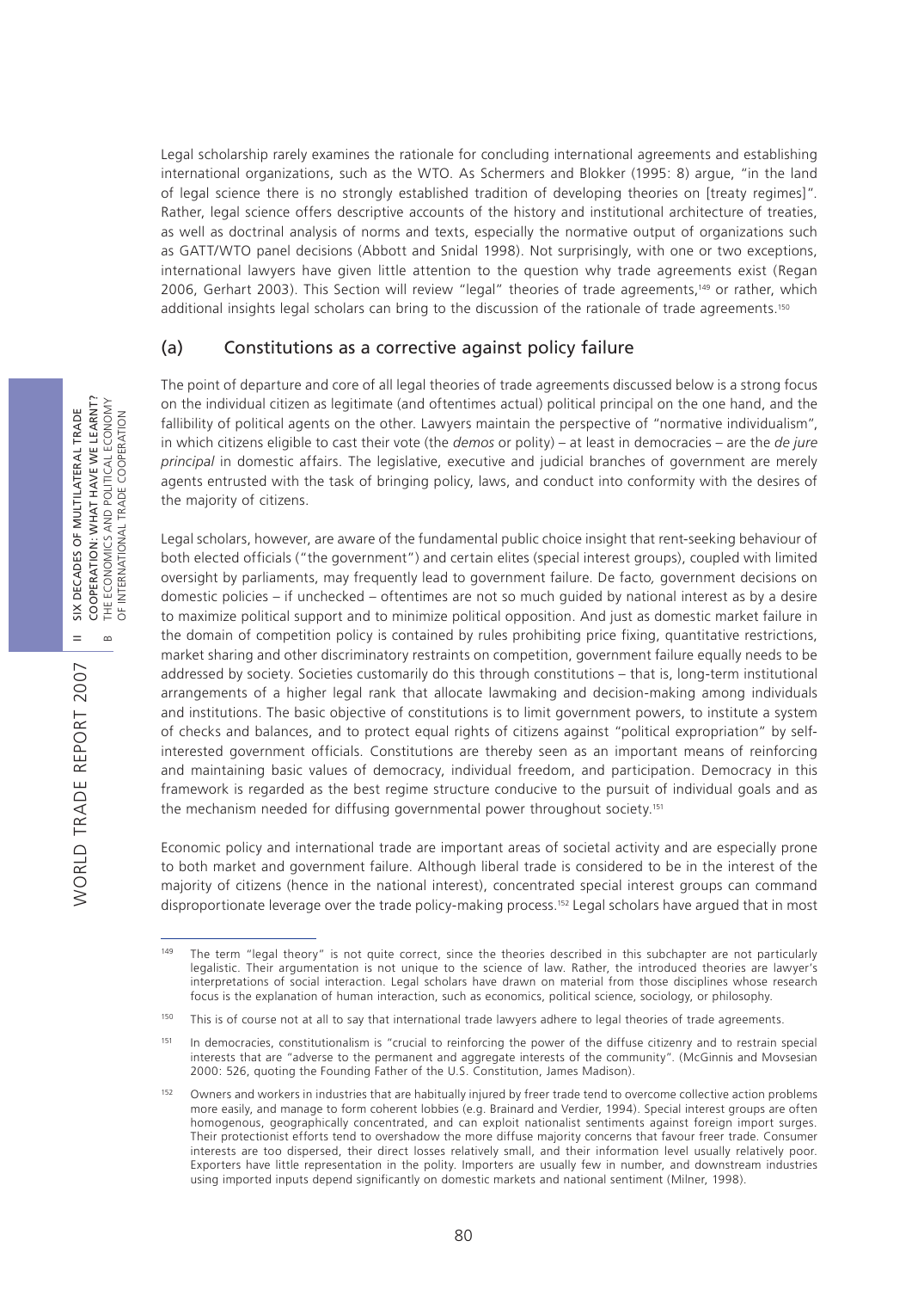societies there exists something like an "economic" constitution. The rationale for this constitution comes in two flavours that slightly differ in perspective but can actually be seen as mutually reinforcing.

Scholars from the European legal tradition – the "Grotian" or "Kantian" perspective of "European absolutism" (Pauwelyn, 2006) – take the view that every economic actor is born with a set of inalienable rights that permit him/her to be free from discriminatory competition, arbitrary taxation, redistribution and expropriation, as well as free to engage in unhampered economic exchange and enter into contracts. From this perspective, an economic constitution encroaching on governmental discretion in economic affairs is a natural way to protect basic economic rights.<sup>153</sup>

Lawyers from the Anglo-Saxon legal tradition ("Lockean" perspective of "American voluntarism") tend to have a more utilitarian (i.e. majoritarian) approach. According to them, it is in the rational, utilitymaximizing, long-term interest of the majority of market agents (and every citizen is a market agent in his capacity as consumer, producer, or trader) to limit the rent-seeking capacity of elected officials. Trade protectionism is generally domestically irrational.154 To this end, citizens write a societal "contract" – a constitution – that sketches government responsibilities and devises supervisory mechanisms in the form of checks and balances between the legislative, executive and judicial branches of government.155 Government agents need to feel these constitutional constraints and institutional checks and balances in order to make decisions in the "national interest".

Whatever the rationale for a domestic trade constitution – contractarian or rights-based – freedom from protectionism, undistorted competition, and non-discriminatory economic activity is considered in the best interest of citizens. Therefore, a liberal trade policy and a clear hierarchy of domestic (trade) policy instruments emerge endogenously.

## *(i) How to overcome "government failure": constitutionalist theories of trade agreements*

If liberal trade, non-discrimination between domestic and international economic actors, and freedom from arbitrary government protectionism are in the national interest of economic actors, why then does a system of liberal trade and free markets not emerge endogenously and spontaneously within countries? And since citizens have proven to be able to overcome collective action problems by writing national constitutions that protect their basic human and political rights – why is there any need for an international trade constitution? Four distinct rationales for international trade agreements can be detected in legal literature.

### *The internal rationale – trade agreements solve a domestic problem*

The internal, or inward-looking constitutional approach to trade agreements focuses predominantly on *domestic* problems within the country that undertakes protectionist measures. In the presence of overwhelming special interest group pressure for protectionism, a trade agreement acts as an additional constitutional constraint, a "second line of constitutional entrenchment of personal rights" (Tumlir 1985: 87). The conclusion of a trade agreement can be seen as a logical extension of the national constitution to safeguard the latter's functioning. It operates as an international peg (or anchor) against government misdemeanour and lobby influence.

II SIX DECADES OF MULTILATERAL TRADE

 $SIX$  $=$ 

DECADES OF MULTILATERAL TRADE

<sup>&</sup>lt;sup>153</sup> Petersmann (2006: 56) explains the Kantian perspective on normative individualism as "values derive[d] from respect for individual self-development and from the constitutional protection of liberty and citizen-driven markets – in the economy no less than in the polity."

<sup>154</sup> More precisely, protectionism is domestically irrational in developed countries that possess the means and institutions to address domestic problems (e.g. boost infant industries, address redistribution problems) in more efficient ways than through trade protection (see Regan, 2006, and Bhagwati, 2002).

Proponents of the "constitutionalist" school of economics (such as James Buchanan, Gordon Tullock, Anthony Downs, Mancur Olsen) have shown how citizens overcome collective action problems, tie down policymakers' discretion and curb the influence of government and private actors on basic freedoms.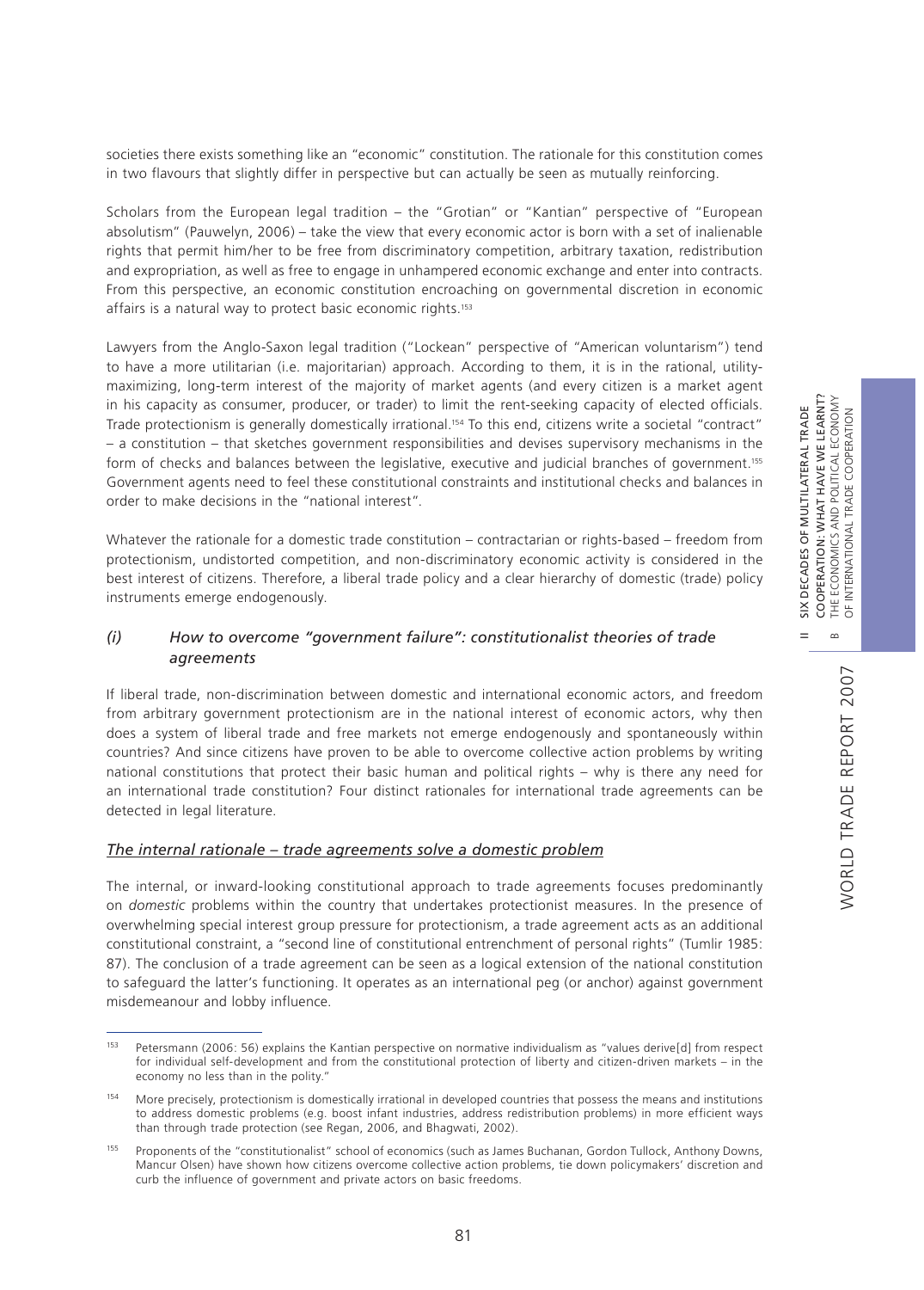Hence, the internal rationale of constitutionalism essentially takes a national constitution and trade agreements to be complements, whereby the international treaty fortifies a country's economic constitution.156 Under this approach, a trade agreement is perceived as an international constitutional reinforcement of the national trade constitution.

But why is a national constitution not enough to curb protectionism? Why do citizens opt for an external anchor to constrain the behaviour of policymakers? A number of "domestic policy functions" of international trade rules can be found in the literature (see Regan, 2006; McGinnis and Movsesian, 2000; Petersmann, 1986):

- Trade agreements contain a rich set of rules and often feature strong sanction mechanisms against defection. Granting protectionism will therefore be more "costly" to policymakers in terms of international reputation loss, and in terms of withdrawal of support by those industries harmed by the sanctions. Rules of transparency requested in trade agreements (such as Article X GATT) make the erection of trade barriers more obvious to domestic citizens. This increases domestic "audience costs" of protection.
- v External "hand-tying" is easier to monitor. For various reasons, trade policy is customarily delegated to the executive branch. However, legislative assemblies are not capable of exercising complete and permanent oversight with respect to all trade policy measures employed by the executive. An international trade agreement helps the legislative branch to exercise supervision as foreign producers and governments are constantly scrutinizing the home government's actions.
- v International trade agreements trigger a domestic "pull-effect". A central feature of any trade agreement is reciprocity.157 Reciprocal trade liberalization commitments create collective pressure for freer trade in each country, since the prospect of additional access to foreign markets creates incentives for domestic exporters to lobby for lower tariffs.158 This adds weight to the less organized domestic free-trade camp of consumers and importers, helping to counterbalance the disproportionate impact of protectionist groups.
- v In some legal systems, legislative procedures for the conclusion of a trade agreement are likely to be easier than a constitutional amendment. Therefore, citizens and free-trade-minded policymakers may prefer the "external" to the "internal" peg.
- v For psychological reasons, a trade agreement based on the *do ut des* principle of reciprocity ("I give so that you give back") is simply easier to sell to domestic audiences than unilateral trade liberalization. As Regan (2006) argues, this may be irrational, but nonetheless true.<sup>159</sup>

According to Hudec (1993) and McGinnis and Movsesian (2000) an important feature of international trade agreements is that they foster democratic values and help preserve important economic freedoms without jeopardizing domestic sovereignty or legitimacy. Trade agreements like the WTO constrain harmful acts of protectionism. This not only promotes freer trade and protects opportunities for private exchange, but also strengthens accountable democratic governance by supporting the will of the majority in the face of protectionist lobbies who would otherwise capture the mechanisms of public policy. As long as trade agreements are framed in such a way that they honour the diversity of Members (in terms

<sup>156</sup> Petersmann (1986: 277) states: "The various layers of private commercial law and public national, regional and worldwide international trade law can be conceived of as a "stratified order", whose "component orders", layers and rules mutually reinforce and strengthen each other following the 'plywood principle".

<sup>&</sup>lt;sup>157</sup> Cf. section C.2.(a) below for an economic introduction into the nature of reciprocity in trade agreements.

<sup>158</sup> See Baldwin (1994), or Baldwin and Robert-Nicaud (2005); see also subsection 1.(a).(ii) above.

<sup>159</sup> "Even if people understand that their own protectionism hurts themselves, people are often willing to hurt themselves in order to hurt others, out of envy or a desire to punish. Or people may just fail to understand how their country's protectionism hurts themselves. The proposition that protectionism is domestically irrational is old hat to economists, but familiarity should not blind us to the fact that it is a sophisticated insight.". (Regan 2006: 967.).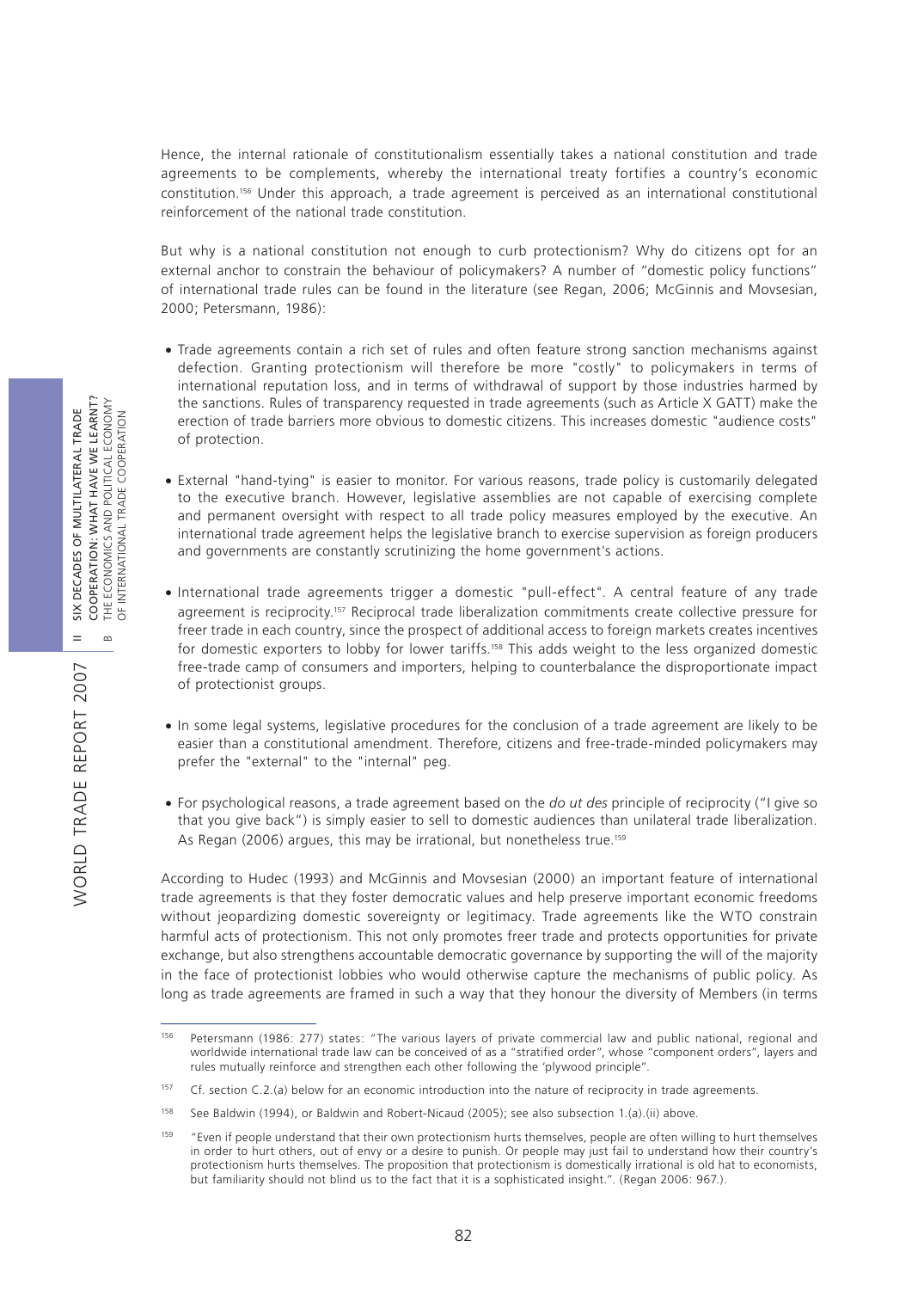$\infty$ 

 $=$ 

of nations' development level, social system, and cultural idiosyncrasies, etc.), and as long as they respect the diversity of domestic legislation, and do not interfere with efficient regulatory competition among countries, trade agreements will not harm the sovereignty of its Membership.160

In sum, proponents of the internal constitutional approach contend that citizens manage to better tie the hands of domestic trade policymakers to the mast of liberal trade by forcing their national authorities to conclude international trade agreements. That way, both protectionist endeavours on the part of special interest groups and opportunistic rent-seeking behaviour by trade officials can be curbed successfully – without risking domestic democratic values or a loss of sovereignty.161

#### *The external rationale – trade agreements solve a transnational problem*

An alternative perspective to the internal vision of constitutionalism is the external, outward-looking, or transnational rationale for trade agreements. The external view of constitutionalism takes issue with the internal school of thought, alleging serious conceptual shortcomings in the latter's argumentation. The critics question whether any society would ever conclude an international trade agreement for the reasons proposed by the internal constitutionalist view.

Obvious practical questions arise, such as why independent domestic institutions (like a constitutional court) are not enough to enforce the national economic constitution. Or, how multilateralism can be explained by internal constitutionalists. After all, hand-tying to a single economic super-power should suffice.

Moreover, it is argued that the internal constitutional view cannot account for the following puzzle: on the one hand, the benefits of trade liberalization are not well understood by the polity in general (Irwin, 1996; Hudec, 1993; Gerhart, 2003; Ethier, 2004). Average citizens do not seem to mind trade protection too much, partly because they often fail to grasp the (indirect) gains of trade liberalization, and partly because individual losses from trade protection are minor. On the other hand, individuals fear the (direct) costs of trade liberalization, such as sectoral unemployment, adjustment costs and social frictions. Given this reality, how can a trade agreement whose central premise is neither understood nor appreciated be chosen by the polity as a means of constitutionalism? Mavroidis (2007) also points to a circularity problem – in the face of an uninformed citizenry, why would governments ever negotiate a trade agreement if their true aim were not to maximize welfare in the first place?

Finally, a striking criticism of the domestic constitutionalist perspective is the theory's exclusive focus on economic efficiency as an explanatory variable for the conclusion of a trade agreement. As shown above, the internal view is guided by the idea that citizens wish to forestall economic free-riding by special interest groups, and therefore wish to eliminate all protectionist (discriminatory) trade policy formulation. This is achieved by pegging domestic trade policy decisions to an international agreement. Yet, the perception that protectionist trade policies exclusively result from government failure may be false. As Gerhart (2003) points out, domestic public policy is full of examples where protectionist policies are in the explicit public interest and trump considerations of short-term economic efficiency. In their pursuit of non-economic objectives or long-term interests, societies have regularly shown a preference for unequal

<sup>&</sup>lt;sup>160</sup> McGinnis and Movsesian (2000: 549) strongly argue in favour of an "anti-discriminatory" model of trade agreements. The organization is only to act as an "adjudicative system with limited authority to resolve claims concerning discriminatory trade measures" (*ibid.* 517). The alternative "regulatory model" authorizes the organization to formulate global labour, environment, health or safety standards and other substantial trade-related areas. According to the authors, this model would be a bad form of constitutionalism, undermining national regulatory sovereignty, and exposing the organization to exactly the same lobby influence that the agreement was designed to overcome in the first place.

<sup>&</sup>lt;sup>161</sup> Notice the similarity of the internal constitutionalist vision with that of the economic commitment approach (discussed in subsection 2.(c) above). Both schools of thought allege that trade agreements are motivated by a domestic dilemma that is solved by curbing decision-makers' protectionist discretion through international commitments. However, while the economic literature seems to assume a liberal trade stance of policymakers, legal explanations give a more thorough rationale for the hand-tying motivation: Citizens (through an unspecified mechanism) coerce policymakers to contract with other countries, because it is in the majority's interest to do so.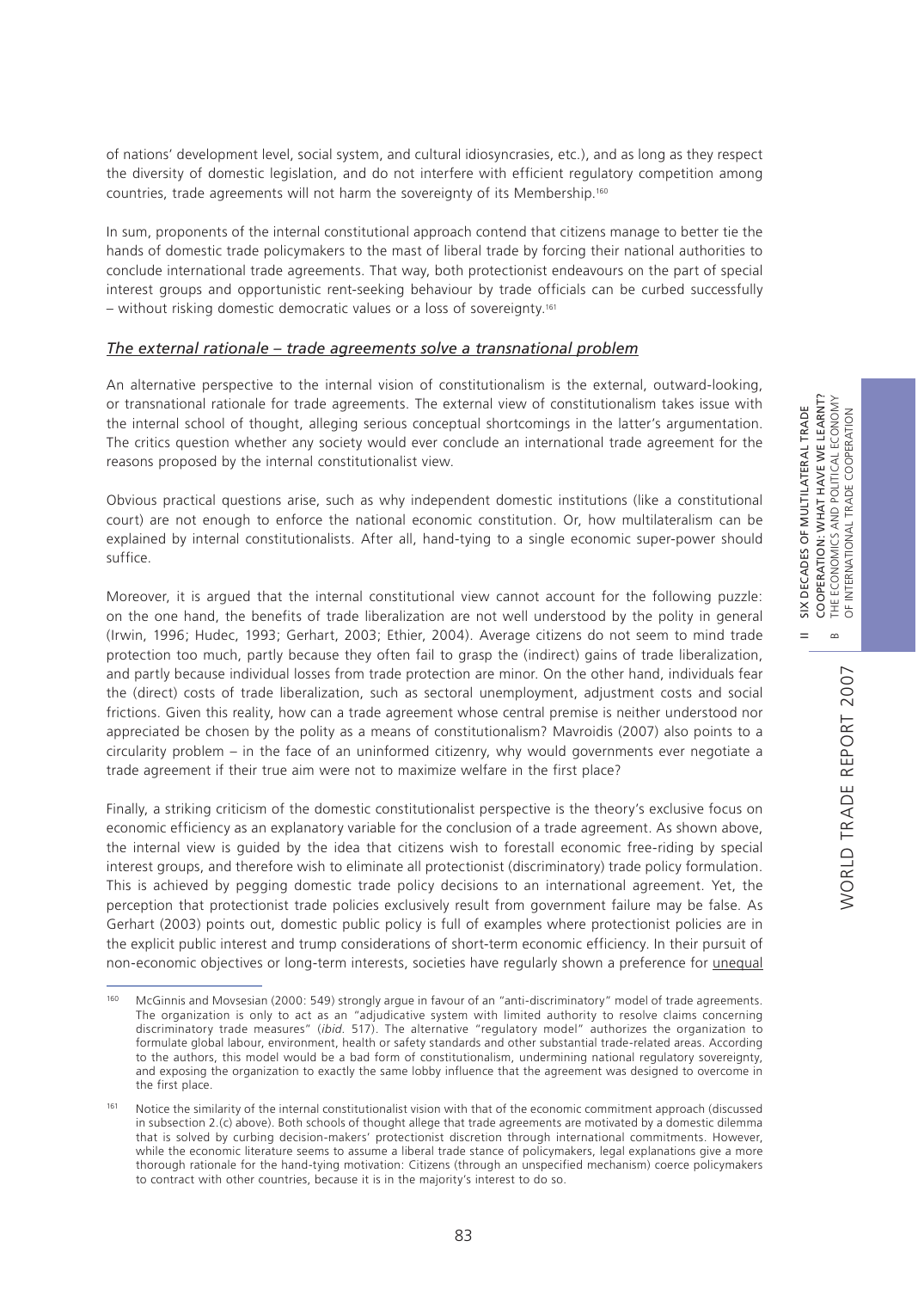treatment of citizens.162 For reasons of social justice, environmental or health concerns, altruism, or domestic redistribution societies may prefer protectionist trade measures. However, pegging domestic trade policy to a trade agreement, means that citizens largely give up the possibility of constitutionalizing non-economic values. This may easily clash with society's understanding of democracy.163 Closely connected to this democratic deficit there may be a sizeable sovereignty deficit implicit in the internal, purely economic constitutionalist view. According to Gerhart (2003: 49) it is wrong to assume that sovereignty is designed to provide one particular outcome, such as that of maximizing efficiency or wealth. In fact, this may undercut the very notion of sovereignty, which is to preserve the right of a people to choose the outcomes that they think are best, including the desire to forego wealth in order to achieve other values. The "argument that the WTO helps bind the hands of the people so that they avoid unwise policy is, in fact, an attack on sovereignty" (*ibid.*). As the author points out, trade agreements that conflict with popular notions of participation, democracy and sovereignty must also fail on account of legitimacy. Hence, due to its exclusive focus on economic efficiency, the internal view is unlikely to explain why citizens may acquiesce to an international trade agreement.

The external legal theory of trade agreements claims to overcome the deficits in democracy, sovereignty and legitimacy that plague the internal rationale. This rationale shifts the perspective from a domestic to a transnational (cross-border) problem. Whereas the internal view is concerned with the harm a country inflicts upon itself by taking protectionist measures, the external view on constitutionalism focuses on the harmful actions of other nations that directly affect the home country.

At the core of the external view is the argument that the risk of government failure and rent-seeking are not a purely domestic problem. Thus, although undistorted competition and non-discriminatory trade policymaking remain prime objectives of trade agreements, the effects of protectionist trade barriers abroad are an issue. By raising protectionist barriers, foreign countries can strip domestic exporters of basic economic contracting rights and market freedoms.164 While citizens are able to contain their own rent-seeking officials by means of a home-grown economic constitution, they have no leverage over policymakers abroad.

This reciprocal "taxation without representation" problem (Gerhart 2003: 22) can successfully be overcome if citizens authorize their governments to conclude an international treaty. Thus, proponents of the external perspective claim that trade agreements are concluded so that citizens can participate in the making of foreign countries' trade policies.165 Trade agreements provide an adequate forum to address the reciprocal "problem of unrepresentative decision-making in national forums by allowing countries to represent their interests, and the interests of their people to the governments of other countries in a way that can bring about policy changes and reduce harms" (*ibid.*: 24).166

The significance of these negotiations is political as well as economic: trade agreements give rights and voice to previously disenfranchised groups of economic actors. With an agreement in place, all those citizens that are adversely affected by foreign trade policy can comment on, and influence, the policies of other countries (via their home governments). In the age of globalization and transnational exchange, trade agreements are thus a new form of democratic representation across borders. In an interconnected

WORLD TRADE REPORT 2007

<sup>&</sup>lt;sup>162</sup> Non-economic public policy objectives may stem from important societal values such as equity, community and social cohesion, avoiding health risks, maintaining domestic peace, avoiding the infliction of pain to small numbers of people over policies that provide small benefits to everybody (Corden 1997), and so forth. Long-term economic reasons for protection include the well-known infant-industry and technology-cluster arguments.

<sup>&</sup>lt;sup>163</sup> "The problem with the internal economic vision is that for many people, the economic or efficiency values on which it is based are only a subset of the values that make social arrangements valuable... [The] vision espouses the very caricature of the WTO that the WTO critics find so objectionable – the idea that the functions of the WTO is to freeze public policy into efficiency values, and to retard public policy that would be based on non-efficiency values." (Gerhart, 2003: 33, 70).

This goes not only for deliberate opportunistic foreign government actions, but also for accidental spillovers. As Ethier (2001), for example, points out, many domestic policies produce unintended trade externalities.

<sup>165</sup> "The external, participatory vision of the WTO therefore sees the WTO as a complex, multiparty forum for barter between nations that allows each nation to represent the interests of its constituents to other nations, and facilitates agreements that reduce the harmful external effects of national policy." Gerhart (2003: 25).

<sup>166</sup> Note that transnational representation across borders offers protection from rent-seeking behaviour by domestic special interest groups as a side-effect – but not as a motivation – for concluding an agreement.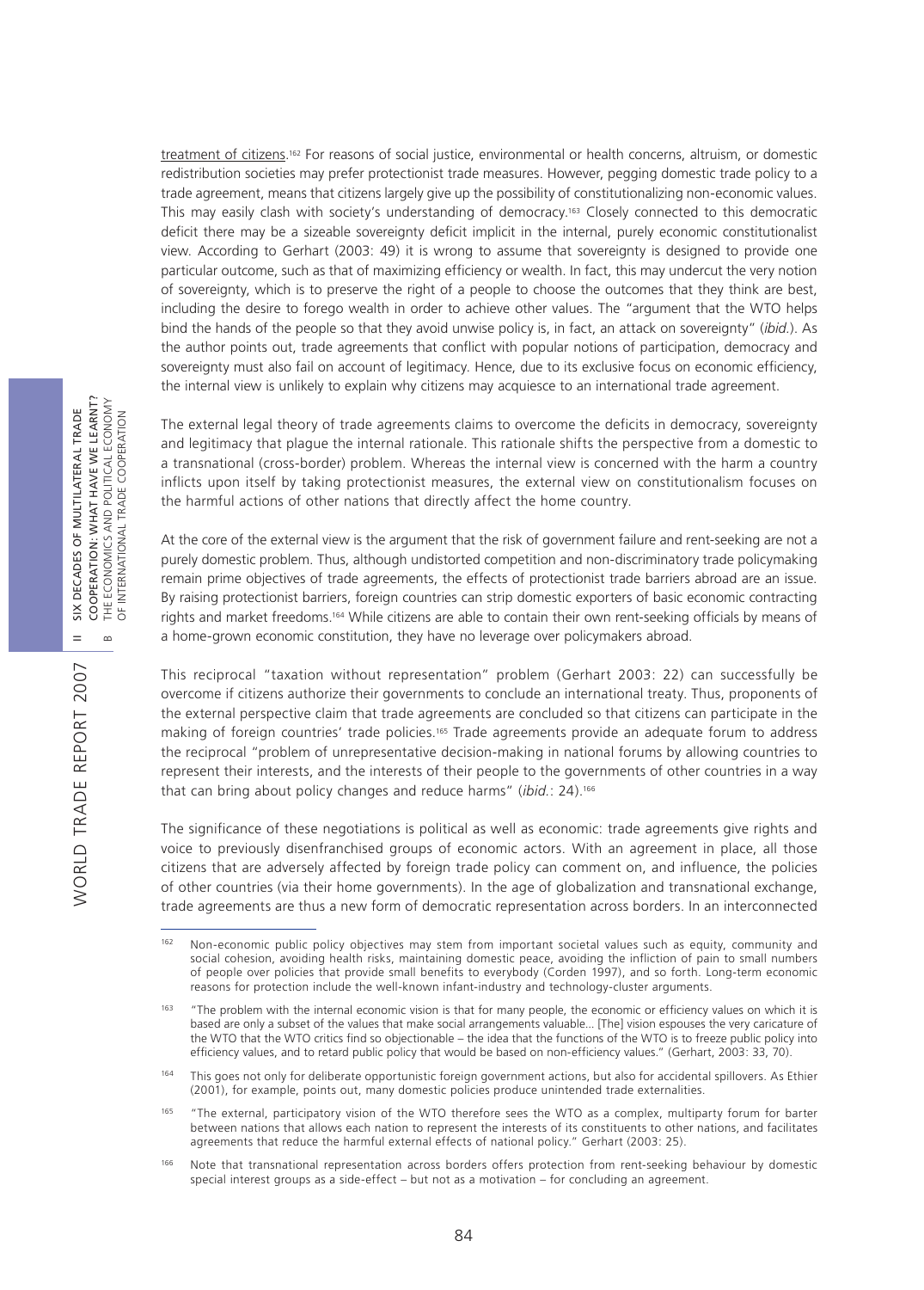world, citizens can participate in shaping all those policies that concern them. Consequently, this crossborder participation promotes freedom – economic agents are granted the freedom to produce and sell where and what they want, knowing that this freedom cannot be taken away from them without their voices being heard. These fundamental constitutional values of freedom, voice, and participation are of great importance, since they foster the important concepts of federalism, sovereignty and democracy.

In sum, the external perspective not only highlights the economic inefficiency in the country imposing the tariff, but the representational, participatory deficiency resulting from protectionist policies abroad. Foreign countries' protectionism is prone to distort the competitive opportunities of citizens at home – unless the latter are given a voice in determining whether a tariff will be imposed.<sup>167</sup>

#### *Internal-external rationale – self-restraint of pivotal groups*

As we have seen, the internal perspective reflects solely on domestic problems of protectionism, while the transnational, or external theory focuses primarily on participation and representation issues across borders. The internal-external rationale seeks to strike a balance between those two perspectives.

Hudec (1993) reminds us of the history of the United States Tariff Act of 1930 (better known as the Smoot-Hawley Tariff Act). As was explained in subsection 1.(b) above, this legislation originated as an effort to raise tariffs on certain agricultural imports as a way of protecting United States farmers from low world commodity prices. In order to secure the necessary votes, the Act's sponsors (Senator R. Smoot and Representative W. Hawley) engaged in a process called "log-rolling" or "horse trading" by offering to support tariff increases for other legislators' local industries in return for the latter's support for their own proposals. As is well known, the overall increases in tariffs were massive. Consequently, imports to the United States were sharply reduced. The rest of the world responded by imposing equivalent (or even more restrictive) trade barriers, causing United States exports to fall dramatically. The ensuing trade war dynamics set off a sharp contraction of world trade and contributed to the length and depth of the Great Depression of the 1930s. After the experience with the Smoot-Hawley Tariff Act, the United States Congress passed legislation that authorized the Administration to negotiate tariff reductions with other governments. The logic behind removing Congress from the decision and entrusting the Administration with formulating trade policy apparently was the following. Members of Congress were persuaded of their own ineptitude on tariff matters (Hudec, 1993: 314). They realized their inability to counter domestic interests, and feared the international repercussions that excessive protectionism may provoke. Therefore, they delegated trade policy to the Executive, which they thought was further removed from special interest group pressures.

The experience of excessive protectionism in the 1930s motivates a third rationale for trade agreements. As a matter of self-restraint, a peer-group of decision-makers (a political elite) delegates authority to a third party – namely to the Executive – in the hope that the third party will make better and more balanced decisions. The Administration, whose interests are presumably more aligned to overall national welfare, sensibly concludes an international contract.<sup>168</sup> A trade agreement is thus the natural outflow of the legislators' decision to remove themselves from the trade-policy making process.

In essence, this view combines a clear internal orientation (overcoming domestic policy failure) with an external motivation (fear of retaliation and welfare-depreciating dynamics). Legislators trade off their short-term domestic gain from protection followed by a long-term loss caused by international spillovers for the (presumably higher) long-term gain generated by the trade agreement. A "constitutionalization" of sorts (legislators' hand-tying efforts) then effectively takes place between the legislature and the executive, not between the general polity and the government.

II SIX DECADES OF MULTILATERAL TRADE

 $\frac{X}{2}$  $=$ 

DECADES OF MULTILATERAL TRADE

<sup>&</sup>lt;sup>167</sup> Notice the similarity in argumentation between this external constitutionalist approach and externality-based economic theories discussed in subsections 2.(a) and (b) above. In addition, the focus on overcoming external effects is also at the core of various IR models (see section C.3). Common to all views is the contention that international spillovers (of some nature) are what motivates the conclusion of trade agreements.

<sup>168</sup> Judith Goldstein's (1996) analysis of the US-Canada Free Trade Agreement indeed suggests that actors who have the most to gain from a pursuit of general welfare – such as executives elected by a national constituency – tend to show the most interest in turning to international agreements (see also Simmons and Martin 2002: 202).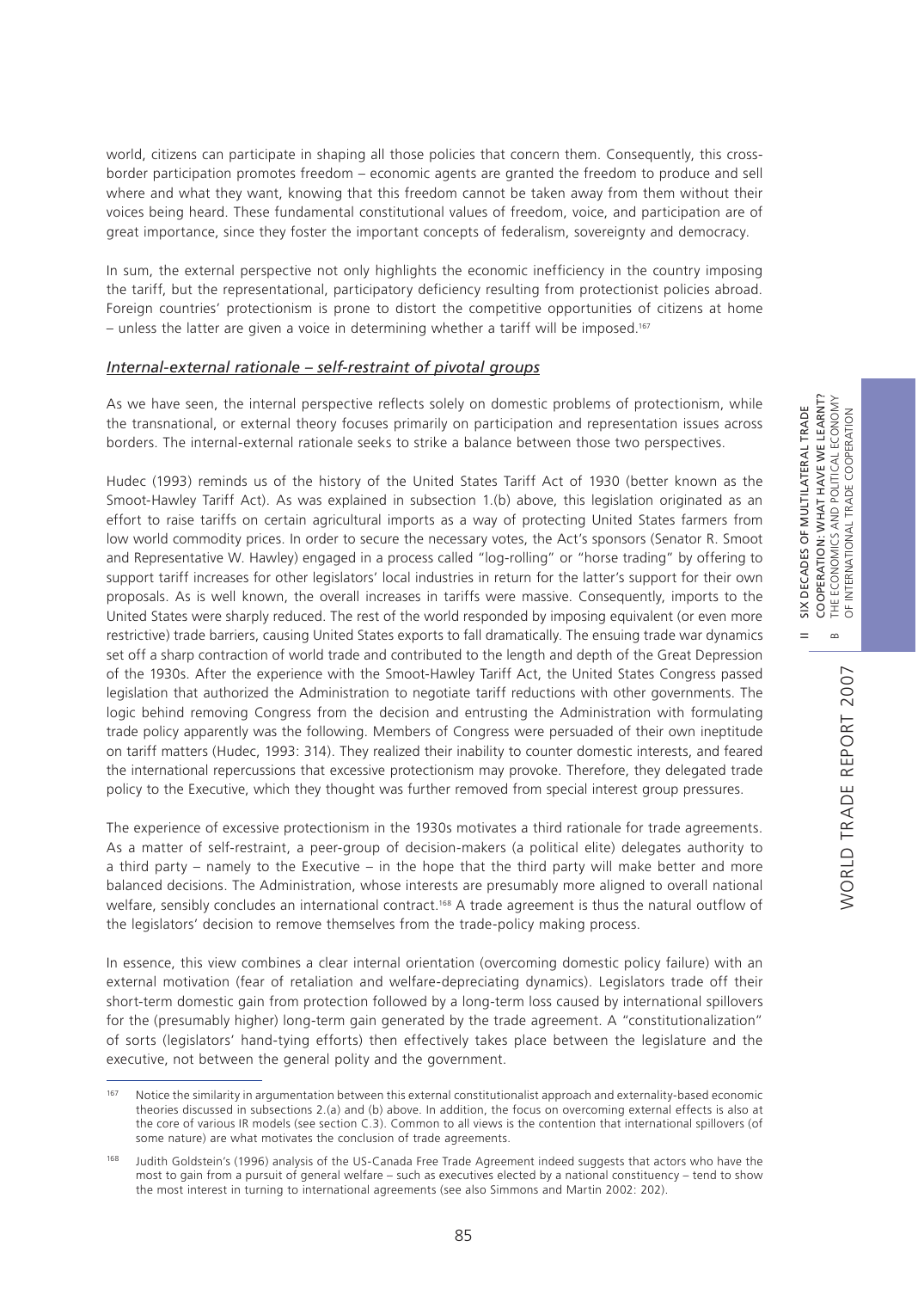The advantage of this view is that it can explain why trade agreements are concluded despite the obvious indifference of citizens *vis-à-vis* trade liberalization: it is not the electorate that calls for an economic constitution and a trade agreement. Rather, it is the enlightened self-interest of a political elite that motivates it to detach itself from trade policy-making and to delegate its authority to an outsider in the domestic lobbying game.169 The outsider (the Administration) then concludes trade agreements not because it is forced to do so (as in the internal constitutionalist rationale), but because it is in line with its own interests that happen to be more congruent with general welfare and therefore the desires of the polity.<sup>170</sup>

#### *Global rationale – trade agreements as international multilevel constitutions*

The fourth rationale for trade agreements is yet another logical extension of the idea that societies give themselves constitutions in order to maintain fundamental freedoms and to safeguard the interest of the majority of citizens. Like the external view of constitutionalism, the global rationale searches for new forms of democratic representation in an interconnected world. But whereas the previous three rationales are fundamentally state-centric, the global rationale does away with states as necessary intermediaries between the dealings of economic agents of different nations.

This "citizen-oriented constitutional view of international law" (Petersmann 1995) applies the same constitutional logic, but just assumes the world to be like one big nation of "world citizens" that gives itself a multilevel trade constitution – with the same goals of non-discriminatory competition and prevention of protectionism. The term "multilevel" means that non-state actors have legal access to domestic and international courts so as to keep governments in check, and to defend their constitutional guarantees of freedom, non-discrimination, the rule of law and social safeguard measures in case of rampant government failure (Petersmann, 2006: 6). Trade conflicts thus become depoliticized, decentralized, and replaced by constitutional rules of a higher legal rank, which can be directly applied and enforced in domestic courts.

The global view is harshly critical of both the internal and external constitutional view on trade agreements, especially because of their emphasis on state sovereignty. Proponents of the global view argue that the "Westphalian" notion of international law is outdated. State-centric "Member-driven-ness" is hostile to the vital interests of citizens.171 To globalists, national trade laws on the one hand are necessarily "partial constitutions" – and of dubious quality at that. They cannot tackle global problems involving transnational spillovers, and they have frequently failed to control domestic protectionism.<sup>172</sup> On the other hand, international trade agreements between governments fail to eradicate the risk of (inter-)national government failure, for the simple reason that self-interested, rent-seeking governments negotiate the deal. In short, having governments interconnected as brokers among citizens of different countries often produces unwanted outcomes.173

WORLD TRADE REPORT 2007

<sup>&</sup>lt;sup>169</sup> Note that the internal-external approach to trade agreements does not treat "the government" as a monolithic bloc. Executive, legislative, and judicial functions are three different, heterogeneous, and often conflicting constituents of public officials.

<sup>&</sup>lt;sup>170</sup> Thus the Administration concludes a trade agreement of its own volition to address the problem of international spillovers caused by trade protectionism.

<sup>171 &</sup>quot;The one-sided focus of traditional public international law doctrine on external state sovereignty and no less onesided focus of constitutional ... theories on internal abuses of power and rights of citizens within states, need to be overcome by transnational constitutional theories on how to protect ... democracy and rule of law more effectively across frontiers." (Petersmann, 1998: 177).

<sup>&</sup>lt;sup>172</sup> "All national constitutions remain confronted with the Lockean dilemma that, in an interdependent world with some 200 sovereign states, most constitutions provide for only few procedural constraints on discretionary foreign policy powers to tax, restrict, and regulate the transnational relations of citizens across frontiers. Thus, national constitutions turn out to be incomplete partial solutions. They don't constrain discretionary foreign policy powers and fail to provide the collective supply of "global public goods'" (Petersmann, 2006: 8).

<sup>173</sup> Petersmann (2005) speaks of a "jurisdictional gap" (the jurisdiction of a trade agreement is too limited in addressing real problems if the focus is uniquely on eradicating externalities, thus preventing the provision of true collective goods); a "democratic participation gap" (when governments negotiate the terms of an agreement, it is doubtful that the agreement grows out of representative, participatory, and deliberative democratic processes in each Member state); and an "incentive gap" (citizens as true economic actors are treated as mere objects of authoritarian trade protectionism rather than as legal subjects of a liberal world trading system).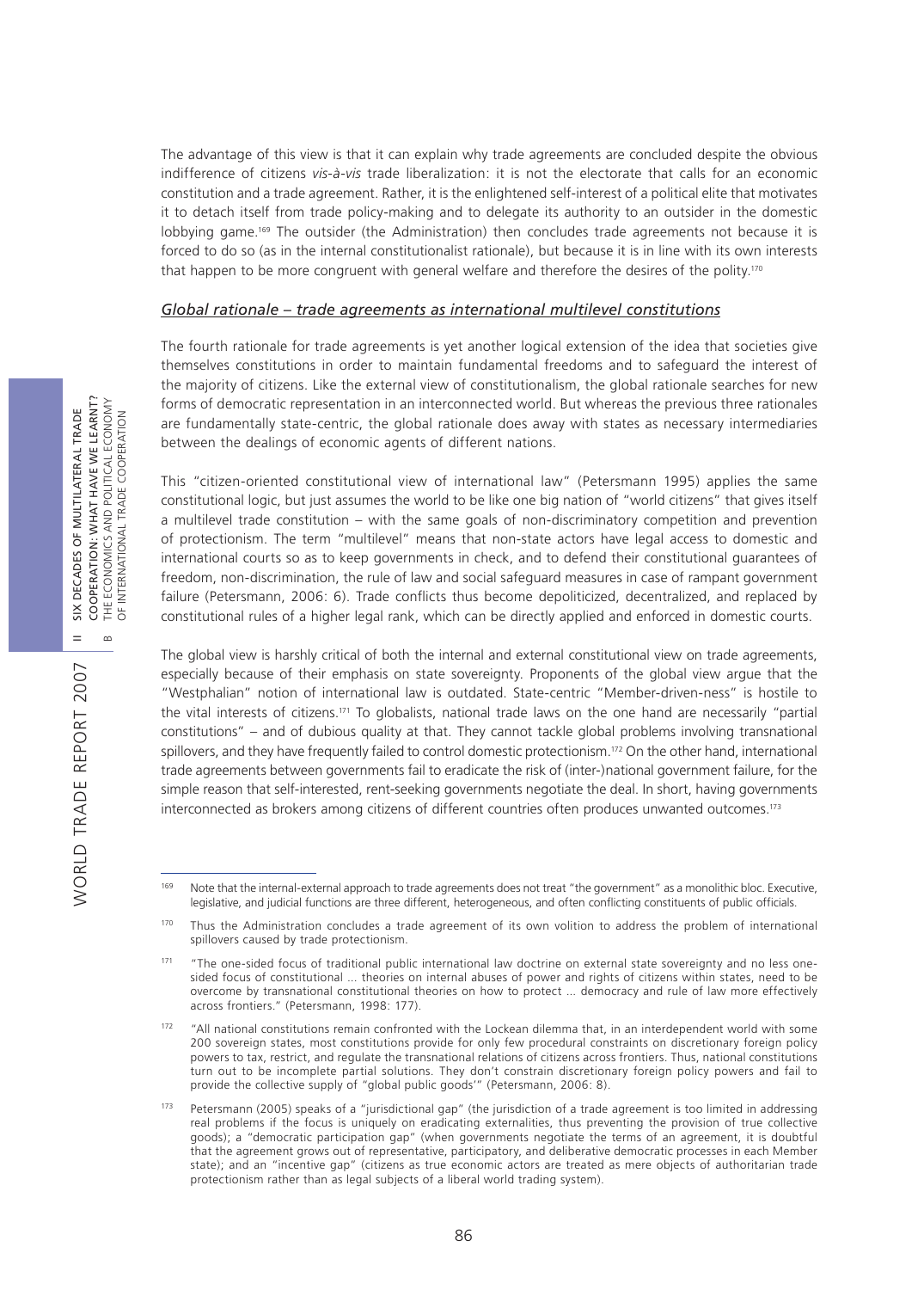Hence as argued by Petersmann, states are gradually losing their organizational advantage in the provision of public goods, Individual nations cannot satisfy the needs for democratic participation, legitimacy, and respect for inalienable individual rights any longer. Since trade takes place among private actors (producers, traders, and consumers) and not among governments, international law needs to guarantee private rights – which are not necessarily uppermost in the minds of governments.<sup>174</sup> Realizing this, the reasoning continues, global citizens are striving to give themselves global multilevel constitutions that manage to produce truly global public goods (the EU being a prominent example). Allegedly, this paradigm shift from the historically state-centred, power-oriented Westphalian system to a modern system of international law has finally reached the realm of world trade.<sup>175</sup> In conclusion, the global rationale for trade agreements argues that the global public bypasses national governments and manages to establish a worldwide, multilevel economic constitution.

The idea of trade agreements as international multilevel constitutions has come under criticism from international legal scholars. First, there is the seeming obliteration of a meaningful distinction between description and prescription. The global view is more about how the WTO should be, rather than what it is today. After all, in most countries, WTO law has no direct effect in the national legal system. States – even if they may be a nuisance to citizens – do exist, and in the absence of a better alternative, governments do represent nations in international trade negotiations.176 Citizens, even in the most educated corners of the world, do not attach enough importance to international trade issues. Also, even concerned and enlightened private actors lack means and legitimacy to engage into global dialogues on trade constitution-making.177 Second, according to critics (e.g. Howse and Nicolaidis, 2001; Cass, 2005), the global perspective dodges key conceptual questions. For example, how can the multilateral trading system be constitutionalized in absence of a *world demos*? How are global collective action problems overcome if not via national governments? And even then, how can this global constitution be changed, altered, or made to fit special circumstances and special country needs?

# (b) Comparison of different rationales

Discussion has increased in recent years on whether there is a need for legal, institutional, and political reform of the global trading system. The Director-General of the WTO, Pascal Lamy, once criticized the rule-making and decision-making processes of the WTO as "medieval", and has called for new forms of "cosmopolitics" and "cosmopolitical constituencies" in support of global public goods.178 Some legal experts see this emerging attitude towards cosmopolitics as a sign in favour of a constitutionalization of world trade affairs. All four legal rationales for trade agreements discussed above are variations and extensions of the same theme of constitutionalization. Citizens overcome collective action problems and

177 Even if concerned citizens had the resources to draft a worldwide trade constitution, they would lack the legitimacy to do so unless they would represented the majority of the global electorate.

II SIX DECADES OF MULTILATERAL TRADE COOPERATION: WHAT HAVE WE LEARNT?

 $=$ 

SIX DECADES OF MULTILATERAL TRADE

<sup>174</sup> "Modern international economic law is citizen-oriented and aims at limiting the traditional Hobbesian insistence on sovereign rights of governments, border controls, mercantilist protection of domestic industries and national discrimination against foreigners, which ... hinder mutually beneficial cooperation among citizens across frontiers. It is not the nation state and its national economy, but their global integration and deregulation for the benefit of individual producers, traders, and consumers that are the objective of modern international economic law". (Petersmann, 1998: 179).

<sup>175</sup> Petersmann (2006: 33) argues "that WTO law can usefully be conceived as part of a multilevel 'constitutional framework' for limiting multilevel trade governance for the benefit of producers, traders, consumers and other citizens.".

<sup>&</sup>lt;sup>176</sup> "For Petersmann, states are a nuisance. He is welcome to think so, but he cannot ignore them. If WTO obligations were to be enforceable directly through members' judiciaries, free traders might initially rejoice. But they would soon have to reconsider, as the dynamic effects of such a legal change took hold. For the state officials who negotiate the rules in the first place would almost surely restrict the breadth of trade agreement rules..." (Tarullo, 2002).

<sup>&</sup>lt;sup>178</sup> In a lecture in 2001, Lamy, then European Commissioner for Trade, suggested that better global governance requires a system which provides for inter-connections between governments, markets and civil society. Reflecting on the globalization debate, Lamy opined that the term "governance" connotes too much control, and instead offered the term "cosmopolitics." (Lamy, 2001; and Charnovitz, 2004).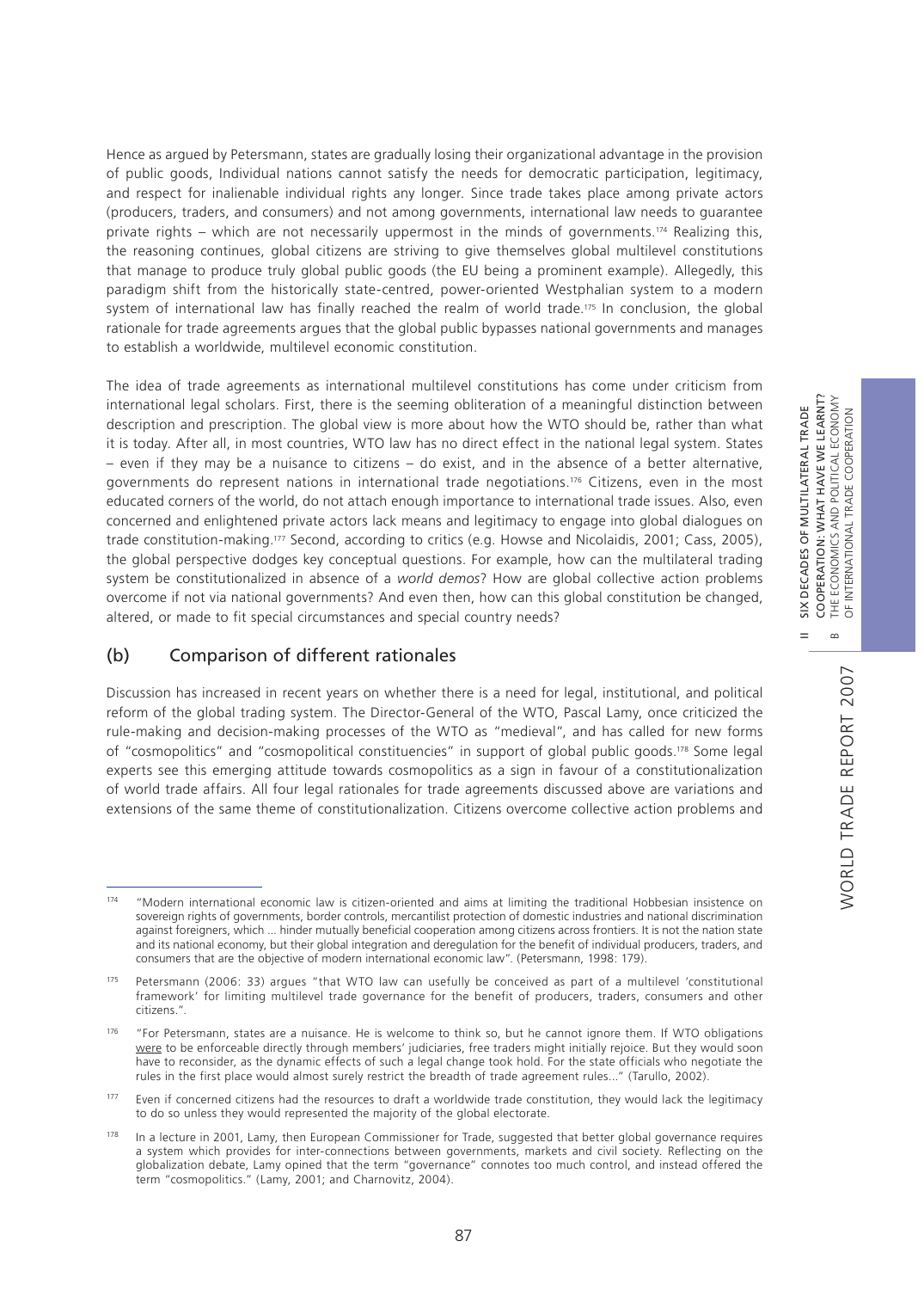shape rules and regulations that curb excessive rent-seeking behaviour by special interest groups and policymakers by changing the incentive structure in the political market for protection.<sup>179, 180</sup>

The four constitutional approaches to trade agreements – the domestic, transnational, internal-external and global rationale – are not necessarily in as much conflict as their respective proponents may like to claim. They contain complementary elements. However, the significance that each perspective assigns to international trade agreements as a means of constitutionalism varies in important ways. For the global view, which most directly puts the individual on centre stage, the trade agreement is the constitution. Trade agreements are a constitutional substitute for a national arrangement.181 For advocates of the external perspective, a trade agreement is a constitutional supplement – it secures the international flank of economic activity.182 For proponents of the internal view, the agreement is only a constitutional complement – a tool of constitutional entrenchment or a constitutional facilitator. Finally, the internalexternal theory sees trade agreements as a natural outflow of a domestic constitution, in which a subset of citizens (the legislature) delegates some authority entrusted to it by the electorate to the Executive.

On a more critical note, all approaches remain unclear about how and by way of precisely which processes citizens can overcome collective action problems, thus allowing them to write a domestic trade constitution.183 Given the lukewarm interest of the general citizenry to trade affairs, strong reliance on constitutional approaches to trade agreements seem a bit far-fetched. The internal-external explanation that takes trade policy-making to be a problem of elites seems more credible than the other three approaches in this respect. Next, constitutionalist theories of trade agreements seem to work only in democratic countries. Yet not all signatories of trade agreements have democratic regimes. Further, all theories except for the internal-external perspective fail to explain why governments should obey the majority will and negotiate international trade agreements that are essentially against their own interests. How can the gradual decline of trade barriers in the last 60 years of multilateral trading be explained, if trade agreements continue to be antagonistic to policymakers' preferences? In reality, state officials must have an interest in trade liberalization; otherwise they would block the progress of international liberalization rounds. Finally, common to all the legal approaches reviewed above is a certain predominance of normative overtones in relation to less than fully specified notions of democracy, sovereignty and protectionism. They tend to blur the lines between what is and what should be – that is, between analysis and prescription.<sup>184</sup>

WORLD TRADE REPORT 2007

**NORLD TRADE REPORT 2007** 

<sup>179</sup> The internal-external view, however, has a two-level twist to this story: Citizens vote for legislators, who then constitutionalize trade policy by delegating it to the executive.

<sup>180</sup> Note that the above discussion on legal theories to trade agreements neglected contract-theoretical approaches to trade agreements originating from the discipline of law & economics (L&E). Although influential L&E scholars have suggested that there is potential for a rich research agenda in approaching the trade agreements from a contract-theoretical perspective (Bhandari and Sykes, 1998; Dunoff and Trachtman, 1999; Posner, 1988), little work on the rationale of trade agreements has originated L&E. To this day, there does not exist a thorough and systematic contractarian exploration of the world trading system. Sykes (1999: 1127) remarks: "Much like other subject areas under the rubric of international law, law and economics has only begun to make a dent in the set of potential topics in the trade area.".

<sup>&</sup>lt;sup>181</sup> It is important to point out that a trade agreement does not replace a national constitution. According to Petersmann, constitutionalism must apply on multiple levels in order to be effective. (Petersmann, 2006).

<sup>182</sup> For outward advocates, trade agreements are a *sine qua non*. Thereby, national and international constitutions are not connected in series, as two lines of constitutional defence, but in parallel. National and international constitutions protect citizens from different sides. The domestic constitution has a wide variety of objectives (including nonefficiency goals), while trade agreements constitutionalize transnational trade policy.

<sup>183</sup> As Regan (2006) aptly points out, there is no reason to believe that special interest groups which have the power to influence trade policy outcomes may not also have the power to prevent a national economic constitution or a trade agreement from being written in the first place.

<sup>184</sup> Dunoff and Trachtman (1999: 3): "International legal scholarship too often combines careful doctrinal description – here is what the law is – with unfounded prescription – here is what the law should be. This scholarship often lacks any persuasively articulated connection between description and prescription, undermining the prescription. International legal scholarship lacks a progressive research program.".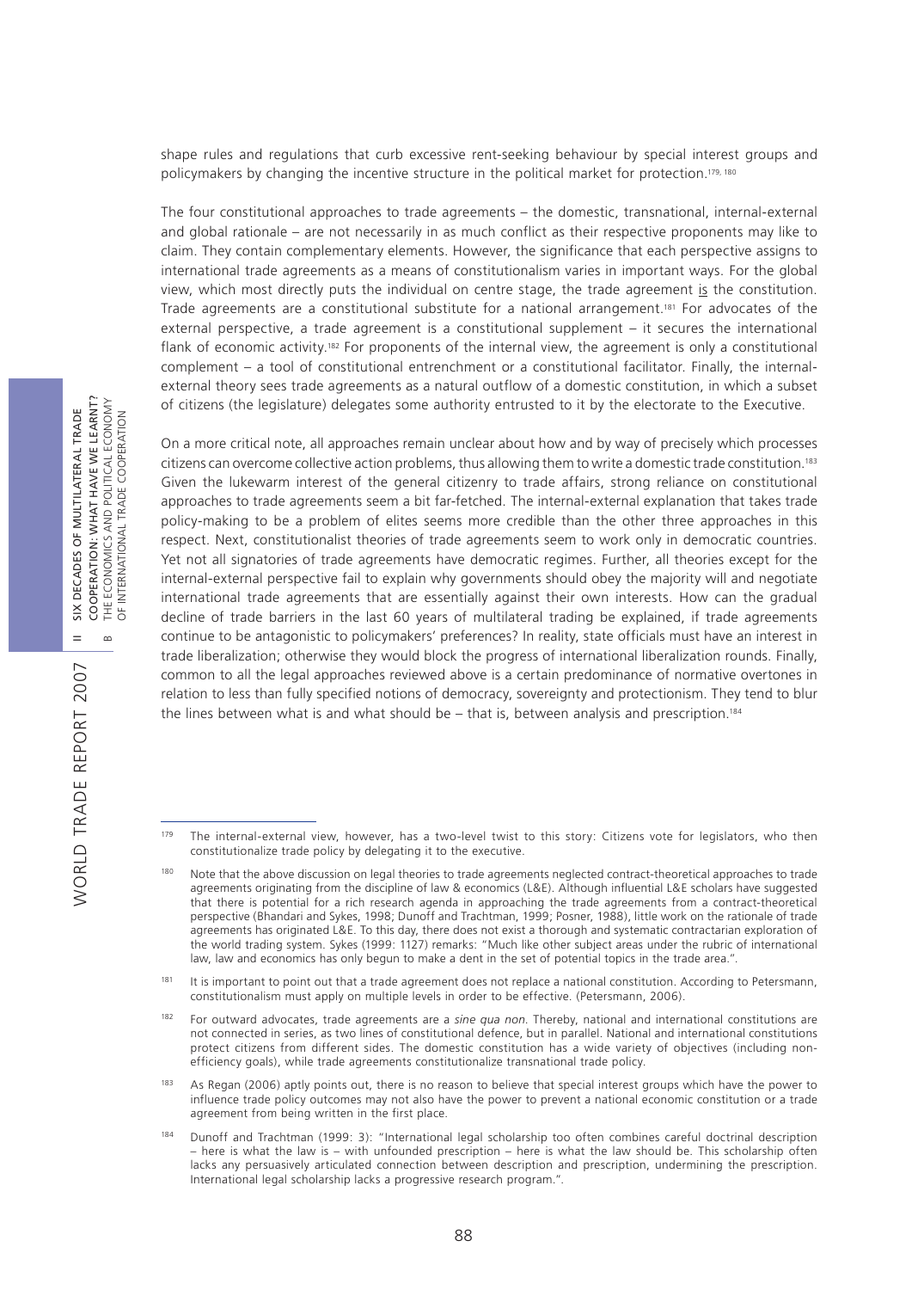# 5. DIVERSE NATIONS, DIVERSE MOTIVES, DIVERSE AGREEMENTS

Does a small, autocratic nation with weak institutions have the same motivation to engage into trade cooperation as a large, powerful, democratic country with a credible government? Subsections 2, 3 and 4 have discussed a number of economic, political, and legal approaches to international trade agreements. This subsection examines the contribution of all the reviewed theories to a better understanding of international cooperation among diverse nations. The issues tackled are whether different countries have varying reasons for entering into trade agreements, as well as how cooperation will be affected if countries have diverse motivations.

The fundamental points made here are the following. Firstly, a given explanation for entering into trade agreements does not necessarily apply equally to all countries alike, but only to a subset of countries. The decisive cooperation criteria, which differ among the various approaches, include economic size, military power, regime type, or quality of institutions. Secondly, differing motivations for entering into trade agreements are not necessarily mutually exclusive. By being large, democratic and militarily powerful at the same time, for example, a given country may be motivated by more than one reason to be part of an agreement. Moreover, owing to their diversity, countries also may conclude various types of agreements. That is, different nations have different motivations about whether to conclude bilateral, regional, or multilateral trading agreements (see also subsection 2.(d) above).

# (a) Economic perspective

Economic theory offers two coherent approaches to trade negotiations: the terms-of-trade approach and the commitment approach. These approaches are not mutually exclusive and available evidence does not shed much light on their relevance. Most other economic approaches explain exclusively preferential agreements. With regard to cooperation among diverse countries, size plays a crucial role in economic approaches, though in the commitment approach it is more the credibility of governments that is important. There are reasons to expect countries that differ on the basis of these two criteria to have different motivations to participate in trade agreements. Another important aspect of economic approaches is that, unlike other approaches, they all assume that agreements are mutually beneficial for the countries that participate.

## *(i) The terms of trade motive*

The terms-of-trade approach provides a rationale for agreements among large countries, but for the most part fails to explain why large countries would enter into negotiations with small countries or why small countries would wish to negotiate amongst each other. A crucial assumption of the terms-of-trade approach is that countries can impose terms-of-trade externalities on their trading partners with their market access choices. Countries that are too small to influence the price of foreign exports are expected unilaterally to make trade policy choices that are internationally efficient, since they are not motivated by international cost-shifting. Such countries are less likely to end up in terms-of-trade prisoners' dilemma situations where they can benefit from trade agreements.

The nub of the issue, then, is whether a country has or does not have market power. As discussed in subsection 2 above, theoretical work by Gros (1987) suggests that with differentiated products, even small countries may have some market power. Empirical evidence on this particular issue is clearly needed. The recent study by Broda et al. (2006) is an interesting start.185

While the terms-of-trade theory has difficulties explaining trade negotiations involving small countries, it provides a rationale for their participation in the GATT/WTO. Membership in the GATT/WTO entails MFN treatment from other Members. Without MFN, a small country may be hurt by GATT negotiations WORLD TRADE REPORT 2007

WORLD TRADE REPORT 2007

See subsection 2 above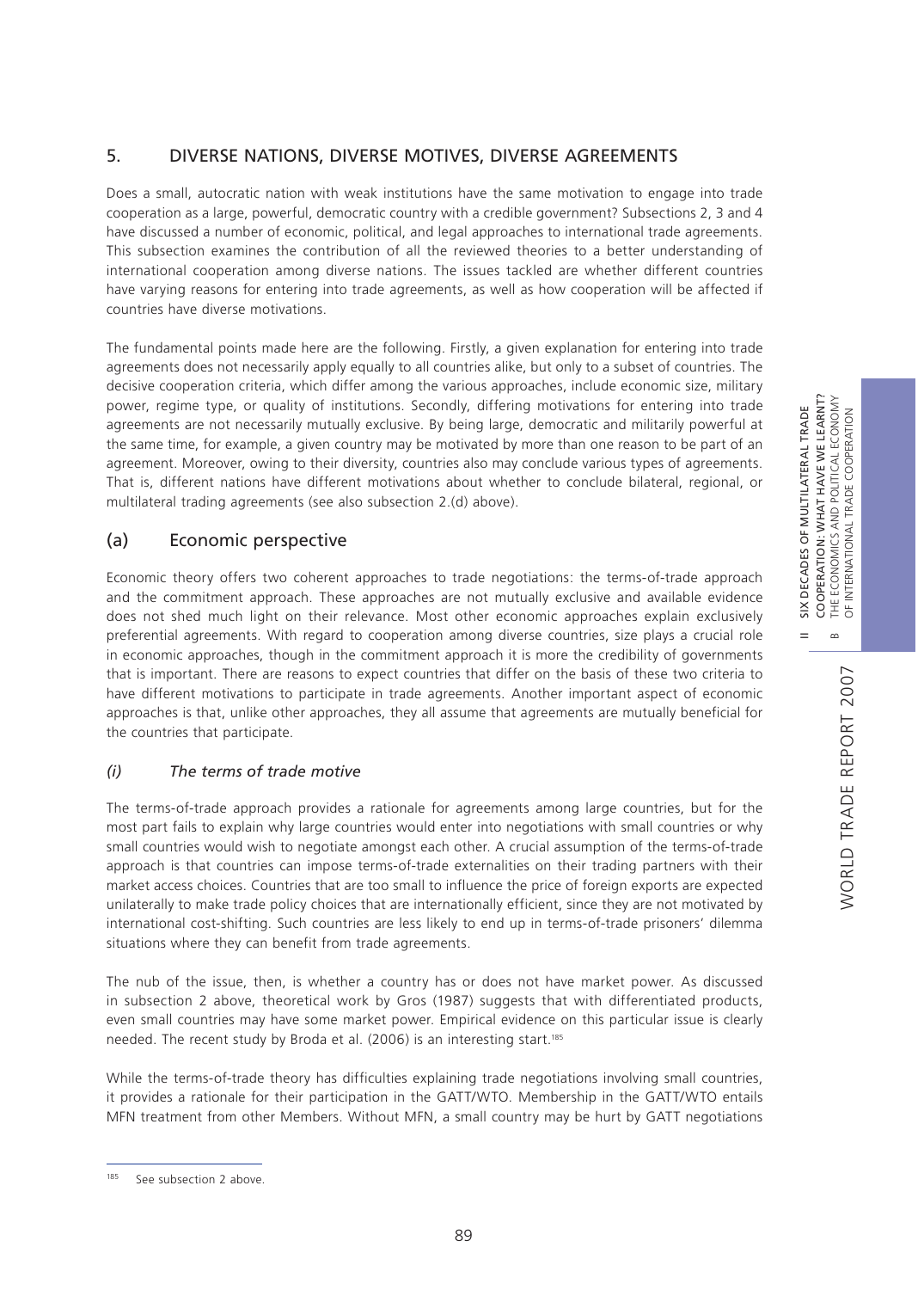if it ends up on the receiving end of discrimination. For small countries who are not granted MFN status, accession to the WTO would thus be a way to avoid discrimination.

In theory, large countries should not restrict MFN treatment exclusively to GATT/WTO Members. As explained in Section C below, if two large countries do not extend the benefit of their bilateral deal to any third country through some form of most-favoured-nation treatment, they run the risk of seeing the benefits of their agreement eroded by "bilateral opportunism". One of the signatories can enter into another agreement with a third party that reduces the value of the initial reciprocal commitment made to the other signatory. Large countries would thus be expected to grant MFN treatment to all other countries. Available evidence, however, suggests that Members do sometimes discriminate against non-Members.186 Also, even if Members extend MFN treatment to non-Members, they have the possibility of raising their tariffs above MFN levels at any time. Moreover, Members could in principle – and in some cases do – discriminate against non-Members by using instruments such as quantitative restrictions that they would not be allowed to use against other Members.187 A practical question here is how pervasive such behaviour is likely to be. A theoretical question is whether large countries would see any reason to discriminate against smaller ones if the latter cannot affect world prices.188 Even if economic logic dictates non-discriminatory behaviour in such instances, perhaps politics plays differently.

The terms-of-trade theory suggests that while small countries may lose if they do not participate in the system, they may not derive benefits from trade negotiations between large countries – that is, reciprocal liberalization among larger countries may not entail positive spillover effects for smaller countries. The terms-of-trade model suggests that the GATT provides a negotiating environment where large countries can internalize most of the benefits from their agreements. More precisely, if two large countries A and B reduce their tariffs on a reciprocal and non-discriminatory basis, there are no, or very limited, spillovers for third countries. The reasoning is as follows. When A and B negotiate non-discriminatory tariff reductions on a reciprocal basis they do two things. First, A and B open up their domestic markets to new imports from each other or any other country. Second, through tariff reductions A and B improve the competitiveness of their exports, which are therefore better placed to exploit the additional market access offered by each other. If the tariffs are reduced on an MFN basis, trade deviation is avoided. If a third country C does not reduce its tariffs, which could be the case for a small country, it should neither be affected negatively nor positively by A and B's reductions.189 Also, if C is a small non-Member country that receives MFN treatment, this suggests that it may not have a strong incentive to join.

To conclude, according to the terms-of-trade theory, the motivation for entering into trade agreements depends on whether a country can or cannot influence the price of its imports through its trade policy. How many countries are small according to this definition, however, is not clear. Large countries with market power can derive benefits from a trade agreement. This agreement should be multilateral rather than preferential, but because Members sometimes discriminate against non-Members, small countries have an incentive to join the agreement.

#### *(ii) The commitment motive*

The commitment approach does not segment countries along the market power criterion, but along the quality of domestic institutions. The theory clearly bears some relevance for countries with weak governments. Governments with credibility problems may use international trade agreements to push through trade reforms. The trade agreements could be bilateral, regional or multilateral as long as they

<sup>186</sup> See recent WTO Trade Policy Reviews of Canada, the EU, Japan and the United States, for examples of discriminatory treatment of non-WTO Members.

<sup>&</sup>lt;sup>187</sup> The EU has historically imposed import restrictions on footwear, tableware and kitchenware from China, and several countries impose quantitative restrictions on non-WTO Members for foreign policy reasons.

<sup>188</sup> See Staiger (2006).

<sup>189</sup> Bagwell and Staiger (2002, 2005) show that for an interesting class of trade patterns across countries, if countries A and B negotiate lower tariffs according to the principles of reciprocity and non-discrimination, then country C experiences no changes in its terms of trade.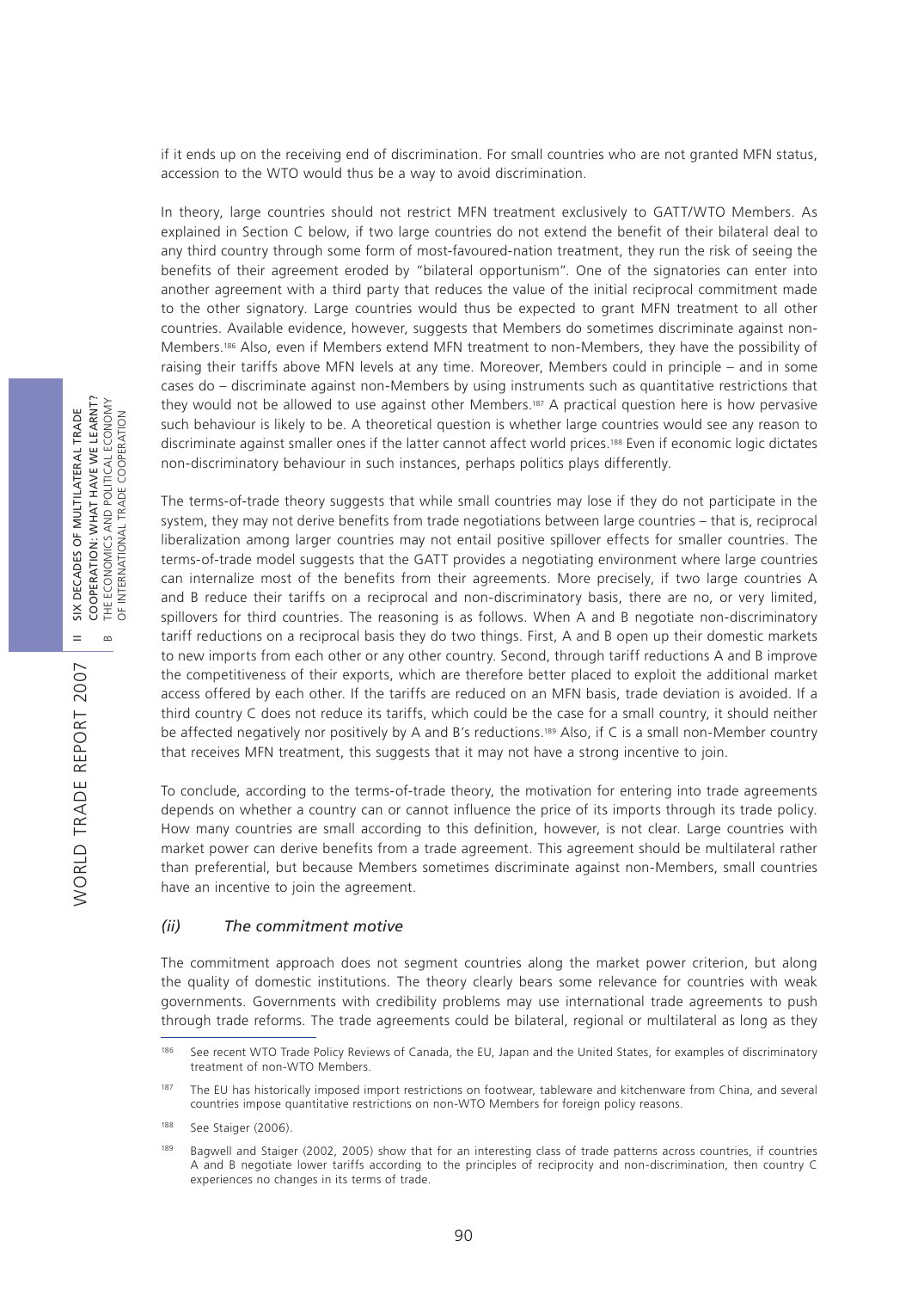II SIX DECADES OF MULTILATERAL TRADE COOPERATION: WHAT HAVE WE LEARNT?

 $\frac{X}{2}$  $=$ 

DECADES OF MULTILATERAL TRADE

COOPERATION: WHAT HAVE WE LEARNT?

provide a credible threat that other participants will retaliate if a participant violates its commitment. The commitment approach, however, does not explain why a country without a credibility problem may wish to enter into an agreement with a country that faces a credibility problem. Neither does it explain reciprocal negotiations to reduce tariffs. For instance, it may explain why a country joins the GATT/WTO, but not why it would need reciprocal negotiations to reduce its tariffs. Once a Member, a country could unilaterally commit to reduce its tariff.

## *(iii) Other motives for cooperation*

As seen in subsection 2, countries may want to cooperate on trade issues because they need to increase their market size. This argument, which for obvious reasons mainly applies to small countries, explains both their cooperation with large countries and cooperation among a certain number of small countries. Smallness, defined here in terms of market size rather than in terms of market power, can be a disadvantage because the domestic market may not be sufficiently large to generate the sales necessary to cover costs. Acquiring access to a large market can provide firms in the small country with the opportunity to exploit economies of scale, thus reducing their production costs and allowing profitable production.

Since, for a large country, market access to a small country is not a crucial motive for trade cooperation, the argument above does not explain why a large country would accept to cooperate with a small country. A plausible motivation for this may be the interest of the large country in cooperating on issues other than tariffs, such as environmental standards or intellectual property rights.

Related to the market size argument is the idea that a trade agreement can help attract foreign direct investment (FDI). This argument mainly applies to small and developing countries. Small countries may have an incentive to have access – especially preferential access – to the market of a large country to increase their attractiveness to foreign investors. Alternatively, they may create a free trade area among small countries for the same reason.

Another rationale for trade cooperation that has been discussed in subsection 2 above is the insurance motive. This argument mainly applies to smaller countries. And it may best explain the emergence of a number of regional trade agreements where a large country is the hub and the small countries are the spokes. This is because when a preferential arrangement is formed between a large and a small country, small countries outside the agreement will be interested in preserving their access to the market of the large country. Therefore, they will have an incentive to form a competitive preferential arrangement with the same or another large country. Alternatively, they may choose to push toward multilateral liberalization in order to recreate a level playing field among small countries in terms of their access to the markets of large countries.

Furthermore, trade cooperation among countries can be explained by the need to increase their bargaining power in the context of negotiating agreements with large (especially developed) countries. This argument mainly applies to cooperation among small countries, rather than between a small and a large country or between large countries, as large market size *per se* provides significant bargaining power. But it can also explain cooperation between a large developing country and small developing countries.

Finally, there is no specific reason to believe that protectionist motives apply differently to small and large countries. On the contrary, the role that these motives play as factors for trade cooperation are likely to depend on whether countries are neighbours, and whether their governments are sensitive to lobby pressures of organized groups.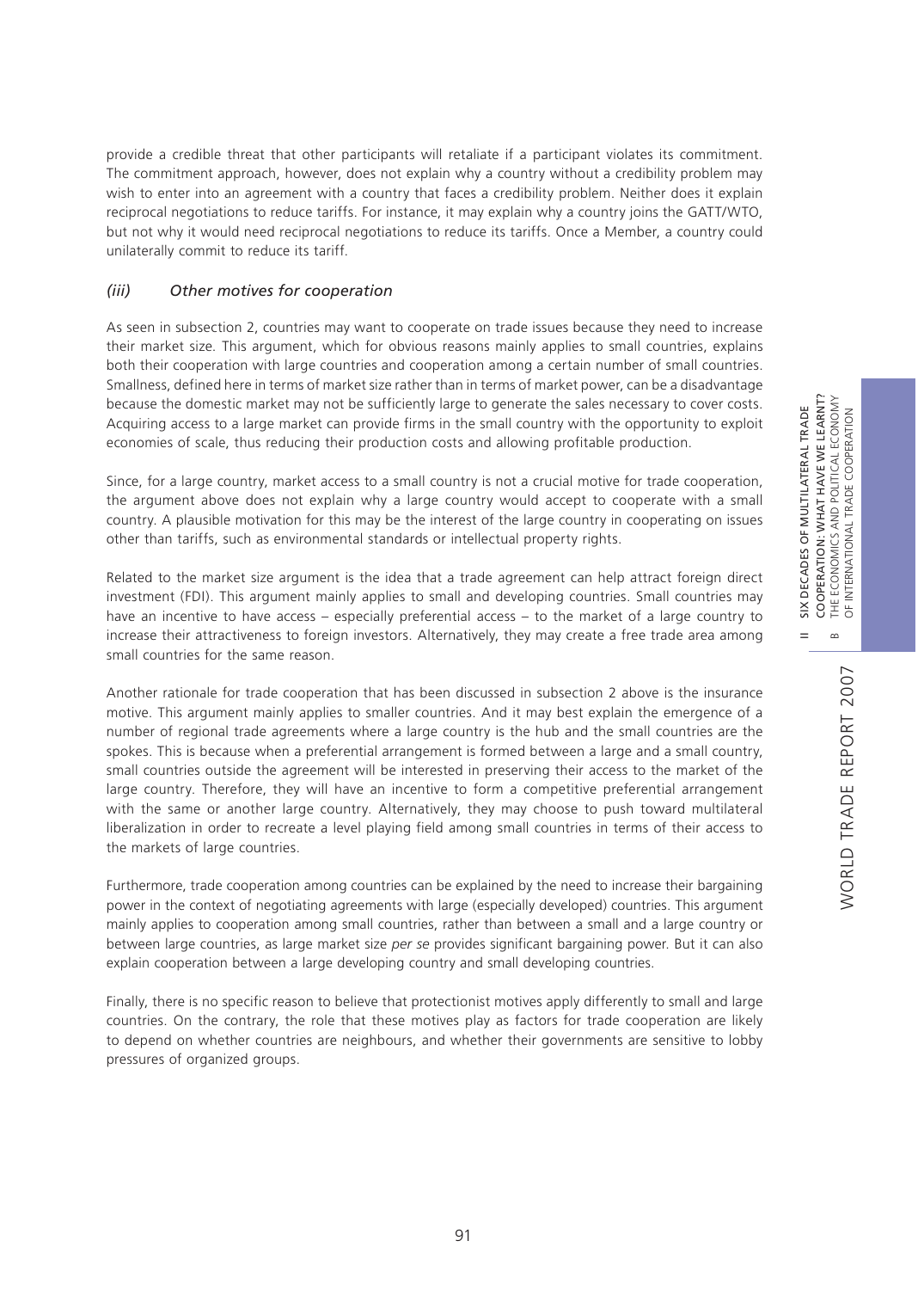## (b) International relations perspective

This subsection examines how the four "grand theories" of IR discussed in subsection 3– namely neorealism, neoliberal institutionalism, liberalism, and constructivism – help in understanding international cooperation among diverse nations. How can national differences in power position, size, development level, and regime type account for differences in state preferences and expected cooperative behaviour?<sup>190</sup>

## *(i) The neorealist school*

In the neoliberal conception, countries predominantly care about national security, military capabilities and the distribution of power within the international system. International cooperation is believed to occur in the form of short-term alliances or blocs. For neorealists, cooperation in trade mainly pursues two goals (Hirschman, 1980): a domestic supply effect (trade inputs and efficiency gains can be converted into military power), and a foreign policy influence effect, by which powerful countries try to create dependence. They attempt to force smaller countries into trade "cooperation". Small countries either decide to "bandwagon", that is, to take sides with a hegemonic state in the hope of slipping under the latter's security umbrella and to flourish economically. Alternatively, small powers choose the strategy of "counterbalancing" by forming a power block with other rivals. Thus, neorealists would expect military and economic bloc-building to go together. Preferential trade agreements among military allies would generally be the rule.191 Within this framework, the early GATT can perhaps be seen as a strategic complement to NATO by the United States and the United Kingdom in an attempt to bind parts of Europe and Latin America into the Western Bloc (Grieco and Ikenberry, 2003). The depth and breadth of a trade agreement would thus seem to depend on the dynamics of the contemporary global balance of power.<sup>192</sup>

Post-classical realists (authors like Stephen Krasner, Robert Gilpin, or Charles Glaser – see Brooks, 1997) have a more nuanced view on the power dimension. They argue that power is not an end in itself but a means of achieving security and increasing the resource-base of a country. Also, post-classical realists point to the different facets of the concept of power.193 For proponents of this view, trade cooperation can reduce the probability of conflict, help overcome international externalities, foster national security, and increase the welfare base of a country.<sup>194</sup> Therefore, trade agreements should be in the interest of small and big, developing and developed, democratic and autocratic countries alike. However, since economic gains can eventually be transformed into military gains, every nation should closely watch ascendant powers. Established (regional or global) powers should exclude rising nations from a trade

<sup>&</sup>lt;sup>190</sup> The discussion of these four traditional schools of IR is intended to be illustrative rather than exhaustive. The treatment is inevitably somewhat stereotypical and at times simplifying. The schools identified are general clusters of theoretical IR reasoning and a number of IR scholars freely straddle or draw selectively from more than one approach.

<sup>&</sup>lt;sup>191</sup> Gowa (1989) and Gowa and Mansfield (1993) argue that because of security externalities, free trade agreements are more likely to occur within than between military alliances and that alliances are more likely to evolve into free trade coalitions in a bipolar than in a multipolar system. Gowa and Mansfield (2004) argue that alliances promote trade between states and that this effect is stronger in the case of trade subject to increasing returns to scale than in the case of trade subject to constant returns to scale.

<sup>192</sup> The depth of a trade agreement refers to the size of *ex ante* trade liberalization commitments, whereas the breadth reflects the number of sectors and issue areas covered by the agreement.

<sup>&</sup>lt;sup>193</sup> The contemporary concept of power in IR is not to be equated to military capability or market size. Although economic market size is often seen as one of the principal sources of power in the context of international trade (see for example Barton et al., 2006:10-11), IR theory has drawn attention to the multifaceted nature of power. In their book Michael Barnett and Raymond Duvall analyse different dimensions of the concept of power as used in contemporary IR. The authors distinguish between compulsory and institutional power, on the one hand, and structural and productive power, on the other. Compulsory and institutional power work through "interaction of specific actors", while structural and productive power work through "social relations of constitution." This typology encompasses both power involving material resources, and power involving "ideational" resources (Barnett and Duvall, 2005). Gregory Shaffer has analysed the operation of two of these forms of power – compulsory and institutional power – in the context of the WTO (Shaffer, 2005). On different approaches to power in IR theory see, for example, Baldwin (2002).

<sup>194</sup> Post-classical realists interpret the notion of the term "security" more broadly than neorealists. For them, security encompasses an array of "new security issues", such as conflicts due to scarce resources (e.g. water), refugees, migration, or pollution. Thus, trade agreements touching on those issue areas, especially RTAs, may gain special importance in international cooperation. (Ravenhill, 2005).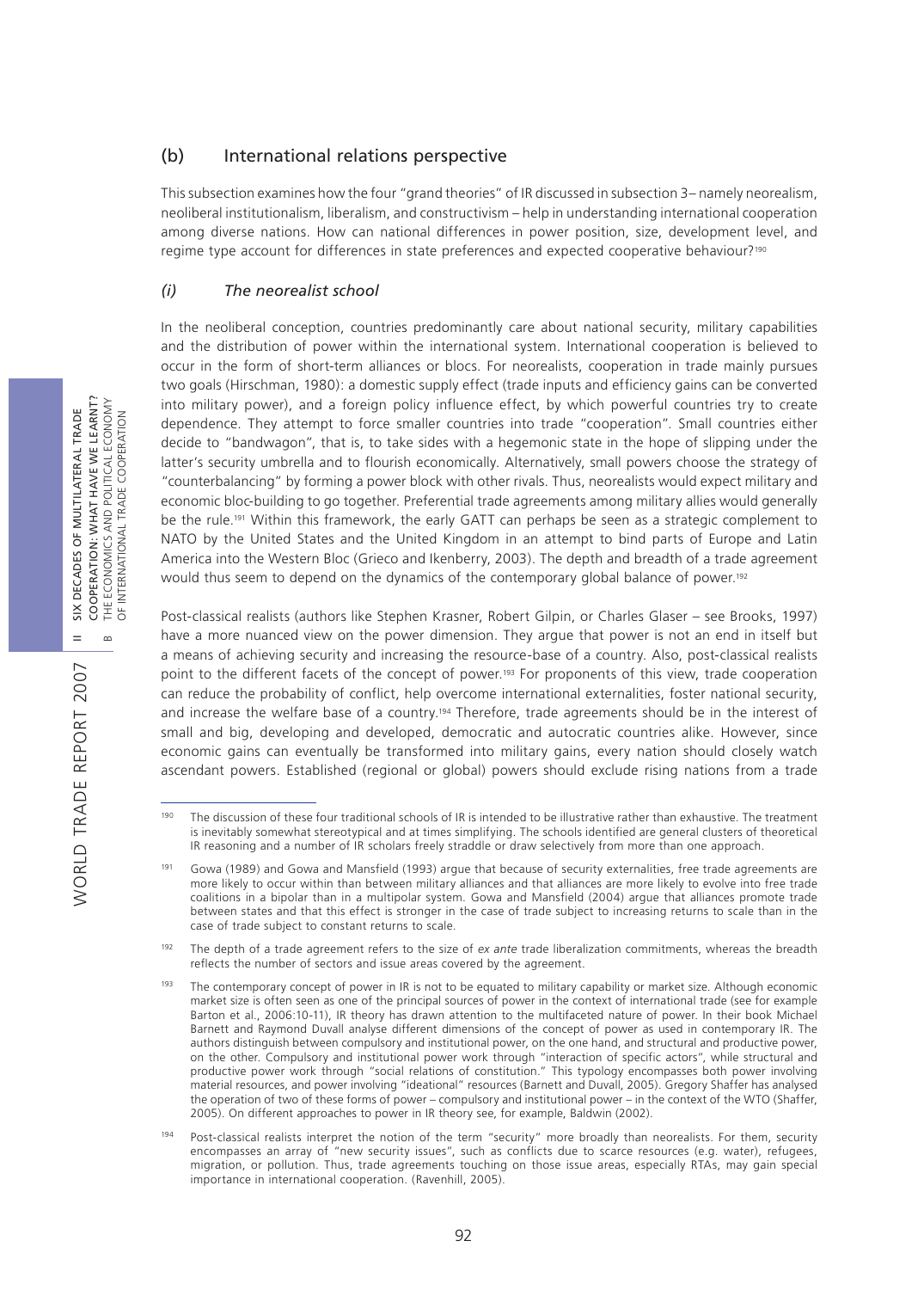$\infty$ 

 $=$ 

WORLD TRADE REPORT 2007

WORLD TRADE REPORT 2007

agreement, or strive to bind the latter into the trading system tightly enough for military confrontation to be perceived as too costly for all parties involved. Consequently, countries can either be expected to form trade-and-security alliances (blocs), or follow the (more risky) route of tight-knit multilateralism.195

How does hegemonic stability literature deal with trade cooperation among diverse nations? By default, this theory assumes two types of countries – a hegemon and the rest of the world. To bind other countries, but also to prevent free-riding, the hegemon is keen on creating a global trade institution that commits as many countries as possible. The bulk of small countries – independently of development level or regime type – are willing to join if the hegemon can credibly ensure that it will not opportunistically exploit the trade regime, and that the small players can actually reap the promised gains from trade cooperation.<sup>196</sup> The breadth and depth of trade commitments would thus seem to depend on the hegemon's level of ambition, as well as credibility regarding its willingness to act in the global long-term interest.

## *(ii) The school of neoliberal institutionalism*

As discussed in subsection 3.(b), neoliberal institutionalists assume that interests shape power and not vice-versa, as neorealists seem to contend. Their theories focus on actors' interests in utility maximization and efficiency rather than the power dimension. Nations' concerns regarding absolute gains among cooperating parties outweigh mercantilist concerns about relative gains.

Cooperation in trade among diverse nations, therefore, will take place irrespective of size, economic power, development level, or political regime type. As long as the expected efficiency gains from cooperation outweigh the estimated costs of establishing and maintaining the cooperation regime, nations will engage in trade agreements. Consequently, whether countries prefer bilateral, plurilateral, or multilateral trade cooperation depends very much on the initial context (for example, which market imperfections need to be resolved), the negotiating environment (how many parties are involved, and what are signatories' information levels), the costs of writing the respective "trade contract", and the expected gains of continued cooperation.<sup>197</sup>

### *(iii) Liberalist approaches to trade cooperation*

Scholars of liberalism open up the black box of domestic politics. Trade agreements are concluded if the decision to cooperate is the equilibrium outflow of some rational domestic deliberation process involving various non-state stakeholders and government entities. It is important for proponents of liberalism to stress that every country is unique due to its idiosyncratic domestic set-up. In an attempt to explain countries' rationale for entering into a trade agreement, it is therefore considered inadequate to lump countries together and to label them "developing", "small", "democratic", etc., precisely because the risk of overlooking striking differences is too large.

For liberalists, the economic size of a country does not *a priori* predetermine its trade stance. Neither does income distribution or average income level, the industry structure, the number of citizens, the level of education, the political processes, or the political regime type. Those factors are all part of the domestic context – that is, the present set-up of constraints and restrictions that have to be taken into account by those groups of society who have a liberal trade stance. If free traders want to prevail in the national trade-making process, they need to hold sway over protectionist factions in the national

<sup>&</sup>lt;sup>195</sup> On the general relationship between military alliances and global trade patterns, see for example Gowa and Mansfield (2004) and Mansfield and Bronson (1997).

<sup>&</sup>lt;sup>196</sup> Although the question does not feature prominently in the literature, the same concept may apply to regional hegemons. Applying the logic of hegemonic stability theory, those regional powers are likely to opt for regional trade integration. However, within its orbit of influence, the local hegemon will strive to bind all countries.

<sup>&</sup>lt;sup>197</sup> It seems that with growing complexity in trading relations, multilateral trade deals may be superior to a decentralized web of bilateralism because of transaction cost efficiencies (Abbott and Snidal, 1998). Yet increased contractual complexity also means higher costs of pre-contractual bargaining (Fearon, 1998). Rational states hence must trade off the expected costs and benefits of choosing bilateral, plurilateral, or multilateral options for trade cooperation.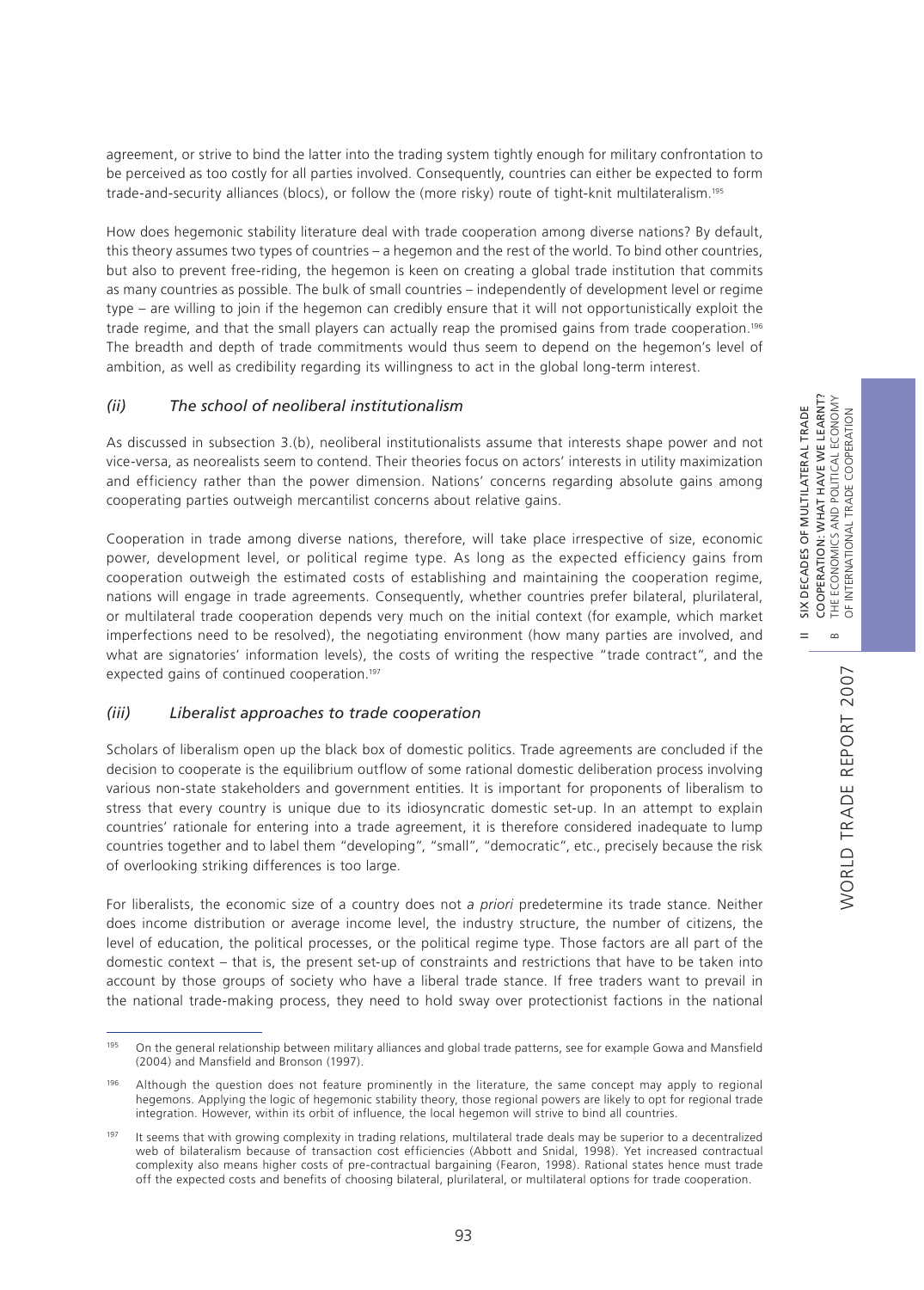decision-making process, whatever the obstacles and stumbling blocks may be. Thus, factors making up the domestic context like regime type, the level of corruption, and political processes do matter in the sense that they positively or negatively affect the bargaining position of national pro-trade influences (e.g. Odell, 1990).

## *(iv) Constructivist approaches to trade cooperation*

According to constructivist thinking, states cooperate and create institutions that shape and constrain state interests and behaviour. To constructivists, however, more important than the question why states cooperate is the question why states want to cooperate in the first place. Here, the roles of moral entrepreneurs and epistemic communities are salient from the actor side ("local effects"). Some charismatic individuals or influential elites may change public perception around the globe (Karl Marx or the Club of Rome may come to mind). However, systemic stimuli ("global effects") impart social meaning and help construct international norms. Examples here are norms of international security, the promotion of peace, the rejection of piracy, genocide, or slavery, and the creation of a fair and liberal international trading order.

Applied to the realm of international trade cooperation among diverse nations, this means that countries (or rather: polities) that cherish the concept of freer and less regulated international trade will want to team up with like-minded societies in order to form a trade agreement.<sup>198</sup> Within this analytical framework, country size, population size, economic power, regime style, geography and other factors take a back seat. What counts is the degree of a society's commitment to a more liberal international economic order.

## (c) Legal perspective

Subsection 4 reviewed "legal" approaches to trade agreements. The four approaches – termed the internal, external, internal-external and global constitutional views – are all variants of the same theme of constitutionalism. It is polities, or societies, who are cognizant of the global phenomenon of rent-seeking behaviour among self-interested trade-policymakers. In an attempt to overcome rampant policy failure in the realm of trade policy, societies conclude international trade constitutions.

What role does diversity among nations now play for legal theories of trade agreements? From a legal vantage point the precondition for concluding any sort of trade agreement seems to be the presence of a democratic regime. All legal theories reviewed above crucially depend on the assumption that citizens have the legal means to congregate, discuss, and eventually coerce their policymakers into concluding a trade agreement (e.g. by voting recalcitrant politicians out of office). Without a handful of basic principles usually connected to a democratic regime, constitutionalism is not possible: rule of the people, the provision of basic political rights to citizens (freedom of assembly, freedom of speech, freedom to vote), and a functioning rule-of-law (separation of powers, low level of corruption, functioning and impartial court system) are the bare necessities for constitutionalism to work. Other domestic factors, such as a certain level of subsistence and education, as well as sufficient access to information seem to be crucial.

Hence, it seems that legal perspectives to trade agreements would predict that it is mainly democratic, informed, well-to-do societies who have the means to conclude trade agreements among each other. Autocratic regimes can only be expected to join if they are big enough to cause externalities to those democratic countries that have the means to coerce the former into acceding (this of course only goes for the external and the internal-external constitutionalist views).

<sup>&</sup>lt;sup>198</sup> Societies may appreciate trade liberalization for a number of reasons: the promotion of peace, religious reasons, economic stability and growth, increases in welfare, reasons of fairness or justice, and so on.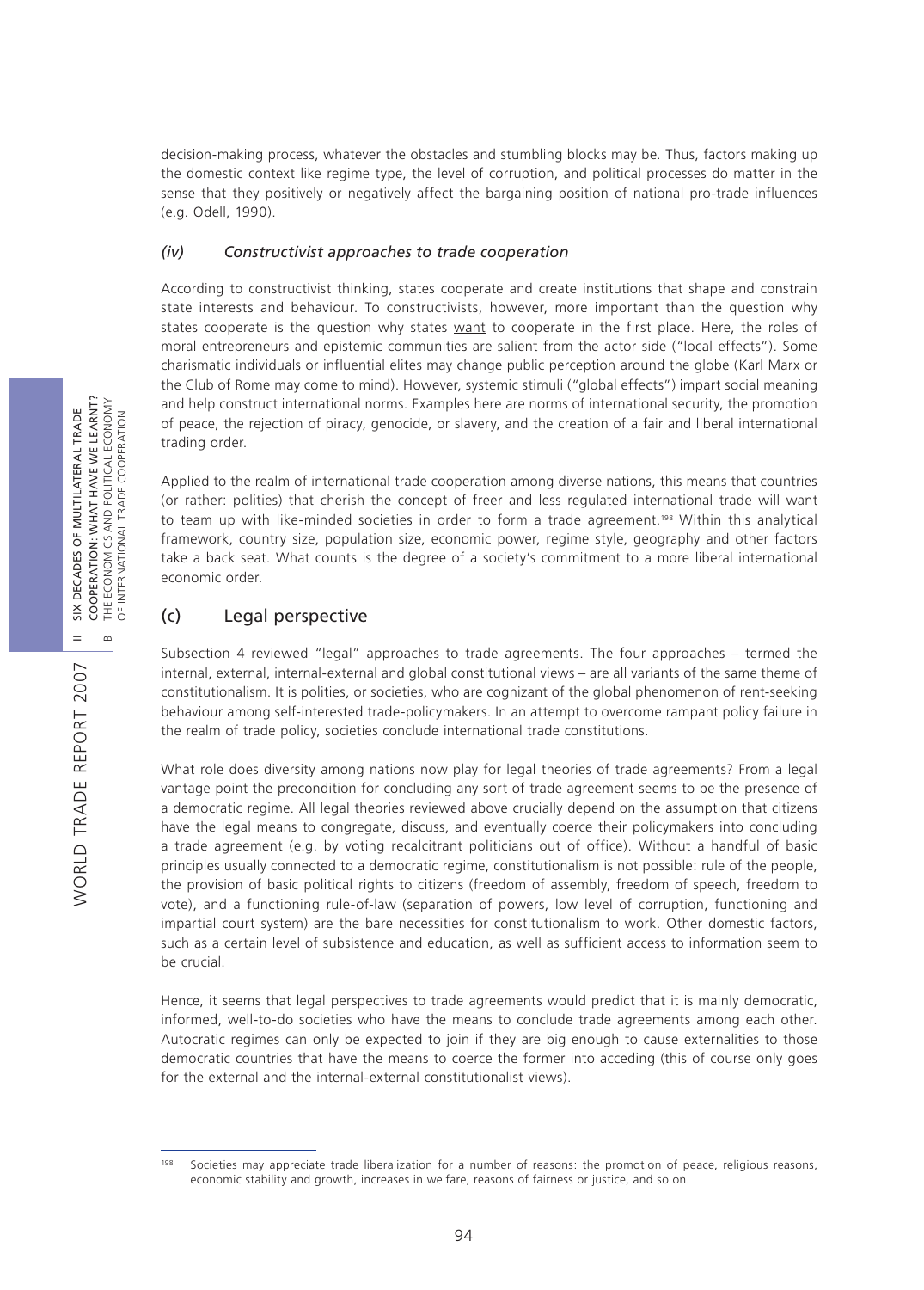# **NORLD TRADE REPORT 2007** WORLD TRADE REPORT 2007

II SIX DECADES OF MULTILATERAL TRADE COOPERATION: WHAT HAVE WE LEARNT? B THE ECONOMICS AND POLITICAL ECONOMY OF INTERNATIONAL TRADE COOPERATION

 $=$ 

SIX DECADES OF MULTILATERAL TRADE

COOPERATION: WHAT HAVE WE LEARNT?

POLITICAL ECONOMY

THE ECONOMICS AND POLITICAL ECONOM<br>OF INTERNATIONAL TRADE COOPERATION

 $\infty$ 

# 6. CONCLUSION: HOW TO MAKE SENSE OF THE VARIOUS RATIONALES FOR TRADE COOPERATION

This Section has reviewed economic, international relations, and legal approaches to trade agreements. The overarching objective was to explain what motivates sovereign countries to engage in bilateral, plurilateral, or multilateral trade agreements. This final Section provides a number of conclusions by synthesizing elements from all three approaches.

Before proceeding to compare similarities and differences between the various explanations for trade cooperation offered by the three disciplines, it is pertinent to stress the relevance of this analysis in the first place. Why should we care about explaining the underlying rationale of trade agreements? Three important reasons justify this endeavour. First, the motivating factors of a contract such as an international trade agreement crucially determine its nature. Treaty design – the design of contractual rules, provisions, procedures, and organizational features – is shaped fundamentally by the underlying goal(s) pursued by the contracting parties (Section C below will broach the issue of treaty design). Second, possessing a coherent understanding of the nature of an agreement is a prerequisite for engaging in any argument about the quality of outcomes engendered by that agreement. The rationale of a trade agreement is the logical yardstick against which to measure its success.<sup>199</sup> Third, dispute settlement panellists or Appellate Body Members are obliged to consider, together with the ordinary meaning of the terms used, in their context, the purpose of a trade agreement when interpreting the treaty. This is so because, by virtue of Article 31 of the Vienna Convention on the Law of Treaties (VCLT), a treaty interpreter must take into account the object and purpose of the agreement.<sup>200</sup>

How can one make sense of the various trade cooperation rationales that this Section has provided? How do the various approaches to trade agreements originating from the disciplines of economics, IR and international law differ? In what respects do they reveal similarities? Chart 1 graphically represents likeness and differences of the rationales for trade cooperation discussed above along two dimensions.



#### Chart 1 **Comparing rationales for trade agreements**

*Note:* The abbreviation "const.'ism" stands for "constitutionalism", "Neolib. Inst." for "neoliberal institutionalism". "Polit.Econ." is the abbreviation for political economy approaches to domestic trade-policymaking (see section B.2.(b) and (c), and C.3.(c)). *Source:* Compilation by the authors.

<sup>199</sup> Any scholar criticizing efficiency or effectiveness of a trade agreement, and/or laying out an agenda for reform should reveal his or her understanding of the treaty's central objectives. Failure to do so may mean that the agreement is discussed in a logical vacuum.

<sup>&</sup>lt;sup>200</sup> According to Art. 31 VCLT, together with the context, any subsequent practice or agreement relating to the same subject matter, as well as any other relevant rule of public international law applicable between the parties should also be taken into account.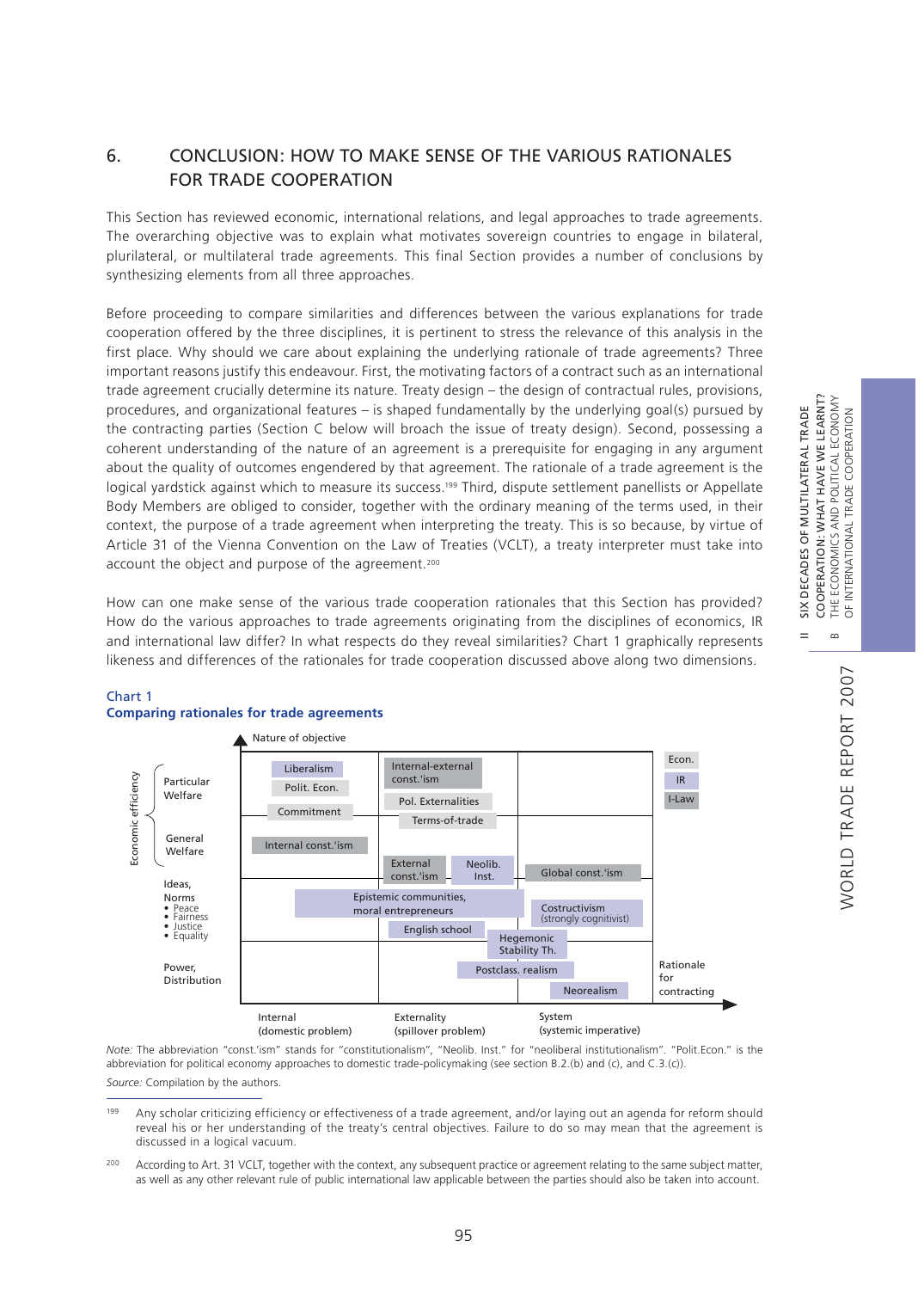The vertical axis represents the "nature of objective" that is pursued by the trade contract. The horizontal axis represents the "rationale for contracting".201 It is along the horizontal "rationale for contracting" dimension where the similarity between economics, IR and international law is most striking. Approaches from all three disciplines either postulate some kind of domestic (internal), or externality-based (spillover) problem that an international trade contract can help to overcome. In addition to that, a number of IR and legal schools of thought allege some form of systemic imperative for contracting. There, the international context, or the nature of the system impels states to act cooperatively in trade affairs.

However, the different approaches in economics, IR and law vary strikingly in their explanation of why countries may wish to cooperate in the first place. Whereas (political-) economic theories assume that actors are motivated by economic efficiency concerns of a particular sub-set of society (lobbies, policymakers, consumers), or of society at large (general welfare), other approaches to international cooperation put objectives other than economic efficiency centre stage. Some IR schools allege that actors are motivated by the pursuit of military power, or a country's power rank in the international system. Alternatively, some legal and IR explanations claim that non-economic idea-based or ideal-based factors, such as the pursuit of equality, fairness, or peace motivate countries to enter into cooperation in trade affairs.

Hence, the picture that emerges (and that Chart 2 presents visually) is the following:



# Chart 2

*Note:* The abbreviation "const.'ism" stands for "constitutionalism", "Neolib. Inst." for "neoliberal institutionalism". "Polit.Econ." is the abbreviation for political economy approaches to domestic trade-policymaking. *Source:* Compilation by the authors.

One way to group the various explanations for trade agreements is illustrated by the dashed-line sets in Chart 2. We distinguish four – partially overlapping – clusters of explanations for why countries may wish to cooperate in trade affairs. Moving from top left to bottom right, the first cluster posits a purely domestic problem that negatively affects economic efficiency considerations within a country, and that an international contract can help to overcome. The IR school of liberalism, the legal internal constitutionalist view, and political economy and commitment approaches originating in economics are all variations of this theme.

<sup>&</sup>lt;sup>201</sup> It is important to realize that the "rationale for contracting" and the "nature of objective pursued" are two distinct issues. The former is about the contractual intent in answer to the question: "what problem can a contract solve?" or "what situation can the conclusion of a contract improve upon?". The latter is about the objective that guides actors' decisions. It answers the question: "what do we want to achieve by cooperating?".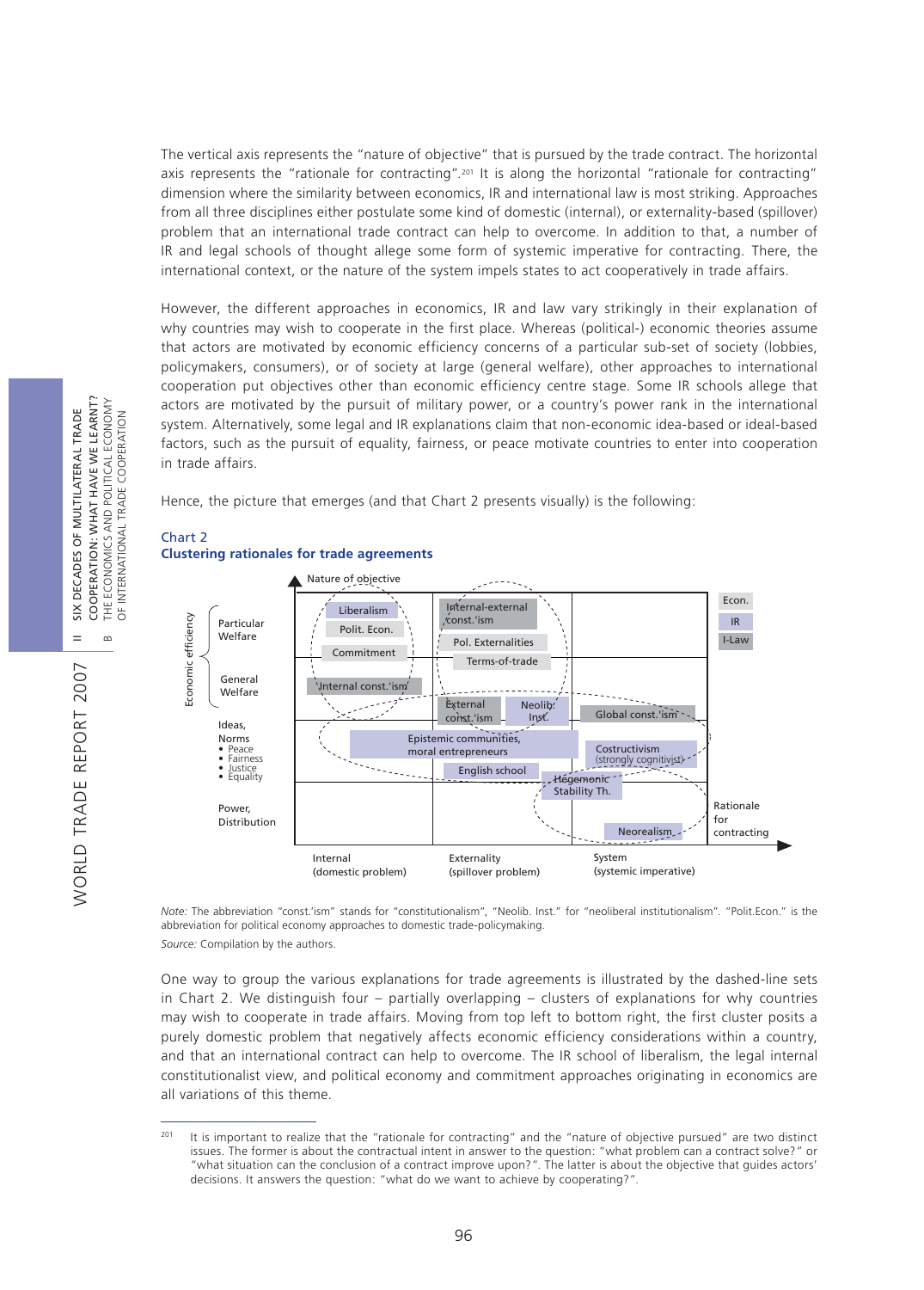The second cluster of explanations views some kind of international economic spillovers as the key problem that a contract can remedy. Trade agreements are thus concluded in order to constrain unilateralism, since one country's actions can harm the economic well-being of other countries. An international contract can successfully mitigate these beggar-thy-neighbour problems. This basic insight is at the core (with some variations and extensions) of the external and internal-external constitutionalist legal approaches, the IR school of neoliberalist institutionalism, and the terms-of-trade and political externalities theories in the field of economics.

The third cluster of trade agreement motivations can be called the "ideational route". According to scholars in this cluster, it is non-economic, normative objectives that guide the actions of trade policy decision-makers. In so far as economic or power rationales cannot satisfactorily explain why child, slave and prison labour, human trafficking, or dealing with drugs are repugnant concepts, economic thinking cannot fully explain why trade agreements are concluded. Basic civilizing norms and values, age-old traditions, a collective sense of history and humanity, and other ideational factors inspire influential individuals, pivotal groups, and states as a whole to conclude trade agreements. As was pointed out in subsection 5 above, ideational factors motivate countries to welcome even small and economically insignificant countries into the circle of participants. Non-economic objectives for contracting parties play a crucial role in the legal approaches termed external and global constitutionalism. In the realm of IR literature, ideational elements can be found in neoliberal institutionalism, hegemonic stability theory, and idealism, but especially in weakly and strongly cognitivist schools of constructivism.

The final cluster can be termed the "realpolitik" argument. Countries conclude trade agreements – or refrain from doing so – for reasons of power and subsistence (i.e. distributive efficiency). To paraphrase Clausewitz, for proponents of the power rationale of trade agreements, trade cooperation is a continuation of politics by other means.202 Hence, states enter into trade cooperation, because they are coerced into doing so, or in order to seize a distinct power-related benefit from doing so (creation of dependency, balancing, bloc-building, etc.). This concern for power and distribution is most notably at the core of the IR school of neorealism, but also of postclassical realism, and hegemonic stability theory.

The fact that there are so many different theories explaining the same outcome, namely the conclusion of international trade agreements, raises the reasonable doubt that there is one single theory that is able to explain the phenomenon of trade cooperation. The discussion in subsection 5 concerning the impact of diversity among nations on their likelihood of concluding different trade agreements further strengthens the contention that the formation of trade agreements is a mixed-motive game.203 A mixed-motive game has an internal and an external dimension to it. First, any country is probably motivated by an array of (partially conflicting) economic and non-economic objectives that it wants to pursue by contracting to a trade agreement. It may wish to promote peace and stability in its region, to propel its power rank in the international system, to attract FDI, to mitigate the influence of special interest groups, or to stop trade partners from engaging in excessive beggar-thy-neighbour policies, and so forth. Second, signatory countries can be expected to be quite heterogeneous in their contracting goals. Different countries are likely to possess idiosyncratic sets, or bundles, of trade cooperation objectives.

Among the conclusion that can be drawn from the above discussion are, first, that scholarship has a long way to go before a holistic explanation for trade agreements is established. Whilst current economic, political, and legal explanations seem to be able to elucidate facets of the cooperation game, they are

<sup>&</sup>lt;sup>202</sup> Carl v. Clausewitz's original dictum of course reads: "War is a continuation of politics by other means.". (See Clausewitz, 1993).

<sup>&</sup>lt;sup>203</sup> Conceiving of trade agreements as a mixed motive game among sovereign countries, however, is not a conclusion, but a theory. Nothing in the previous analysis of this Section can disprove possible contentions that there is one single dominant rationale for concluding international trade contracts.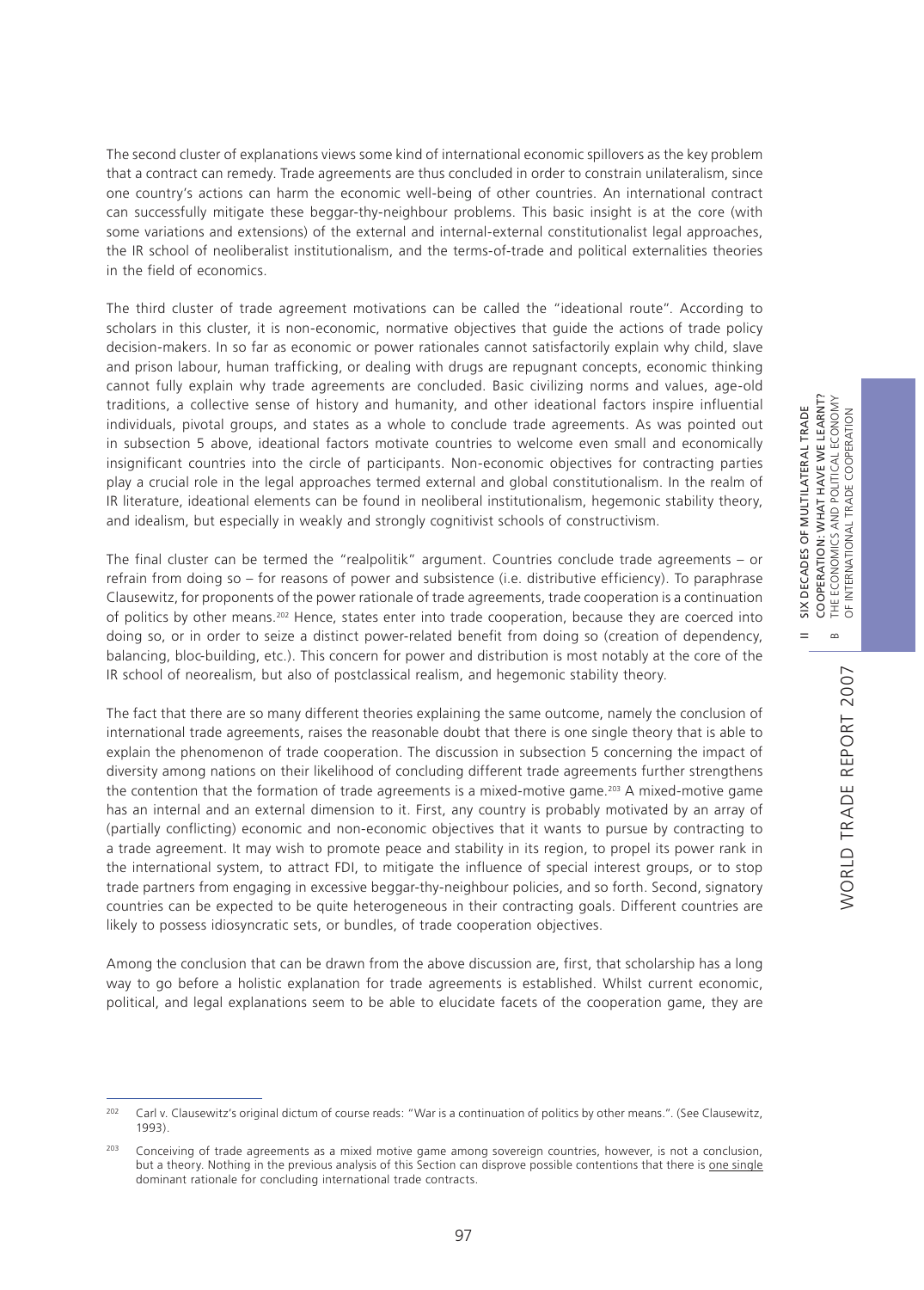far from capturing the whole picture. Cross-disciplinary work seems a fruitful and promising avenue for future research.204

Secondly, given that every signatory country is likely to possess a uniquely weighted set of cooperation motives, the initial balance of the trade deal (the common consent indispensable for the conclusion of any contract) can be expected to be difficult to identify and specify comprehensively. In addition, unforeseen environmental changes, dynamism, future shocks, and all other factors having an impact on the original contractual balance evidently increase the inherent complexity. Thus, the initial trade agreement must be seen as a necessarily incomplete contract (see Section C) for further discussion of this point). Two consequences immediately follow from contractual incompleteness. On the one hand, trade agreements are far from perfect contracts and thus dependant on the continuing goodwill of all signatories. A common sense of direction and conduct must be present at all times.205 On the other hand, disputes in trade affairs are an inevitable result. Incompleteness leaves ample room for ambiguity, controversial interpretations, misunderstandings, and opportunism. In order to make an agreement better and fitter for the future, signatories should embrace disputes as mechanisms to clarify ambiguous treaty language and trade policies. As long as they do not threaten the contract itself, disagreements may be seen as a sign of a system at work, not of a system at fault.

Thirdly and finally, the observation that states have heterogeneous reasons for cooperating via trade agreements should be reflected in the ongoing design of trade negotiations and the conduct of trade relations. Trade negotiators should be aware of the fact that different countries enter trade deals for different and perhaps unique reasons. Moreover, mindfulness of the diversity of motivations for trade cooperation facilitates better understanding of each country's stance with respect to trade policy and trade policy negotiations.

<sup>&</sup>lt;sup>204</sup> An example of potentially fruitful interdisciplinary work arises from the possibility of adding further clarity to the objective functions of economic agents as surmised by economists. Economic approaches to trade agreements hypothesize that agents rationally maximize their utility. For simplicity's sake, standard theory assumes that economic efficiency (usually a maximization of income) is the best proxy for utility. Legal and IR approaches could help expand that view and integrate non-economic preferences (such as peace, fairness, equality, legitimacy, etc.) into the economist's utility function.

The common intention of all parties is usually reflected in the preamble of a treaty, albeit at a level of generality that makes it difficult to consult the preamble when interpreting various instruments or provisions. Still, preambular language oftentimes can be seen as the smallest common denominator – i.e. the hard core of contractual intent.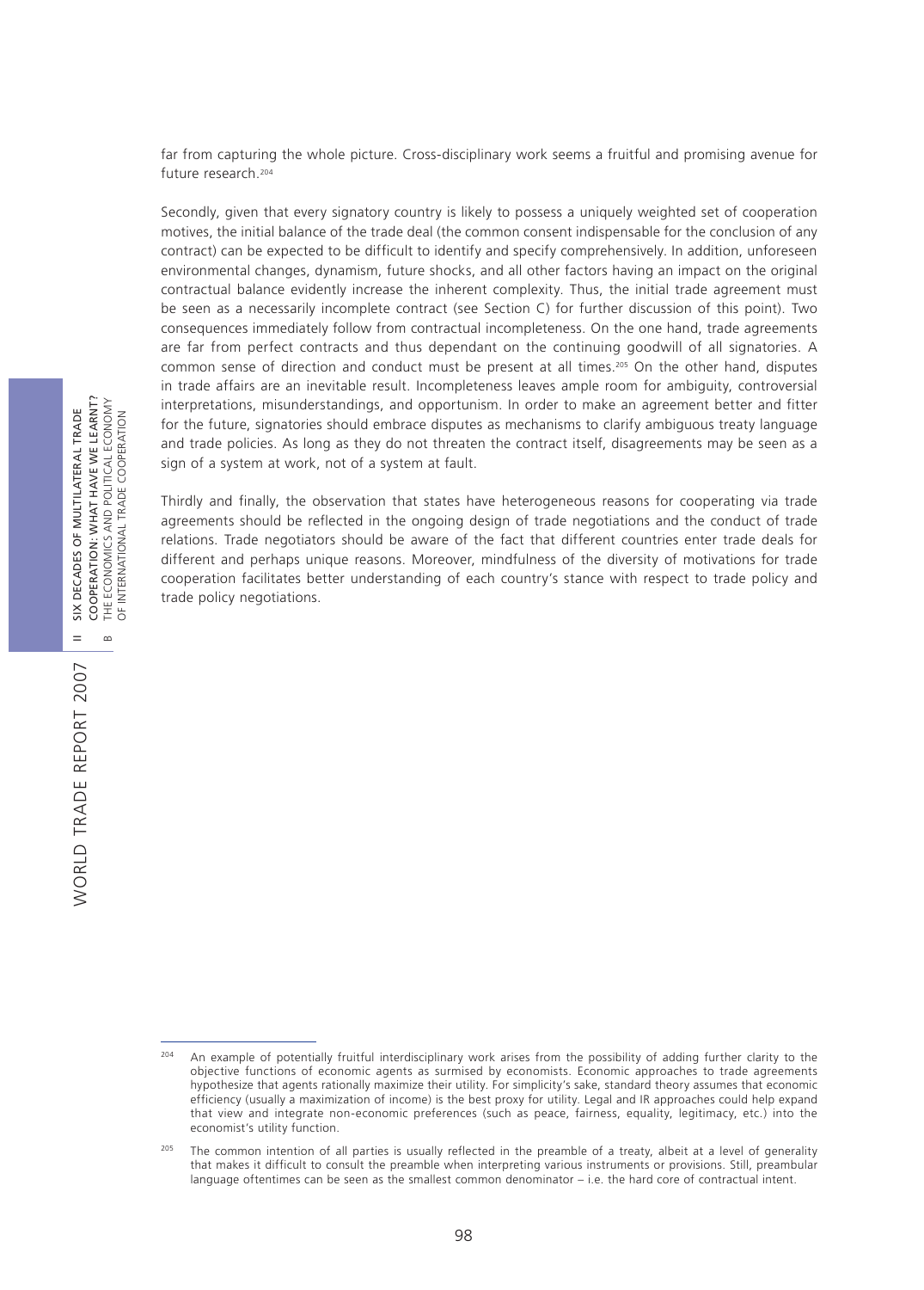II SIX DECADES OF MULTILATERAL TRADE

 $=$ 

SIX DECADES OF MULTILATERAL TRADE

# BIBLIOGRAPHY

Abbott, K. and Snidal, D. (1998) 'Why States Act through Formal International Organizations', *The Journal of Conflict Resolution* 42, 1: 3-32.

Adler, E. (2002) 'Constructivism in International Relations', in Carlsnaes, W., Simmons, B. and Risse, T. (eds) *Handbook of International Relations*, London, Thousand Oaks, New Delhi: Sage. pp. 95-118.

Aggarwal, V. K. and Dupont, C. (1999) 'Goods, Games and Institutions', *International Political Science Review* 20, 4: 393-409.

— (2004) 'Collaboration and Coordination in the Global Political Economy', in Ravenhill, J. (ed.) *Global Political Economy,* Oxford: Oxford University Press. pp. 28-49.

Andriamananjara, S. and Schiff, M. (1999) 'Regional Groupings Among Microstates', *World Bank Policy Research Working Paper Series* No. 1922, Washington, D.C.: The World Bank.

Bagwell, K. (2007) 'Remedies in the WTO: An Economic Perspective', mimeo.

Bagwell, K. and Staiger, R. W. (1999) 'An Economic Theory of GATT', *American Economic Review* 89, 1: 215-248.

- (2001) 'Strategic Trade, Competitive Industries and Agricultural Trade Disputes' *Economics and Politics* 13, 2:113-28.
- (2002) *The economics of the world trading system*, Cambridge: MIT Press.
- (2005) 'Multilateral negotiations, bilateral opportunism and the rules of GATT', *Journal of International Economics* 67: 268-294.
- (2006) 'What Do Trade Negotiators Negotiate About? Empirical Evidence from the World Trade Organization', *NBER Working Paper* N. 12727.

Bairoch, P. (1976) *Commerce extérieur et développement économique de l'Europe au XIX siècle,* Mouton, Paris La Haye: Écoles des Hautes Études en Sciences Sociales.

— (1989) 'European Trade Policy, 1815-1914', in Mathias P. and Pollard S. (eds), *The Cambridge Economic History of Europe*, Volume VIII, The Industrial Economies: The Development of Economic and Social Policies, New York: Cambridge University Press. pp. 1-160.

Baldwin, D. A. (2002) 'Power and International Relations', in Carlsnaes, W., Simmons, B. and Risse, T. (eds) *Handbook of International Relations*, London, Thousand Oaks, New Delhi: Sage. pp. 177-191.

Baldwin, D. A. (ed) (1993) *Neorealism and Neoliberalism: The Contemporary Debate*, New York: Columbia University Press.

Baldwin, R. E. (1985) *The Political Economy of US Import Policy*, Cambridge, Massachusetts: MIT Press.

- (1987) 'Politically Realistic Objective Functions and Trade Policy', *Economic Letters* 24: 287-90.
- (1994) 'Towards an Integrated Europe', London: CEPR.
- (1996) 'The Political Economy of Trade Policy: Integrating the Perspective of Economists and Political Scientists', in Feenstra R. C., Grossman, G. M. and Irwin, D.A. (eds) *The Political Economy of Trade Policy*, Cambridge: The MIT Press.
- (2006) 'Multilateralising Regionalism: Spaghetti bowls as building bloc on the oath to global free trade', *The World Economy* 29, 11: 1451-1518.

Baldwin, R. E. and Forslid, R. (2004) 'Trade Liberalization with Heterogenous Firms', *CEPR Discussion Papers* 4635.

Baldwin, R. E. and Robert-Nicoud, F. (2005) 'Juggernaut Model – The Lego Version', mimeo, GIIS.

— (2006) 'Protection for Sale Made Easy', *CEPR Discussion Paper* 5452.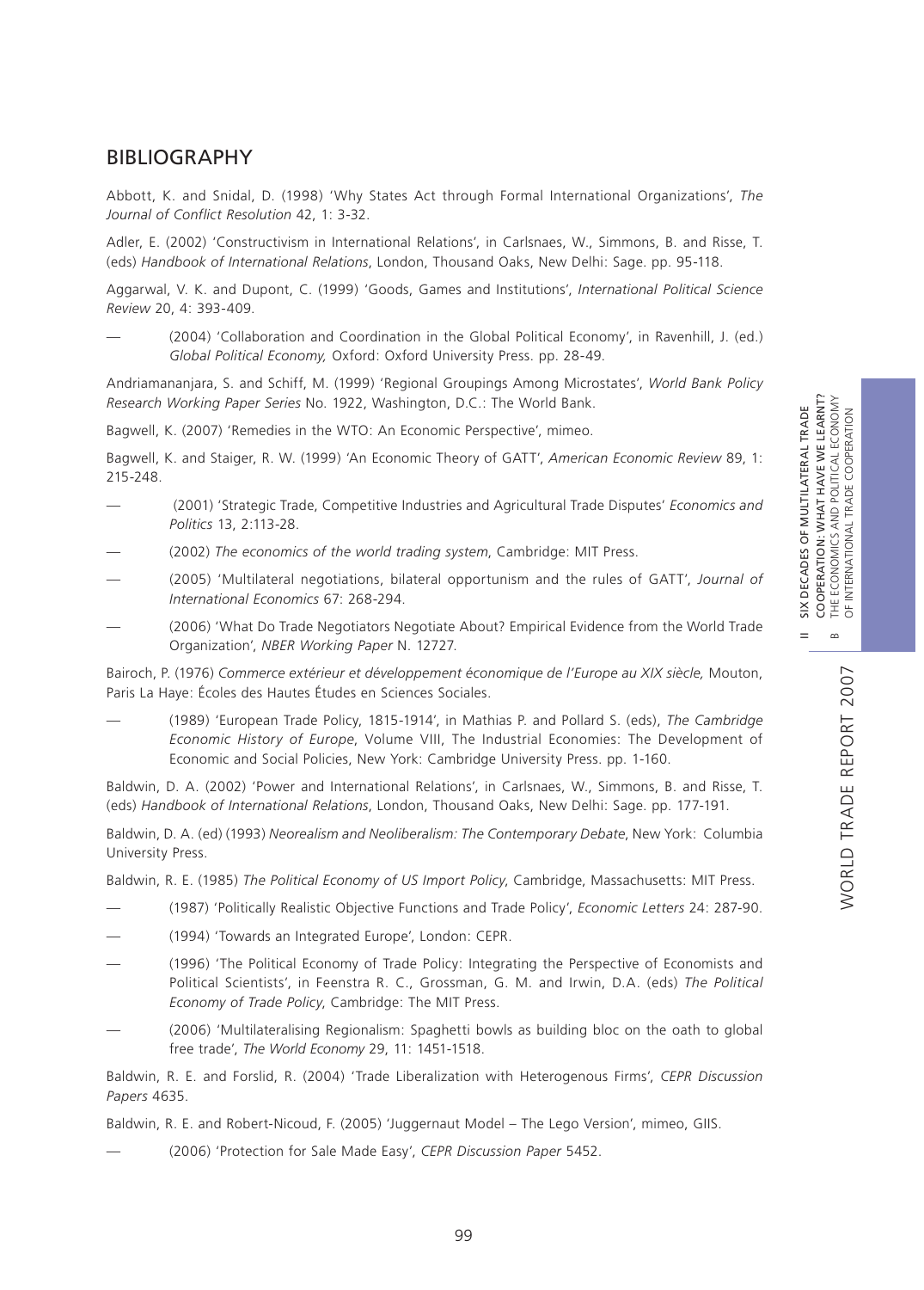Baldwin, Richard. E. and Baldwin, Robert. E. (1996) 'Alternative approaches to the political economy of endogenous trade liberalization', *European Economic Review* 40: 775-782.

Baran, P. A. (1967) *The Political Economy of Growth,* New York, NY: Monthly Review Press.

Barbieri, K. (1996) 'Economic Interdependence: A Path to Peace or a Source of Interstate Conflict?' *Journal of Peace Research* 33, 1: 29-49.

— (2002) *The Liberal Illusion, Does Trade Promote Peace?*, The University of Michigan Press.

Barbieri, K. and Schneider, G. (1999) 'Globalization and Peace: Assessing New Directions in the Study of Trade and Conflict', *Journal of Peace Research* 36(4), Special Issue on Trade and Conflict. 387-404.

Barnett, M. and Duvall, R. (2005) 'Power in Global Governance', in Barnett, M. and Duvall, R. (eds) *Power in Global Governance*, Cambridge: Cambridge University Press. pp. 1-33.

Barton, J. H., Goldstein, J. L., Josling, T. E. and Steinberg, R. H. (2006*) The Evolution of the Trade Regime: Politics, Law, and Economics of the GATT and the WTO*, Princeton and Oxford: Princeton University Press.

Baumont, M. (1952) 'Le Commerce depuis le Milieu du XIX Siècle. Livre I et II', in J. Lacour-Gayet (ed.), *Histoire du Commerce, Tome V*, Paris: Editions Spid.

Bhagwati, J. (2002) *Free Trade Today,* Princeton, NJ. Princeton: Princeton University Press.

Bhandari, J. S. and Sykes, A. O. (1998) *Economic Dimensions in International Law: Comparative and Empirical Perspectives*, Cambridge: Cambridge University Press.

Bown, C. P. (2004a) 'Trade policy under the GATT/WTO: empirical evidence of the equal treatment rule', *Canadian Journal of Economics* 37, 3: 678-720.

- (2004b) 'Trade disputes and the implementation of protection under GATT: an empirical assessment', *Journal of International Economics* 62, 2: 263-294.
- (2004c) 'On the economic success of GATT/WTO dispute settlement', *The Review of Economics and Statistics* 86, 3: 811-823.

Bown, C. P. and Crowley, M. (2006) 'Policy Externalities: How U.S. Antidumping Affects Japanese Exports to the EU', *European Journal of Political Economy* 22, 3: 696-714.

— (2007) 'Trade Deflection and Trade Depression', *Journal of International Economics*, forthcoming.

Brainard, L. (1994) 'Last One Out Wins: Trade Policy in an International Exit Game', *International Economic Review* 35: 151-72.

Brainard, L. S. and Verdier, T. (1994) 'Lobbying and Adjustment in Declining Industries', *European Economic Review 38*, 3-4: 586.

Broda, C., Limao, N. and Weinstein, D. (2006) 'Optimal tariffs: the evidence', *NBER Working Paper* No 12033, Washington DC: National Bureau of Economic Research.

Brooks, S. G. (1997) 'Dueling Realisms' *International Organization* 51, 3: 445-477.

Bull, H. (1977) *The Anarchical Society.* London, UK: Macmillan.

Bull, H. and Watson, A. (eds) (1984) *The Expansion of International Society,* Oxford, UK: Oxford University Press.

Buzan, B. (2004) *From International to World Society? English School Theory and the Social Structure of Globalisation*, Cambridge: Cambridge University Press.

Carmichael, C. (1987) 'The Control of Export Credit Subsidies and its Welfare Consequences', *Journal of International Economics* 23: 1-19.

Carr, E. H. (1939) *The Twenty Years' Crisis, 1919-1939,* New York, NY: Harper and Row.

WORLD TRADE REPORT 2007

**NORLD TRADE REPORT 2007**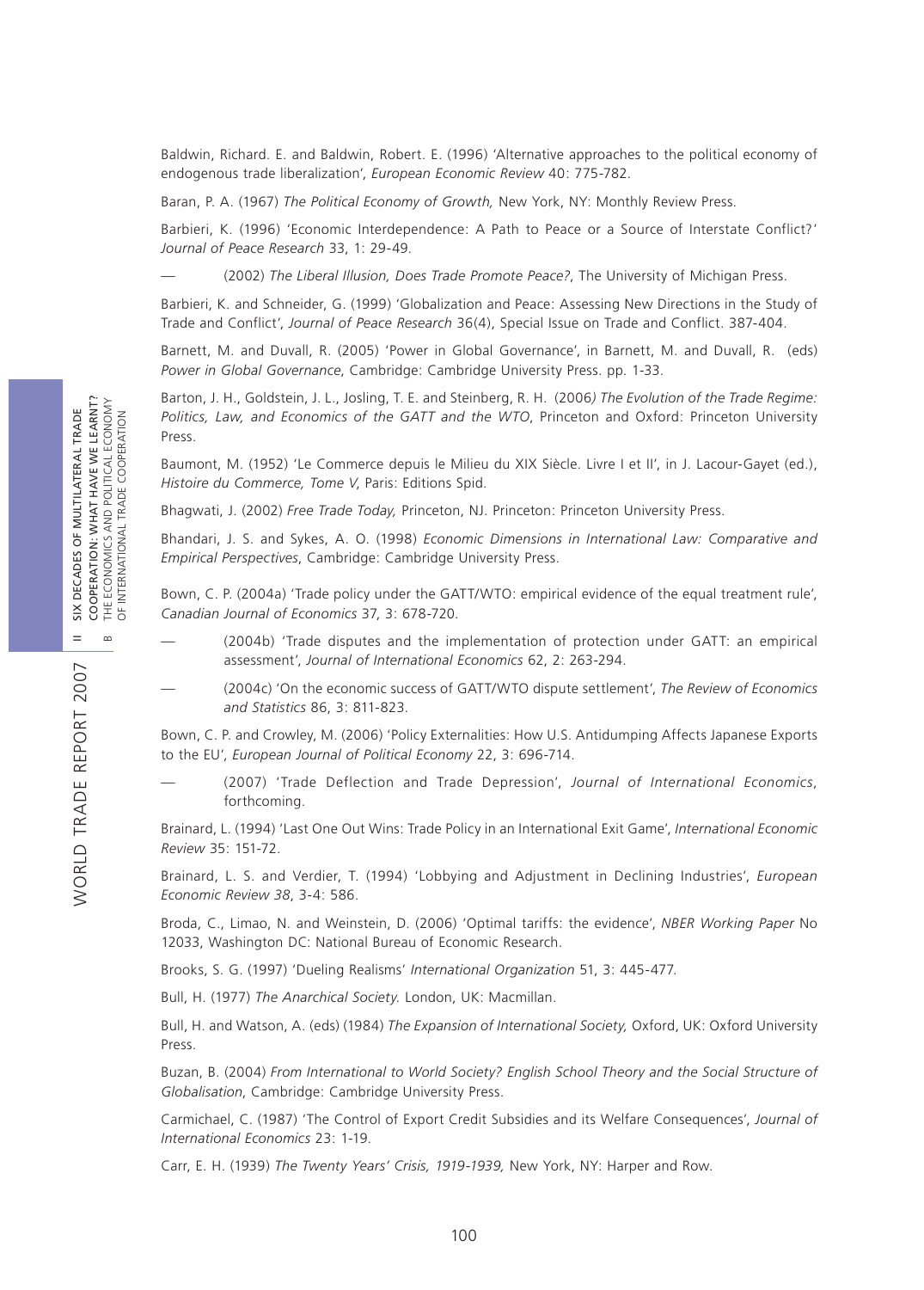II SIX DECADES OF MULTILATERAL TRADE

Cass, D. Z. (2005) *The Constitutionalization of the WTO,* Oxford, UK: Oxford University Press.

Chang, W. and Winters, A. L. (2001) 'How Regional Blocs Affect Excluded Countries: The Price Effects of MERCOSUR', *American Economic Review* 92, 4: 889-904.

Charnovitz, S. (2004) 'The WTO and Cosmopolitics', *Journal of International Economic Law* 7, 3: 675-682.

Chase-Dunn, C. (1998) *Global Formation: Structures of the World-Economy,* 2nd ed. Lanham, MD: Rowman and Littlefield.

Checkel, J. T. (1998) 'The Constructivist Turn in International Relations Theory', *World Politics* 50, 2: 324-348.

Clausewitz, C. von (1993) *On War*, Howard, M.E. and Paret, P. (eds). Princeton: Princeton University Press.

Committee on Industry and Trade (1925) *Survey of Overseas Markets* (Balfour Report), London.

Conybeare, J. A. C. (1984) Public Goods, Prisoners' Dilemma and the International Political Economy, *International Studies Quarterly* 28, 1: 5-22.

Corden, M. (1997) *Trade Policy and Economic Welfare*, Oxford: Oxford University Press.

Dam, K. W. (1970) *The GATT: Law and International Economic Organization*, Chicago: The University of Chicago Press.

Dixit, A. (1987) 'Strategic aspects of trade policy', in T.F. Bewley (ed) *Advances in economic theory: fifth world congress*, New York: Cambridge University Press.

Dobson, J (1976) *Two Centuries of Tariffs. The Background and Emergence of the United States Tariff Commission*, Washington, DC: US International Trade Commission.

Downs, G. W. and Rocke, D. M. (1995) *Optimal Imperfection? Domestic Uncertainty and Institutions in International Relation*s, Princeton: Princeton University Press.

Drake, W. J and Nicolaïdis,K. (1992) 'Ideas, Interests and Institutionalization: 'Trade in Services' and the Uruguay Round' in Haas, P.M. (ed) *Knowledge, Power, and International Policy Coordination*, Columbia: University of South Carolina Press pp. 37-100.

Dunoff, J. L. and Trachtman, J. P. (1999) 'Economic Analysis of International Law', *Yale Journal of International Law* 24, 1: 1-59.

Dupont, C., Beverelli, C. and Pézard, S. (2006) 'Learning in Multilateral Trade Negotiations: Some Results from Simulation from Developing Countries', in Odell, J.S (ed) *Negotiating Trade: Developing Countries in the WTO and NAFTA*, Cambridge: Cambridge University Press. pp. 145-174.

Eaton, J. and Kortum, S. (2002) 'Technology, Geography and Trade', *Econometrica* 70, 5: 1741-1780.

Eschenbach, F. and Hoekman, B. (2006) 'Services Policies in Transition Economies: on the EU and WTO as commitment mechanisms', *World Trade Review* 5, 3: 415-443.

Ethier, W. J. (2001) 'Punishments and Dispute Settlement in Trade Agreements', *PIER Working Paper* 01-21.

- (2001a) 'Theoretical problems in negotiating trade liberalization', *European Journal of Political Economy* 17: 209–232.
- (2004) 'Political externalities, Non-discrimination, and a Multilateral World', *Review of International Economics* 12, 3: 303-320.
- (2006) 'The theory of trade policy and trade agreements: a critique', *PIER Working Paper*  No 06-013, Philadelphia: Penn Institute for Economic Research.

Evans, P. B., Jacobson, H. K. and Putnam, R. D. (1993) *Double-Edged Diplomacy: International Bargaining and Domestic Politics*, Berkeley, Los Angeles, London: University of California Press.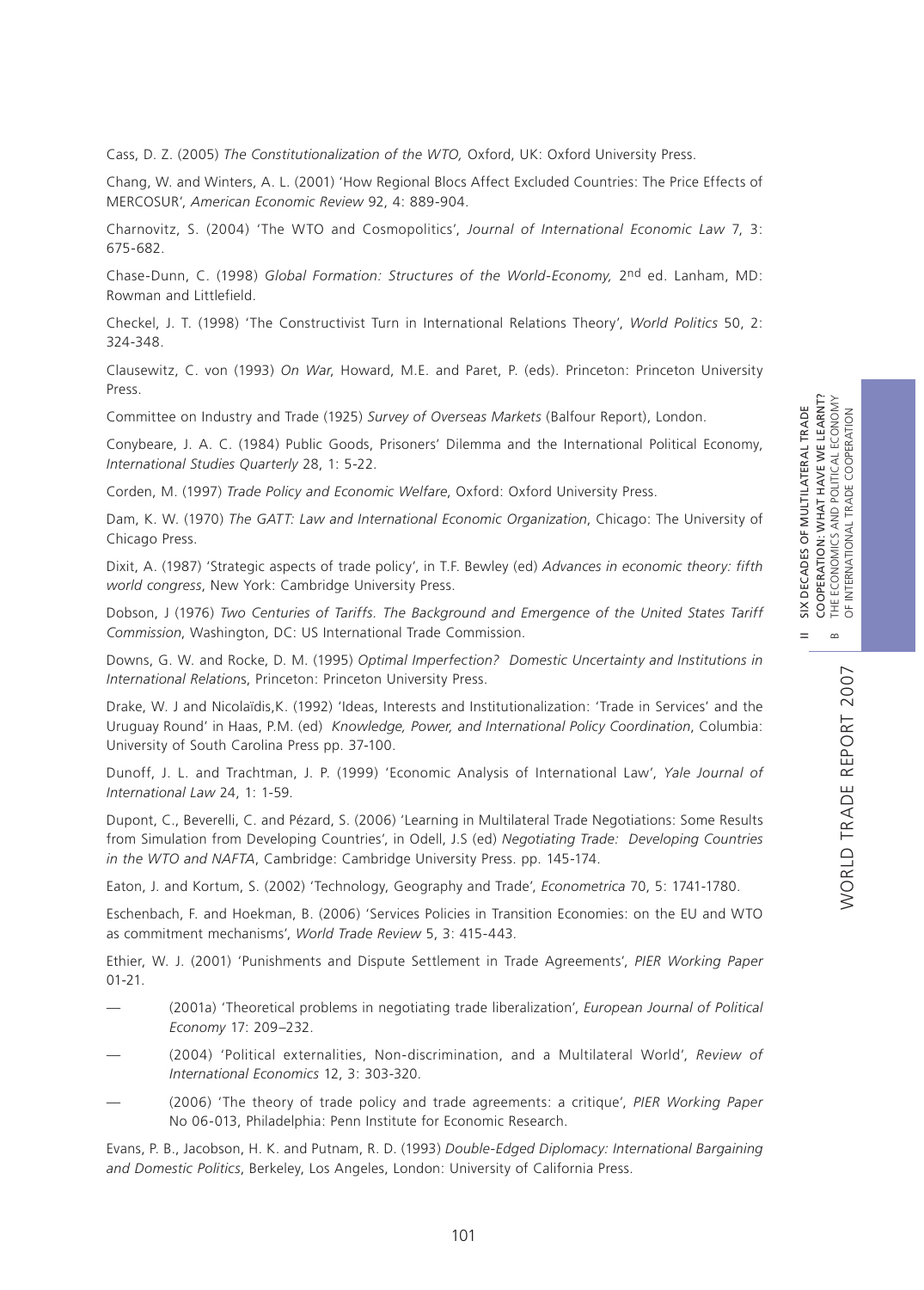Evans, T. and Wilson, P. (1992) 'Regime Theory and the English School of International Relations: A Comparison', *Millenium: Journal of International Studies* 21, 3: 330.

Falvey, R., Greenway, D. and Yu, Z. (2004) 'Intra-industry Trade Between Asymmetric Countries with Heterogeneous Firms', *Leverhulme Centre for Research on Globalization Economic Policy Working Paper* N. 2004/5.

Fearon, J. D. (1998) 'Bargaining, Enforcement, and International Cooperation', *International Organization* 52, 2: 269-305.

Finnemore, M. (1996) *National Interests in International Society*, Ithaca and London: Cornell University Press.

Finnemore, M. and Sikkink, K. (1998) 'International Norm Dynamics and Political Change', *International Organization* 52, 4: 887-918.

Frank, A. G. (1969) *Capitalism and Underdevelopment in Latin America: Historical Studies of Chile and Brazil,* New York, NY: Monthly Review Press.

Frieden, J. (2006) *Global Capitalism. It Fall and Rise in the Twentieth Century,* New York: W.W. Norton.

Gardner, R. N. (1980) *Sterling-Dollar Diplomacy in Current Perspective: The Origins and the Prospects of our International Economic Order*, New York: Columbia University Press.

Gawande K. and Bandyopadhyay, U. (2000) 'Is Protection for Sale? Evidence of the Grossman-Helpman Theory of Endogenous protection', *Review of Economics and Statistics* 82, 1: 139-152.

Gerhart, P. (2003) 'The Two Constitutional visions of the World Trade Organization', *Pennsylvania Journal of International Economic Law* 24, 1: 1-74.

Gilpin, R. (1987) *The Political Economy of International Relations***,** Princeton: Princeton University Press.

Goldberg, P. K. and Maggi, G. (1999) 'Protection for Sale and Empirical Investigation', *American Economic Review* 84, 4: 1135-1155.

Goldstein, J (1993) 'Creating the GATT Rules: Politics, Institutions, and American Policy', in Ruggie, J.G. (ed) *Multilateralism Matters: The Theory and Praxis of an Institutional Form, New York: Columbia* University Press. pp. 201-232.

- (1996) 'International Law and Domestic Institutions: Reconciling North American Unfair Trade Laws', *International Organization* 50: 541-64.
- (1998) 'International Institutions and Domestic Politics: GATT, WTO, and the Liberalization of International Trade', in Krueger, A.O. (ed) *The WTO As An International Organization*, Chicago and London: The University of Chicago Press. pp. 133-152.

Goldstein, J. and Gowa, J. (2002) 'US National Power and the Postwar Trading Regime', *World Trade Review* 1, 2: 153-170.

Goldstein, J. and Keohane, R. O. (eds) (1993) *Ideas and Foreign Policy*, Ithaca: Cornell University Press.

Gourevitch, P. (2002) 'Domestic Politics and International Relations', in Carlsnaes, W., Simmons, B. and Risse, T. (eds) *Handbook of International Relations*, London, Thousand Oaks, New Delhi: Sage. pp. 309- 328.

Gowa, J. (1989) 'Bipolarity, Multipolarity, and Free Trade', *American Political Science Review* 83, 4: 1245- 1256.

Gowa, J. and Mansfield, E. D. (1993) 'Power Politics and International Trade', *American Political Science Review* 87, 2: 408-420.

— (2004) 'Alliances, Imperfect Markets, and Major-Power Trade'. *International Organization* 58, 4: 775-805.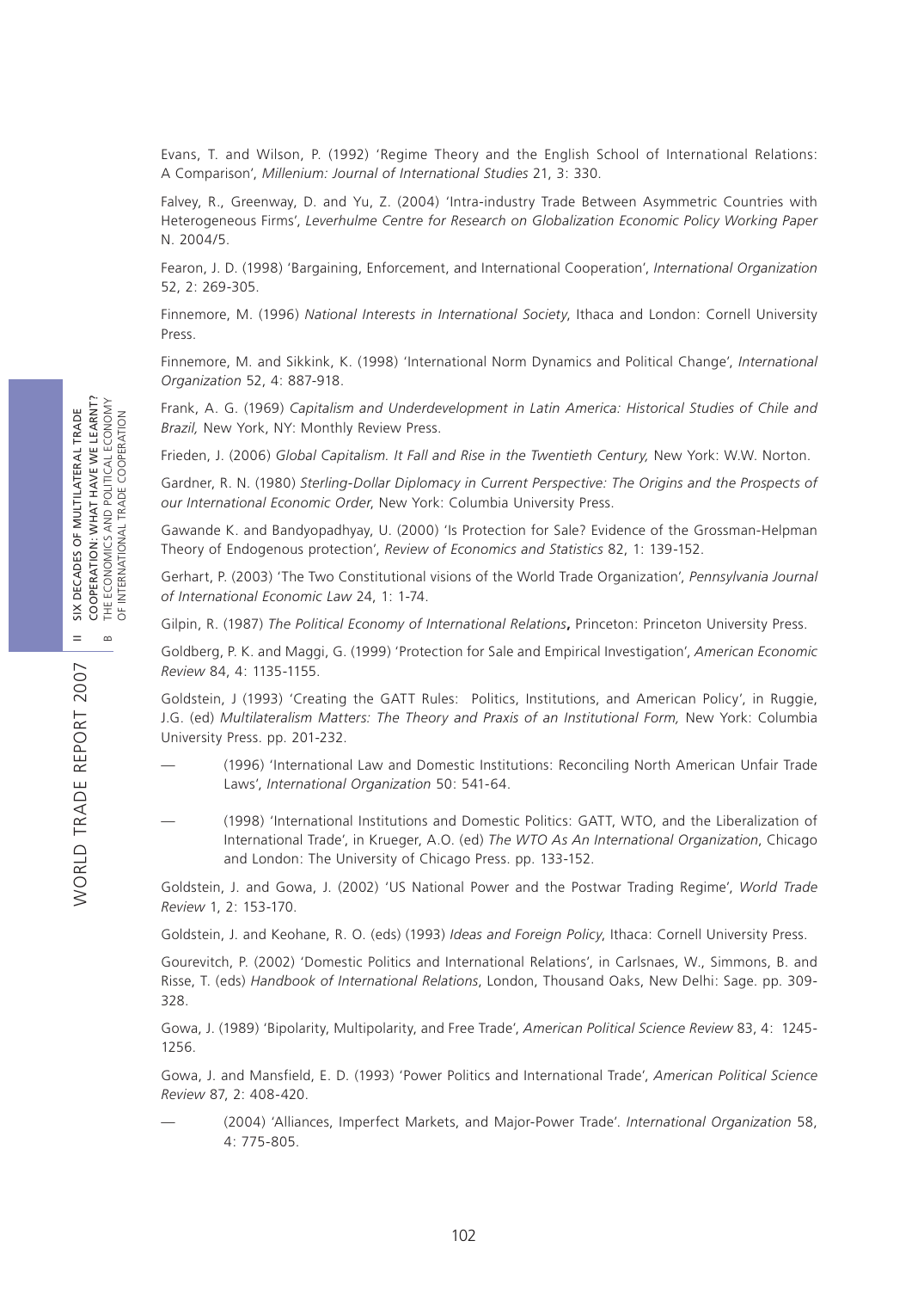WORLD TRADE REPORT 2007

WORLD TRADE REPORT 2007

II SIX DECADES OF MULTILATERAL TRADE

Grieco, J. M. (1988) 'Anarchy and the Limits of Cooperation: A Realist Critique of the Newest Liberal Institutionalism', *International Organization* 42, 3: 485-507.

— (1990) *Cooperation among Nations: Europe, America and Non-Tariff Barriers to Trade*, Ithaca: Cornell University Press.

Grieco, J. M. and Ikenberry, G.J. (2003) *State Power and World Markets: The International Political Economy*, New York and London: W.W. Norton and Company.

Gros, D. (1987) 'A note on the optimal tariff, retaliation and the welfare loss from tariff wars in a framework with intra-industry trade', *Journal of International Economics* 23: 357-367.

Grossman, G. and Maggi, G. (1998) 'Free Trade versus Strategic Trade: A Peak into Pandora's Box', in Soto R., Ramachandran R. and Mino K. (eds) *Global Competition and Integration,* Dordrecht: Kluwer Academic.

Grossman, G. M. and Helpman, E. (1994) 'Protection for Sale', *American Economic Review* 84, September: 833-50.

— (1995a) 'Trade War and Trade Talks', *Journal of Political Economy* 103: 675-708.

— (1995b) 'The Politics of Free Trade Agreements', *American Economic Review* 85:667-90.

— (2001) *Special Interest Politics*, Cambridge, MA: MIT Press.

Gruber, L. (2000) *Ruling the World: Power Politics and the Rise of Supranational Institutions,* Princeton: Princeton University Press*.*

Gruenspecht, H. K. (1988) 'Dumping and Dynamic Competition', *Journal of International Economics* 25: 225-48.

Guzzini, G. (2002) 'A Reconstruction of Constructivism in International Relations', *European Journal of International Relations* 6, 2: 147-182.

Haas, E.B. (1990) *When Knowledge is Power: Three Models of Change in International Organizations*, Berkely, Los Angeles, London: University of California Press.

Haas, P. M. (1992) 'Introduction: Epistemic Communities and International Policy Coordination', in P. M. Haas (ed) *Knowledge, Power, and International Policy Coordination*, Columbia: University of South Carolina Press. pp. 3-35.

Haggard, S. and Simmons, B.A. (1987) 'Theories of International Regimes', *International Organization* 41,  $3:491 - 517$ 

Harms, P., Mattoo, A. and Schuknecht, L. (2003) 'Explaining liberalization commitments in financial services trade', *World Bank Policy Research Paper* 2999.

Hasenclever, H., Mayer P. and Rittberger V. (1997) *Theories of International Regimes*, Cambridge: *University Press*.

— (2000) 'Integrating Theories of International Regimes', *Review of International Studies* 26, 1: 3-33.

Hillman, A. and Ursprung, H. W. (1988) 'Domestic Politics, Foreign Interests and International Trade Policy', *American Economic Review* 78, 4: 729-45.

Hirschman, A. O. (1980) *National Power and the Structure of Foreign Trade* (First published in 1945.) Expanded edition, Berkeley, CA: University of California Press. pp. v-52.

Holsti, K. J. (2004) *Taming the Sovereigns: Institutional Change in International Politics*, Cambridge: Cambridge University Press.

Horowitz, S. (2004) 'Reversing Globalization: Trade policy consequences of World War I', *European Journal of International Relations* 10, 1: 33-59.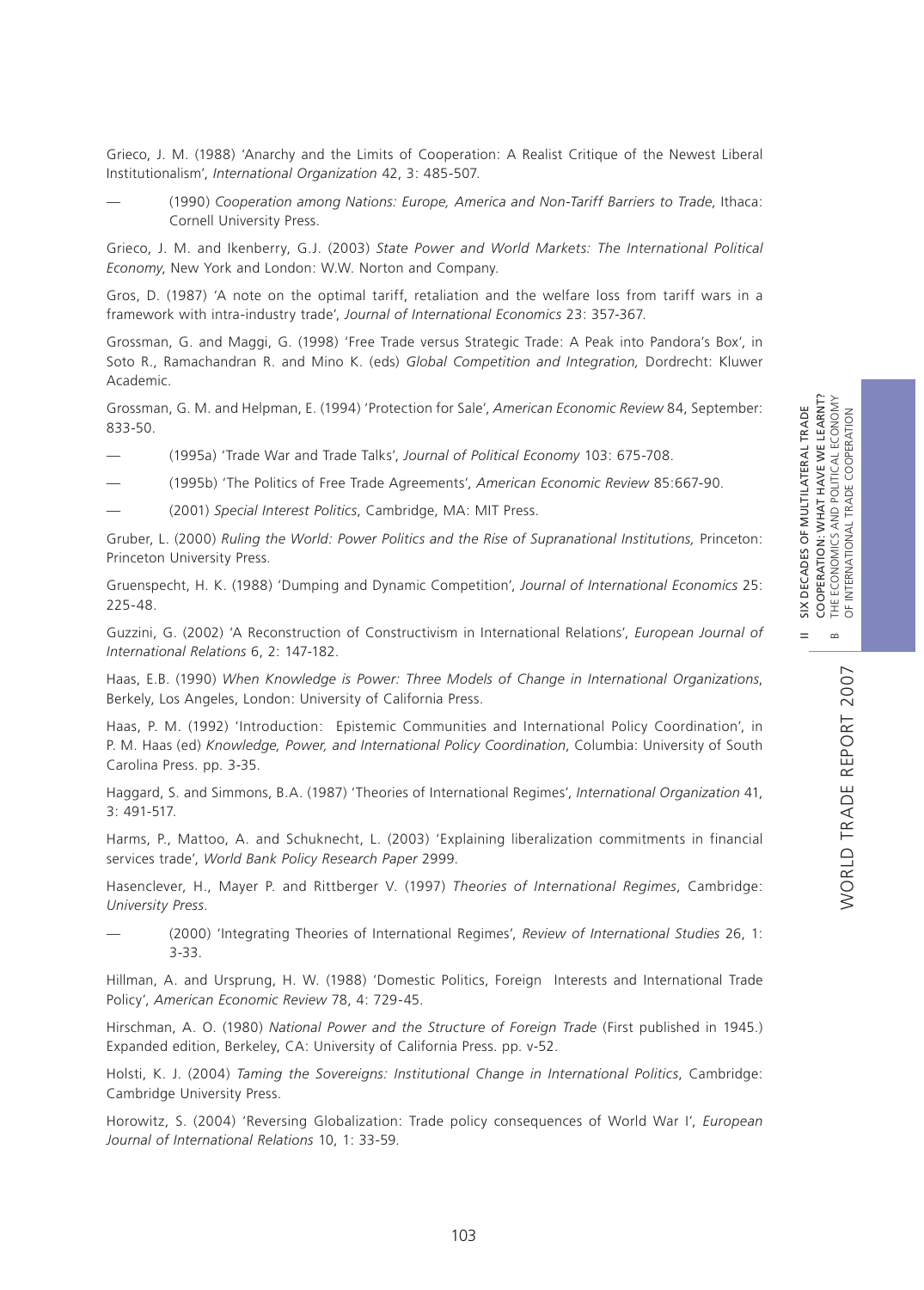Howse, R. and Nicolaidis, K. (2001). 'Legitimacy and Global Governance: Why Constitutionalizing the WTO is a Step too Far', in Porter, R. B. et al. (eds), *Efficiency, Equity, Legitimacy: The Multilateral Trading System at the Millennium,* Washington, D.C.: Brookings Institution Press.

Hudec, R. E. (1993) 'Circumventing Democracy: The Political Morality of Trade Negotiations', *N.Y.U. Journal of International Law & Politics* 25: 311-322.

Hull, C. (1948) *The Memoirs of Cordell Hull,* London: Hodder and Stoughton.

Ikenberry, G .J. (2001) *After Victory: Institutions, Strategic Restraint, and the Rebuilding of Order After Major Wars*, Princeton and Oxford: Princeton University Press.

Ikenberry, G. J., Lake, D. A., Mastanduno, M. (1989) 'The State and American Foreign Economic Policy', *International Organization* 42, 1: 1-14.

Ikenberry, J. G. and Kupchan, C. A.(1990) 'Socialization and Hegemonic Power', *International Organization* 44, 3: 283–315.

Irwin, D. A. (1993) 'Multilateral and Bilateral Trade Policies in the World Trading System: An Historical Perspective', in de Melo, J. and Panagariya, A. (eds) *New Dimensions in Regional Integration*, New York: Cambridge University Press. pp. 90-119.

- (1996) *Against the Tide: Intellectual History of Free Trade,* Princeton, NY: Princeton University Press.
- (1998) The Smoot-Hawley Tariff: A Quantitative Assessment, *The Review of Economics and Statistics*, Vol. LXXX.

Jackson, J.H. (1969) *World Trade and the Law of GATT,* New York: Bobbs-Merrill.

Jawara, F. and Kwa, A. (2004). *Behind the Scenes at the WTO: The Real World of International Trade Negotiations: Lessons of Cancun ,* 2nd edition, London and New York : Zed Books (distributed by Palgrave, New York ).

Johnson, H. G. (1953-1954) 'Optimum tariffs and retaliation', *The Review of Economic Studies* 21, 2: 142-153.

Kapstein, E. (2003) 'Two Dismal Sciences Are Better Than One Economics and the Study of National Security, A Review Essay', *International Security* 27, 3: 158-187.

Keohane, R. O. (1984) *After Hegemony: Cooperation and Discord in the World Political Economy*, Princeton: Princeton University Press.

- (1993) 'Institutional Theory and the Realist Challenge After the Cold War', in Baldwin, D. A. (ed) *Neorealism and Neoliberalism: The Contemporary Debate*, New York: Columbia University Press pp.269-300.
- (2002) *Power and Governance in a Partially Globalized World*, London and New York: Routledge.
- (2005) *After Hegemony: Cooperation and Discord in the World Political Economy* (with a new preface by the author)*,* Princeton and Oxford: Princeton University Press*.*

Kindleberger, C. P (1989) 'Commercial Policy between the Wars', in Mathias, P. and Pollard, S. (eds), *The Cambridge Economic History of Europe*, Volume VIII, The Industrial Economies: The Development of Economic and Social Policies, New York: Cambridge University Press. pp. 161-196.

- (1973) *The World in Depression*, *1929-1939*, Berkely: University of California Press.
- (1975) 'The Rise of Free Trade in Western Europe,1820-1875', in *The Journal of Economic History*, Volume XXXV.

Krasner, S. D. (1976) 'State Power and the Structure of International Trade', *World Politics* 28, 2: 317-347.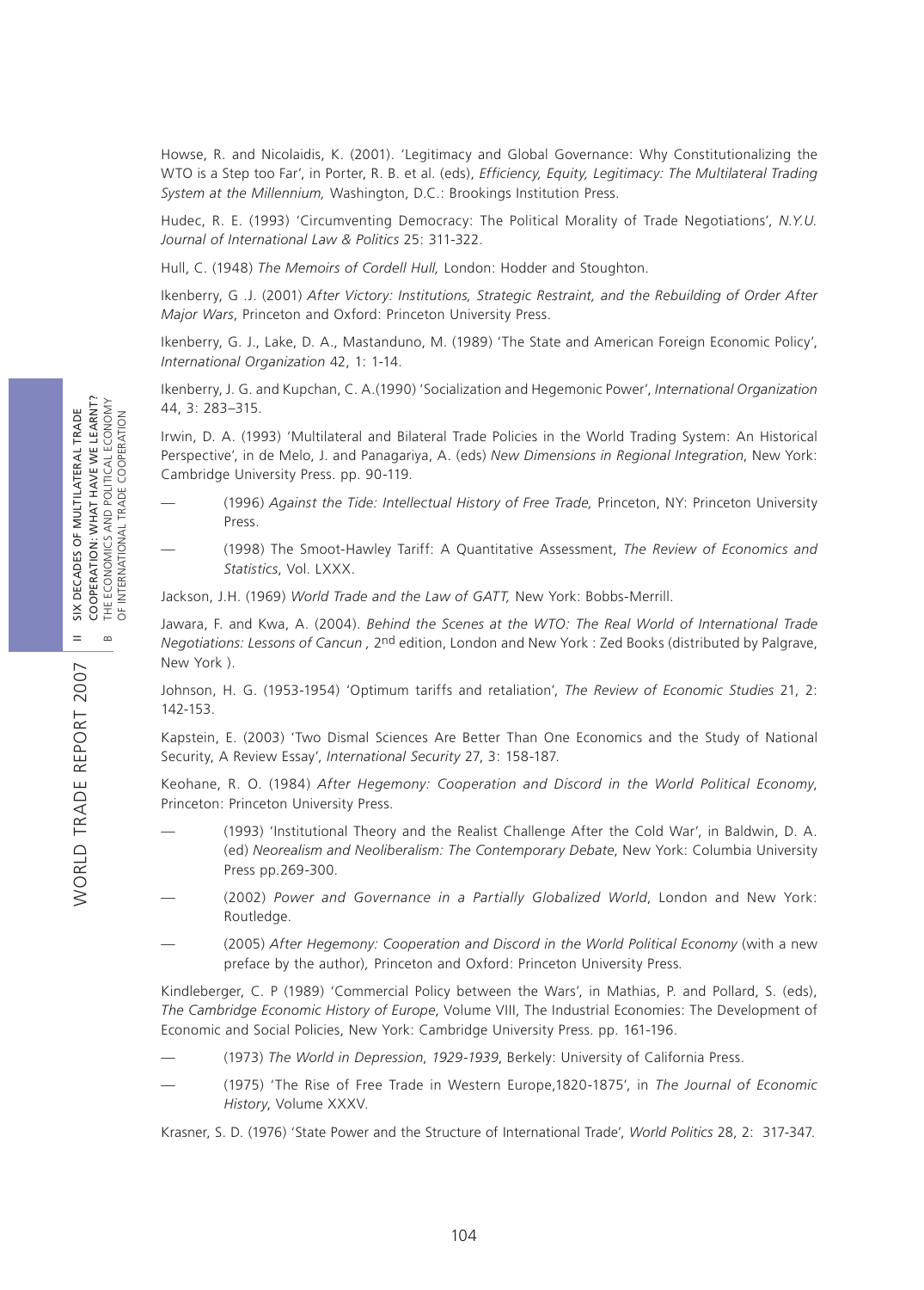II SIX DECADES OF MULTILATERAL TRADE

- (1983) 'Structural Causes and Regime Consequences: Regimes as Intervening Variables', in Krasner, S. D. (ed) *International Regimes*, Ithaca and London: Cornell University Press.
- (1991) 'Global Communications and National Power: Life on the Pareto Frontier', *World Politics* 43: 336-366.
- (1999) *Sovereignty: Organized Hypocrisy,* Princeton: Princeton University Press*.*

Kratochwil, F. V. (1989) *Rules, Norms, and Decisions: On the Conditions of Practical and Legal Reasoning in International Relations and Domestic Affairs*, Cambridge: Cambridge University Press.

Kratochwil, F. V. and Ruggie, J.G. (1986) 'International Organization: A State of the Art on an Art of the State', *International Organization* 40, 4: 753-775.

Krishna, P. and Mitra, D. (1999) 'Reciprocated Unilateralism: A political Economy Perspective', mimeo, Brown University.

— (2005) 'Reciprocated Unilateralism in Trade Policy' *Journal of International Economics* 65, 2: 461-487.

Kydland, F. E. and Prescott, E. C. (1977) 'Rules Rather Than Discretion: The Inconsistency of Optimal Plans', *Journal of Political Economy* 85, 3: 473-91.

Lake, D. (1993) 'Leadership, Hegemony, and the International Economy: Naked Emperor or Tattered Monarch with Potential?', *International Studies Quarterly* 37: 459-489.

Lal, D. (2006) *Reviving the Invisible Hand*, Princeton: University Press.

Lamy, P. (2001) 'Harnessing globalisation: do we need cosmopolitics?', Lecture given at the London School of Economics on February 1, 2001. Available http://trade-info.cec.eu.int/doclib/docs/2004/ october/tradoc\_119391.pdf. Accessed 06/02/07.

Lang, A. T. F. (2006) 'Reconstructing Embedded Liberalism: John Gerard Ruggie and Constructivist Approaches to the Study of the International Trade Regime', *Journal of International Economic Law* 9, 1: 81-116.

Lapan, H. E (1988) 'The Optimal Tariff, Production Lags and Time Consistency', *American Economic Review* 78, 3: 395-401.

Lavergne, R. P. (1983) *The Political Economy of US Tariffs: An Empirical Analysis*, Toronto: Academic Press.

League of Nations (1927) Economic and Financial Section, International Economic Conference, Documentation, 'Tariff Level Indices', Geneva.

- (1942) Economic and Financial Transit Department, 'Commercial Policy in the Interwar Period. International Proposals and National Policies', Geneva.
- (1945) Report of the Economic and Financial Committees, 'Commercial Policy in the Post-War World'. Official No.: C.31.M.31.1945.II.A (April 1945).

Lewis, A. (1981) The Rate of Growth of World Trade, 1830-1973, in Grossmann and Lundberg (ed) *The World Economic Order. Past and Prospects*.

Liepmann, H. (1938) *Tariff Levels and the Economic Unity of Europe*, London: Allen, G. & Unwin.

Limão, N. (2005) 'Preferential agreements as stumbling blocks for multilateral trade liberalization – evidence for the U.S.', *CEPR Discussion Paper* No 4884, London: Centre for Economic Policy Research.

— (2006) 'Preferential Trade Agreements as Stumbling Blocks for Multilateral Trade Liberalization: Evidence for the United State', *American Economic Review* 96, 3: 896-914.

Mac Callum, P. (2004) 'Protection for Sale and Trade Liberalization: an Empirical Investigation', *Review of International Economics* 12, 1: 81-94.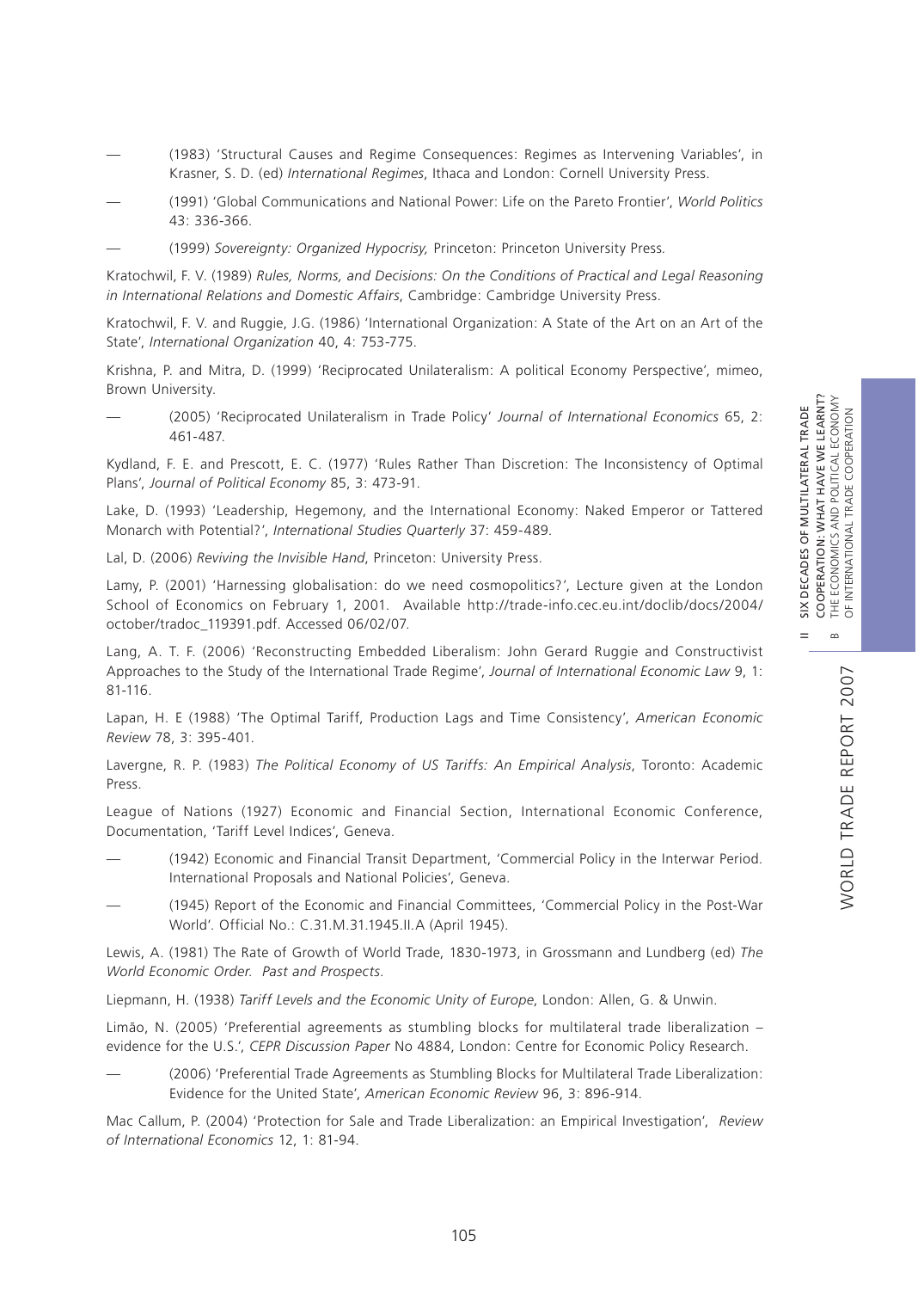Maddison, A. (1962) 'Growth and Fluctuation in the World Economy, 1870-1960', *Banca Nazionale del Lavoro Quarterly Review*, No. 61, June.

— (2001) *The World Economy: A Millennial Perspective*, Paris: OECD.

Magee, S. P., Brock, W. A. and Young, L. (1989) 'Black Hole Tariffs and Endogenous Policy Theory: Political Economy in General Equilibrium', Cambridge: Cambridge University Press.

Magelby, D. B. and Nelson, C. J. (1990) 'The Money Case: Congressional Campaign Finance Reform', Washington, DC: Brooking Institution.

Maggi, G. and Rodriguez-Clare, A. (1998) 'The Value of Trade Agreements in the Presence of Political Pressures', *Journal of Political Economy* 106, 3: 574-601.

— (2007) 'A political Economy Theory of Trade Agreements', *American Economic Review*, forthcoming.

Mansfield, E. D. and Bronson, R. (1997) 'Alliances, Preferential Trading Arrangements, and International Trade', *American Political Science Review* 91, 1: 94-107.

Mansfield, E. D. and Reinhardt, E. (2003) 'Multilateral Determinants of Regionalism: The Effects of GATT/WTO on the Formation of Preferential Trading Arrangements', *International Organization* 57, 3: 829-862.

Mansfield, E. D., Milner, H. V. and Rosendorff, B. P. (2002). 'Why Democracies Cooperate More: Electoral Control and International Trade Agreements', *International Organization* 56, 3: 477-513.

Martin, L. L. (1993) 'The Rational State Choice of Multilateralism', in Ruggie, J.G. (ed.) *Multilateralism Matters: The Theory and Praxis of an Institutional Form,* New York: Columbia University Press. pp. 91- 121.

Martin, L. L. and Simmons, B. A. (1998) 'Theories and Empirical Studies of International Institutions', *International Organization* 52, 4: 729-775.

Martin, P., Mayer, T. and Thoenig, M. (2005) 'Make Trade not War?', *CEPR, Discussion Paper Series* N. 5218.

Maskin, E. and Newberry, D. (1990) 'Disadvantageous Oil Tariffs and Dynamic Consistency', *American Economic Review* 80: 143-56.

Matsuyama, K. (1990) 'Perfect Equilibria in a Trade Liberalization Game', *American Economic Review* 80:480-492.

Mavroidis, P. (2007) *Trade in Goods*, Oxford, UK: Oxford University Press (forthcoming).

Mayer, W. (1984) 'Endogenous Tariff Formation', *American Economic Review* 74: 970-85.

— (1994) 'Optimal Pursuit of Safeguard Actions Over Time', in Deardoff, A. and Stern, R. (eds) *Analytical and Negotiating Issues in the Global Trading System*, Ann Arbor: University of Michigan Press.

McGinnis, J. O. and Movsesian, M. L. (2000) 'The World Trade Constitution', *Harvard Law Review* 114: 511-605.

McLaren, J. (1997) 'Size, Sunk Costs and Judge Bowker's Objection to Free Trade', *American Economic Review* 87: 400-20.

— (2002) 'A Theory of Insidious Regionalism', *Quarterly Journal of Economics* 117, 2: 571-608.

Mearsheimer, J. J. (1995) 'The False Promise of International Institutions', *International Security* 19, 3: 5-49.

Melitz, M. J. (2003) 'The Impact of Trade on Intra-Industry Reallocation and Aggregate Industry Productivity', *Econometrica* 71, 6: 1695-1725.

Mill, J. S. (1844) *Essays on some unsettled questions of political economy*, London: Parker.

WORLD TRADE REPORT 2007

**NORLD TRADE REPORT 2007**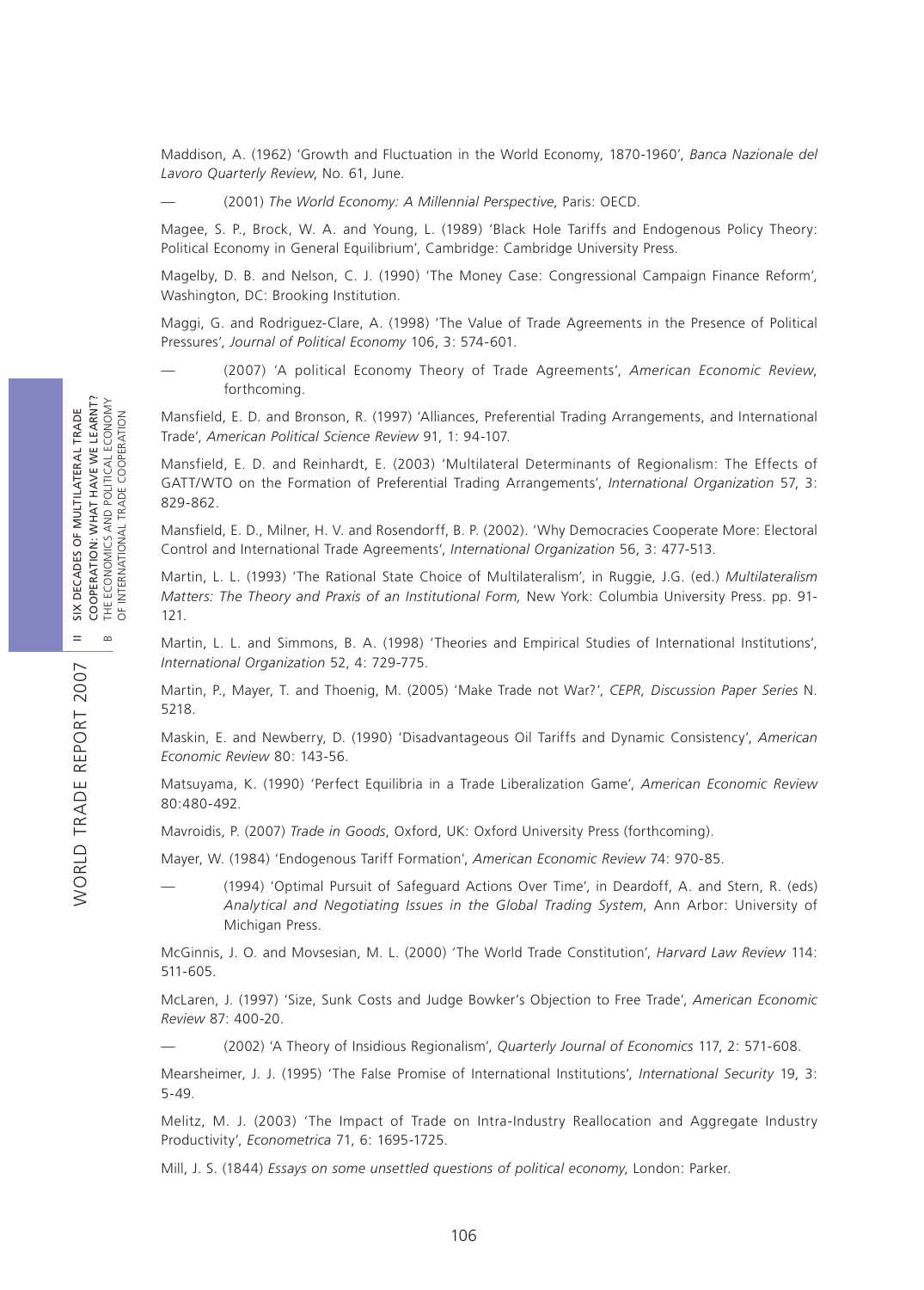WORLD TRADE REPORT 2007

WORLD TRADE REPORT 2007

II SIX DECADES OF MULTILATERAL TRADE

Miller, J. N. (2000) **'**Origins of the GATT: British resistance to American multilateralism**'**, *Cambridge University Jerome Levy Economics Institute at Bard College, Working Paper* no**.** 318.

Milner, H. V. (1988) *Resisting Protectionism: Global Industries and the Politics of International Trade*, Princeton, NJ: Princeton University Press.

- (1998) *Interests, Institutions and Information: Domestic Politics and International Relations*, Princeton: Princeton University Press.
- (2002) 'International Trade', in Carlsnaes, W., Simmons, B. and Risse, T. (eds) *Handbook of International Relations*, London, Thousand Oaks, New Delhi: Sage. pp. 448-461.

Milner, H. V. and Rosendorff, B. P. (1997) 'Democratic Politics and International Trade Negotiations: Elections and Divided Government as Constraints on Trade Liberalization', *Journal of Conflict Resolution* 41, 1: 117-46.

Mitra, D. (1999) 'Endogenous Lobby Formation and Endogenous Protection: A Long-Run Model of Trade Policy Determination', *American Economic Review* 89: 1116-34.

Mitra, D., Thomakos, D. D. and Ulubasoglu, M. A. (2002) 'Protection for Sale in a Developing Country: Democracy versus Dictatorship', *Review of Economics and Statistics* 84, 3: 497-508.

Moravcsik, A. (1997) 'Taking Preferences Seriously: A Liberal Theory of International Politics', *International Organization* 51, 4: 513-553.

— (1998) *The Choice for Europe: Social Purpose & State Power from Messina to Maastricht*, London: Cornell University Press.

Morgenthau, H. (1948) *Politics Among Nations: The Struggle for Power and Peace,* New York, NY: Knopf.

Morrow, J. D. (1994) 'Modeling the Forms of International Cooperation: Distribution Versus Information', *International Organization* 48, 3: 387-423.

— (1997) 'When Do 'Relative Gains' Impede Trade?', *Journal of Conflict Resolution* 41, 1: 12-37.

Nolde, B. (1932) *La Clause De La Nation La Plus Favorisée et les Tarifs Préférentiels*, Académie de Droit International, Recueil de Cours, Tome 39.

Norbohm, J. O. (1962) *International Trade Statistics 1900-1960*, (unpublished document of UN Statistical Office), New York.

Odell, J. (1990) 'Understanding International Trade Policies: An Emerging Synthesis', *World Politics* 43 (October): 139-167.

Odell, J. and Sell, S. (2006) 'Reframing the Issue: The Coalition on Intellectual Property and Public Health in the WTO, 2001' in Odell, J. (ed.) *Negotiating Trade: Developing Countries in the WTO and NAFTA*. New York, NY: Cambridge University Press.

O'Rourke, K. (2007*) Power and Plenty: Trade, War, and the World Economy in the Second Millennium*. Forthcoming Fall 2007, Princeton University Press.

O'Rourke, K. and Williamson, J. (1999) *Globalization and History. The Evolution of a Nineteenth Century Atlantic Economy,* Cambridge MA: MIT Press.

Ostrom, E. (2003) 'How types of goods and property rights jointly affect collective action', *Journal of Theoretical Politics* 15, 3: 239-270.

Pauwelyn, J. (2006) 'Optimal Protection of International Law: Navigating between "European Absolutism" and "American Voluntarism", mimeo. Available at http://www.law.duke.edu/fac/pauwelyn/pdf/optional\_ protection.pdf. Accessed 06/02/2007.

Penrose, E. F. (1953) *Economic Planning for the Peace.* Princeton, NJ: Princeton University Press.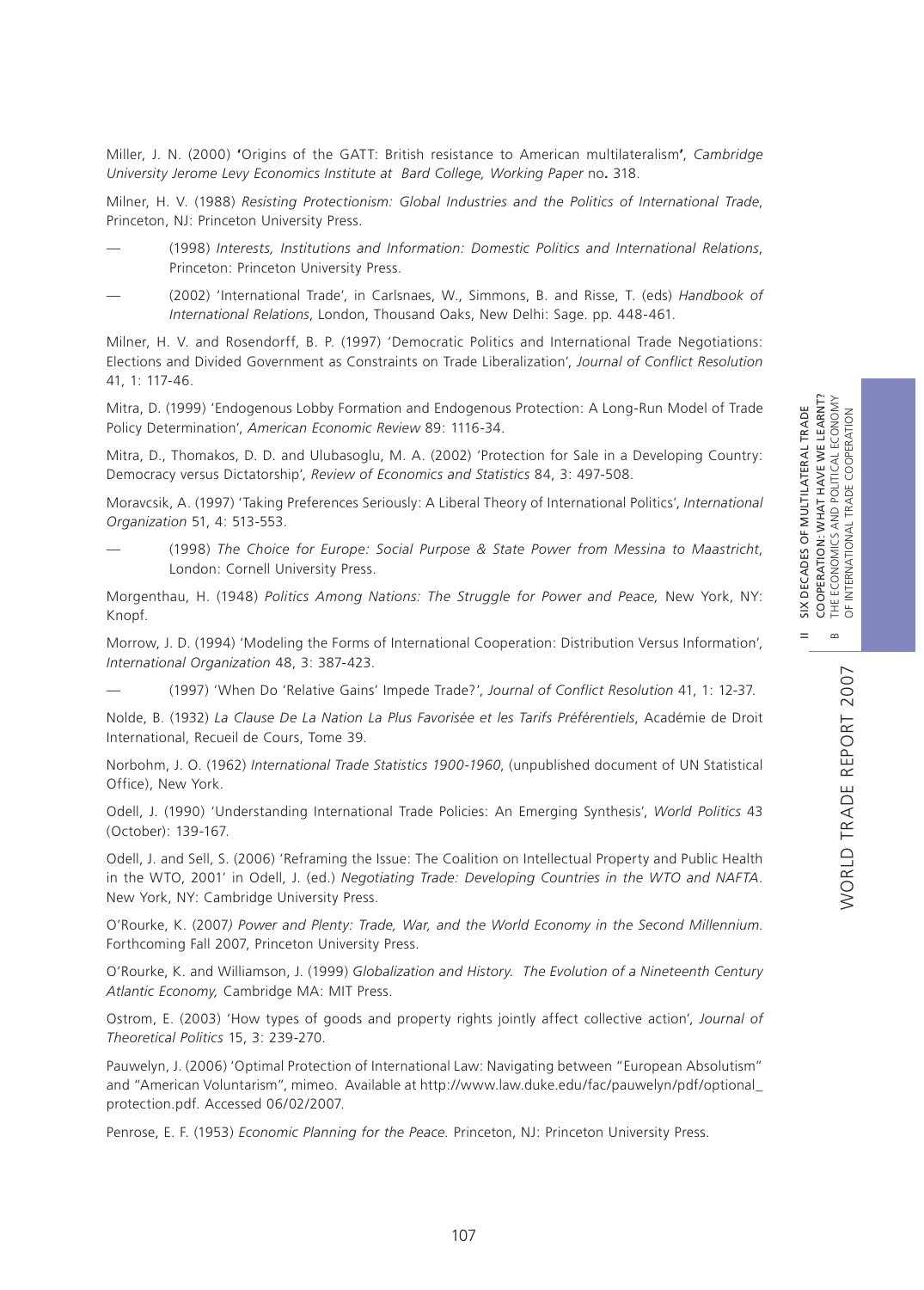Petersmann, E.-U. (1986) 'Trade Policy as a Constitutional Problem. On the 'Domestic Policy Functions' of International Trade Rules', *Aussenwirtschaft* 41: 405-439.

- (1995) 'The Transformation of the World Trading System Through the 1994 Agreement Establishing the World Trade Organization', *European Journal of International Law* 6: 1-61.
- (1998) 'From the Hobbesian International Law of Coexistence to Modern Integration Law: The WTO Dispute Settlement System', *Journal of International Economic Law* 1: 175-198.
- (2005) 'Addressing Institutional Challenges to the WTO in the New Millennium: A Longer-Term Perspective', *Journal of International Economic Law* 8, 3: 647-665.
- (2006) 'Multilevel Trade Governance in the WTO Requires Multilevel Constitutionalism', in: Joerges, C. and Petersmann, E.-U.: *Constitutionalism, Multilevel Trade Governance and Social Regulation*, Hart Publishing, Portland, OR.

Polachek, S. W. (1992) 'Conflict and Trade: An Economic Approach to Political Interactions', in Isard, W. and Anderton, C.H. (eds) *Economics of Arms Reduction and the Peace Process*, Amsterdam: North-Holland.

— (1997) 'Why Democracies Cooperate More and Fight Less: The Relationship Between International Trade and Cooperation', *Review of International Economics* 5, 1: 295-309.

Pomfret, R. (1997) *The Economics of Regional Trading Arrangements,* Oxford: Clarendon Press.

Posner, R. A. (1988) *Economic Analysis of the Law*. Boston, MA: Little, Brown and Co.

Powell, R. (1991) 'Absolute Gains and Relative Gains in International Relations Theory', *American Political Science Review* 85, 4: 1303-1320.

Putnam, R. D. (1988) 'Diplomacy and Domestic Politics: The Logic of Two-Level Games', *International Organization* 42, 3: 427-60.

Rappard, W. (1938) *Post-War Efforts For Freer Trade,* Geneva Studies, Volume IX, No.2, Geneva.

Ravenhill, J. (ed) (2005) *Global Political Economy*, Oxford, UK: Oxford University Press.

Regan, D. (2006) 'What Are Trade Agreements For? – Two Conflicting Stories Told by Economists, With a Lesson for Lawyers', *Journal of International Economic Law* 9, 4: 951-988.

Reus-Smit, C. (1997) 'The Constitutional Structure of International Society and the Nature of Fundamental Institutions', *International Organization* 51, 4: 555-589.

Riedel, J. C. (1977) 'Tariff Concessions in the Kennedy Round and the Structure of Protection in West Germany: An econometric Assessment', *Journal of International Economics* 7: 133-43.

Rittberger, V. (1993) 'Research on International Regimes in Germany: The Adaptive Internalization of an American Concept', in Rittberger, V. (ed) *Regime Theory and International Relations*, Oxford: Clarendon Press. pp. 3-22.

Rodrik, D. (1995) 'Political Economy of Trade Policy', in Grossman, G. and Rogoff, K. (eds) *Handbook of International Economics.* Amsterdam: New Holland. pp. 457-1494.

Ruggie, J. G. (1982) 'International Regimes, Transactions, and Change: Embedded Liberalism in the Postwar Economic Order', *International Organization*, 36, 2: 379-415.

- (1983) 'International Regimes, Transactions and Change: Embedded Liberalism in the Postwar Economic Order', in Krasner, S.D. (ed) *International Regimes*, Ithaca and London: Cornell University Press. pp. 195-231.
- (1998) *Constructing the World Polity: Essays on International Institutionalization*, London and New York: Routledge.

Ruggie, J. G. (ed) (1993) *Multilateralism Matters: The Theory and Praxis of an Institutional Form,* New York: Columbia University Press*.*

WORLD TRADE REPORT 2007

**NORLD TRADE REPORT 2007**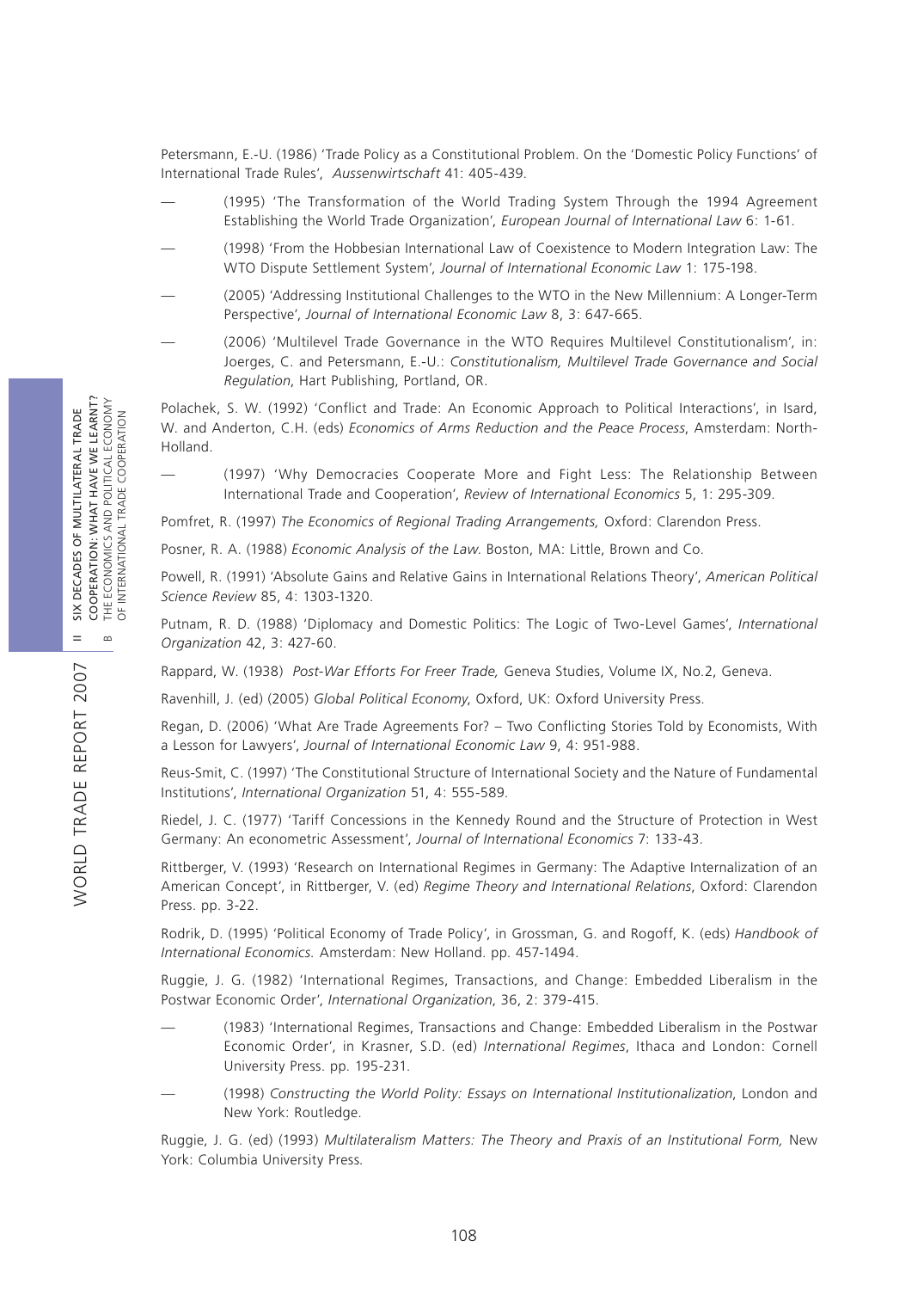WORLD TRADE REPORT 2007

WORLD TRADE REPORT 2007

II SIX DECADES OF MULTILATERAL TRADE

Sandler, T. (1992) *Collective Action. Theory and Applications*, Ann Arbor: University of Michigan Press.

Schermers, H. and Blokker, N. (1995) *International Institutional Law: Unity Within Diversity.* 3rd rev. edition, Cambridge, MA: Kluwer Law International.

Shaffer, G. (2005) 'Power, Governance, and the WTO: A Comparative Institutional Approach', in Barnett, M. and Duvall, R. (eds) *Power in Global Governance*, Cambridge: Cambridge University Press. pp. 130- 160.

Shirono, K. (2003) 'Are WTO tariff negotiations reciprocal ? an analysis of tariff liberalization', mimeo, Columbia University.

Simmons, B. A. and Martin, L. L. (2002) 'International Organizations and Institutions', in Carlsnaes, W., Simmons, B. and Risse, T. (eds) *Handbook of International Relations*, London, Thousand Oaks, New Delhi: Sage. pp. 192-211.

Snidal, D. (1985) 'The Limits of Hegemonic Stability Theory', *International Organization* 39, 4: 579-614.

- (1991) 'Relative Gains and the Pattern of International Cooperation', *American Political Science Review* 85, 3: 701-726.
- (1997) 'International Political Economy Approaches to International Institutions', in Bhandari, J.S. and Sykes, A.O. (eds) *Economic Dimensions in International Law: Comparative and Empirical Perspectives*, Cambridge: Cambridge University Press. pp. 477-512.
- (2002) 'Rational Choice and International Relations', in Carlsnaes, W., Simmons, B. and Risse, T. (eds) *Handbook of International Relations*, London, Thousand Oaks, New Delhi: Sage. pp. 73-94.

Snyder, J. M. Jr (1990) 'Campaign Contributions as Investments: The US House of Representatives, 1980- 86', *Journal of Political Economy* 98: 1195-1227.

Staiger, R. W. (2004) 'Report on the international trade regime for the international task force on global public goods', available at http://www.gpgtaskforce.org/uploads/files/200.pdf. Accessed 22/02/2007.

(2006) 'Review of Behind the Scenes at the WTO: the Real World of International Trade Negotiations: Lessons of Cancun', *Journal of Economic Literature* XLIV: 428-442.

Staiger, R. W. and Tabellini, G. (1987) 'Discretionary Trade Policy and Excessive Protection' *American Economic Review* 77, 5: 823-837.

- (1989) 'Rules and Discretion in Trade Policy', *European Economic Review* 33: 1265-77.
- (1999) 'Do GATT Rules Help Governments Make Domestic Commitments?', *Economics and Politics* 11, 2: 109-144.

Stein, A. (1983) 'Coordination and Collaboration Regimes in an Anarchic World', in Krasner, S.D. (ed) *International Regimes*, Ithaca and London: Cornell University Press. pp. 115-140.

Steinberg, R. H. (2002) 'Consensus-Based Bargaining and Outcomes in the GATT/WTO', *International Organization* 56, 2: 339-374.

Strange, S. (1982) 'Cave! Hic Dragones: A Critique of Regime Analysis', *International Organization 36,* 2: 479-496.

Sykes, A. O. (1999) 'International Trade', in Bouckaert, B. and de Geest, G. (eds) *Encyclopedia of Law and Economics,* Ghent: Edward Elgar, University of Ghent, Chapter 5910, pp. 1114-32.

Tarullo, D. (2002) 'Book Review: The EU and the WTO: Legal and Constitutional Issues'*, Journal of International Economic Law* 5, 4: 941-943.

Thorn, G. (1970) 'Développement économique et obstacles au commerce international au XIX siècle', in *Revue de l'Institut de Sociologie* N° 3: 497-517, Université de Bruxelles.